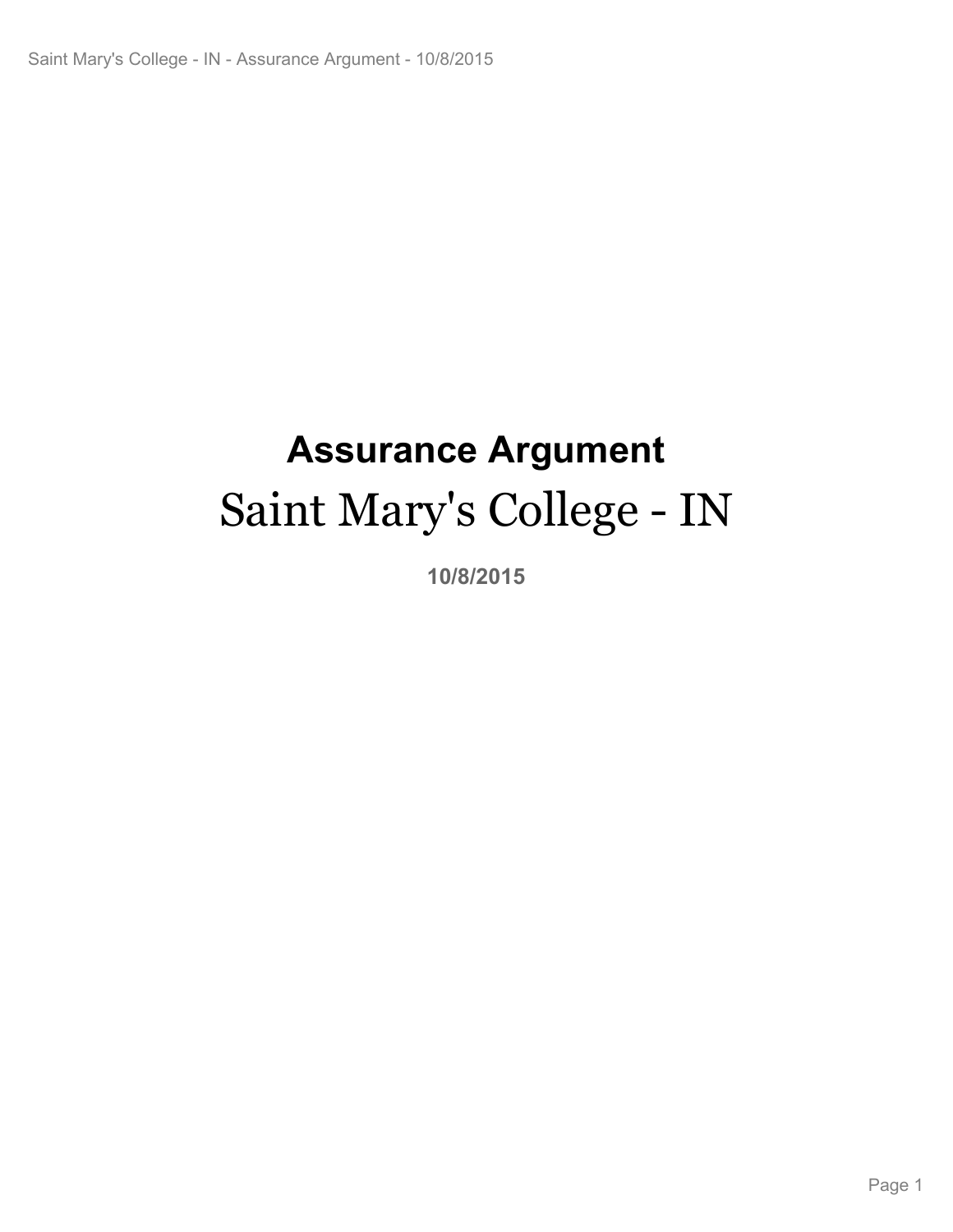## **1 - Mission**

The institution's mission is clear and articulated publicly; it guides the institution's operations.

### **1.A - Core Component 1.A**

The institution's mission is broadly understood within the institution and guides its operations.

- 1. The mission statement is developed through a process suited to the nature and culture of the institution and is adopted by the governing board.
- 2. The institution's academic programs, student support services, and enrollment profile are consistent with its stated mission.
- 3. The institution's planning and budgeting priorities align with and support the mission. (This sub-component may be addressed by reference to the response to Criterion 5.C.1.)

### **Argument**

#### **1.A.1**

The Mission of Saint Mary's College has been the heart of its educational ministry for over 170 years. The present **Mission Statement** was revised after a college-wide process inaugurated by then President Eldred in her letter to the College community. Approved in 2003 by the Board of Trustees, it continues to inspire and motivate new generations of students, faculty and staff, remaining faithful to the Philosophy of Education of the Sisters of the Holy Cross, the College's founders and sponsors. Mission is a protected covenant in the Bylaws, as is the position of Vice-President for Mission. The Mission Committee of the Board of Trustees ensures that Mission guides the College's operations. The Mission Statement is read to begin all meetings of the Board of Trustees (see samples of minutes) and a Mission-based decision card sits at each member's place. Similarly, the charge of the Curriculum Committee directs members to be guided by Mission as it fulfills its responsibilities. The Division for Mission regularly makes **presentations** to new Trustees and Staff during their **orientation**. Potential faculty are given the Mission Statement to review prior to their on-campus interview, which includes questions about their potential contribution to mission**.** Student Government Association (SGA) Officers are given a copy in their installation ceremony, and the Mission Commissioner of SGA works to ensure that Students are engaged with Mission.

#### **1.A.2**

"Saint Mary's College is a Catholic, residential women's college in the liberal arts tradition." The opening sentence of the College Mission Statement affirms the three essential facets of our identity: Catholic, women, liberal arts. Our Catholic identity is reflected in the very spaces where we work, learn, and live, and in our celebration of the Eucharist throughout the year. A Catholic Mass for the entire College community marks the beginning of each academic year. Our identity as a women's college is visible in countless ways, from the undergraduate Student body to our Gender and Women's Studies Department and our Women's Health Center. Central to Saint Mary's Mission is its liberal arts tradition. The recent adoption and implementation of the Sophia Program and the range of academic programs in it clearly express the College's identity as a liberal arts institution. These three facets of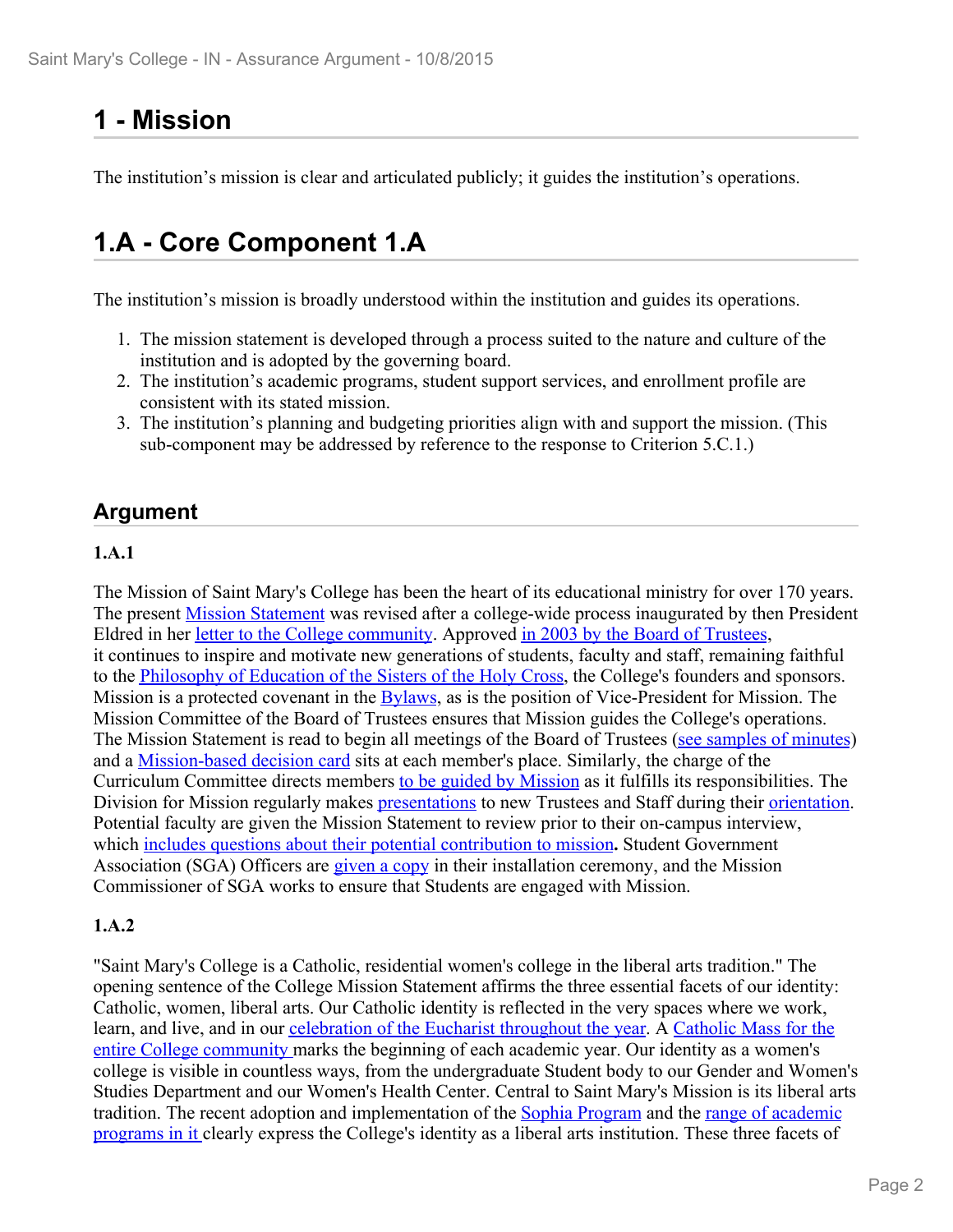the College's identity are integrated within the Sophia Program. Requirements such as Women's Voices and Global Learning create a seamless connection between the College's academic programs and its Mission to inspire women to "develop their talents and prepare to make a difference in the world." The Religious Traditions, Philosophical Worldviews, and Social Responsibility requirements embody the College's Catholic identity and Holy Cross heritage. Two endowed Chairs, one in Religious Studies and one in Philosophy, ensure that the work of St. Thomas Aquinas within the Catholic scholastic tradition is offered through coursework and annual lectures of notable scholars. (See also 3.B.1, 3.B.2, and 3.E.1-2) Finally, the Mission Council, composed of Faculty, Staff and Student representatives, works to ensure that the Mission is understood and exemplified across the College.

Student support services express all aspects of the College's Mission, from aesthetic appreciation, intellectual vigor, women's leadership, and intercultural competence, to religious and social responsibility. Student support services particularly focused on Mission include Campus Ministry, Center for Spirituality, the Office of Civic and Social Engagement, Campus and Community Events, the Writing and Math Centers, and the Center for Women's Intercultural Leadership. (See also 3.D.1-2 and 3.E.1-2)

Admission policies emphasize key elements of Mission. The enrollment profile reflects our Catholic identity, as well as a Mission-driven commitment to diversity. In accordance with the Mission Statement's call to respond to "the complex needs and challenges of the contemporary world," Saint Mary's seeks "students from diverse ethnic, racial, and socio-economic backgrounds." The *increase in* the diversity of our enrollment profile over the past ten years reflects successful efforts "to bring together women of different nations, cultures, and races" (*Statement of Philosophy and Purpose*). Additionally, Saint Mary's remains a "residential women's college," with a large percentage of Seniors, exempt from the residency requirement, electing to live on campus. The high rate of Senior residents corresponds to the strong sense of community and satisfaction with student housing.

With the approval of the Higher Learning Commission in March 2014 and April 2015 to offer two master's and one doctoral degree, Saint Mary's has begun to admit male students, as required by federal law. In developing new graduate programs, Saint Mary's consulted with the Council of Graduate Studies (CGS) whose consultants strongly supported the Graduate Programs as Missiondriven, as did the peer-consultants from the represented disciplines (Speech Pathology, Doctor of Nursing Practice, and Data Science). In approving the resolutions to inaugurate the Graduate Programs, the Board of Trustees have affirmed their consistency with Saint Mary's Mission (Minutes from April 2013 and April 2014).

#### **1.A.3**

The College's Mission informs and shapes its Strategic Plan, which, in turn, serves as a backdrop for planning and budgeting priorities. A community-wide process (outlined in the prologues of *The Path to Leadership 2007-2012* and *Boldly Forward, 2012-2017)* ensured broad participation and results that reflect the Community's commitment to Mission (see 5.C.3). In fact, four of the five "fundamental principles" in the current Strategic Plan, *Boldly Forward,* are drawn directly from the College's Mission Statement; these include

- *Saint Mary's is committed to providing students with an excellent intellectual and academic experience.*
- *Saint Mary's is unwavering in its commitment to being a Catholic and Holy Cross college.*
- *Saint Mary's is committed to the education of undergraduate women.*
- *Saint Mary's is committed to being a residential college.*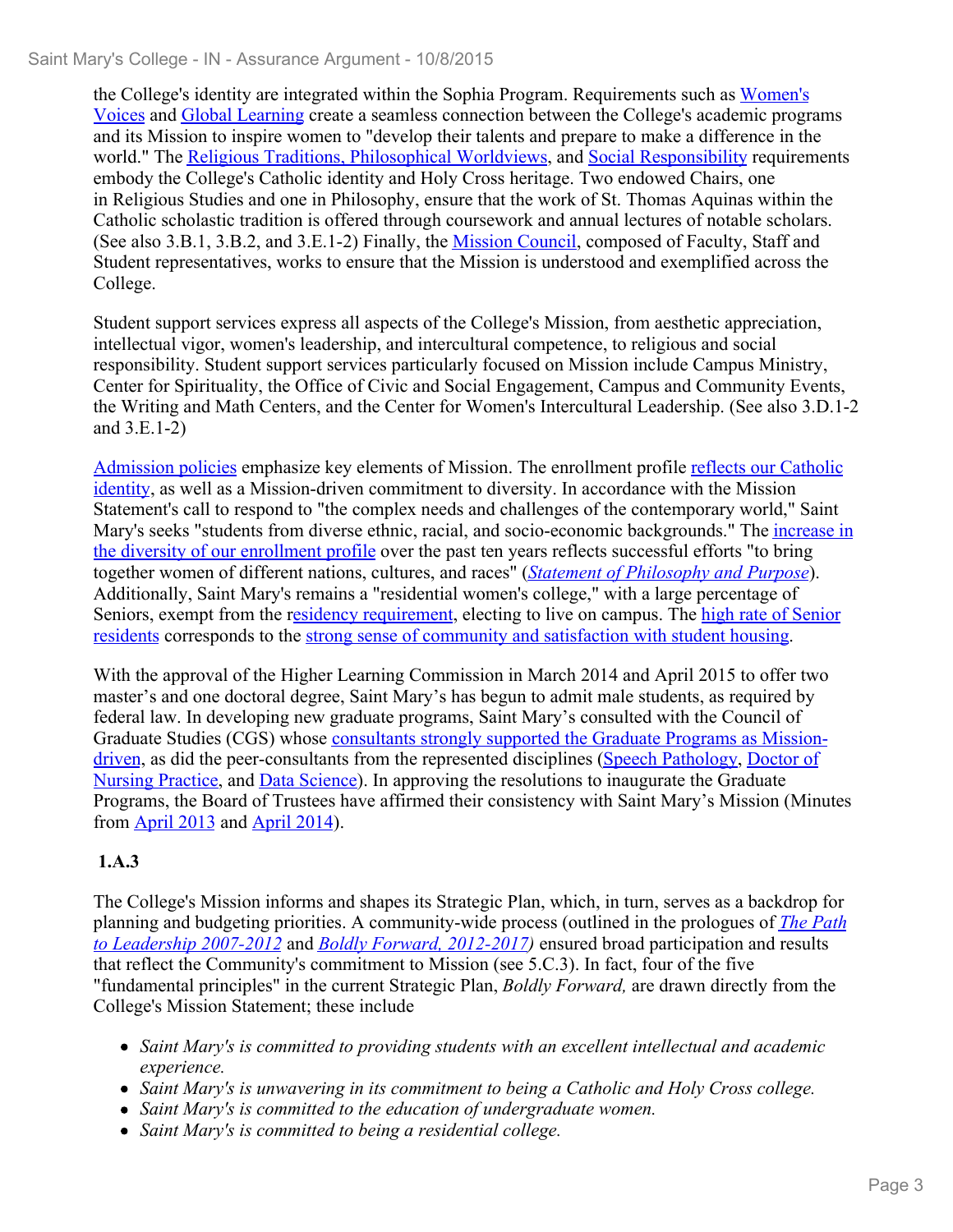The previous 2007-2012 Strategic Plan shaped the priorities of the Capital Campaign, *Faith Always Action Now*, approved by the Trustees on Oct. 31, 2008. Mission is also an essential component in the development of the College's annual budget. The Budget Committee, which consists of the members of the President's Cabinet, is reminded of this at the onset of the budget process in a letter from the Vice-President for Finance and Administration. The College continually assesses the alignment of resource allocation with Mission, as evidenced by a recent presentation by the Vice-President for Finance and Administration to the Board of Trustees. (See also 5.C.1).

- Acad A Assoc Dean of Faculty departs, disp & prgms in the Sophia Program AY 15-16
- Acad A Curriculum Committee Minutes Feb 27 & Sept. 11 AY 14-16
- Acad A Curriculum Committee Minutes Feb 27  $&$  Sept. 11 AY 14-16 (page number 2)
- Acad A Provost Council of Graduate Schools Consultancy Report AY 12-13
- Acad A Provost Data Science Consultant report AY 13-14
- Acad A Provost Doctor of Nursing Practice consultant report AY 13-14
- Acad A Provost Interview questions AY 14-15
- Acad A Provost Speech Pathology consultant report AY 12-13
- Acad A Registrar Bulletin, p. 28 AY 03-05
- Acad A Sophia Program Curriculum Guide AY 15-16
- Acad A Sophia Program Curriculum Guide AY 15-16 (page number 24)
- Acad A Sophia Program Curriculum Guide AY 15-16 (page number 38)
- Acad A Sophia Program Curriculum Guide AY 15-16 (page number 43)
- Acad A Sophia Program Curriculum Guide AY 15-16 (page number 44)
- Enroll Admissions Undergraduate Admission Policies and Procedures AY 14-15
- Finance HR New Employee Orientation 2014
- Finance VP Finance & Admin Budget Process Letter Nov 27 2013 FY 14
- Finance VP Finance & Admin Mission Presentation AY 14-15
- Finance VP Finance Endowment Spending Policy approved by Trustees April 20 2012 FY 12
- Mission Campus Ministry Liturgy Schedule and Worship web content AY 14-15
- Mission Mission Council Commissioning Ceremony Mass AY 14-15
- Mission Mission Council Commissioning Ceremony Mass AY 14-15 (page number 2)
- Mission VP Mission Mission Statement AY 13-14
- Mission VP Mission Mission Booklet AY 13-14
- Mission VP Mission Mission Booklet AY 13-14 (page number 3)
- Mission VP Mission Mission Booklet AY 13-14 (page number 7)
- Mission VP Mission Mission Booklet AY 13-14 (page number 8)
- Mission VP Mission Mission Council Charge AY 14-15
- Mission VP Mission Mission-Based Decision Process Cards AY 13-14
- Mission VP Mission–New Employee Orientation AY 13-14
- Pres Governance Manual AY 15-16
- Pres IR Fact Book AY1516
- Pres IR Fact Book AY1516 (page number 23)
- Pres IR OnCampusLivingandSatisfactionAY1415
- Pres Mission Statement Process letter AY 02-03
- Pres Mission Statement AY 14-15
- Pres Opening mass flyer and email invitation AY 14-16
- Pres Strategic Plan Boldly Forward AY 11-12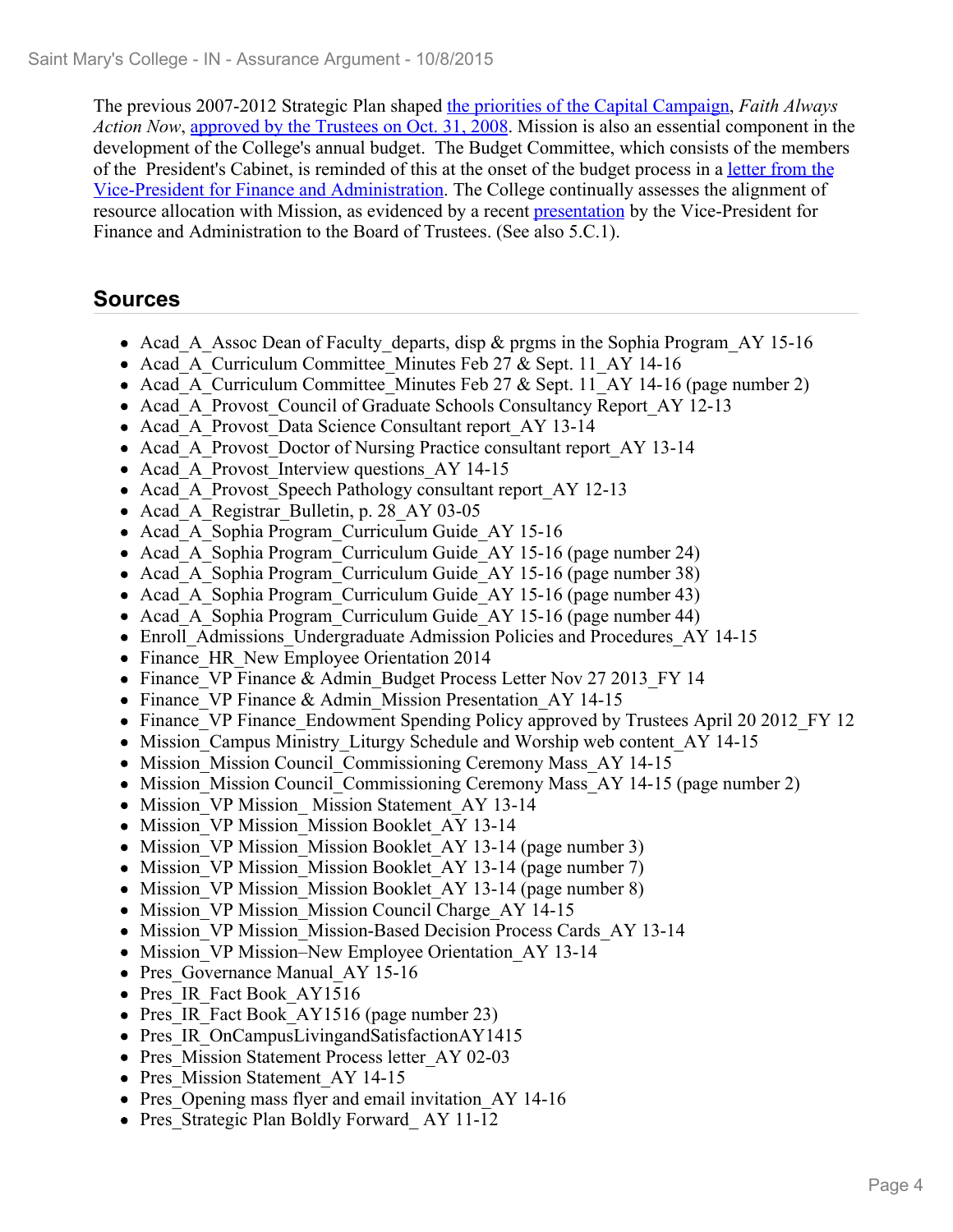- Pres Strategic Plan Boldly Forward AY 11-12 (page number 2)
- Pres Strategic Plan Boldly Forward AY 11-12 (page number 5)
- Pres Strategic Plan The Path to Leadership AY 07-08
- Pres Strategic Plan The Path to Leadership AY 07-08 (page number 4)
- Pres Trustees Code of Bylaws Amended December 19, 2014 AY 14-15
- Pres Trustees Code of Bylaws Amended December 19, 2014 AY 14-15
- Pres Trustees Code of Bylaws Amended December 19, 2014 AY 14-15 (page number 5)
- Pres Trustees Code of Bylaws Amended December 19, 2014 AY 14-15 (page number 5)
- Pres Trustees Code of Bylaws Amended December 19, 2014 AY 14-15 (page number 6)
- Pres Trustees Memo on Board 2003 approval of Mission Statement AY 14-15
- Pres Trustees Minutes April 25, 2014 AY 13-14
- Pres Trustees Minutes April 25, 2014 AY 13-14 (page number 4)
- Pres Trustees Minutes Oct. 31, 2008 AY 08-09
- Pres Trustees Minutes Oct. 31, 2008 AY 08-09 (page number 4)
- Pres Trustees Minutes Oct. 31, 2008 AY 08-09 (page number 5)
- Pres Trustees Minutes, April 19, 2013 AY 12-13
- Pres Trustees Minutes, April 19, 2013 AY 12-13 (page number 4)
- Pres Trustees Samples of minutes AY 09-10 and 14-15
- Std Affairs Res Life Residency Requirement AY 14-15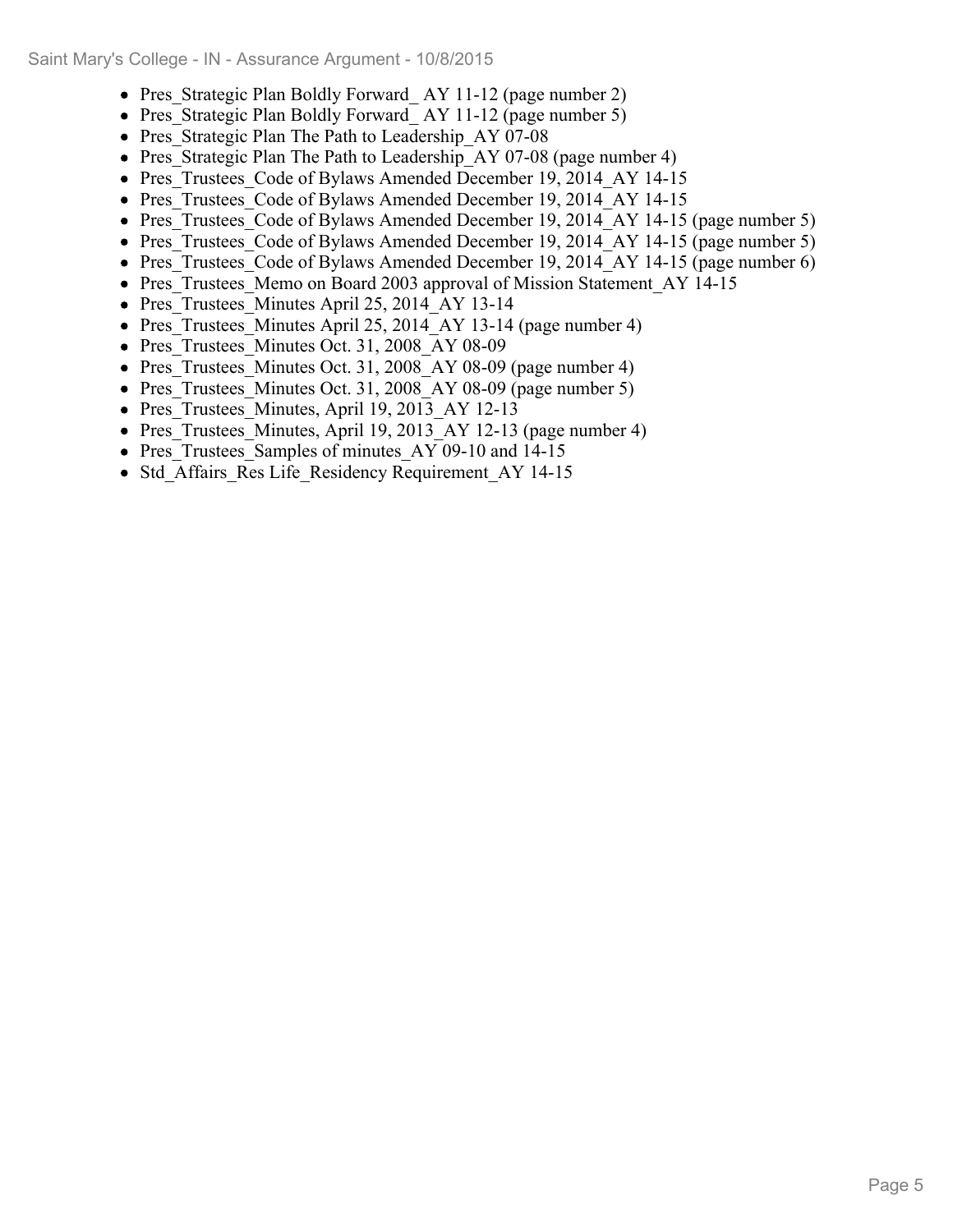### **1.B - Core Component 1.B**

The mission is articulated publicly.

- 1. The institution clearly articulates its mission through one or more public documents, such as statements of purpose, vision, values, goals, plans, or institutional priorities.
- 2. The mission document or documents are current and explain the extent of the institution's emphasis on the various aspects of its mission, such as instruction, scholarship, research, application of research, creative works, clinical service, public service, economic development, and religious or cultural purpose.
- 3. The mission document or documents identify the nature, scope, and intended constituents of the higher education programs and services the institution provides.

### **Argument**

#### **1.B.1**

The College's Mission Statement is articulated publicly on the website and appears in many documents, including the *College's Bulletins* (GradBulletin), the *Fact Book*, The Courier*,* and in materials sent to all accepted students. All press releases from the College include a statement emphasizing the tenets of Mission. The *Mission Statement* is frequently included in invitations to donor events. Framed copies of the *Mission Statement*, combined with the *Statement of Philosophy and Purpose*, are placed across campus. The College's present strategic plan, *Boldly Forward*, also clearly and publicly articulates our Mission, not only because it too contains the text of the *Mission Statement* and the *Statement of Philosophy and Purpose*, but because it expresses the College's Mission through a vision statement and a set of principles (pp. 5-11) drawn from the Mission Statement.

#### **1.B.2**

The College community regularly revisits Mission through the strategic planning process, assuring that the Mission of the College remains vital as we move forward. Various departments and programs across campus (for example, Nursing, Library, Social Work) have written their own mission statements in alignment with the College's Mission.

As stated previously, the College's Statement of Philosophy and Purpose underscores the importance of the three central aspects of the Saint Mary's identity and Mission. It affirms that as "a Catholic college, Saint Mary's cultivates a community of intellectual inquiry, liturgical prayer, and social action." Additionally, "the College insists on a liberal arts foundation for all its students" and forms a "community of students, faculty, and staff" that "responds to the needs of women." As mentioned in 1.A.3, the Strategic Plan draws upon and extends the tenets of our Mission into planning and action. The Mission is further emphasized by the promotion of four Core Values: learning, justice, faith/spirituality, and community. These values flow from the College's Mission and closely mirror the values of the Sisters of the Holy Cross: prayer, community, faith, and compassion. Each year the Division of Mission chooses one Core Value to highlight. Programming for the year is often linked to the themes of this value. Guides for Living the Core Values and Mission provide all employees with concrete ways of demonstrating commitment to these values. As a visual reminder of this commitment, the Division for Mission arranges for a series of **banners** to be hung in the inner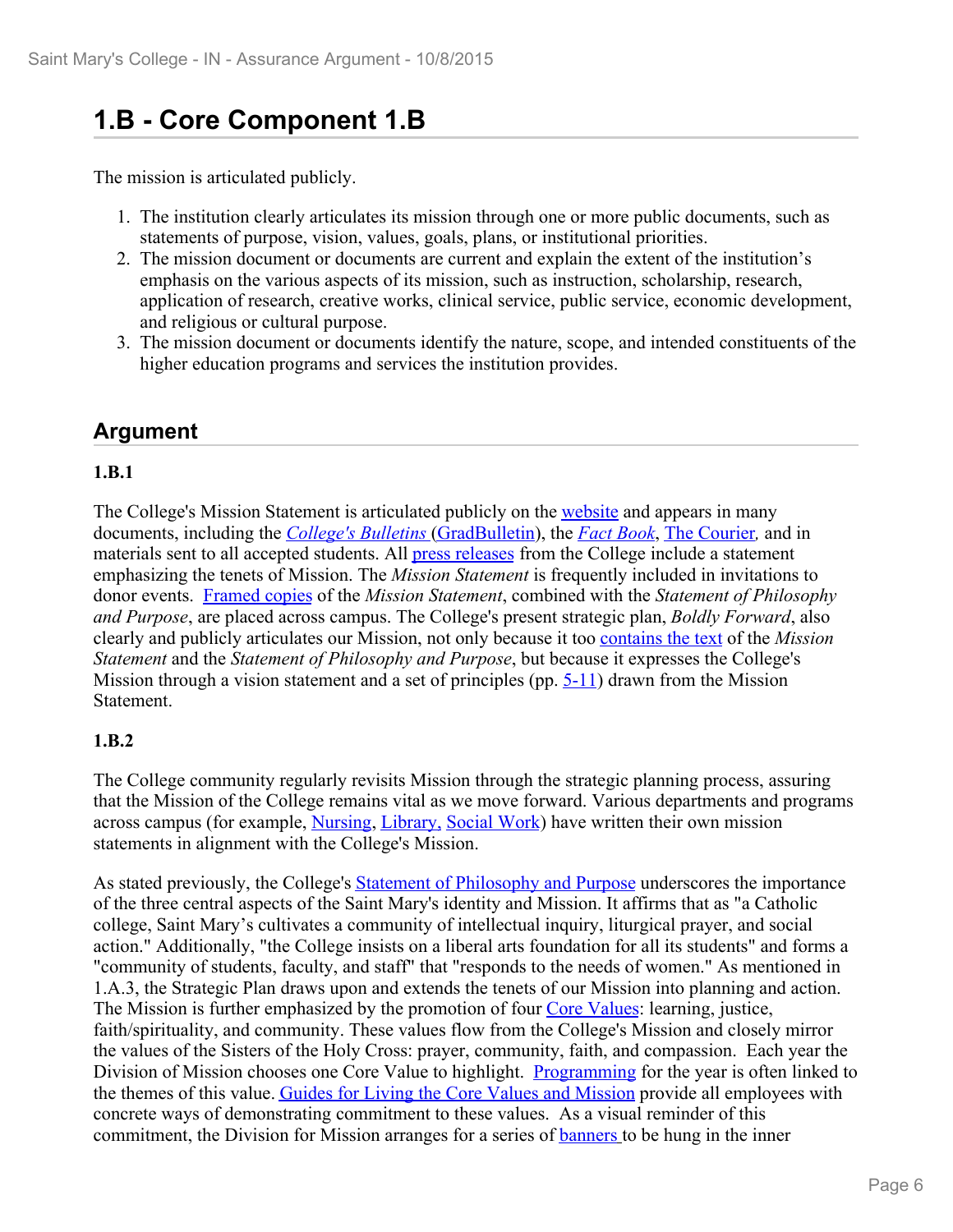courtyards of campus. (For the Sophia Program's commitment to the College's Mission Statement see 3.B.1.) The new Graduate Program website articulates the connection between Graduate Programs and the Mission of the College.

**1.B.3** The Mission Statement clearly notes that Saint Mary's is an academic community for the education of women in the liberal arts tradition, including Students, Faculty, Staff, Alumnae and the Board of Trustees (*Bylaws*: Mission Committee). It is the responsibility of all members of the College to live the Mission, which includes "excellence in teaching" and a mutual engagement by Students and Faculty in "active scholarship." It speaks of bringing "together women of different nations, cultures and races" and responding to the "complex needs and challenges of the contemporary world" (Statement of Philosophy and Purpose*).* The Strategic Plan *Boldly Forward* reaffirms the nature, scope, and intended constituents of Saint Mary's programs and services, while acknowledging that the College will admit male students to its Graduate Programs.

- Acad A CFAI Faculty Teaching Grants
- Acad A Library Mission Statement AY 14-15
- Acad A Registrar Bulletin AY 15-16
- Acad A Registrar Bulletin AY 15-16 (page number 8)
- Acad A Registrar GradBulletin AY1516
- Acad A Registrar GradBulletin AY1516 (page number 8)
- Acad D Communicative Sciences & Disorders webpage AY 14-15
- Acad D Nursing Student Handbook AY 13-14
- Acad D Social Work Mission Statement AY 15-16
- Coll Rel MarCom Courier
- Coll Rel MarCom Courier (page number 3)
- Coll Rel MarCom Graduate website Leadership & Vision page AY 15-16
- Coll Rel MarCom Mission on website AY 14-15
- Coll Rel Media Relations Announcement of Leighton Clinic April 2014 AY 13-14
- Coll Rel Media Relations Capital campaign press release AY 13-14
- Coll Rel Media Relations South Bend Tribune article on Pediatric Respite December 2013\_AY 13-14
- Finance HR HourlyPerformanceAppraisal AY1213
- Finance HR Interview Guide and Hiring Policies
- Finance HR New Employee Orientation 2014
- Mission Campus Ministry Church in the City AY 2014
- Mission Campus Ministry Peru Pilgrimage AY 2014
- Mission Campus Ministry Student Breaks webpage AY 2007
- Mission Core Value Banners AY 14-15
- Mission VP Mission Framed Statements AY 14-15
- Mission VP Mission Mission Booklet AY 13-14
- Mission VP Mission Mission Booklet AY 13-14 (page number 2)
- Mission VP Mission Mission Booklet AY 13-14 (page number 3)
- Mission VP Mission Mission Booklet AY 13-14 (page number 4)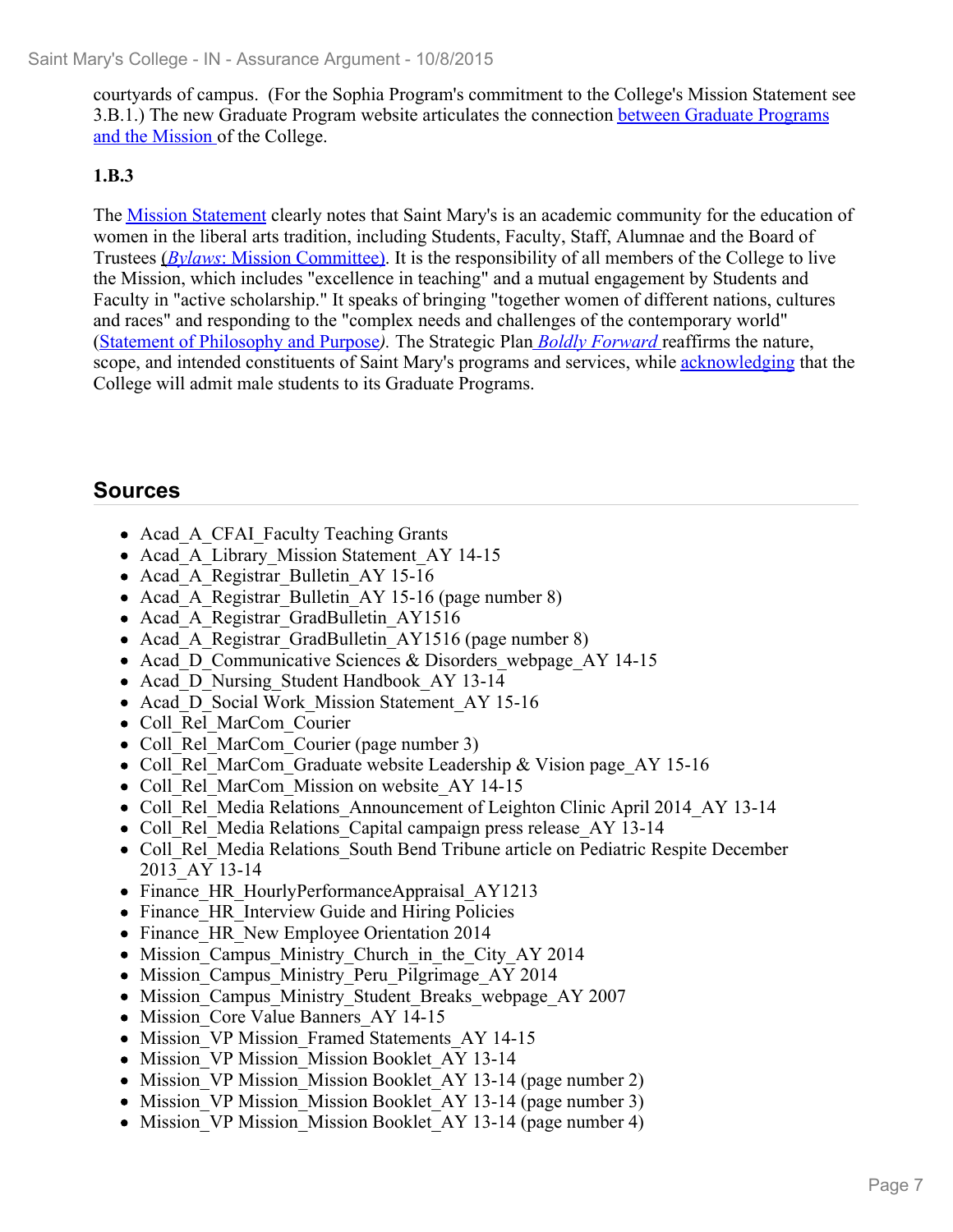- Mission VP Mission Mission Booklet AY 13-14 (page number 5)
- Mission VP Mission Mission Booklet AY 13-14 (page number 6)
- Mission VP Mission Mission Booklet AY 13-14 (page number 7)
- Mission VP Mission Mission Booklet AY 13-14 (page number 11)
- Mission VP Mission Christian Education AY 14-15
- Pres College Forum Program AY 14-15
- Pres IR Fact Book AY1516
- Pres IR Fact Book AY1516 (page number 6)
- Pres IR NSSE different points of viewAY1213
- Pres Strategic Plan Boldly Forward AY 11-12
- Pres Strategic Plan Boldly Forward AY 11-12 (page number 3)
- Pres Strategic Plan Boldly Forward AY 11-12 (page number 5)
- Pres Strategic Plan Boldly Forward AY 11-12 (page number 14)
- Pres Strategic Plan Boldly Forward AY 11-12 (page number 15)
- Pres Strategic Plan Boldly Forward AY 11-12 (page number 17)
- Pres Strategic Plan Boldly Forward AY 11-12 (page number 18)
- Pres Strategic Plan The Path to Leadership AY 07-08
- Pres Strategic Plan The Path to Leadership AY 07-08 (page number 14)
- Pres Strategic Plan The Path to Leadership AY 07-08 (page number 15)
- Pres Trustees Code of Bylaws Amended December 19, 2014 AY 14-15
- Pres Trustees Code of Bylaws Amended December 19, 2014 AY 14-15 (page number 17)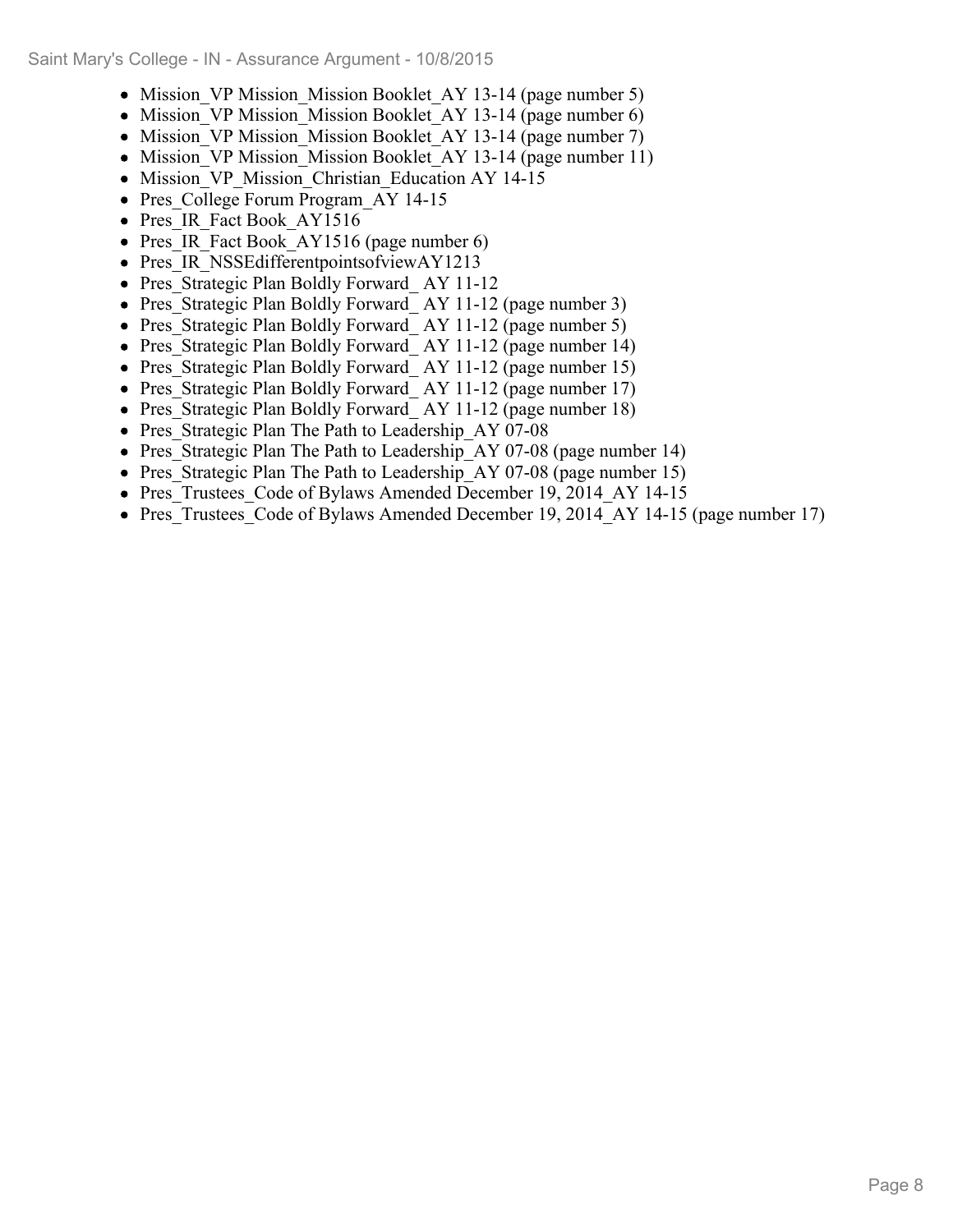## **1.C - Core Component 1.C**

The institution understands the relationship between its mission and the diversity of society.

- 1. The institution addresses its role in a multicultural society.
- 2. The institution's processes and activities reflect attention to human diversity as appropriate within its mission and for the constituencies it serves.

#### **Argument**

#### **1.C.1**

The *Statement of Philosophy and Purpose* boldly asserts the College's role in a multicultural society by specifically linking "the richest educational experience possible" with a community of women drawn from "different nations, cultures, and races." The *Mission Statement* reinforces this role by calling on "all members of the College" to "continually assess their response to the complex needs and challenges of the contemporary world." Today's world *is* multicultural, and thus, the Mission of the College insists upon engagement with human diversity. Within the tradition of the Sisters of the Holy Cross and Catholic social teaching, engagement with the world and human diversity cannot be separated from social responsibility. Multiple initiatives, programs, and practices echo the refrain sounded in the *Mission Statement* that defines Saint Mary's as a college that "promotes social responsibility" and prepares women "to make a difference in the world." How the College's processes and activities reflect attention to human diversity in ways appropriate to its Mission is considered below through an examination of four areas: 1) College-wide initiatives, 2) Programming and Development for Students and Faculty, 3) Academic Programs, and 4) Alumnae and Community **Outreach** 

#### **1.C.2**

#### **College-wide initiatives - PCMA**

President Mooney formed The President's Council on Multicultural Affairs (PCMA) in response to recommendations from the 2005 Diversity Task Force and the 2006 Chairs' Diversity Action Committee. With broad membership, the PCMA is charged with "the ongoing education and development of the entire College community" "in the area of multicultural diversity" and assessment of these efforts, as well as proposing "initiatives to improve the campus climate and the racial and ethnic diversification of the College community." The President has acted on numerous recommendations from the PCMA, such as a comprehensive climate study by the National Multicultural Institute (NMCI) in AY08-09 and a climate survey administered by Educational Benchmarking Incorporated (EBI) in AY12-13. One result of the recommendations from NMCI was a College-wide Community Dialogue Day. This initiative (see sample facilitators outline and session Power Point**)** has been on-going (in various formats) since AY10-11. In AY12-13, Faculty and Staff initiatives were combined. Every Employee receives an invitation from President Mooney and attendance of full-time employees has been robust (Fall 2013, Spring 2014). While the evaluations of the Community Dialogues have shown some variation, the results indicate that participants find value in the gathering (Spring 2013, Fall 2013, Spring 2014, Spring 2015). The PCMA is responsible for developing a comprehensive diversity plan through a planning cycle beginning with a new climate study approximately every ten years; the PCMA's agenda for next year includes discussion of a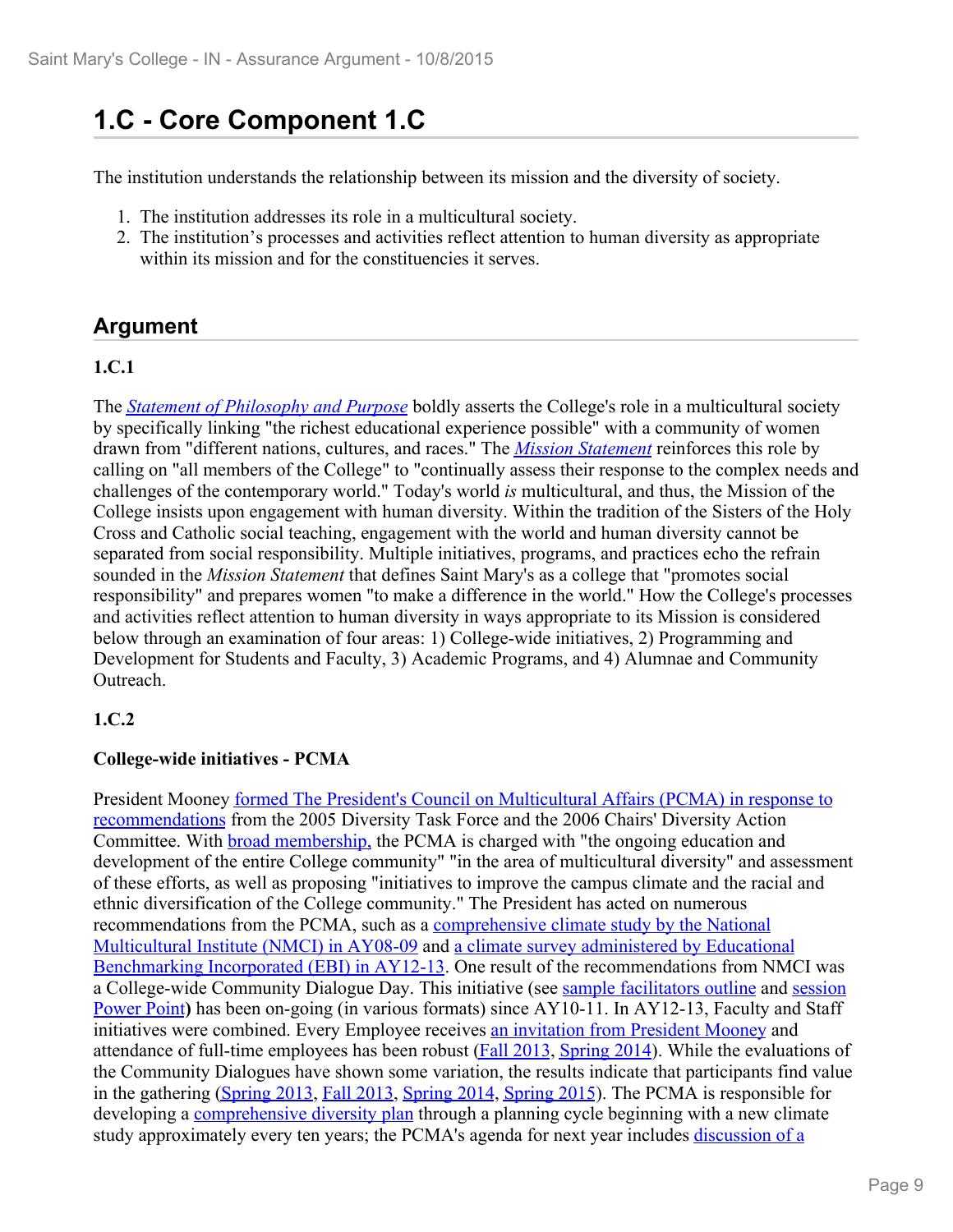#### climate audit in AY16-17.

The PCMA reviewed College hiring practices in order to promote hiring from underrepresented populations; this review resulted in the adoption of a revised Diversity Report Form in AY12-13. The form, which evaluates the pool of applicants and finalists for inclusivity of underrepresented populations, must be completed and returned to the Office of Human Resources and approved by the divisional Vice-President before scheduling final interviews. The College has significantly increased the diversity of its Employees since 2007. A recent update from the Office of Institutional Research shows notable growth in full-time employees from underrepresented populations in all three categories: faculty, staff, and administration.

#### **College-wide initiatives - Strategic Planning**

Believing that students must live, study and work in diverse settings in order to make a difference in the world, the Strategic Plan pays attention to internationalization and the diversity of our Student population. In keeping with that belief, Recommendation 10 of *Boldly Forward* calls for 20% of the Student body to come from historically-underrepresented groups by 2017. The College is optimistic about reaching this goal since it has already doubled the percentage of students from these populations over the past ten years. We must remain resolved, however, in order to move from 16.9% to 20% within the next two years.

Over the past decade, Saint Mary's has demonstrated a strong commitment to internationalizing the Campus, as first evidenced by several pertinent goals included in the 2007-2012 Strategic Plan. In 2008, the American Council on Education (ACE) completed an internationalization study for the College, which led to several new recommendations in the present Strategic Plan. In fact, *Boldly Forward* contains no less than four related recommendations:

Recommendation 6: *Build on Our Strength in Study Abroad and Global Studies* 

Recommendation 10**:** *Target Recruitment and Retention of U.S. Minority Students and International Students*

Recommendation 15: *Continue Efforts to Diversify the Faculty* 

Recommendation 16**:** *Promote a Culture that Values and Embodies International and Multicultural Diversity*

#### **College-wide initiatives - Admissions and Financial Aid**

The Admissions Office attends to human diversity through Mission-appropriate recruitment practices and admission policies (see 1.A.2). Recent diversity-related actions include the addition of operating funds and Admissions Counselor positions focused on international recruitment and the coordination of recruitment from underrepresented populations (Enrollment Management Strategic Plan). Established in AY11-12, the English Language School brings culturally diverse students to campus for non-credit ESL courses with several having matriculated into our Undergraduate Program**.** The Center for Women's Intercultural Leadership (CWIL) also secured an external grant for preapproved study abroad grants to admitted students of color, first generation, and Pell grant students; the grant funding ran from 2006 to 2013.

Providing access to an outstanding education is a pillar of our Mission and, as such, the College invests a significant portion of its annual budget in financial aid allowing students with limited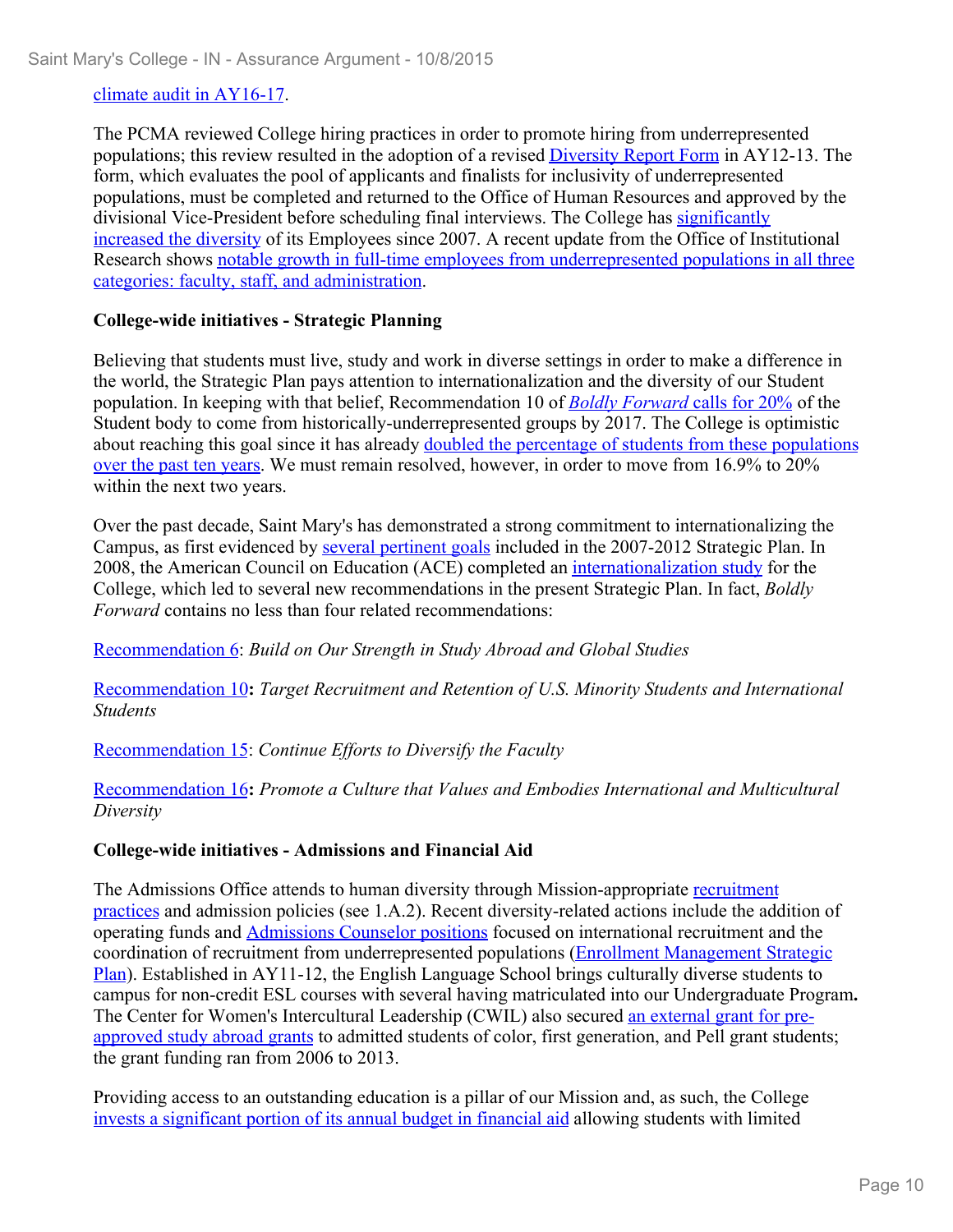financial resources to afford a Saint Mary's education. (See also 5.C.1.) A snapshot of the changing landscape of financial need and how the College has responded to it through resource allocation can be found in the College's *Fact Book.* The success of the College's effort to address economic diversity is evidenced by the results of *Faith Always, Action Now*, a capital campaign that secured over \$30 million for scholarships. The *New York Times* has recognized Saint Mary's as one of the ten most economically diverse top colleges in the nation. (See also email from Media Relations.)

#### **Programming and Development for Students and Faculty**

The College invites Students to engage with human diversity and gives attention to the diversity of its Student body in multiple ways. Every year the **Office of Multicultural Services** schedules lectures and cultural events that are focused on diversity. (An endowment report includes examples of a lecture by Erin Gruwel of the Freedom Writers Foundation and programing during Black History month.) The Office also sponsors a multicultural graduation celebration, which offers an opportunity to celebrate our Graduates of color. Other College programs include a multicultural open house and retreat, a Justice Fridays series, and a Martin Luther King Peace dinner. Multicultural Services organizes Belles Connect, an early-orientation program for women of color and first-generation Students. (See also 4.B, 4.C.3, and 5.D.2.) The Office of Student Involvement sponsors student organizations focused on specific identities and cultures. Engagement with diversity is fostered through Student Government, particularly by the Student Diversity Board and its sponsorship of the annual Diverse Students Leadership Conference (see DSLC press release for AY13-14 and schedule of sessions for AY14-15). Many offices and academic departments offer extensive diversityrelated programming at Saint Mary's every year. (See also 3.E.1-2).

Other College offices also attend to diversity. The Disability Resource Office assists Students with learning or physical disabilities. The Office of Student Success supports academic success by offering assistance with skill and strategy development. The Career Crossings Office's (CCO) recruiting guidelines (requiring adherence to Equal Opportunity laws and principles) and their nondiscrimination policy reflect attention to diversity. The CCO also sponsors an International Student Career Counselor Internship, offers grants to supplement unpaid or low-pay summer internships, and sponsors diversity-related programming. Additionally, the Center for Women's Intercultural Leadership (CWIL) provides multiple opportunities for Faculty development around issues of diversity and invites Students to engage with diversity through study-abroad programs, the Intercultural Portfolio Program, the Catalyst Trip (taken with women from the local community), and, for the past three years, through involvement with the Study of the United States Institute (SUSI). CWIL also has a position dedicated to assisting our international Students in all aspects of their Saint Mary's experience. (See also 3.E.1-2 .)

#### **Academic Programs - The Sophia Program in Liberal Learning and Specific Majors/Minors**

See 3.B.4 for an elaboration of the attention to human diversity found in the Sophia Program and in several academic programs from Global Studies to Intercultural Studies, among others. Studyabroad is discussed in section 3.E.1-2.

#### **Alumnae and Community Outreach**

The Alumnae Association Board of Directors (AABOD) has arranged for CWIL to conduct diversity training for its members (see sample facilitator's outline and session Power Point). The application for service to the AABOD expresses its commitment to seek members "from historically underrepresented racial and ethnic minority groups, those who have had multicultural experience, and those who can demonstrate a commitment to diversity." The Office for Civic and Social Engagement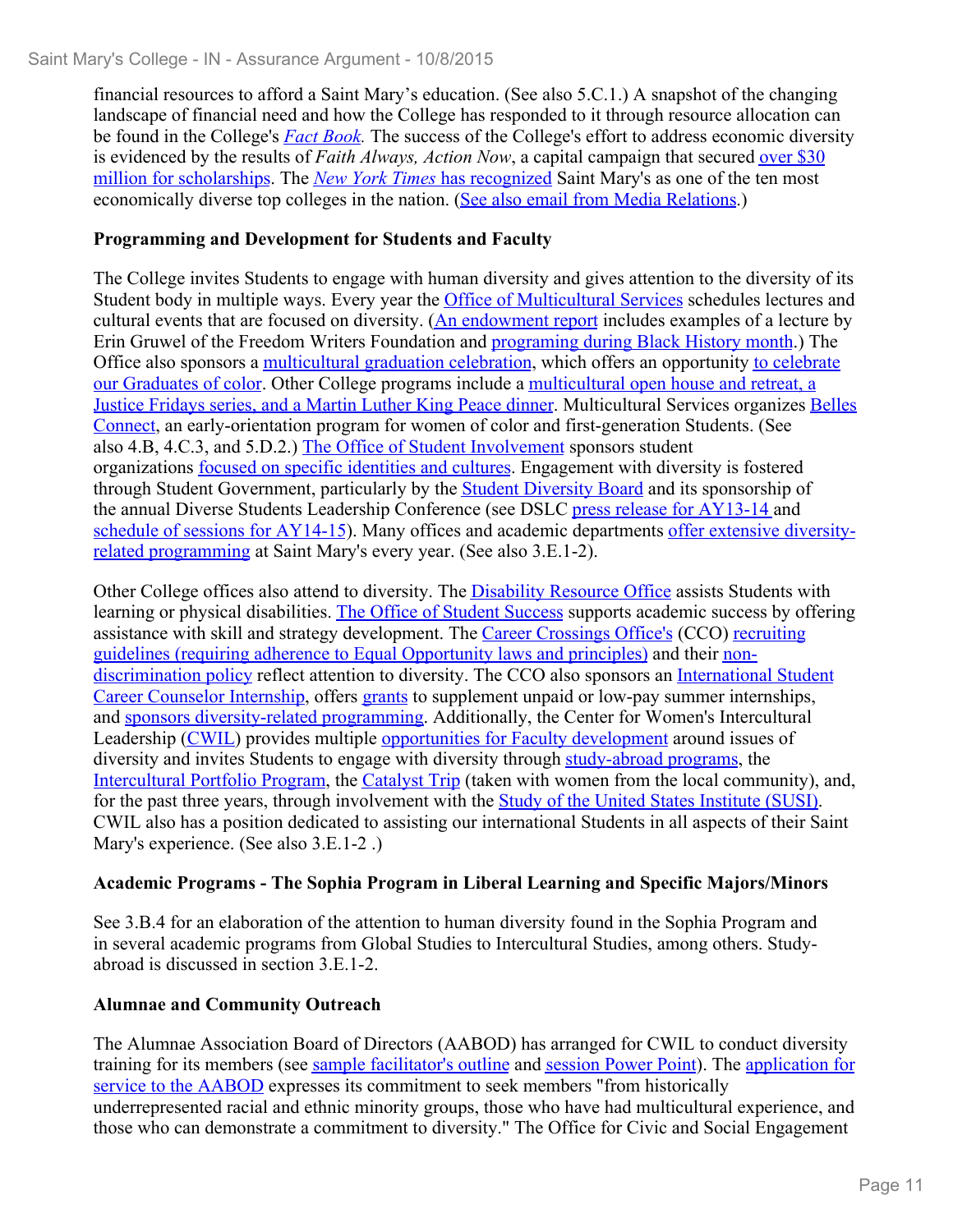(OCSE) specifically focuses on outreach to the community in all of its diversity. Programs sponsored by the OCSE involve many community partners and a wealth of initiatives (see 3.E.1-2). The DSLC invites local area high-school students to participate in the conference's high-school track, free-ofcharge. Specific initiatives of community outreach sponsored by CWIL include the English Language School, which extends our academic community to non-native speakers, and the Women's Entrepreneurial Initiative (WEI) and its Spark program for local business women. WEI and Spark have had a significant impact on the local community. The College also offers summer camps and hosts large, public events; recent examples include lectures by prominent authors Nicholas Kristof and Michelle Alexander (see Summary). Examples of community outreach programs reflecting attention to human diversity sponsored by academic departments or student clubs include Feminists United, Business Administration and Economics, CSD, Education, Mathematics, and Social Work. (See also section 1.D.3).

- Acad A Assessment Committee webpage content AY 14-15
- Acad A CCO DSLC alumae panel AY 13-14
- Acad A CCO Internationall Std Career Counselor Internship AY 14-15
- Acad A CCO Kahn Grants AY 14-15
- Acad A CCO On-Campus Recruiting Policies AY 14-15
- Acad A CCO On-Campus Recruiting Policies AY 14-15 (page number 2)
- Acad A CCO webpage content AY 13-14
- Acad A CWIL ACE Internationalization Report Dec. 7, 2009 AY 09-10
- Acad A CWIL Catylist Experience Web Content AY 13-14
- Acad A CWIL Community Dialogues Facilitators' Outline Feb. 2015 AY 14-15
- Acad A CWIL Community Dialogues Power Point Feb. 2015 AY 14-15
- Acad A CWIL Diversity training for Alumae Board Facilitator's outline March 2014 AY 13-14
- Acad A CWIL Diversity Training for Alumnae Board Power Point March 2014 AY 13-14
- Acad A CWIL English Language School webpage content AY 14-15
- Acad A CWIL Faculty Resources page AY 15-16
- Acad A CWIL homepage AY 14-15
- Acad A CWIL Intercultural Leadership Portfolio program webpage AY 14-15
- Acad A CWIL Spark webpage AY 14-15
- Acad A CWIL study abroad webpage AY 14-15
- Acad A CWIL SUSI Institute webpage AY 14-15
- Acad A CWIL WEI update Feb. 12, 2014 AY 13-14
- Acad A CWIL WEI webpage content AY 14-15
- Acad A Disabilities Resource Office webpage content AY 14-15
- Acad A Registrar Bulletin AY 15-16
- Acad A Registrar Bulletin AY 15-16 (page number 54)
- Acad A Sophia Program 2012 AACU Institute on General Education and Assessment Call for Applications\_AY 11-12
- Acad A Student Success webpage AY 14-15
- Acad D Business Administration Tax Assistance Program course webpage AY 14-15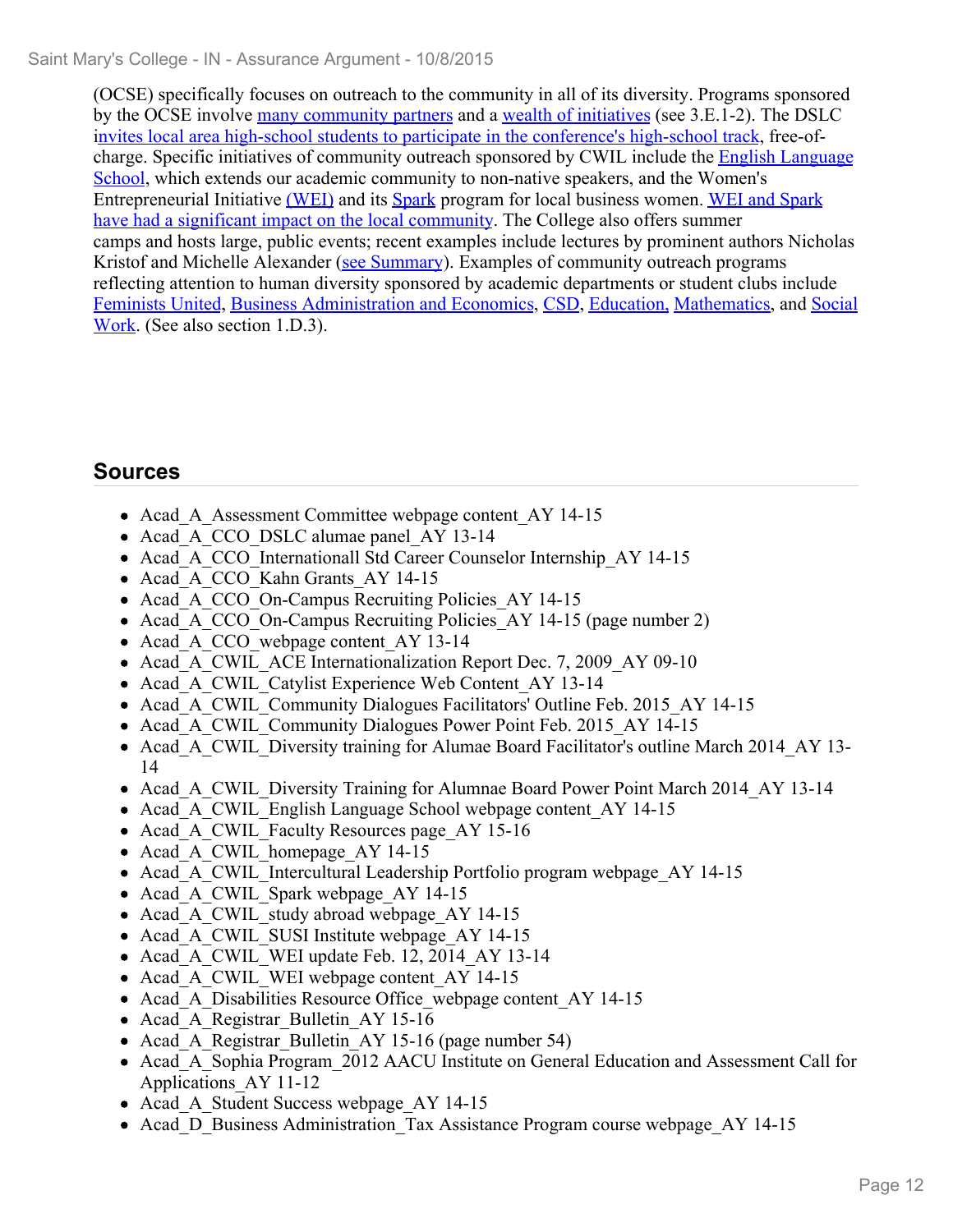- Acad D Communicative Sciences & Disorders Creativity Camp 2015 Syllabus summer outreach\_AY 14-15
- Acad D Education Get inked Teen Writing Conference AY 14-15
- Acad D Mathematics Host of Indiana State Math Test AY 14-15
- Acad\_D\_Social Work\_activities reflecting attention to human diversity AY 05-15
- Coll Rel Alumnae Relations Application to the Alumnae Board AY 14-15
- Coll Rel Development CWIL's IFSA Award Letter AY 05-06
- Coll Rel Development Final Campaign Result AY 14-15
- Coll Rel Media Relations DSL Conf AY 13-14
- Coll Rel Media Relations email on NY Times report on economically diverse colleges AY 14-15
- Coll Rel Media Relations Press Release on Multi-Ethnic Graduation celebration AY 14-15
- Enroll Admissions Inclusive Recruitment Description AY 14-15
- Enroll Admissions Progress re enrollment of under represented groups AY 14-15
- Enroll Enrollment Mgt Organization Chart with changes from previous year noted AY 14-15
- External NY Times on most economically diverse colleges webpage Sept 2014 AY 14-15
- Finance HR Community Dialogues date  $&$  time assignment memo AY 14-15
- Finance HR Diversity Report Form AY 12-13
- Mission Center for Spirituality Real Life Project webpage AY 14-15
- Mission OCSE List of Community Partners AY 14-15
- Mission OCSE summary of diversity-related sponsored events AY 12-15
- Mission VP Mission Mission Booklet AY 13-14
- Mission VP Mission Mission Booklet AY 13-14 (page number 2)
- Mission VP Mission Mission Booklet AY 13-14 (page number 3)
- Pres Community Dialogue Invitation AY 14-15
- Pres Governance Manual AY 15-16
- Pres Governance Manual AY 15-16 (page number 44)
- Pres Governance Manual AY 15-16 (page number 227)
- Pres IR BellesConnectFocusGroup AY1314
- Pres IR Fact Book AY1516
- Pres IR Fact Book AY1516 (page number 23)
- Pres IR Fact Book AY1516 (page number 40)
- Pres IR Fact Book AY1516 (page number 43)
- Pres IR Fact Book AY1516 (page number 55)
- Pres IR Fact Book AY1516 (page number 57)
- Pres IR Fact Book AY1516 (page number 60)
- Pres IR Fact Book AY1516 (page number 62)
- Pres IR NSSEdifferentpointsofviewAY1213
- Pres IR PCMA Employee Diversity Update AY 14-15
- Pres IR SophJuniorRetentionbyGroups AY1213
- Pres PCMA formation letter AY 07-08
- Pres PCMA Agenda April 30, 2015 AY 14-15
- Pres PCMA Community Dialogues Assessment Spring 2015 AY 14-15
- Pres PCMA Community Dialogues Attendance Fall 13 AY 13-14
- Pres PCMA Community Dialogues Attendance Sp 14 AY 13-14
- Pres PCMA Community Dialogues evaluation Fall 13 AY 13-14
- Pres PCMA Community Dialogues evaluation Sp 13 AY 12-13
- Pres PCMA Community Dialogues Evaluation Sp 14 AY 13-14
- Pres PCMA Community Dialogues
- Pres PCMA Diversity plan through 15-16 AY 14-15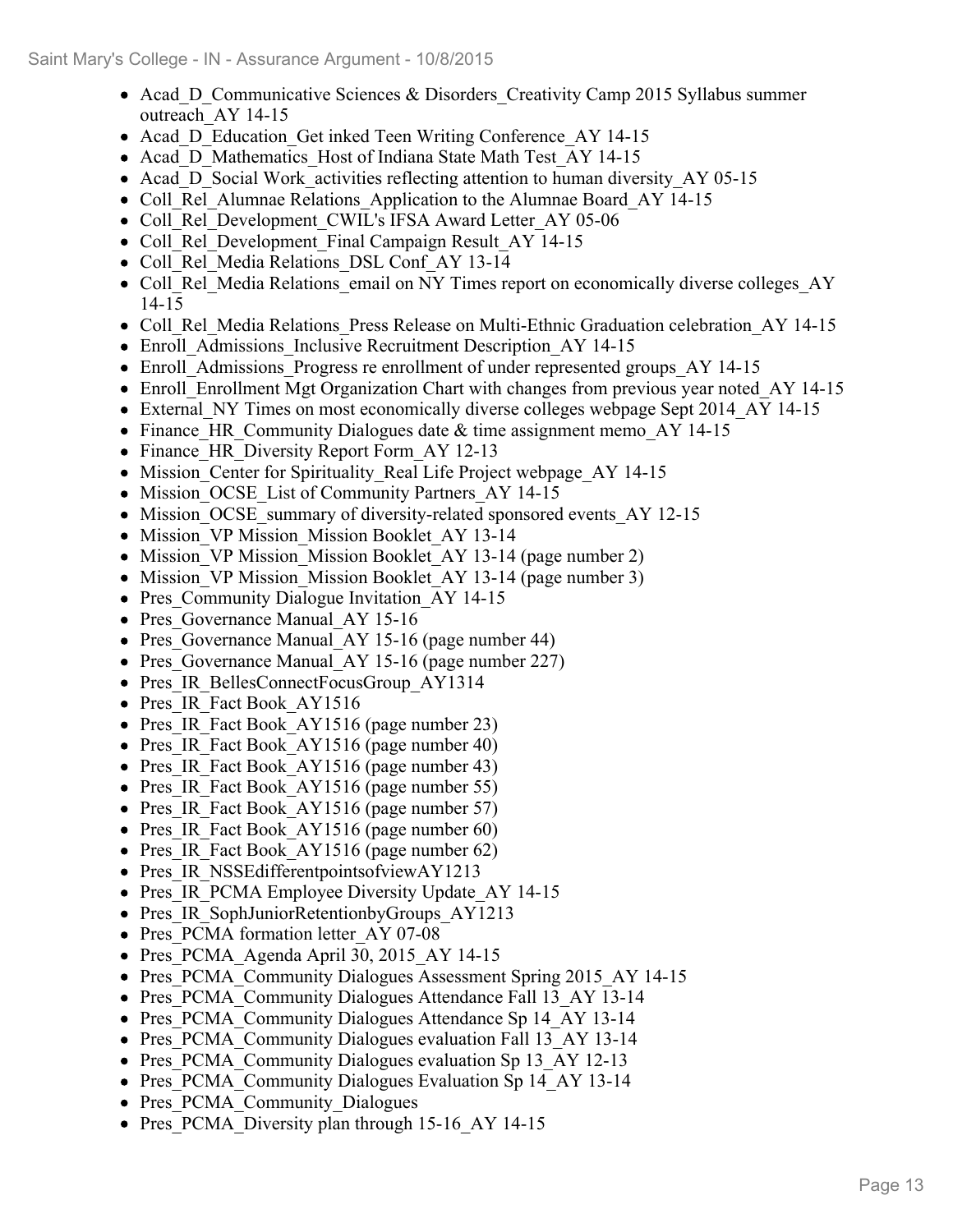- Pres PCMA EBI Climate Study Executive Summary AY 12-13
- Pres PCMA\_NMCI Key themes report AY 08-09
- Pres Strategic Plan Boldly Forward AY 11-12
- Pres Strategic Plan Boldly Forward AY 11-12 (page number 17)
- Pres Strategic Plan Boldly Forward AY 11-12 (page number 20)
- Pres Strategic Plan Boldly Forward AY 11-12 (page number 25)
- Pres Strategic Plan The Path to Leadership AY 07-08
- Pres Strategic Plan The Path to Leadership AY 07-08 (page number 16)
- Pres Strategic Plan The Path to Leadership AY 07-08 (page number 17)
- Pres Strategic Plan The Path to Leadership AY 07-08 (page number 21)
- Pres Trustees Minutes Oct. 31, 2008 AY 08-09
- Provost Campus and Community Events List of multicultural events AY 05-15
- Std Affairs Multicultural Services Belles Connect webpage AY 14-15
- Std Affairs Multicultural Services brochure AY 15-16
- Std Affairs Multicultural Services DSLC Invitations for high school track AY 14-15
- Std Affairs Multicultural Services Flyer for a discussion on revising perceptions, cosponsored with HIST AY 14-15
- Std Affairs Multicultural Services Multiethnic graduation program AY 14-15
- Std Affairs Res Life yearly fall stats AY 13-14
- Std\_Affairs\_SIMS\_Multicultural Services Endowment Report AY1314
- Std Affairs Std Involvement Std Diversity Board Constitution AY 14-15
- Std Affairs Std Involvment webpage & mission statement AY 14-15
- Std Affairs Student Diversity Board DSLC schedule AY 14-15
- Std Affairs Student Diversity Board DSLC webpage AY 14-15
- Std Affairs Student Involvement Comprehensive list of student clubs and organizations AY 14-15
- Std Affairs Student Involvement Feminists United & Slut walk AY 14-15
- Std Affairs Student Involvement Student organizations with a multicultural focus AY 14-15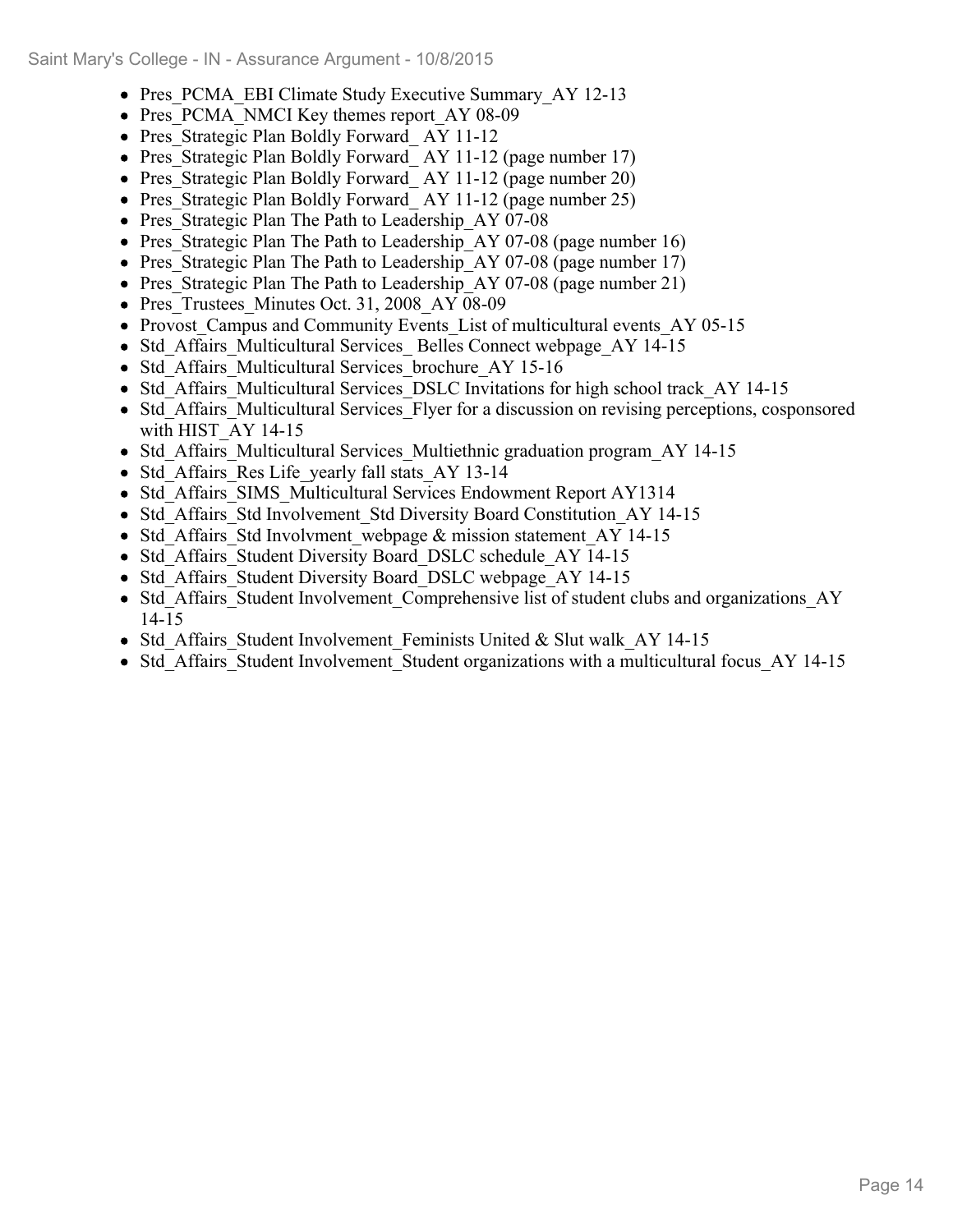## **1.D - Core Component 1.D**

The institution's mission demonstrates commitment to the public good.

- 1. Actions and decisions reflect an understanding that in its educational role the institution serves the public, not solely the institution, and thus entails a public obligation.
- 2. The institution's educational responsibilities take primacy over other purposes, such as generating financial returns for investors, contributing to a related or parent organization, or supporting external interests.
- 3. The institution engages with its identified external constituencies and communities of interest and responds to their needs as its mission and capacity allow.

### **Argument**

#### **1.D.1**

Since its founding in 1844, Saint Mary's has focused its Mission on making a positive difference in the world. Former president Sister M. Madeleva Wolff's, CSC promise of: " . . . discovery; discovery of yourself, discovery of the universe, and your place in it," still inspires the Faculty, Staff and Students, as the College provides opportunities for immersion in the world's reality, creating avenues to positively impact that world.

Concern for public good is integrated into our curriculum. (See multiple examples in 3.B.2 and 3.B.4.) The Second Principle of *Boldly Forward* notes that within its Catholic and Holy Cross identity, Saint Mary's educates students not only for their own benefit, "but also for the benefit of the broader society." Saint Mary's opens its campus to the wider community in many ways. The annual Christian Culture lecture, the Center for Spirituality's Annual Lecture Series, the Madeleva Lecture, and many others, which draw internationally known speakers, are free and open to the public. The The Office of Campus and Community Event webpage advertises multiple arts events such as concerts, theatrical and dance productions, and art gallery openings that invite engagement with the community (see 1.C.2). The Fifth Principle of "Boldly Forward," consistent with Pope Francis' encyclical *Laudato Si*, calls for new efforts to promote sustainability, "not only preservation of natural resources, which is essential to the well being of the planet, but also preservation of social norms that value human dignity and the just distribution of goods." Additionally, President Mooney has signed the Declaration of Commitment to the encyclical sponsored by global leaders in Catholic higher education. Other examples of commitment include the establishment of the **Environmental** Studies minor and other initiatives described in 5.D.1. A major local contribution is Saint Mary's Women's Entrepreneurship Program (WEI) and **SPARK** which combine student involvement with that of local women in the creation of successful local businesses. Over 100 local, predominantly lowincome women graduated from this program in the last six years. This same program sponsors a Renaissance Woman's Forum, attracting some of the most successful local businesswomen. Finally, the College demonstrates its concern for public good by making its education accessible to students of limited means. In September 2014 the New York Times rated Saint Mary's in the top seven colleges nationwide in efforts on economic diversity (See also 1.C.2 and 5.C).

#### **1.D.2**

Article II, Section 2.2 of the **Bylaws** of the Board of Trustees defines the Institution as a public benefit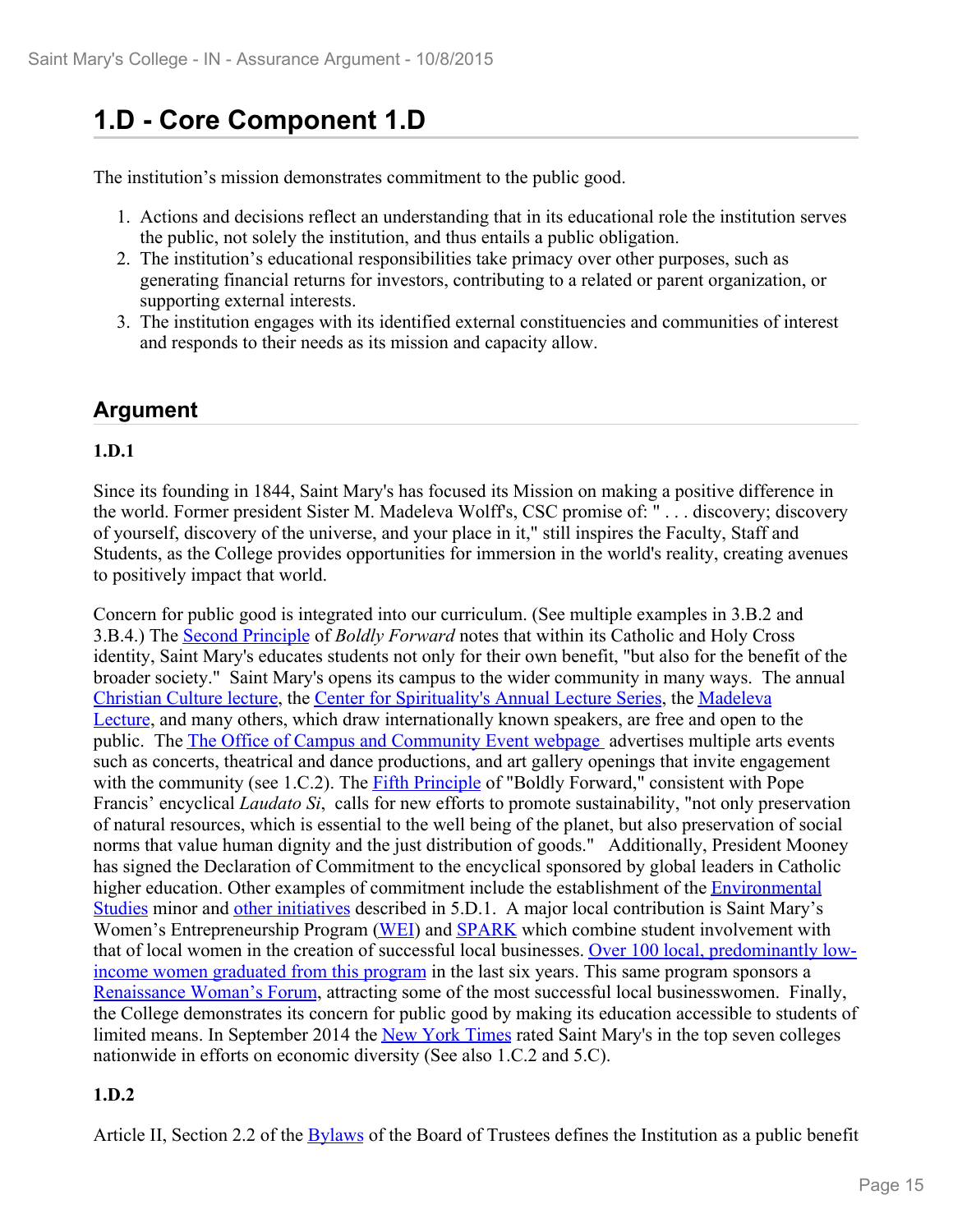Corporation. Article V helps assure that the College will continue to be identified as a Catholic, women's college in the liberal arts tradition, giving primacy to the educational mission. The College directs its expenses *primarily for educational purposes*. In FY2013, instructional programs and academic support expenditures were \$28.3 million or 48.5% of operating expenditures**.** At Saint Mary's peer institutions, the average spent on these two categories in FY2013 was 47.5%. Furthermore, the College has conflict-of-interest policies for Trustees, Faculty, and Administrators and Staff. Other policies exist within individual offices, for example that of Financial Aid (See also 2.A.). Finally, the College has an endowment spending policy regulating the floor and ceiling for annual payouts to assure a steady funding of essential programs of the College in service of the Mission. (See also 5.A.2.)

#### **1.D.3**

Throughout its 170+-year history, the College has developed relationships with external constituents that continue to grow, providing benefit to all parties. These relationships center in the regional civic community, but extend beyond state and country borders to include partnerships around the world. Experiential learning classes, workshops and volunteer-outreach opportunities provide examples: mathematics students host Hypatia Day to interest local girls in math and other STEM disciplines; students in Communication classes provide workshops on communication and interviewing skills for guests at the local homeless center; in conjunction with Indiana History Day the History Department hosts a regional competition for students in grades 6-12; the Music Department holds an annual High School Women's Choir Festival; and nursing students provide respite care for parents of chronically ill children. Academic Experiential Learning integrated into specific courses also allows Saint Mary's students to respond to the needs of communities of interest in keeping with the College's Mission (see EDUC 230 and PSYC 386). Students in the Chemistry Department have pioneered research on a Paper Analytic Device that will aid the identification of counterfeit drugs, an important tool for clinics in developing countries. Other examples find residence halls paired with area agencies, where students come to know the stories of people who find themselves on the margins of society. Students in Le Mans Hall partner with Hannah's House, a home for pregnant women, to provide friendship and care. The College's Office for Civic and Social Engagement (OCSE) promotes partnerships with social agencies in the civic community; every fall since 2009 the OCSE, Campus Ministry, and the Career Crossings Office co-sponsor a Community Engagement Dinner, bringing together community partners, Faculty, Staff, and Students to consider how to strengthen our partnerships. The OCSE offers opportunities to engage with the local community through the 12 Days of Christmas outreach to needy families in the area, Blood Drives, and participation in activities such as the walk for St. Margaret's House, a women's day shelter in South Bend, and the Alzheimer's Walk. The College Academy for Tutoring, provides student tutors and classroom assistants for Title I schools in the area. Annually students provide over 2418 hours of service through this program. Statistics show that 87% of Saint Mary's Seniors have reported volunteering in community service, a higher percentage than seniors at other Catholic institutions. (See also 3.E.1-2.)

Saint Mary's College, in partnership with Sodexo Food Services, was the first institution of higher education in the country to sign the Real Food Challenge, which pledges that 20% of the food served will be provided by local producers by 2017. The College is already very close to that goal. The Center for Women's Intercultural Leadership provides assistance to women in the area who want to begin small businesses in its Women's Entrepreneurial Initiative program (see above). Reaching out to the broader interests of the state, students and faculty collaborated on writing the *Report on the Status of Girls in Indiana*, a report available to governmental agencies and other educational institutions to study social and economic factors which impact young girls in Indiana. The Office of Alumnae Relations forges relationships and partnerships with Alumnae that span a lifetime, building on programs including the Alumnae Association and Alumnae Clubs, spiritual retreats, travel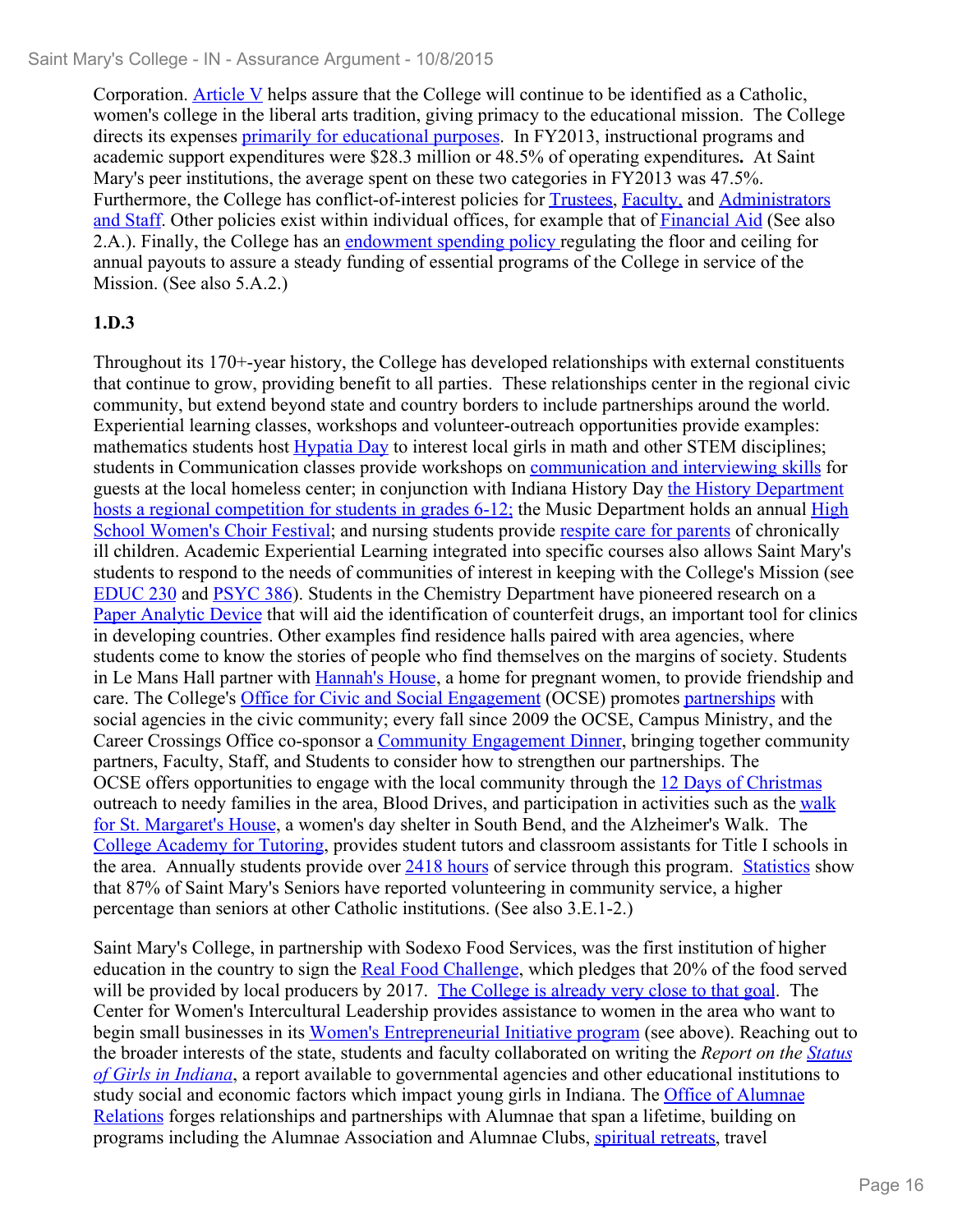groups, reunions, and many others. Other external constituencies served by the College include local and state employers that benefited from the Cross Currents program (funded by a Lilly Endowment matching grant) designed to engage local employers to increase the number of graduates who stay in Indiana (see 5.C.3). The College has an ongoing relationship with employers engaged in partnerships with Career Crossings Office. These are but a few examples demonstrating Saint Mary's commitment to public good and the College's efforts to respond to the needs of communities of interests. (See also 1.C.2, 5.C.3, and 3.E.1-2.)

- Acad A CCO Employer Partnership webpage AY 15-16
- Acad A CCO Invitation to Community Engagement Dinner AY 14-15
- Acad A Cross Currents 4 Questions Brochure AY 12-13
- Acad A CWIL Intercultural Leadership Portfolio program webpage AY 14-15
- Acad A CWIL Spark webpage AY 14-15
- Acad A CWIL Status of Girls webpage AY 14-15
- Acad A CWIL WEI Renaissance Executive Forum AY 14-15
- Acad A CWIL WEI update Feb. 12, 2014 AY 13-14
- Acad A CWIL WEI update Feb. 12, 2014 AY 13-14 (page number 2)
- Acad A CWIL WEI webpage content AY 14-15
- Acad A Registrar Bulletin AY 15-16
- Acad A Registrar Bulletin AY 15-16 (page number 194)
- Acad D Chemistry PADS webpage AY 14-15
- Acad D Communication Studies COMM 369 experiential learning component AY 14-15
- Acad D Education EDUC 230 syllabus AY 14-15
- Acad D Education EDUC 230 syllabus AY 14-15 (page number 5)
- Acad D Mathematics Hypatia Day webpage
- Acad D Music Women's Choir Festival webpage
- Acad D Psychology PSYC 386 syllabus AY 14-15
- Acad D Psychology PSYC 386 syllabus AY 14-15 (page number 3)
- Aux Sodexo Dining Services Real Food Project progress AY 10-15
- Coll Rel Alumnae Relations about webpage AY 15-16
- Coll Rel Alumnae Relations Reunion 2015 AY 14-15
- Coll Rel Alumnae Relations Spiritual Retreat Webpage AY 14-15
- Coll Rel Media Relations Christian Culture Lecture by Reza Aslan webpage AY 14-15
- Coll Rel Media Relations Press release on Saint Mary's to be 1st college to edorse the Real Food Commitment\_AY 11-12
- Coll Rel Media Relations South Bend Tribune article on Pediatric Respite December 2013\_AY 13-14
- Coll Rel Media Relations WNDU on SPARK helping local women launch businesses webpage\_AY 14-15
- Enroll Finan Aid Code of Conduct webpage content AY 15-16
- External NY Times on most economically diverse colleges webpage Sept 2014 AY 14-15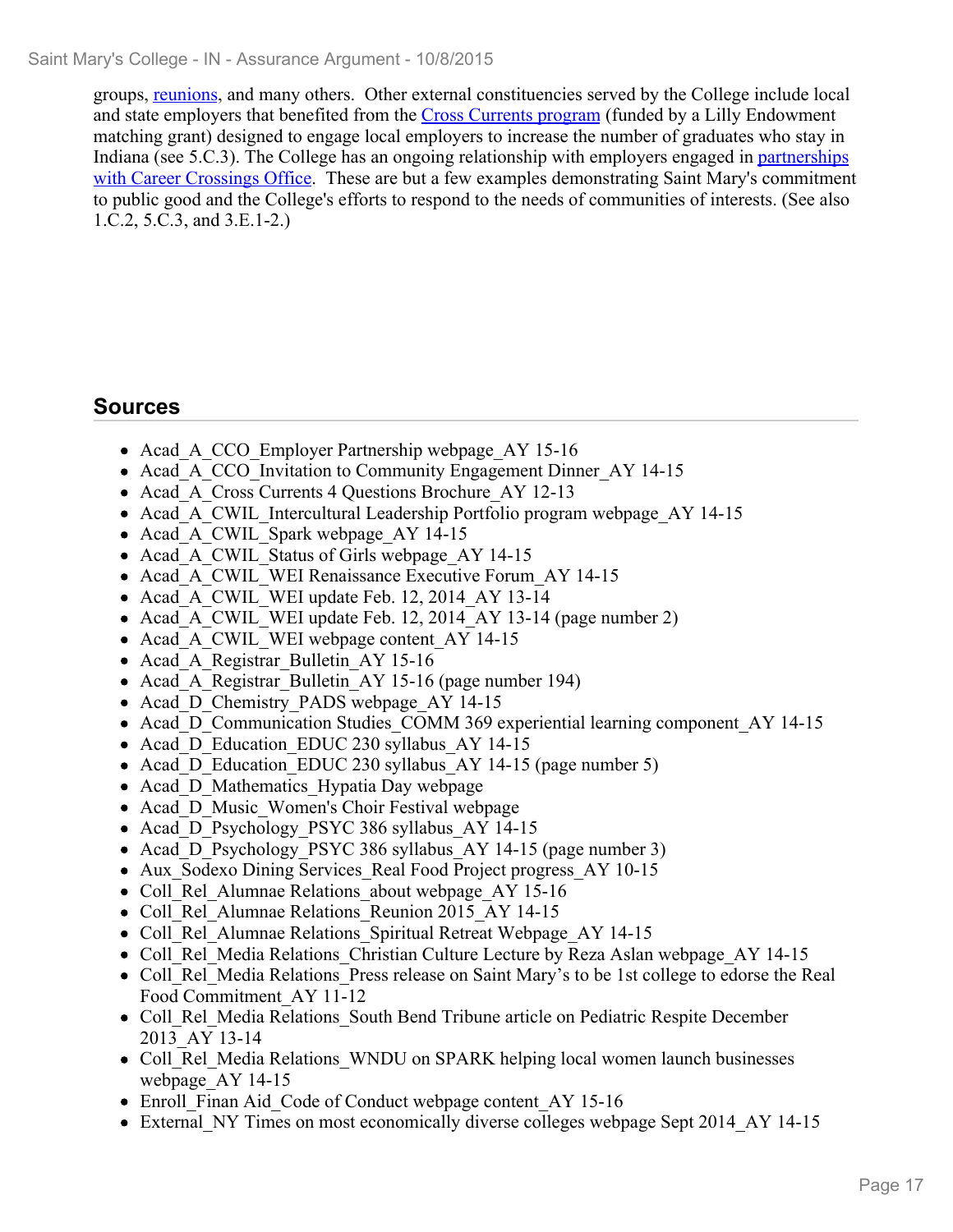- Finance Facilities 2009-2015 Green Initiatives Report AY 14-15
- Finance HR EmployeeHandbook AY1415
- Finance HR EmployeeHandbook AY1415 (page number 40)
- Finance RevExpensesKPI FY11to13
- Finance RevExpensesKPI FY11to13 (page number 5)
- Finance VP Finance Endowment Spending Policy approved by Trustees April 20 2012 FY 12
- Mission Campus Ministry Board of Trustees presentation AY 14-15
- Mission Campus Ministry Hannah's House webpage
- Mission Center for Spirituality Lenten Flyer
- Mission Center for Spirituality Madeleva lecture webpage AY 15-16
- Mission Center for Spirituality webpage
- Mission OCSE 12 Days of Christmas Calendar
- Mission OCSE CAT hours AY 14-15
- Mission OCSE CAT tutoring webpage AY 14-15
- Mission OCSE Office for Civic and Social Engagement webpage
- Mission OCSE Partnering Flyer AY 14-15
- Mission OCSE Partnering Flyer AY 14-15 (page number 2)
- Mission OCSE St. Margaret's Winter Walk AY 2014
- Pres Governance Manual AY 15-16
- Pres Governance Manual AY 15-16 (page number 119)
- Pres Governance Manual AY 15-16 (page number 279)
- Pres IR CSS Volunteerrate AY1314
- Pres Strategic Plan Boldly Forward AY 11-12
- Pres Strategic Plan Boldly Forward AY 11-12 (page number 7)
- Pres Strategic Plan Boldly Forward AY 11-12 (page number 8)
- Pres Strategic Plan Boldly Forward AY 11-12 (page number 11)
- Pres Trustees Code of Bylaws Amended December 19, 2014 AY 14-15
- Pres Trustees Code of Bylaws Amended December 19, 2014 AY 14-15 (page number 4)
- Pres Trustees Code of Bylaws Amended December 19, 2014 AY 14-15 (page number 6)
- Provost Campus & Community Events webpage AY 14-15
- Provost Campus and Community Events Indiana History Center flyer for National History Day\_AY 14-15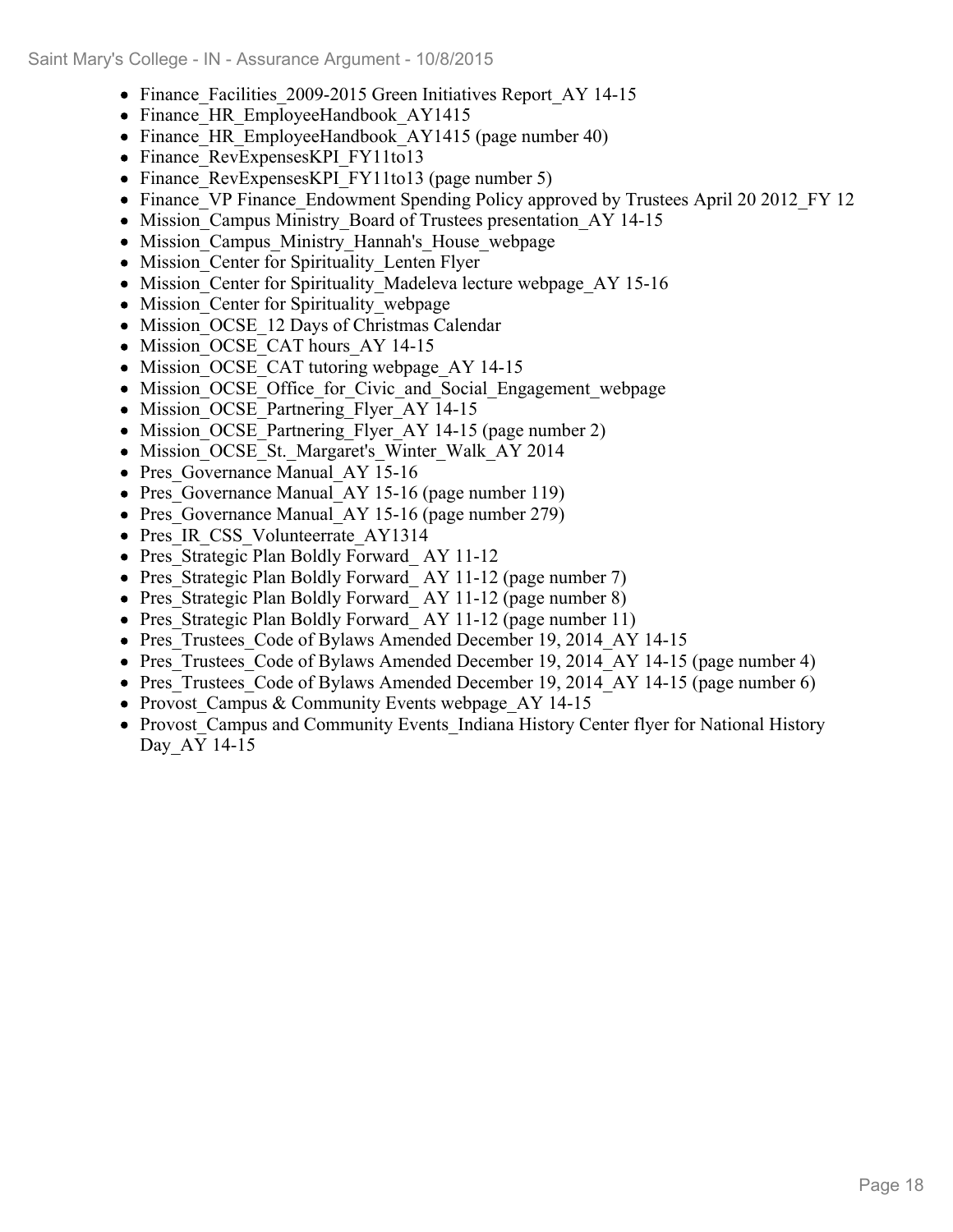### **1.S - Criterion 1 - Summary**

The institution's mission is clear and articulated publicly; it guides the institution's operations.

#### **Summary**

#### **Strengths**

- Saint Mary's Mission is deeply understood by the College community and drives operations.
- Saint Mary's places its educational responsibilities in a place of primacy.

#### **Future Considerations**

• Continue using the strategic planning process to allow for intentional and periodic revisiting of Mission documents.

• Continue progress in relation to diversity issues writ large.

• Increase and strengthen the recent initiatives that extend the College's outreach to communities of interest.

#### **Sources**

*There are no sources.*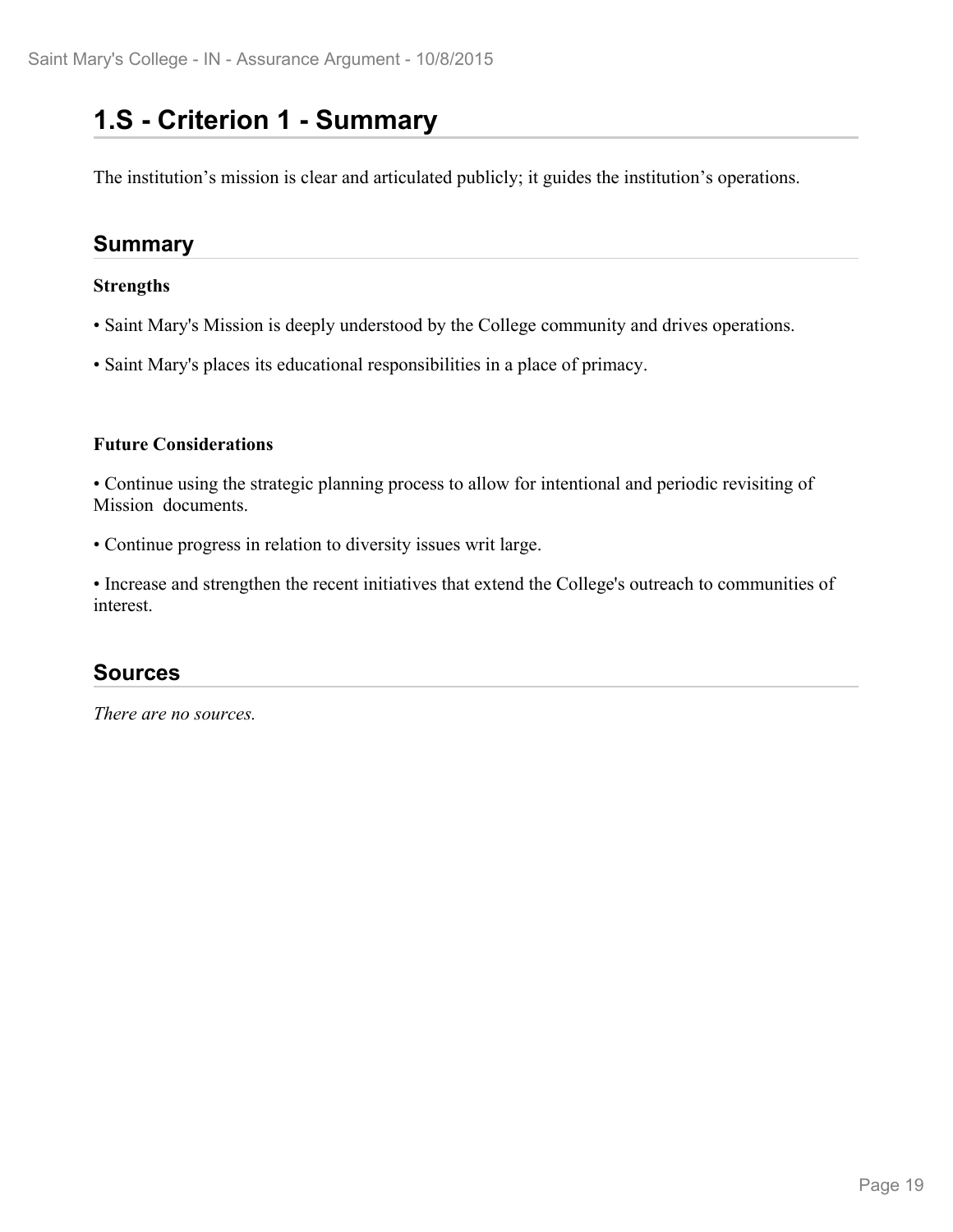### **2 - Integrity: Ethical and Responsible Conduct**

The institution acts with integrity; its conduct is ethical and responsible.

### **2.A - Core Component 2.A**

The institution operates with integrity in its financial, academic, personnel, and auxiliary functions; it establishes and follows policies and processes for fair and ethical behavior on the part of its governing board, administration, faculty, and staff.

#### **Argument**

#### **2.A**

The policies and processes described below assure that Saint Mary's operates with integrity in all of its financial, academic, personnel, and auxiliary functions. The President's Office maintains and regularly updates a consumer information webpage to comply with the Higher Education Act of 1965 (HEA), as amended by the Higher Education Opportunity Act of 2008 (HEOA).

#### **Financial functions**

The **Bylaws** require the College to operate with integrity in its financial functions. The **Audit** Committee of the Board of Trustees has responsibility for standards of conduct, ensuring that the College meets its fiduciary, statutory, and compliance obligations. The Vice-President for Finance and Administration and the Business Office employ generally-accepted accounting principles. Saint Mary's consistently receives an unqualified audit opinion for the  $A-133$  audit conducted annually, in compliance with the requirements of the Department of Education (see 5.A.5). All Trustees annually sign a conflict-of-interest form and follow the directives in Article XIV Section 14.1 in the Bylaws. In fact, all Officers of the College, all Employees working in the Financial Aid and Business Offices, and those authorized to sign for expenditures are required to complete a conflict-of-interest form. Additionally, the Financial Aid Office has a published code of conduct and membership in professional groups that adhere to high standards of ethical behavior (NASFAA, ISFAA, and NASFAA). Finally, the Development Office follows ethical practices as outlined in its Donor Bill of Rights*.*

#### **Academic Functions**

Either the undergraduate or graduate *Bulletin* serves as the College's contract with all matriculating students. Both include policies on academic dishonesty. The Cushwa-Leighton Library promotes the ethical use of scholarly resources by Faculty, Staff, and Students. The College has a copyright policy published on the Library's website under the "About the Library" and "For Faculty" menus. The "Get Help" page has a guide about ways to avoid plagiarism. The Head Librarian explains copyright issues and best practice in workshops for Faculty preparing online courses. The Registrar ensures compliance with the following regulations: FERPA, State Authorization, and Gainful Employment. All new Faculty receive **FERPA** training from the Registrar and the Office of Academic Affairs during the orientation for new Faculty.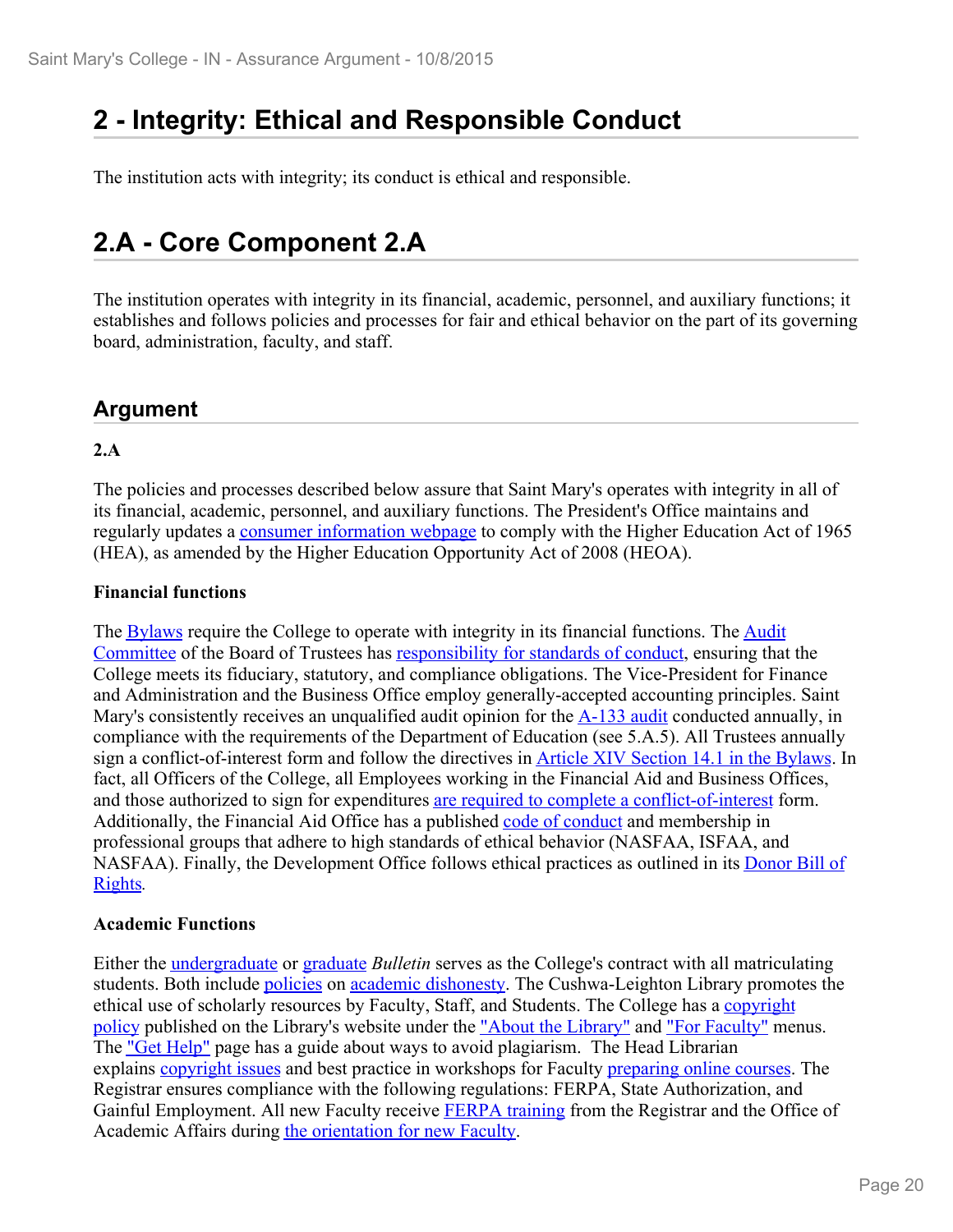Student academic issues with ethical implications are handled by the Provost's Office and the Associate Dean for Advising through processes elaborated in the appropriate *Bulletin* (GradBulletin). The Student Code of Conduct describes policies relevant to all other aspects of student life at Saint Mary's. The Student Affairs Division relies on this code to ensure that all Students are treated fairly and ethically at all times.

#### **Personnel Functions**

Saint Mary's is an Equal Opportunity Employer committed to the highest possible standards of ethical conduct. Our integrity policy outlines the ethical standards to be followed by Officers, Trustees, and Employees, including Student Employees. Employee matters relating to Faculty are integrated into the *Faculty Handbook*, much of which is contained in the *Governance Manual.* A guide for Student Employees is linked to the Residential Life and Financial Aid Opportunities webpages.The Registrar is responsible for **FERPA** training of all Employees; every Employee must read and sign a records maintenance form from the Information Technology Department before receiving their access to our student-information system, Banner. The Registrar is collaborating with Information Technology and the Director of Human Resources to find ways to improve the training process.<br>The College has specific policies on general and sexual harassment for Employees and Students

(see discriminatory harassment and student sexual misconduct policies). The College Counsel is the Title IX coordinator**.** He ensures compliance by working closely with the Vice-President for Student Affairs, who acts as the Appeals Officer for all student-conduct cases. The Critical Issues Board has received special training for sexual misconduct/Title IX cases. Mandatory training is offered for all Faculty, Staff, Administrators, and Students. Materials are sent to those unable to attend. Saint Mary's makes its policies and relevant information publicly available, as required by federal law.

The College has two official reporting systems: Ethics Point and Maxient. Over the last 10 years, however, direct verbal or written reports to various supervisors have often been used instead of these systems. Incident reports are made through Maxient while Ethics Point is outward facing, intended for use by individuals outside the Saint Mary's community who wish to report an ethics violation, in particular, a conflict of interest. It can and is, however, sometimes used by staff. Human Resources has a "How to File a Report" link under the "Integrity Policy" section of its homepage. All Ethics Point reports are forwarded to the Director of Human Resources while Maxient reports are forwarded to the appropriate College officer.

The fact that Saint Mary's has created offices (the Belles Against Violence Office (BAVO), for example), policies, and processes to ensure that the College conducts itself ethically and responsibly, enables it to respond with integrity to unforeseen developments affecting the Community. Such is the case with the College's response to the recent documentary examining sexual assault on college campuses, *The Hunting Ground,* which prominently features Saint Mary's College and the University of Notre Dame. The Administration invited the College community to discuss the documentary and its implications for Saint Mary's. In response to Students' expressed concerns, President Mooney established a Task Force on Sexual Assault.

#### **Auxiliary Functions**

Auxiliary functions at Saint Mary's include the residence halls, the dining and catering services offered through Sodexo, and the bookstore run by Follett's. Residence Life subscribes to the standards and ethical principles of the Association for College and University Housing Professionals (ACUHO) and also falls under those of the Association for Student Conduct Administration (ASCA). Both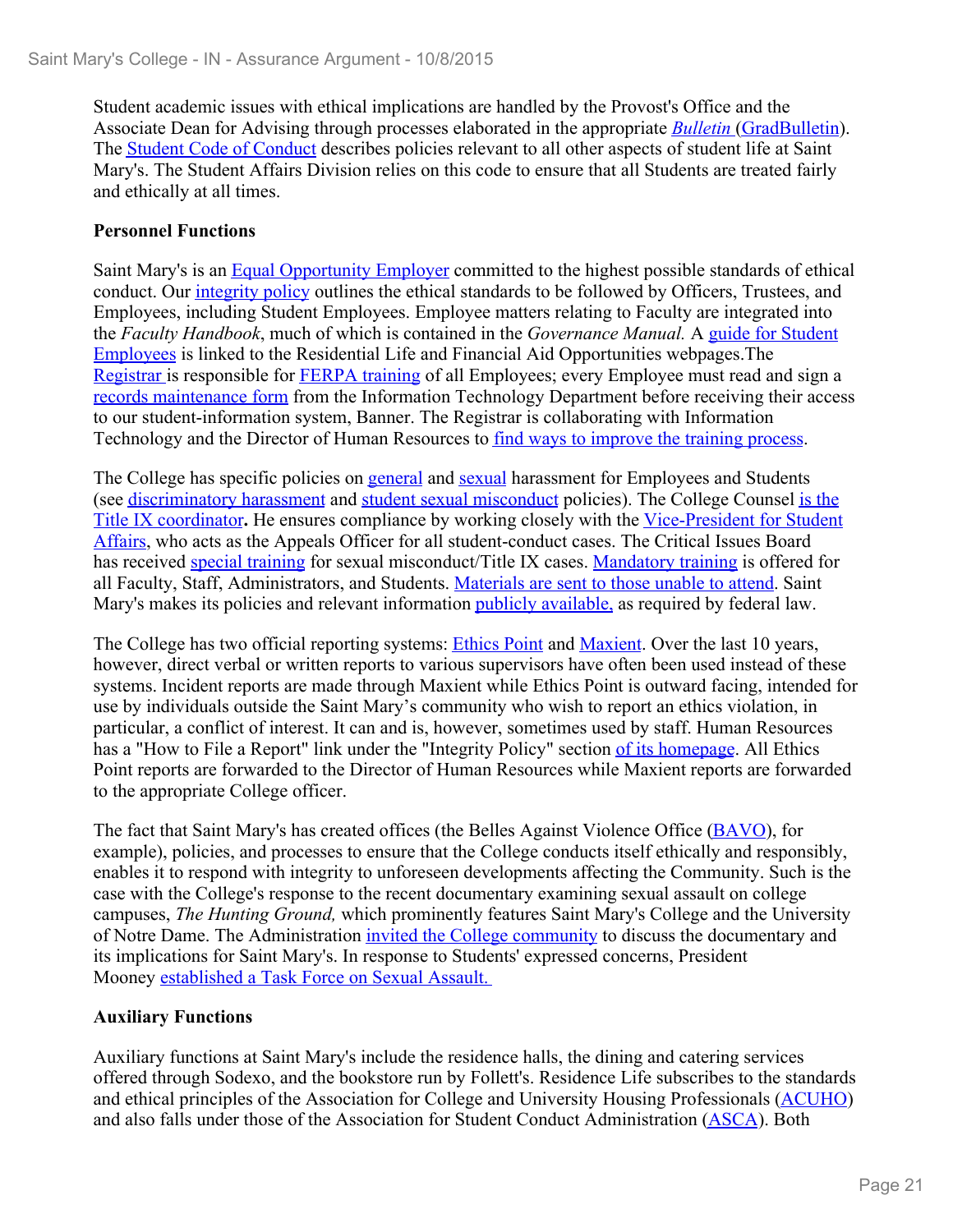Follett's and Sodexo have statements of ethical policy. Sodexo's Saint Mary's Dining Services partner with many student organizations at Saint Mary's to contribute to the Community and to practice sustainability.

#### **Ethical Policies and Procedures**

The College has fair and ethical policies and processes for its Governing Board, Administration, Faculty, Staff, and Students. Documents or webpages containing these policies include:

Governance Manual (Bylaws; Dismissal of Faculty for Serious Cause; Faculty Conflict of Interest; Sexual Harrassment; General Harrassment; Academic Honesty; Student Code of Conduct; Conflictof-Interest Policy for Trustees);

Faculty Handbook (Dismissal of Faculty for Serious Cause, Conflict-of-Interest; Bylaws);

Employee Handbook (Responsibilities; Equal Opportunity Employer; Sexual Harrassment; General Harrassment; Safety; Drug-free Workplace; Criminal-Background Check; Awards, Gifts, and Prizes for College Employees; Conflict-of-Interest Policy for Administrators and Staff; Integrity);

Policy on Political Activity;

Policy on Student Complaints;

Student Code of Conduct (Community Standards; Integrity; Community; Respect; Responsibility; Student-Conduct Procedures); and

Student-Employment Guide for Students and Supervisors.

- Acad A Executive Committee of Faculty Assembly New Faculty Orientation AY 14-15
- Acad A Faculty Assembly Faculty Handbook AY 15-16
- Acad A Faculty Assembly Faculty Handbook AY 15-16 (page number 32)
- Acad A Faculty Assembly Faculty Handbook AY 15-16 (page number 39)
- Acad A Faculty Assembly Faculty Handbook AY 15-16 (page number 107)
- Acad A Library About the Library webpage AY 15-16
- Acad A Library Copyright, Fair Use Best Practices & Distance learning AY 14-15
- Acad A Library Copyright, Fair Use Best Practices & Distance learning  $AY$  14-15 (page number 3)
- Acad A Library For Faculty webpage AY 15-16
- Acad A Library Library Services and Facilities webpage AY 14-15
- Acad A Library Plagiarism tutorial webcontent AY 14-15
- Acad A Library Saint Mary's Copyright Policy AY 15-16
- Acad A Registrar Bulletin AY 15-16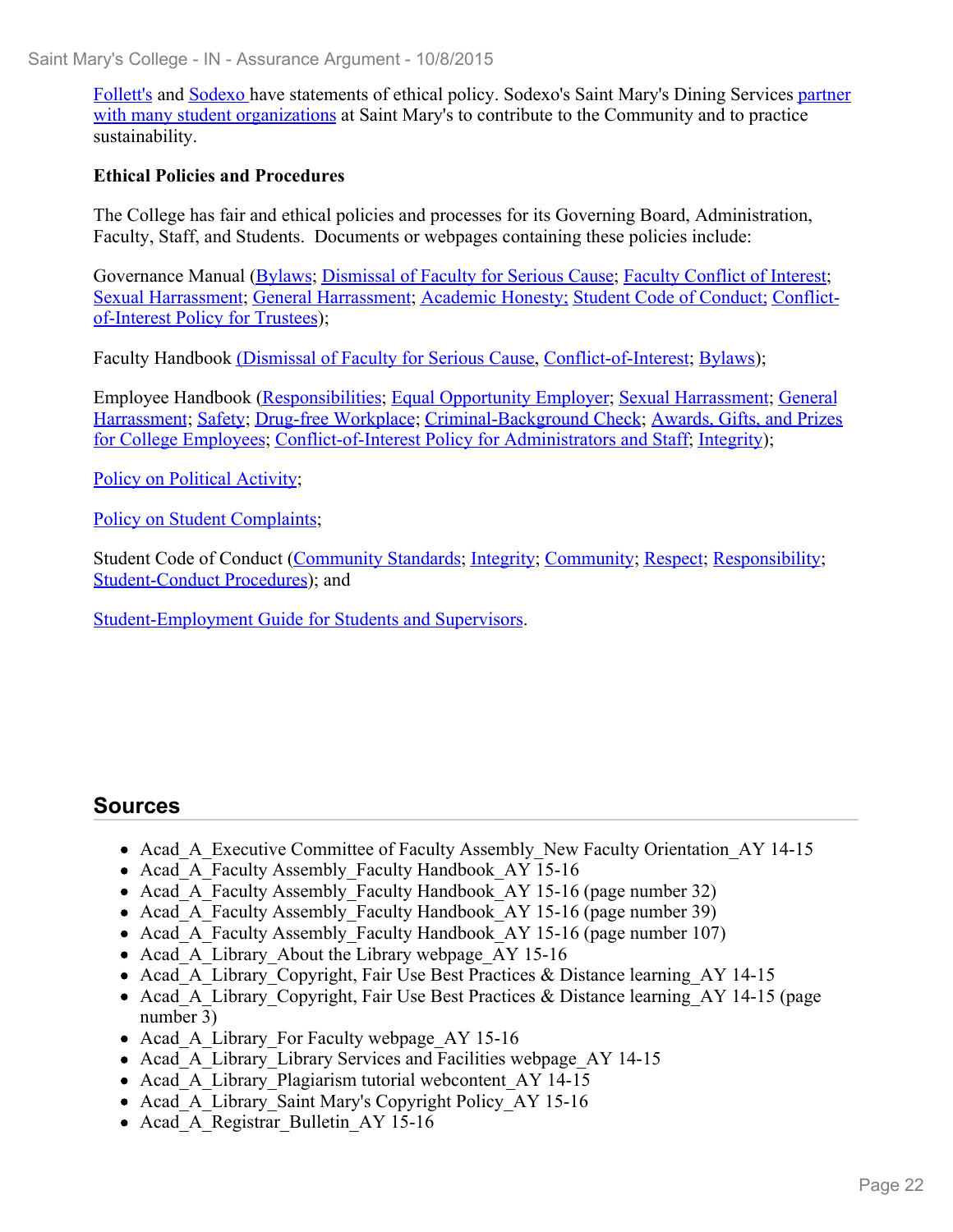- Acad A Registrar Bulletin AY 15-16 (page number 60)
- Acad A Registrar Bulletin AY 15-16 (page number 67)
- Acad A Registrar FERPA training AY 14-15
- Acad A Registrar GradBulletin AY1516
- Acad A Registrar GradBulletin AY1516 (page number 41)
- Acad A Registrar Todd A. Norris resume AY 15-16
- Acad A Registrar Unit Performance goals & email re FERPA AY 15-16
- Acad A Registrar Unit Performance goals  $\&$  email re FERPA AY 15-16 (page number 2)
- Aux Bookstore Follett Values AY 14-15
- Aux Sodexo Statement of Business Integrity AY 15-16
- Aux Sodexo student partnerships, community outreach, sustainability AY 14-15.pdf PAGE 3
- Coll Rel Development Donor Bill of Rights webpage content AY 14-15
- Enroll Finan Aid Code of Conduct webpage content AY 15-16
- Enroll Finan Aid Student Employment Guide for Supervisors and Students AY 14-15
- Finance FinancialStatement FY14
- Finance FinancialStatement FY14 (page number 4)
- Finance HR email re confirmation of Title IX training AY 14-15
- Finance HR EmployeeHandbook AY1415
- Finance HR EmployeeHandbook AY1415 (page number 19)
- Finance HR EmployeeHandbook AY1415 (page number 22)
- Finance HR EmployeeHandbook AY1415 (page number 24)
- Finance HR EmployeeHandbook AY1415 (page number 28)
- Finance HR EmployeeHandbook AY1415 (page number 29)
- Finance HR EmployeeHandbook AY1415 (page number 40)
- Finance HR EmployeeHandbook AY1415 (page number 42)
- Finance HR Equal Opportunity Employer statement webpage AY 15-16
- Finance HR How to File a Report Ethics Point AY 15-16
- Finance HR HR webpage with Integrity Policy link to Ethics Point AY 15-16
- Finance HR Maxient Reporting Form AY 15-16
- Finance HR TitleIXPowerPoint AY1415
- Mission VP Mission Mission Statement AY 13-14
- Mission VP Mission Mission Booklet AY 13-14
- Mission VP Mission Mission Booklet AY 13-14 (page number 3)
- Pres\_Announcement of Task Force on Sexual Assault webpage AY 14-15
- Pres Consumer Information webpage content AY 15-16
- Pres Consumer Information webpage content AY 15-16 (page number 2)
- Pres Governance Manual AY 15-16
- Pres Governance Manual AY 15-16 (page number 32)
- Pres Governance Manual AY 15-16 (page number 33)
- Pres Governance Manual AY 15-16 (page number 34)
- Pres Governance Manual AY 15-16 (page number 111)
- Pres Governance Manual AY 15-16 (page number 119)
- Pres Governance Manual AY 15-16 (page number 164)
- Pres Governance Manual AY 15-16 (page number 166)
- Pres Governance Manual AY 15-16 (page number 193)
- Pres Governance Manual AY 15-16 (page number 242)
- Pres Governance Manual AY 15-16 (page number 260)
- Pres Governance Manual AY 15-16 (page number 279)
- Pres IR Fact Book AY1516
- Pres Policies Political Activity Policy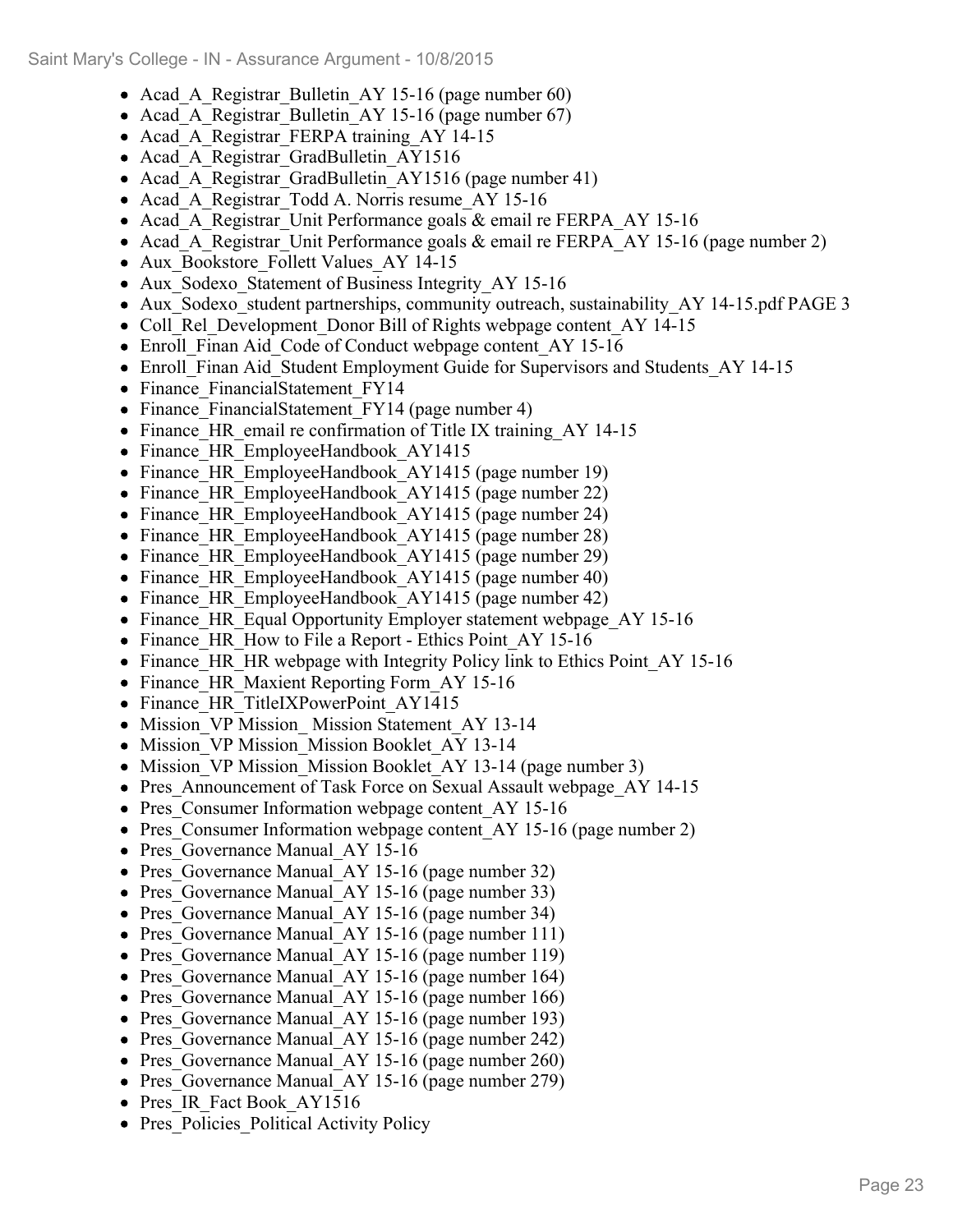- Pres Strategic Plan Boldly Forward AY 11-12
- Pres Trustees Code of Bylaws Amended December 19, 2014 AY 14-15
- Pres Trustees Code of Bylaws Amended December 19, 2014 AY 14-15 (page number 20)
- Pres Trustees Members of the Audit Committee AY 15-16
- Provost IT Records maintenance form AY 14-15
- Std Affairs BAVO Brochure and Resource Guide AY 14-15
- Std Affairs BAVO homepage web content AY 14-15
- Std Affairs Res Life ACUHO-I Ethical Principles AY 14-15
- Std Affairs Res Life CIB Training checklist AY11-14
- Std Affairs VP Student Affairs Annual notification of Statistics & Policies AY 14-15
- Std Affairs VP Student Affairs ASCA ethical principles doc AY 14-15
- Std Affairs VP Student Affairs Code of student conduct AY 14-15
- Std Affairs VP Student Affairs Code of student conduct AY 14-15 (page number 4)
- Std Affairs VP Student Affairs Code of student conduct AY 14-15 (page number 5)
- Std Affairs VP Student Affairs Code of student conduct AY 14-15 (page number 6)
- Std Affairs VP Student Affairs Code of student conduct AY 14-15 (page number 7)
- Std Affairs VP Student Affairs Code of student conduct AY 14-15 (page number 10)
- Std Affairs VP Student Affairs Hunting Ground Q & A webpage AY 14-15
- Std Affairs VP Student Affairs Resume AY 15-16
- Std Affairs VP Student Affairs Sexual Misconduct Policy
- Std Affairs VP Student Affairs Student Discriminatory Harrassment Policy AY 11-12
- Stud Affairs VP Student Affairs Student Complaint Policy AY 14-15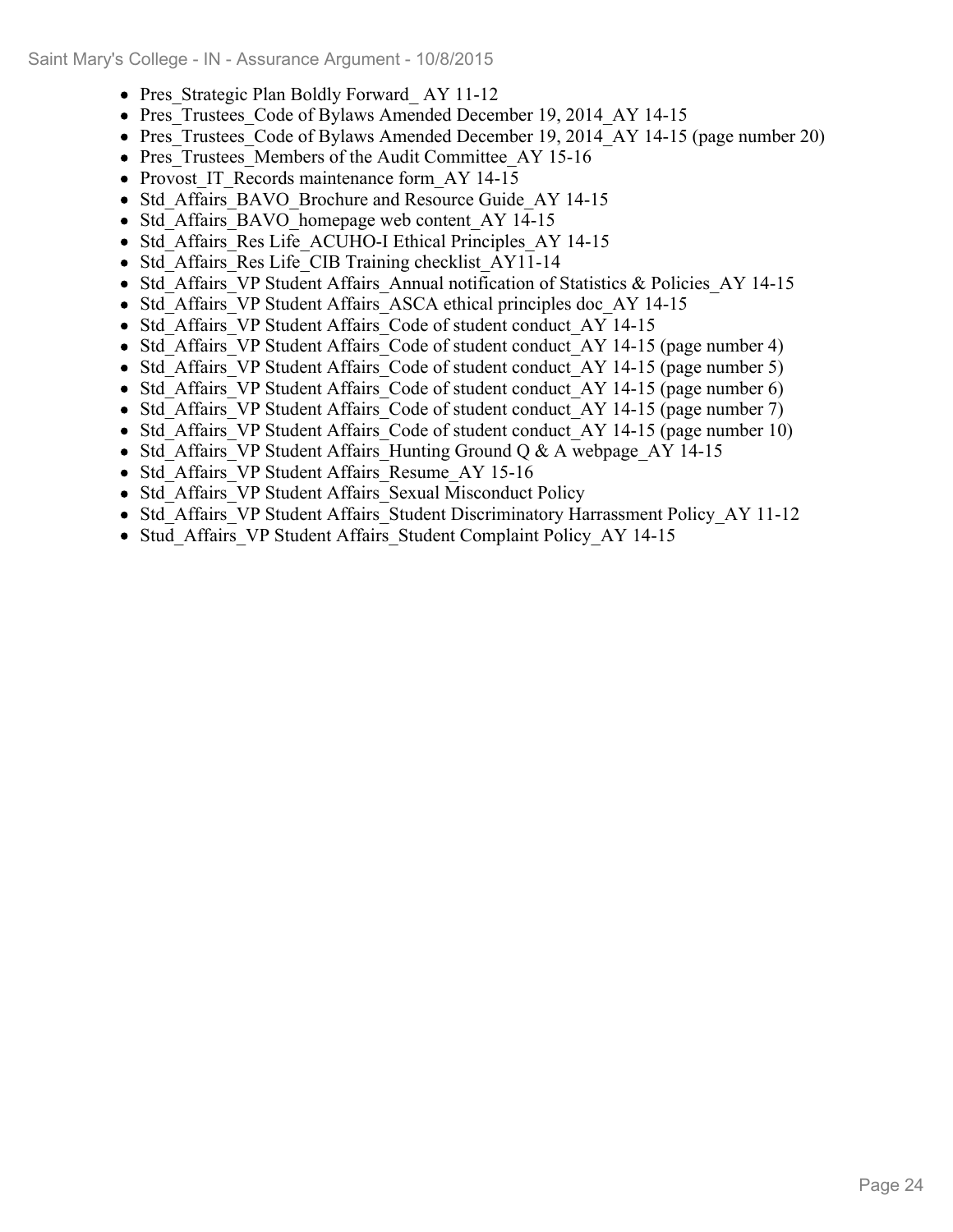### **2.B - Core Component 2.B**

The institution presents itself clearly and completely to its students and to the public with regard to its programs, requirements, faculty and staff, costs to students, control, and accreditation relationships.

#### **Argument**

The Office of Institutional Research's *Fact Book*, available on the College's website, serves as a reference guide containing clear and complete information for internal and external audiences on the College, admissions, undergraduate enrollment, academic matters, financial aid, surveys, information on Faculty and Staff, and financial and giving statistics

#### **Programs and Requirements**

The College *Bulletins* (GradBulletin) serve as the official guide to academic programs and requirements. First-Year Students receive a printed copy of the *Bulletin.* Both Bulletins are also available online (Registrar, Office of First Year Studies, Graduate Programs). Enrolled and prospective Students also find pertinent information through the Undergraduate Majors link on the College's homepage. Graduate programs have a Program Overview webpage explaining requirements (see, for example Speech Pathology).

There has been concern that department webpages are often more accurate than the College's homepage links developed by the MarCom Office. The College's development and prospective launch of a new website will respond to this concern. Improvements to accessibility include making the website mobile-responsive and a future transition to a portal in October 2015.

#### **Faculty and Staff**

Both *Bulletins* contains a roster of the Officers of the College, Administration, and **Faculty**, with titles and degrees. All academic-department webpages contain rosters of their Faculty, often providing personal profiles in addition to degree qualifications (see for example, Biology, Global Studies, and Theatre). Office webpages provide information about their Staff (see for example, CWIL). Finally, the online directory includes contact information for all Faculty and Staff.

#### **Costs to Students**

The *Bulletins* includes information on tuition, fees, and financial aid (GradBulletin). The College website is another source of information on costs. Students costs are covered extensively in print through the Financial Aid Brochure, and within the financial aid pages and the Consumer Information page on the College website. The Office of Financial Aid publishes the net-price calculator and updates its website on a regular basis. Financial aid applicants receive a <u>financial award letter</u> that includes details of their financial aid package for the academic year. Supplemental materials included with the letter refer Students to PRISM to see their exact cost of attendance. Saint Mary's publicly reports average student indebtedness of the most recent graduating class (see *Fact Book* and *Common Data Set***)**. This figure is reported through many guidebooks for prospective students such as *US News and World Report*. Admission-marketing materials mailed to prospective Students include information on both programs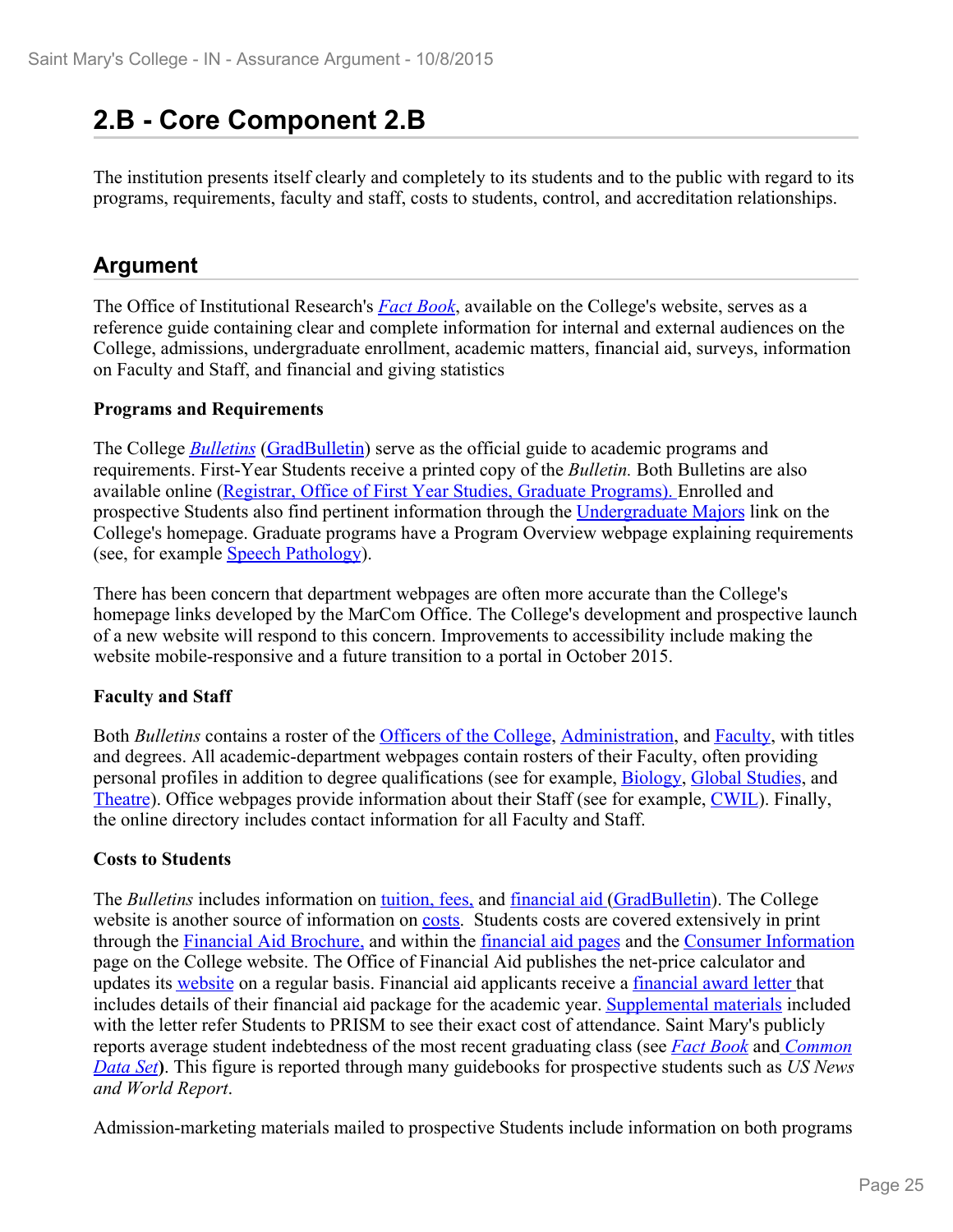and costs. College Relations coordinates the development of these materials, updating them annually. Samples of materials for recruitment in AY14-15 include the Viewbook and the Financial Aid Brochure mentioned above. Costs for graduate students are detailed on the Programs' websites.

#### **Control**

Saint Mary's College is sponsored by the Sisters of the Holy Cross and incorporated as a Roman Catholic Organization. These relationships are clearly presented in the College's Bylaws, on the Fast Facts page of the College's website, and in the Governance Manual available on the President's webpage.

#### **Accreditation Relationships**

The Higher Learning Commission's Mark of Affiliation appears on the College's website**.** The College's accreditation relationship with the HLC also appears on the College's Who We Are webpage. Finally, all of the College's accreditation relationships are listed in the pertinent College *Bulletin* (GradBulletin).

- Acad A Academic Affairs & First Year Studies homepage content AY 14-15
- Acad A CWIL Staff biographies webpage AY 15-16
- Acad A Grad Program Bulletin Link Website AY1516
- Acad\_A\_Grad Program\_Data Science & Speech Pathology Tuition & Fees webpage AY 15-16
- Acad A Grad Program Masters in Speech Pathology Program Overview webpage AY 15-16
- Acad A Registrar Bulletin AY 15-16
- Acad A Registrar Bulletin AY 15-16 (page number 9)
- Acad A Registrar Bulletin AY 15-16 (page number 26)
- Acad A Registrar Bulletin AY 15-16 (page number 30)
- Acad A Registrar Bulletin AY 15-16 (page number 342)
- Acad A Registrar Bulletin AY 15-16 (page number 343)
- Acad A Registrar Bulletin AY 15-16 (page number 346)
- Acad A Registrar GradBulletin AY1516
- Acad A Registrar GradBulletin AY1516 (page number 9)
- Acad A Registrar GradBulletin AY1516 (page number 24)
- Acad A Registrar homepage AY 14-15
- Acad A Undergraduate majors webpage AY 14-15
- Acad D Biology Faculty and Staff webpage AY 14-15
- Acad D Comm, Dance & Theatre Theatre Faculty webpage AY 14-15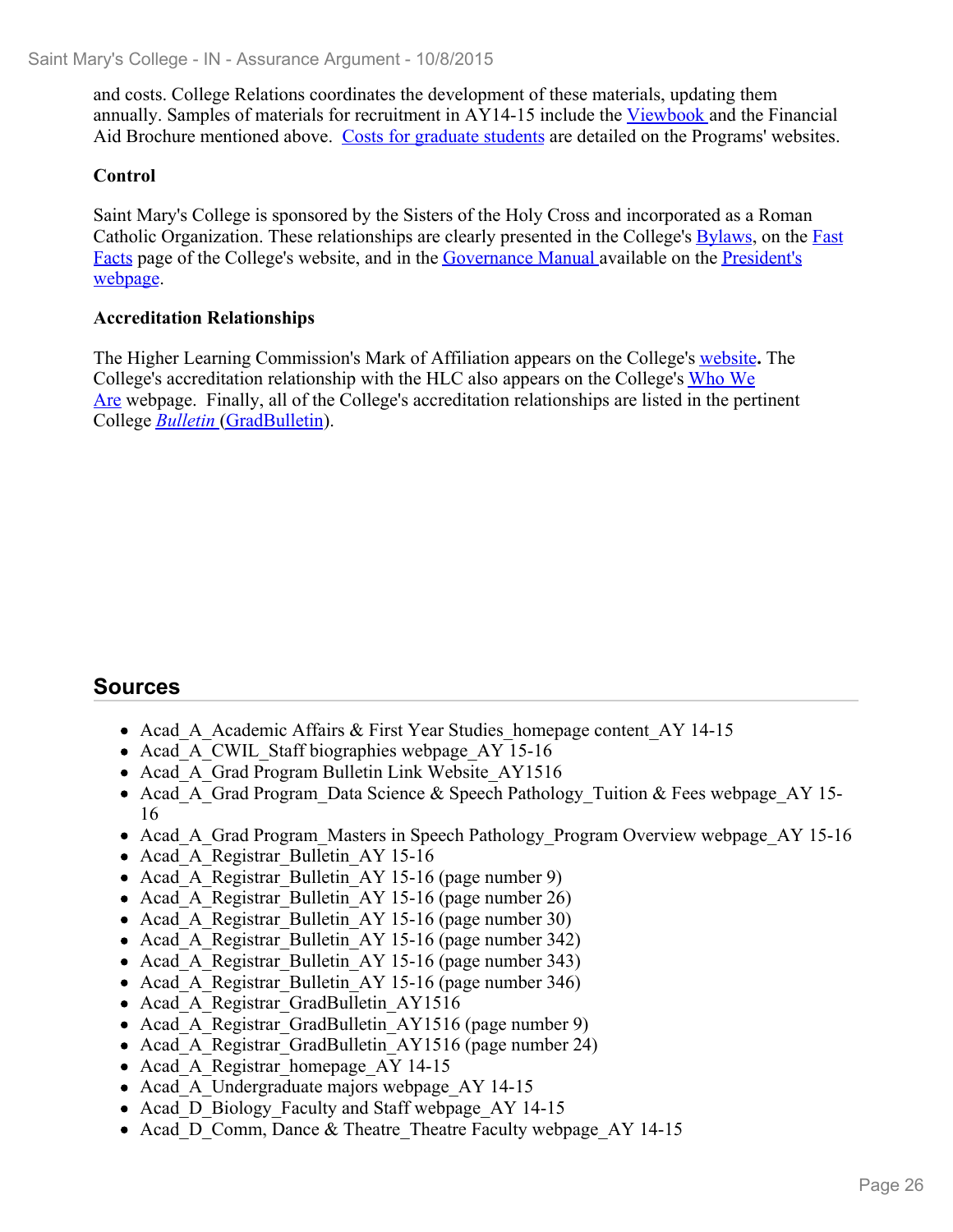- Acad D Global Studies Faculty & Staff webpage AY 14-15
- Coll Rel MarCom Fast Facts webpage AY 14-15
- Coll Rel MarCom Who we are webpage AY 14-15
- Enroll Admissions Viewbook AY 13-14
- Enroll Finan Aid brochure AY 15-16
- Enroll Finan Aid costs webpage AY 14-15
- Enroll Finan Aid Planning & Calculation Tools
- Enroll Finan Aid Sample Award letter AY 15-16
- Enroll\_Finan Aid\_Supplemental Material with Award Letter\_AY 15-16
- Enroll Finan Aid webpage AY 15-16
- Pres Consumer Information webpage content AY 15-16
- Pres Governance Manual AY 15-16
- Pres Governance Manual AY 15-16 (page number 25)
- Pres IR Common Data Set AY 14-15
- Pres IR Common Data Set AY 14-15 (page number 20)
- Pres IR Fact Book AY1516
- Pres IR Fact Book AY1516 (page number 43)
- Pres IR IR Accreditation webpage AY 15-16
- Pres Pres Office webpage with Governance Manual links AY 15-16
- Pres Trustees Code of Bylaws Amended December 19, 2014 AY 14-15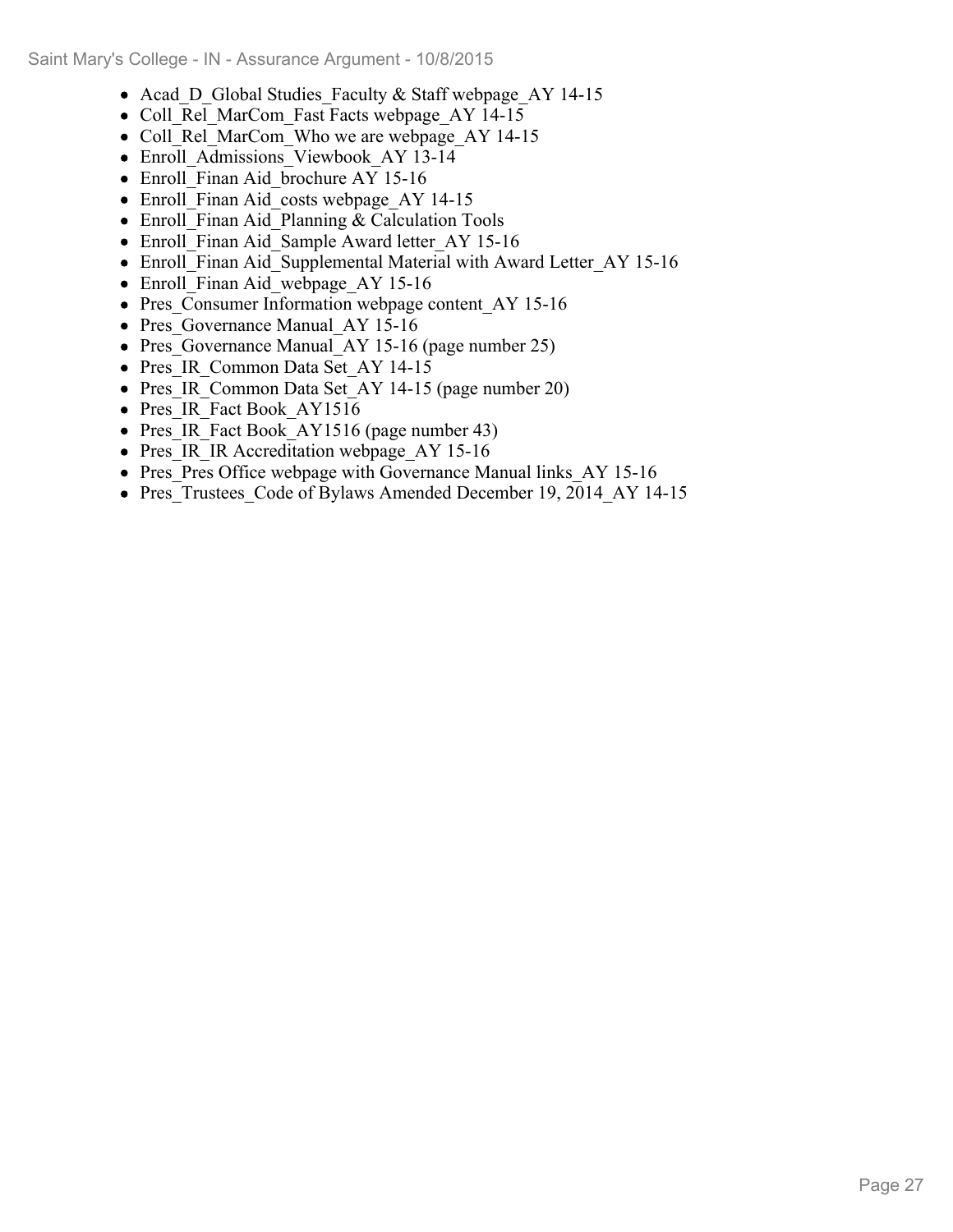### **2.C - Core Component 2.C**

The governing board of the institution is sufficiently autonomous to make decisions in the best interest of the institution and to assure its integrity.

- 1. The governing board's deliberations reflect priorities to preserve and enhance the institution.
- 2. The governing board reviews and considers the reasonable and relevant interests of the institution's internal and external constituencies during its decision-making deliberations.
- 3. The governing board preserves its independence from undue influence on the part of donors, elected officials, ownership interests or other external parties when such influence would not be in the best interest of the institution.
- 4. The governing board delegates day-to-day management of the institution to the administration and expects the faculty to oversee academic matters.

#### **Argument**

**2.C.1** (see 5.B.1-3 *Board of Trustees*)

The authority and responsibilities given to the Trustees by virtue of the Bylaws **(**Article VII**)** ensure that the Board has the autonomy to make decisions that preserve and enhance the College. The Board consists of both lay and religious Trustees (BYLAWS, Section 6.3. Class Voting Rights). This special separation of voting powers is intended to preserve the commitment to the Catholic tradition and special emphasis on the education of women. The Board keeps the Mission of the College in mind during all of its deliberations (see 1.A.1).

The Board meets four times annually, with extended meetings during the academic year and a twoday retreat in June. Materials for the meetings are posted to a confidential **Board of Trustees** website two weeks prior to a meeting. The summer retreat often focuses on strategic planning. Key Performance Indicators are now used to update progress towards goals. A trained facilitator often leads the retreat.

New Board members are assigned to an experienced Trustee who serves as their mentor. Before the first meeting in the fall, new Trustees arrive early for an orientation about the College and training in Trustee expectations.

#### **2.C.2** (see also 5.B.1-3 *Board of Trustees, Faculty,* and *Students*)

The Board regularly requests presentations by members of the Cabinet, Faculty, Administration, and Students, thus attending to the interests of these constituents during decision-making deliberations. When appropriate, they meet with the leadership team of the Sisters of the Holy Cross. The voting rights and privileges of the Trustees also reflect constituents' interests since a member of the Faculty, the president of the Alumnae Association, and a Student have full voting rights and privileges. Furthermore, as mentioned above, the Board membership must include members from Roman Catholic congregations, specifically requiring members from the sponsoring order, the Sisters of the Holy Cross.

The standing committees reflect the Board's attention to both internal and external constituencies. For each Board meeting, Committee Chairs set an agenda on specific areas of concern. Recent examples include: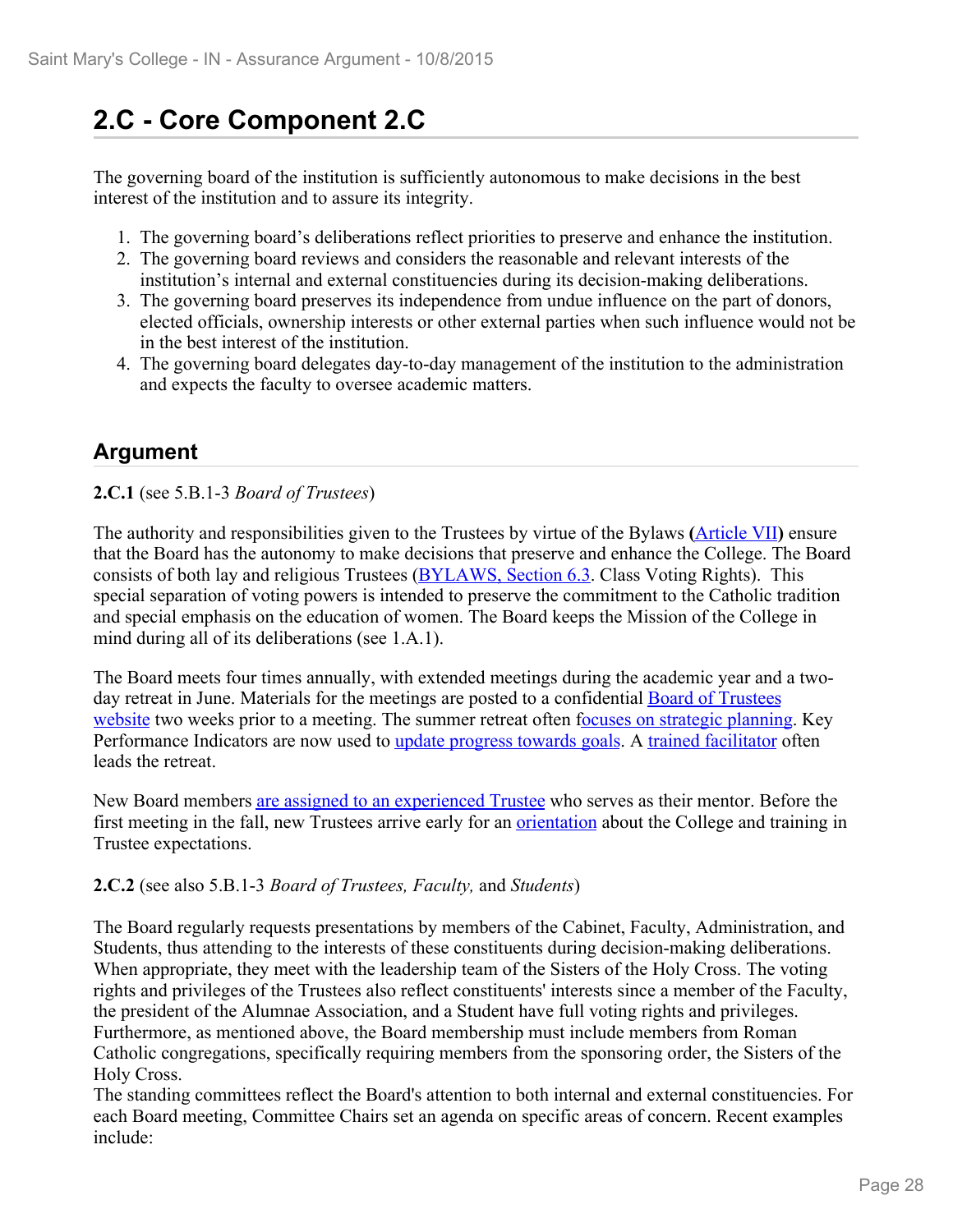- Enrollment and discounting tuition (Student Life Committee)
- Faculty load (Academic Affairs Committee)
- Staff compensation (Finance and Budget Committee)
- Graduate Programs (Academic Affairs Committee)
- Monitoring educational quality, including retention and assessment of student learning (Academic Affairs Committee)
- The Capital Campaign *Faith Always, Action Now* (College Relations Committee)
- Development of a master plan and recent building projects, such as the Science Hall or Angela Athletic Center (Facilities and Grounds Subcommittee of the Finance and Budget Committee)
- Desired skills and knowledge of our graduates in the marketplace (Academic Affairs)

At each Board meeting, the Chairs of standing committees report and, when appropriate, present resolutions for action.

#### **2.C.3**

The Bylaws and the Governance Manual include the conflict-of-interest policy for Board members. All Trustees must sign a conflict-of-interest form (see 2.A).

#### **2.C.4** (see also 5.B.1-2 *Board of Trustees* and *President*)

The *Governance Manual* clearly states that the President is the College's Chief Executive Officer and the Chief Advisor to the Board. The President has the authority to execute all documents on behalf of the College and the Board, consistent with Board policies and the best interests of the College. The Board and the Faculty support the concept of shared governance. Section III B of the *Governance Manual* states the responsibilities of the Faculty for overseeing academic matters.

Recently, particular efforts have been made to focus the Board's work on strategic initiatives. In the Board's 2014 summer retreat, a facilitator from the Association of Governing Boards conducted workshops with this focus.

- Mission VP Mission Mission Statement AY 13-14
- Pres Governance Manual AY 15-16
- Pres Governance Manual AY 15-16 (page number 25)
- Pres Governance Manual AY 15-16 (page number 35)
- Pres Governance Manual AY 15-16 (page number 90)
- Pres Governance Manual AY 15-16 (page number 170)
- Pres Governance Manual AY 15-16 (page number 279)
- Pres Trustees Code of Bylaws Amended December 19, 2014 AY 14-15
- Pres Trustees Code of Bylaws Amended December 19, 2014 AY 14-15 (page number 7)
- Pres Trustees Code of Bylaws Amended December 19, 2014 AY 14-15 (page number 11)
- Pres Trustees Code of Bylaws Amended December 19, 2014 AY 14-15 (page number 20)
- Pres Trustees Dashboard of Key Performance Indicators AY 14-15
- Pres Trustees Facilitators' bios AY 13-15
- Pres Trustees June Retreat agenda AY 13-14
- Pres Trustees June Retreat AY 13-14
- Pres Trustees Mentee assignment letter AY 14-15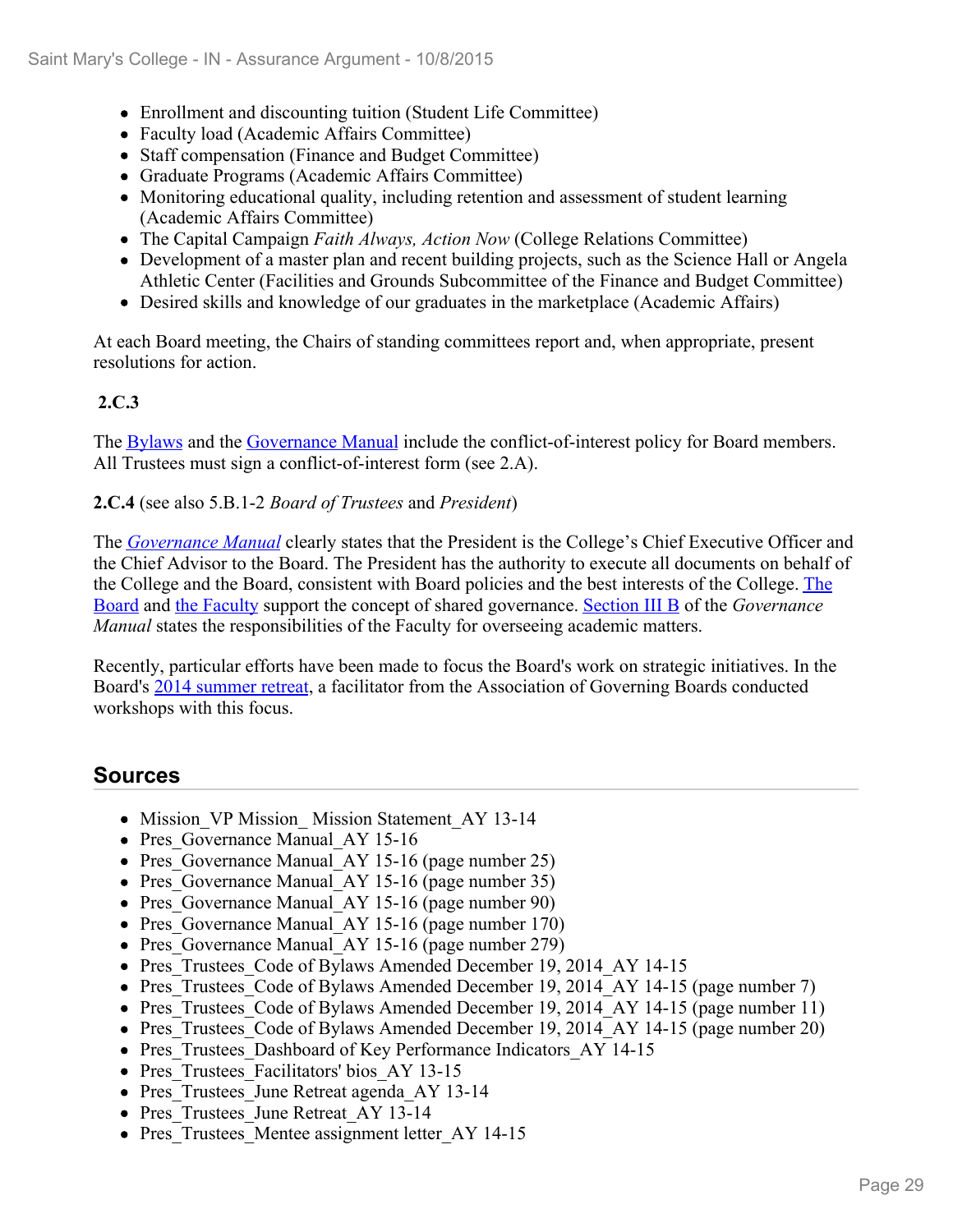- Pres\_Trustees\_New Trustee Orientation\_AY 14-15
- Pres\_Trustees\_preparatory materials on Trustees' website\_AY 15-16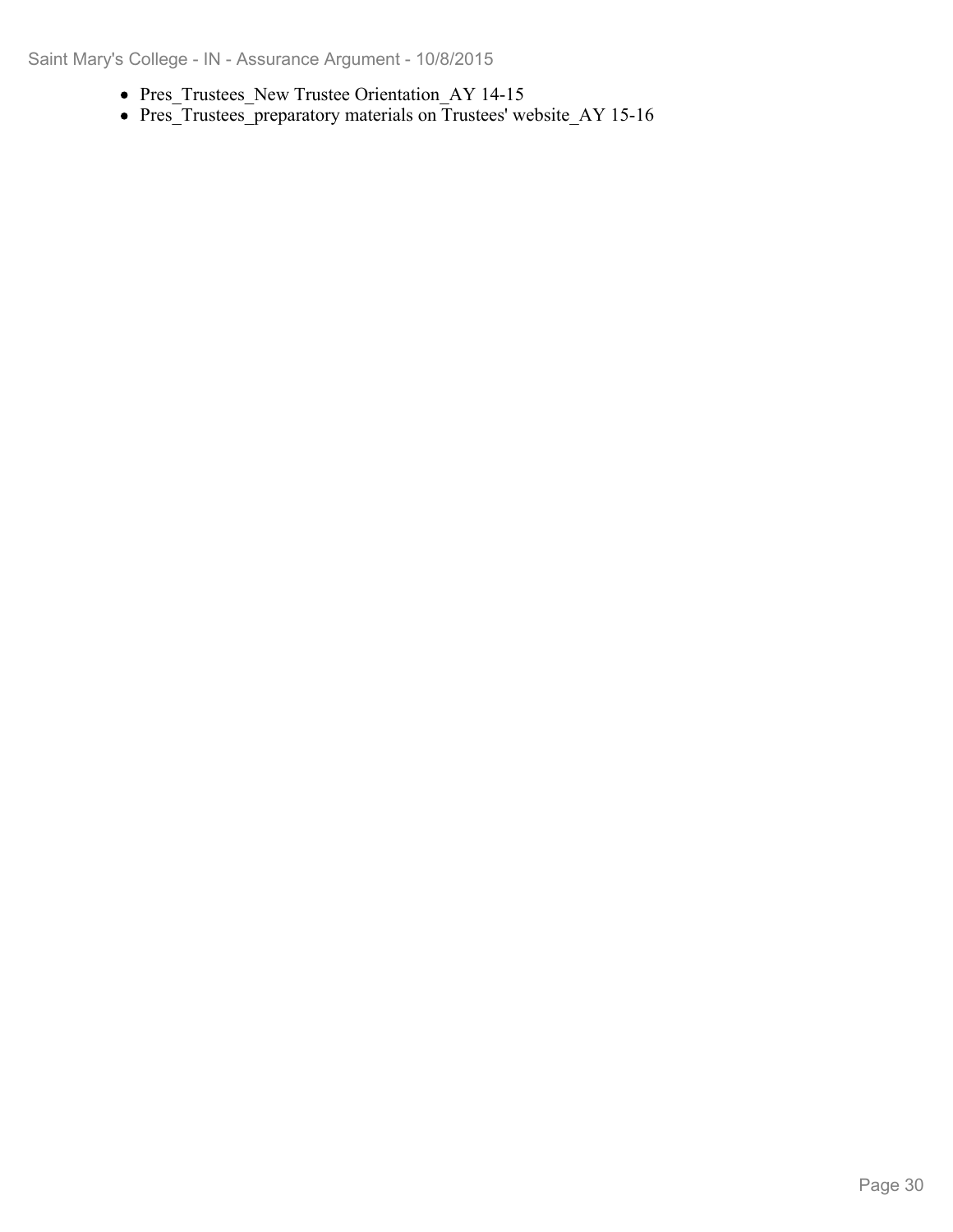### **2.D - Core Component 2.D**

The institution is committed to freedom of expression and the pursuit of truth in teaching and learning.

#### **Argument**

One of the tenets of a Catholic education is the understanding that faith and reason are not in conflict. We believe that the continued pursuit of understanding ultimately leads to wisdom. The College manifests this tenet in all fields - from philosophy and religious studies to the sciences and professional programs.

The College articulates its commitment to freedom of expression and the pursuit of truth in teaching and learning in Section III-I of the *Governance Manual.* The policies outlined in the *Governance Manual* address academic freedom, freedom of teaching, and freedom of research.

Occasionally tensions arise around practices not consistent with Catholic doctrine. The College expects both external and internal constituencies to understand and respect the difference between education and advocacy. Hence, many issues are studied in the classroom and in co-curricular learning environments without advocating their adoption by the learner.

- Pres Governance Manual AY 15-16
- Pres Governance Manual AY 15-16 (page number 106)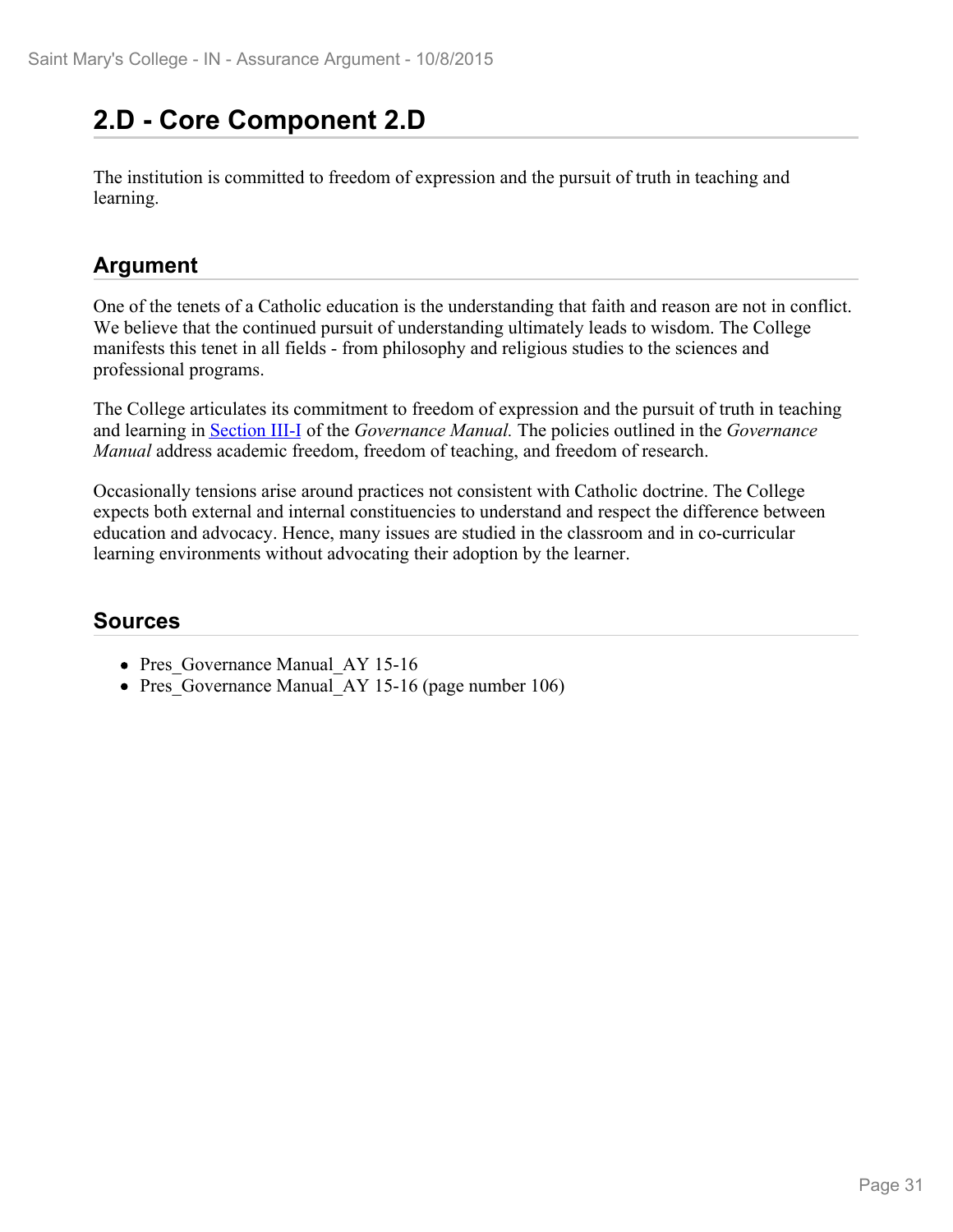### **2.E - Core Component 2.E**

The institution's policies and procedures call for responsible acquisition, discovery and application of knowledge by its faculty, students and staff.

- 1. The institution provides effective oversight and support services to ensure the integrity of research and scholarly practice conducted by its faculty, staff, and students.
- 2. Students are offered guidance in the ethical use of information resources.
- 3. The institution has and enforces policies on academic honesty and integrity.

#### **Argument**

#### **2.E.1**

In compliance with federal guidelines (Title 45 CFR Part 46), Saint Mary's College maintains an Institutional Review Board (IRB) composed of at least five members with varying backgrounds of experience and expertise, qualifying the IRB to review research activities conducted at the College. The purpose of the IRB is to: 1) ensure the protection of human participants used in the projects: 2) provide guidance in the design of experiments ensuring that information will be obtained in an ethical manner: and 3) provide a process that assures society that the experimental protocols have been reviewed and approved ethically by knowledgeable individuals not directly involved in the research. The College adheres to standards of the Institutional Animal Care and Use Committee (IACUC) for all research involving animals. IRB approval, when required, must be granted prior to commencing the research. The IRB is active at Saint Mary's, reviewing more than 60 proposals in 2014.

#### **2.E.2**

Saint Mary's guides students on the ethical use of information through multiple avenues: Critical Thinking Seminars, the Writing Center's Resources weblinks, and the Library. The Department of Information Technology also shares College policies on copyright and the responsible use of college computers and the internet on its website. The policy describes the responsibilities of students who are accessing information resources. Students must take a quiz to assure their competency with network policies before gaining access to the College's IT network. The IRB also has guidelines available on its website for Students, Faculty and Staff on conducting ethical research. (See 2.A and 3.D.5.)

#### **2.E.3**

Saint Mary's Academic Honesty Policy is well-disseminated. It appears in the College *Bulletins* (GradBulletin) and on the *Policies* webpage of the Office of Academic Affairs and First Year Studies. Faculty are required to include the College's policy and the instructor's penalty for violation in their course syllabi. It is also included in the *Academic Guide for First Year Students*. The policy clearly addresses issues of plagiarism and appeal procedures. A sub-committee of the Academic Standards Committee is responsible for adjudicating student appeals of alleged violations of the Academic Honesty Policy. Appeals based on new information go to the Academic Appellate Board, also a subcommittee of the Academic Standards Committee, with final appeals going to the President. The Office of Academic Affairs documents reported violations and appeals, and conducts appeal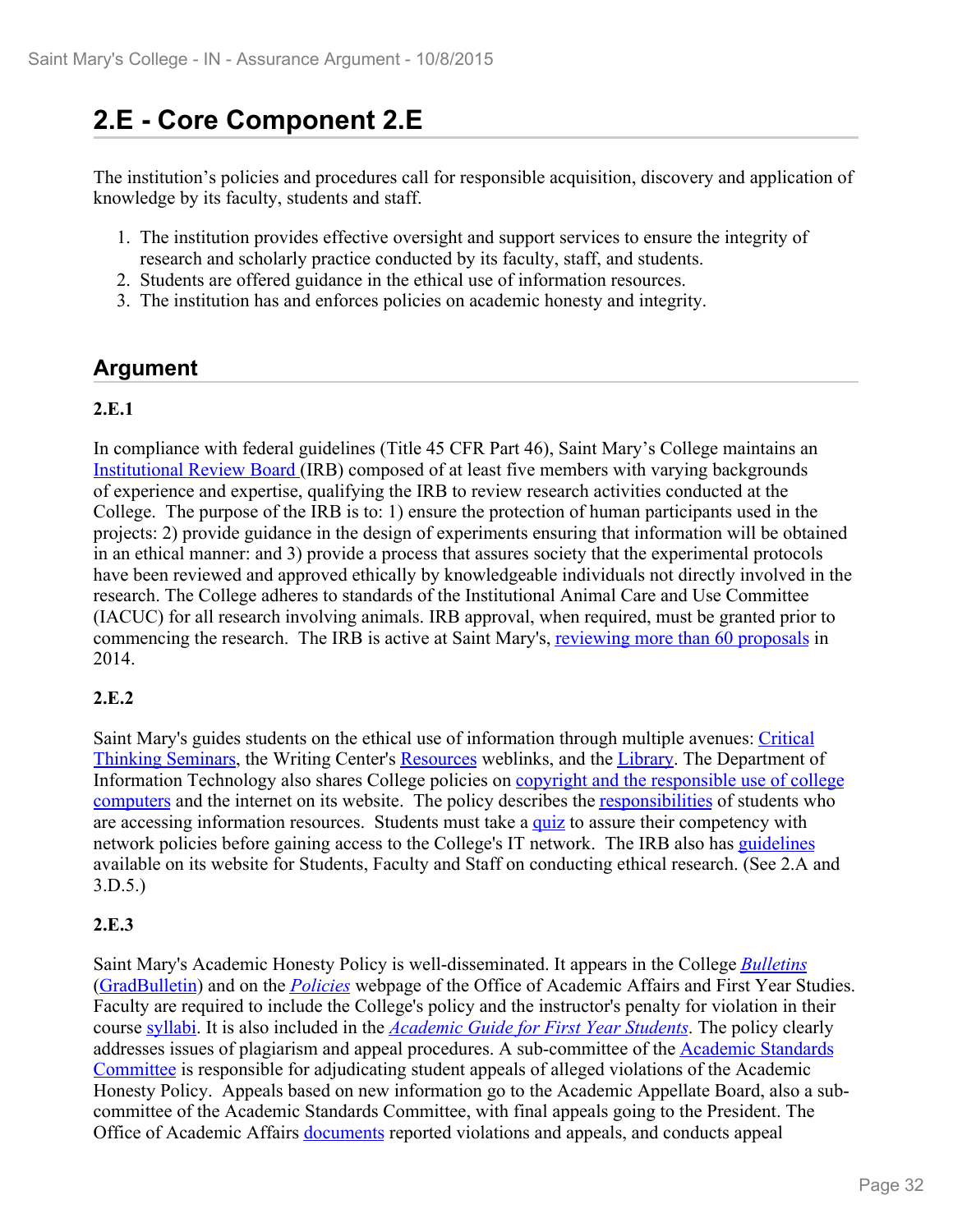#### hearings.

- Acad A Acad Affairs & First Year Studies Academic Guide for First Year Students AY 15-16
- Acad A Acad Affairs & First Year Studies Academic Guide for First Year Students AY 15-16 (page number 48)
- Acad A Acad Affairs & First Year Studies Academic Honesty cases AY 07-15
- Acad A Academic Affairs & First Year Studies Academic Policies webpage AY 14-15
- Acad A Assoc Dean of Faculty Spring Syllabus Prep Memo AY 13-14
- Acad A Assoc Dean of Faculty Spring Syllabus Prep Memo AY 13-14 (page number 2)
- Acad A IRB IRB Cases 2014-2014
- Acad A IRB Statement of Responsibility AY 14-15
- Acad A IRB webpage AY 14-15
- Acad A Library Plagiarism tutorial webcontent AY 14-15
- Acad A Provost Graduate Consultants AY 13-14
- Acad A Registrar Bulletin AY 15-16
- Acad A Registrar Bulletin AY 15-16 (page number 67)
- Acad A Registrar GradBulletin AY1516
- Acad A Registrar GradBulletin AY1516 (page number 41)
- Acad A Sophia Program Curriculum Guide AY 15-16
- Acad A Sophia Program Curriculum Guide AY 15-16 (page number 35)
- Acad\_A\_Writing Center\_webpage link to IU's webpage on plagiarism AY 14-15
- Pres Governance Manual AY 15-16
- Pres Governance Manual AY 15-16 (page number 39)
- Provost IT webpage AY 14-15
- Provost IT Policies webpage AY 14-15
- Provost IT Responsible Use of Computers policy AY 14-15
- Provost IT Responsible Use of Computers policy AY 14-15 (page number 5)
- Provost IT Student Quiz on Responsible use of Network\_AY 14-15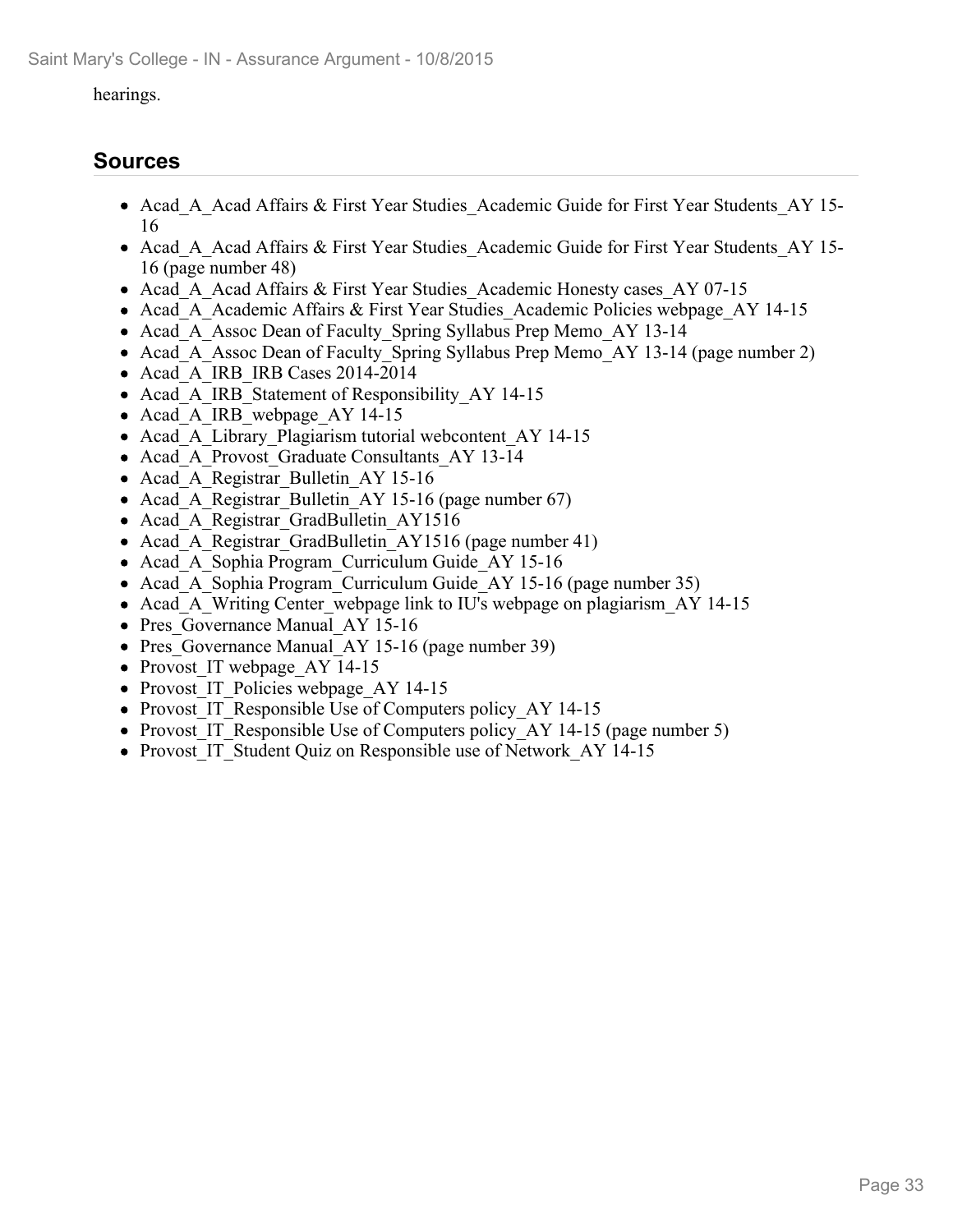### **2.S - Criterion 2 - Summary**

The institution acts with integrity; its conduct is ethical and responsible.

#### **Summary**

#### **Strengths**

• Saint Mary's long history of fulfilling the Institution's fiduciary, statutory, and compliance obligations

• Well-established, publicly-available ethical policies and procedures

#### **Future Considerations**

- Continue efforts to improve FERPA training
- Increase knowledge of available online resources related to integrity

#### **Sources**

*There are no sources.*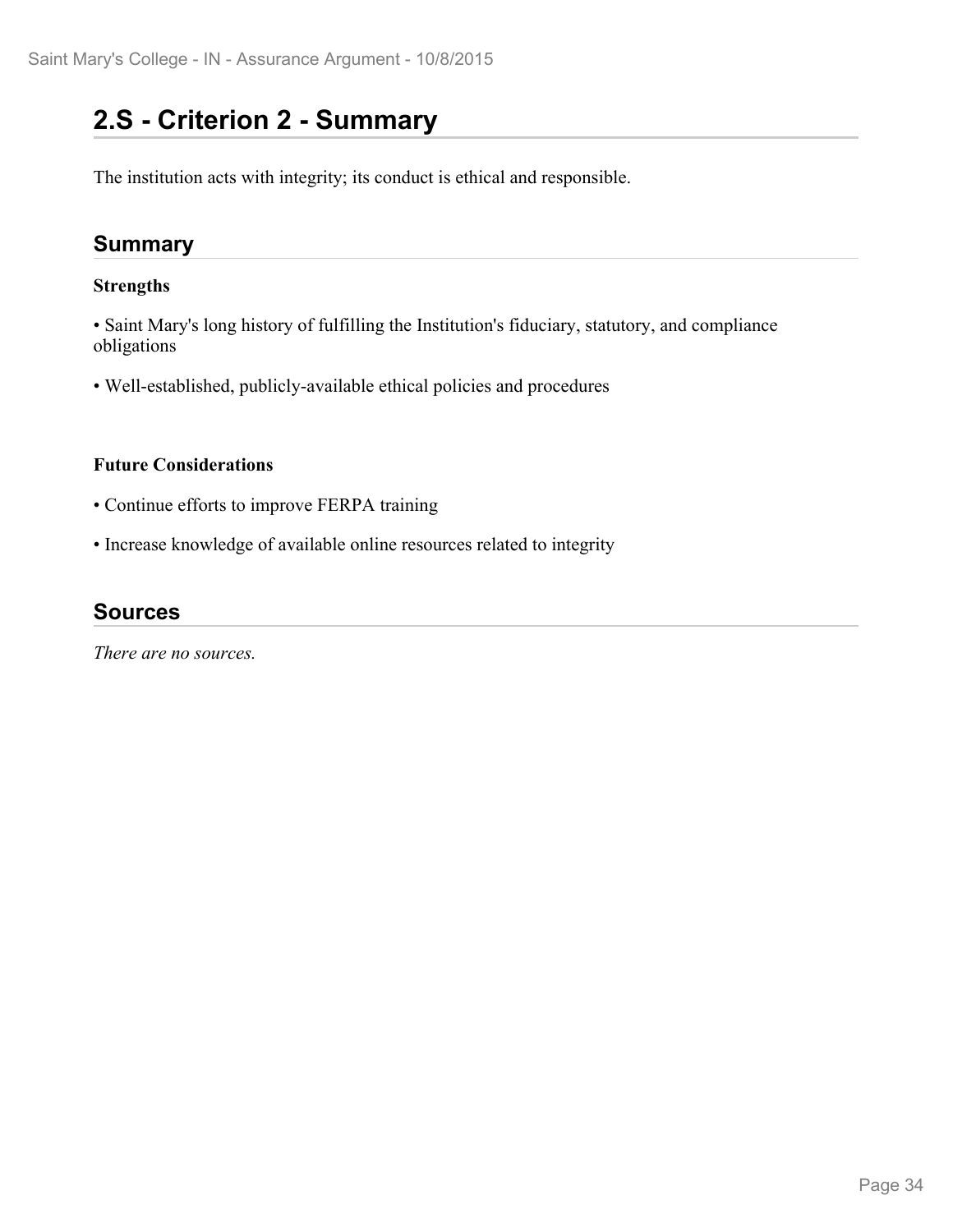## **3 - Teaching and Learning: Quality, Resources, and Support**

The institution provides high quality education, wherever and however its offerings are delivered.

### **3.A - Core Component 3.A**

The institution's degree programs are appropriate to higher education.

- 1. Courses and programs are current and require levels of performance by students appropriate to the degree or certificate awarded.
- 2. The institution articulates and differentiates learning goals for undergraduate, graduate, postbaccalaureate, post-graduate, and certificate programs.
- 3. The institution's program quality and learning goals are consistent across all modes of delivery and all locations (on the main campus, at additional locations, by distance delivery, as dual credit, through contractual or consortial arrangements, or any other modality).

#### **Argument**

#### **3.A.1**

Saint Mary's assures the currency, quality, and appropriate rigor of its courses and programs in multiple ways, particularly through assessed learning outcomes. All academic programs have learning outcomes developed and assessed by the appropriate department (see 4.B). Instructors must include learning outcomes or goals in their syllabi (see fall and spring memos). The Sophia Program in Liberal Learning was adopted in AY06-07, having been created by the *Ad Hoc* Committee on General Education, a committee created by President Mooney for the purpose of revising the College's general education program. Additional evidence testifying to the currency and appropriate rigor of courses and programs include: 1) the Senior Comprehensive requirement; 2) pass rates on required national or state examinations where applicable; 3) Curriculum Committee review; and 4) policies governing the inclusion of courses in the bulletins.

The Senior Comprehensive requirement may be an exam, but is more often a research project or portfolio review. The fact that all Students must complete the Comprehensive requirement provides internal assurance that courses and programs are appropriate to the degree a Student receives.

The results of licensure exams as well as Graduate and Principal surveys provide evidence that the Education Program prepares Students as teachers. The CPA exam has a wider range of results that nonetheless assure the quality of our Accounting Program. The pass rate of Saint Mary's Students on the National Council Licensure Examination for Nursing declined in 2013. In response, the Nursing Department proposed changes to increase the rigor of the program that were ultimately approved by the Academic Affairs Council.

Since AY09-10, the Curriculum Committee has considered over 100 new course proposals and over twenty proposals for new or revised programs (see CC archives AY11-12, AY12-13, and AY13-14**)**; specific examples include the **Global Studies Program**, the Gender and Women's Studies major and minor**,** a revision of the major and minor in Humanistic Studies, as well as course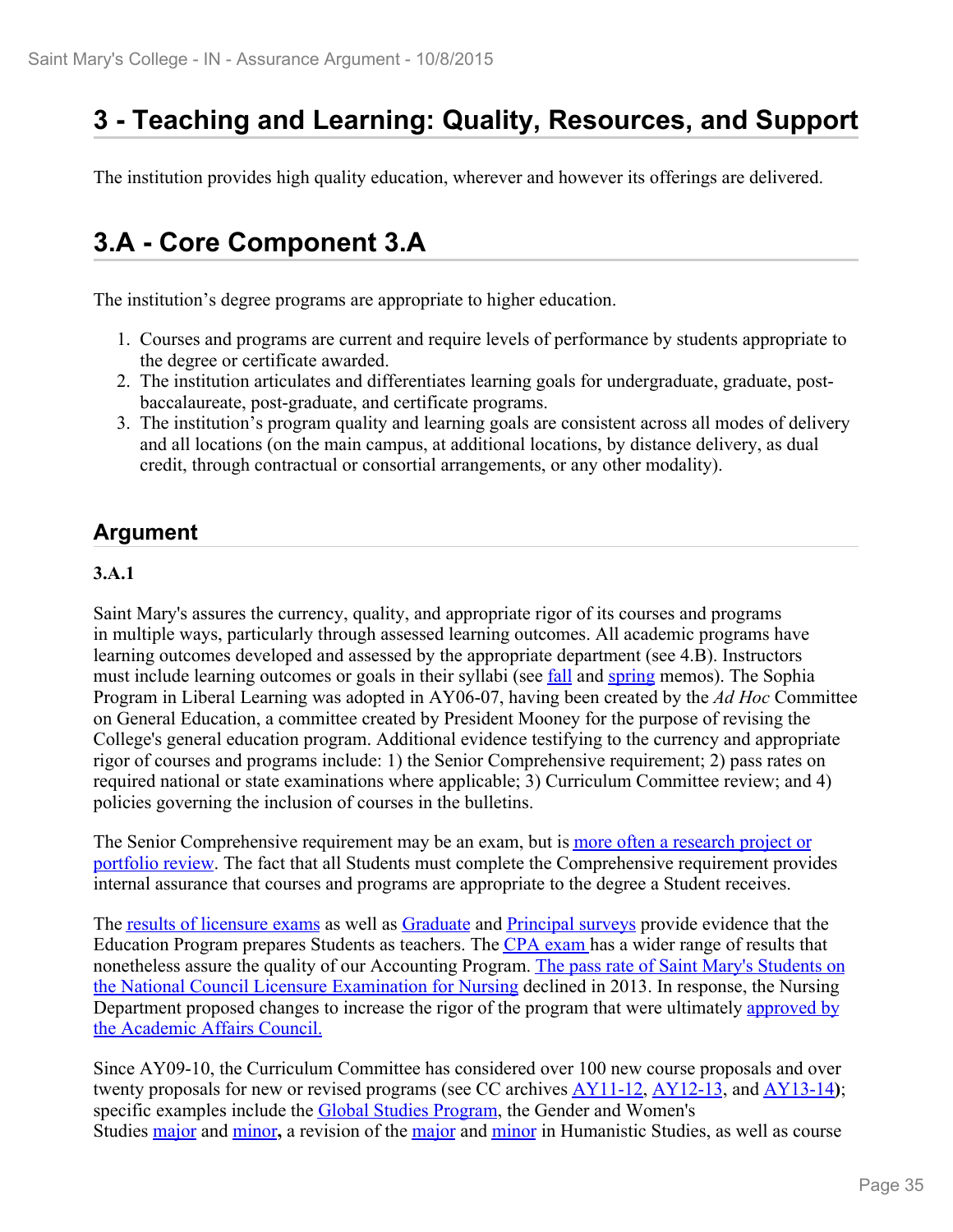proposals for ART 142 - Introduction to Film History and Analysis**,** ENLT 231 - Animals in Literature and Society, and MUS 275 - Global Music.

Courses are kept current by policies that govern the reinstatement of courses.<br>The fact that Saint Mary's degree programs are appropriate to higher education is further assured through 1) accreditation by outside agencies, 2) external and internal reviews of academic programs, and 3) the results of a gap-analysis comparison with the Lumina Foundation's Degree Qualification Profile, or DQP.

A complete listing of programs that adhere to standards established by outside accrediting agencies appears in the undergraduate *Bulletin*. All programs with specialized accreditation have been reaccredited since 2009 (see also 4.B).

External and Internal reviews ensure the currency of programs and courses. Over the past seven years, many academic programs have undergone external review (see section 4.A for examples of programs that made changes based on their review). The College implemented its Internal Review process during the AY12-13; thirteen programs have been reviewed to date. The initial internal reviews of all programs are scheduled to be completed by AY17-18. The qualitative section of the internal review specifically requires academic departments to evaluate the quality and strength of their programs.

In AY12-13, four programs (Biology, Modern Languages, Psychology, and Nursing) were part of our Quality Initiative project, comparing the learning outcomes of these programs to those of the Lumina Foundation's DQP, an external, nationally-generated set of learning outcomes. These gap analyses document a high percentage of correspondence with the DQP's Bachelor's-level learning outcomes. (A summary chart of Appendix I gives a succinct view of the results.) The gap analyses provide evidence that these four programs are "appropriate to the degree" awarded insofar as the DQP represents a national perspective on outcomes deemed essential for a Bachelor's degree.

#### **3.A.2**

Beginning with fall semester 2015, Saint Mary's will offer both undergraduate and graduate degrees. At the present time the College has no post-baccalaureate, post-graduate or certificate programs. Students can earn a Bachelor's degree in Arts, Business Administration, Fine Arts, Music, and Science (*Bulletin*), and, beginning this fall, a Master of Science in Speech Pathology or Data Science, as well as a Doctorate in Nursing Practice. There are separate bulletins for undergraduate and graduate study. Furthermore, Students are directed to websites specific to their level of study. The Sophia learning outcome requirements are specifically identified as part of the undergraduate general education curriculum and are articulated in multiple locations, including the undergraduate *Bulletin*, the *Academic Guide for First Year Students*, the *Sophia Program in Liberal Learning Curriculum Guide* (pp. 7-42), and in various other locations throughout the College's website*.* Major and minor programs' learning outcomes are articulated in the *Bulletin***.** Learning outcomes for graduate programs are included in the graduate *Bulletin.*

#### **3.A.3**

The College ensures the quality of courses, programs, and achievement of learning outcomes through: 1) course evaluations; 2) internal and external reviews; and 3) the assessment of the Sophia Program and all major programs. (For courses taken abroad or transferred from other institutions see 4.A.2 and 4.A.3.) Beyond these practices, the College also requires that proposed courses (including those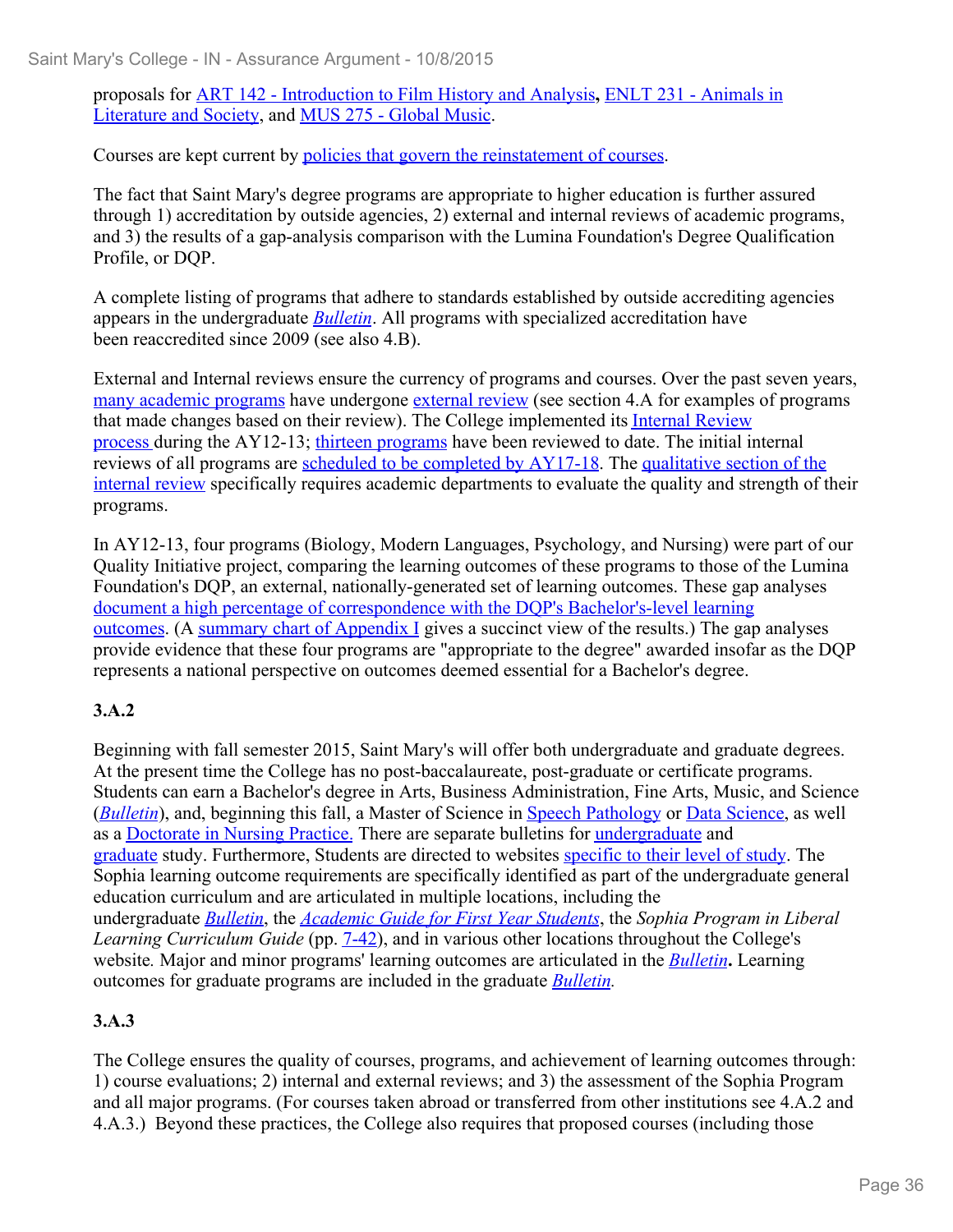of the Rome Program) be approved by the Curriculum Committee (*Governance Manual*) and that all certifications of courses for the Sophia Program be awarded by the Sophia Program Curriculum Committee, or SPCC (GM). Furthermore, as stated in 3.A.1, all syllabi taught must contain a set of required elements, including learning outcomes and a grading policy, among others. The Associate Dean of Faculty verifies their inclusion in syllabi submitted to the Curriculum Committee or the SPCC. Finally, new Faculty-led off-campus study programs undergo a rigorous approval process. Since their inception, all online course offerings--summer and graduate courses--have been reviewed

to ensure that their learning outcomes and quality are consistent with traditional-delivery courses. Instructors wishing to offer an online course must submit a request, undergo training, and receive approval from the Teaching, Learning, and Technology Roundtable (TLTR). The TLTR's review establishes equivalency between online and face-to-face versions of a course in terms of quality, content, learning outcomes, and credit hours and requires student-faculty and studentstudent interaction. All internships and independent studies require Faculty supervision and a learning contract.

Saint Mary's has entered into articulation and co-exchange agreements with the University of Notre Dame. Our Dual Degree Engineering Program allows Saint Mary's Students to complete a Bachelor's degree (a B.A. or a B.S.) at Saint Mary's in four years and a B.S. in Engineering from the University of Notre Dame in a fifth year. The Co-Exchange Program allows Saint Mary's Students to take a limited number of courses at the University of Notre Dame and vice-versa. Significant numbers of students participate each semester in this program. Saint Mary's College and the University of Notre Dame have a deep historical connection born of their shared commitment to an education built upon the principles of the founder of the Congregations of the Holy Cross, Blessed Basil Anthony Moreau. These ties give Saint Mary's great confidence that the quality and learning goals of the courses taken at the University of Notre Dame are consistent with our own. We also rely on the fact that the University of Notre Dame is accredited by the Higher Learning Commission.

Saint Mary's College participates in NICE (all participating institutions are accredited by the HLC) and has articulation agreements with Ancilla and Cottey Colleges (see pertinent data). The articulation agreements specify course equivalencies and require review for consistency by the Office of Academic Affairs. The College will begin to work with Ancilla to update the articulation in light of our new general education curriculum. We have inquired whether Cottey College is interested in updating our articulation agreement since they now offer some Baccalaureate programs in addition to Associate Degrees. (See also 4.A.2.)

# **Sources**

- Acad A AA Council Minutes April 16, 2014 with PRC Report on BIO AY 13-14
- Acad A AA Council Minutes April 16, 2014 with PRC Report on BIO AY 13-14 (page number 2)
- Acad A Acad Affairs & First Year Studies Academic Guide for First Year Students AY 15-16
- Acad A Acad Affairs & First Year Studies Academic Guide for First Year Students AY 15-16 (page number 6)
- Acad A Acad Affairs & First Year Studies Academic Guide for First Year Students AY 15-16 (page number 7)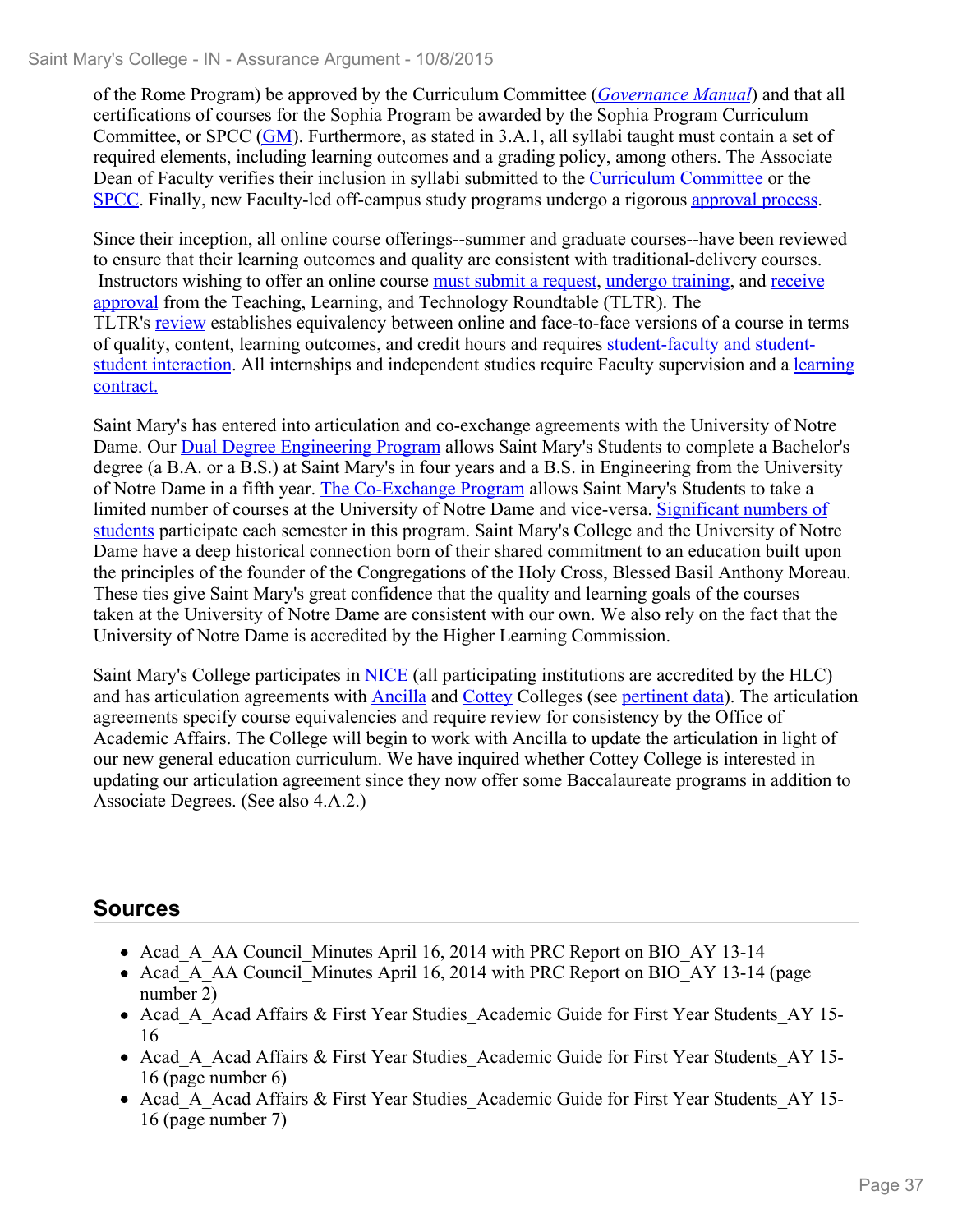- Acad A Academic Affairs & First Yr Studies Articulation with Ancilla AY 98-99
- Acad A Academic Affairs Articulation agreement with Cottey College AY 08-09
- Acad A Academic Affairs Articulation agreement with Holy Cross College AY 02-03
- Acad A Academic Affairs Co-Exchange agreement with Notre Dame AY 72-73 through 05-06
- Acad A Assoc Dean of Faculty CC archives AY 11-12
- Acad A Assoc Dean of Faculty CC archives AY 12-13
- Acad A Assoc Dean of Faculty CC Archives AY 13-14
- Acad A Assoc Dean of Faculty CC minutes Sept. 12 AY 08-09
- Acad A Assoc Dean of Faculty Fall Syllabus Prep Memo AY 13-14
- Acad A Assoc Dean of Faculty Memo on reinstating courses\_AY 14-15
- Acad A Assoc Dean of Faculty SPCC Approval Process AY 13-14
- Acad A Assoc Dean of Faculty Spring Syllabus Prep Memo AY 13-14
- Acad A CWIL New off-campus program approval process AY 14-15
- Acad A Dean of Faculty Assessment Report Form AY 14-15
- Acad A Dean of Faculty External & Internal Review Schedule AY 15-16
- Acad A Dean of Faculty Internal Review Process updated May 2014 AY 13-14
- Acad A Dean of Faculty Internal Review Process updated May 2014 AY 13-14 (page number 5)
- Acad A Dean of Faculty Internal Review Summary of Actions AY1516
- Acad A Dean of Faculty List of academic depts who have completed external reviews.AY 14-15
- Acad A Dean of Faculty summary of comps by department AY 13-14
- Acad A Dean of Faculty Summary of Internal Review Completion AY 14-15
- Acad A Faculty Resources webpage Sophia learning outcome requirements AY 14-15
- Acad A Grad Program DNP webpage AY 15-16
- Acad A Grad Program Master in Data Science webpage AY 15-16
- Acad A Grad Program Masters in Speech Pathology homepage AY 15-16
- Acad A Provost online course request form AY 13-14
- Acad A Provost TLTR online course approval process AY 13-14
- Acad A Provost TLTR Online Course Review checklist AY 14-15
- Acad A Provost UPDATED Internal review policy AY 14-15
- Acad A Provost UPDATED Internal review policy AY 14-15 (page number 5)
- Acad A Registrar Bulletin AY 15-16
- Acad A Registrar Bulletin AY 15-16 (page number 9)
- Acad A Registrar Bulletin AY 15-16 (page number 74)
- Acad A Registrar Bulletin AY 15-16 (page number 76)
- Acad A Registrar Bulletin AY 15-16 (page number 143)
- Acad A Registrar GradBulletin AY1516
- Acad A Registrar GradBulletin AY1516 (page number 52)
- Acad A Registrar Learning Contract AY 14-15
- Acad A Registrar NICE Consortium agreement AY 82-83
- Acad A Registrar SMC Univ. of N.D. Dual degree Engineering Program AY 06-07
- Acad A Sophia Program Curriculum Guide AY 15-16
- Acad A Sophia Program Curriculum Guide AY 15-16 (page number 10)
- Acad A Sophia 4 yr Learning Outcomes webpage AY 14-15
- Acad A Sophia LO1 Arts for Living webpage AY 14-15
- Acad A Sophia LO1 Cultures & Systems webpage AY 14-15
- Acad A Sophia LO1 Science for the Citzen webpage AY 14-15
- Acad A Sophia LO1 Traditions and Worldview webpage AY 14-15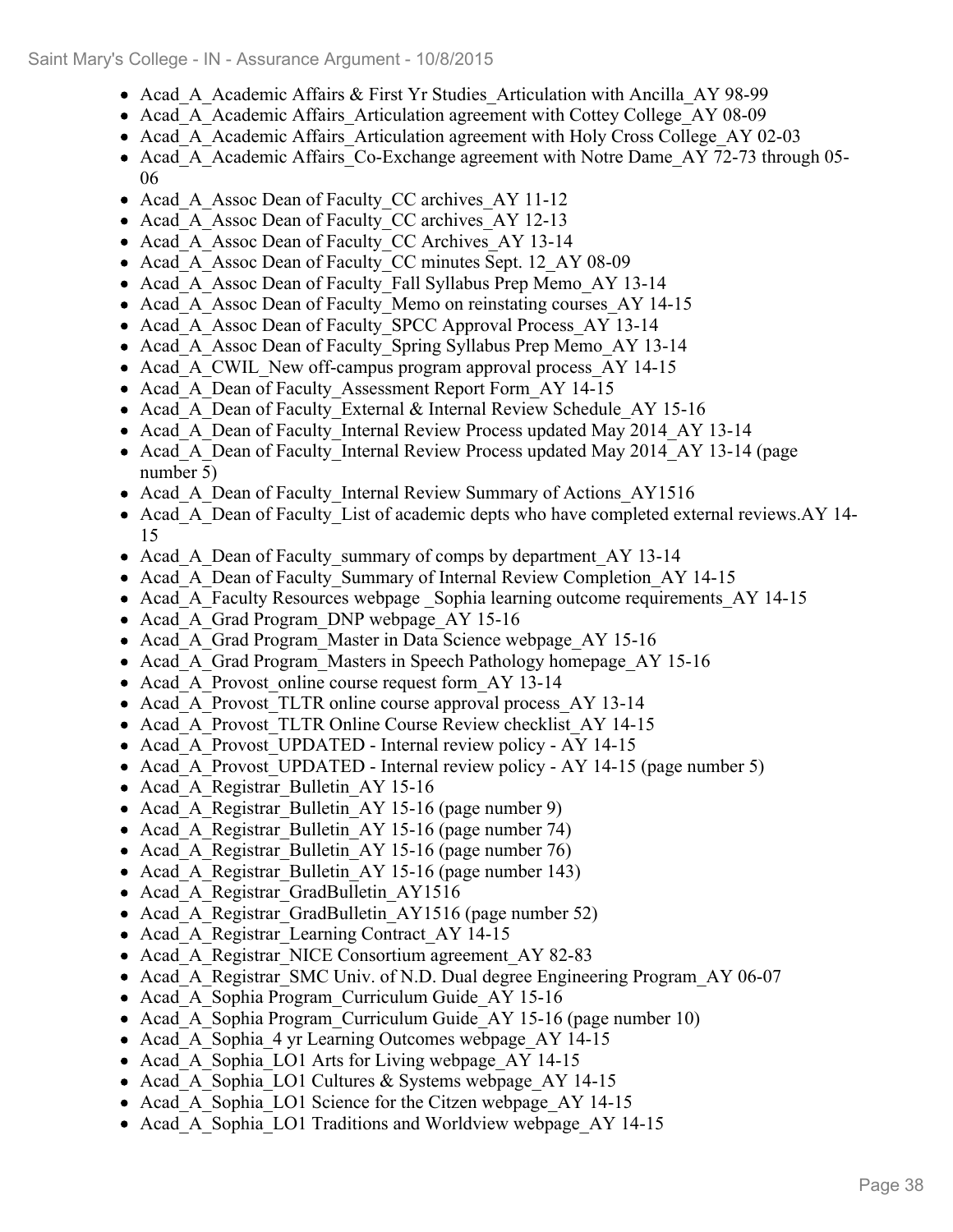- Acad A Sophia LO1 webpage AY 14-15
- Acad A Sophia LO2 webpage AY 14-15
- Acad A Sophia LO3 webpage AY 14-15
- Acad A SV-P Acad Affairs & Dean of Faculty External Review Protocol AY 11-12
- Acad D Art ART 142 Film History and Analysis new course proposal AY 14-15
- Acad D Art NASAD Accreditation AY 14-15
- Acad D Business Administration CPA Exam Candidate Performance AY 09-14
- Acad D Education pass rates on state exam AY 11-14
- Acad D Education Graduate Survey Summary and Table Results AY 08-13
- Acad D Education Principal Survey Results Tables 2013 & 2012 AY 14-15
- Acad D Engineering Dual degree program webpage AY 14-15
- Acad D English CC proposal for ENLT 231 Animals in Literature AY 14-15
- Acad D Gender & Women's Studies Proposal for a GWS major AY 13-14
- Acad D Gender & Women's Studies proposal to revise the GWS minor AY 13-14
- Acad D Global Studies Proposal for Global Studies Programs AY 11-12
- Acad D Humanistic Studies Revision to HUST major AY 13-14
- Acad D Humanistic Studies Revision to HUST minor AY 13-14
- Acad D Music MUS 275 Sophia CC proposal AY 13-14
- Acad D Nursing NCLEX accreditation AY 14-15
- Coll Rel MarCom Homepage AY 14-15
- Pres Governance Manual AY 15-16
- Pres Governance Manual AY 15-16 (page number 41)
- Pres Governance Manual AY 15-16 (page number 68)
- Pres IR Consortium & Co-exchange data AY 14-15
- Pres IR Consortium & Co-exchange data AY 14-15 (page number 2)
- Pres IR CPA exam pass rates AY 13-14
- Pres IR NCLEX pass rates AY 13-14
- Pres IR QI Report Summary of Appendix I AY 12-13
- Pres IR Quality Initiative Report Appendix I AY 12-13
- Provost IT Description of instructor training for online teaching AY 13-14
- Provost IT Director of instruct tech desc & record of training for online instruction  $AY$  15-16
- Provost IT Directors of Instructional tech reports on online fac-std interaction AY 15-16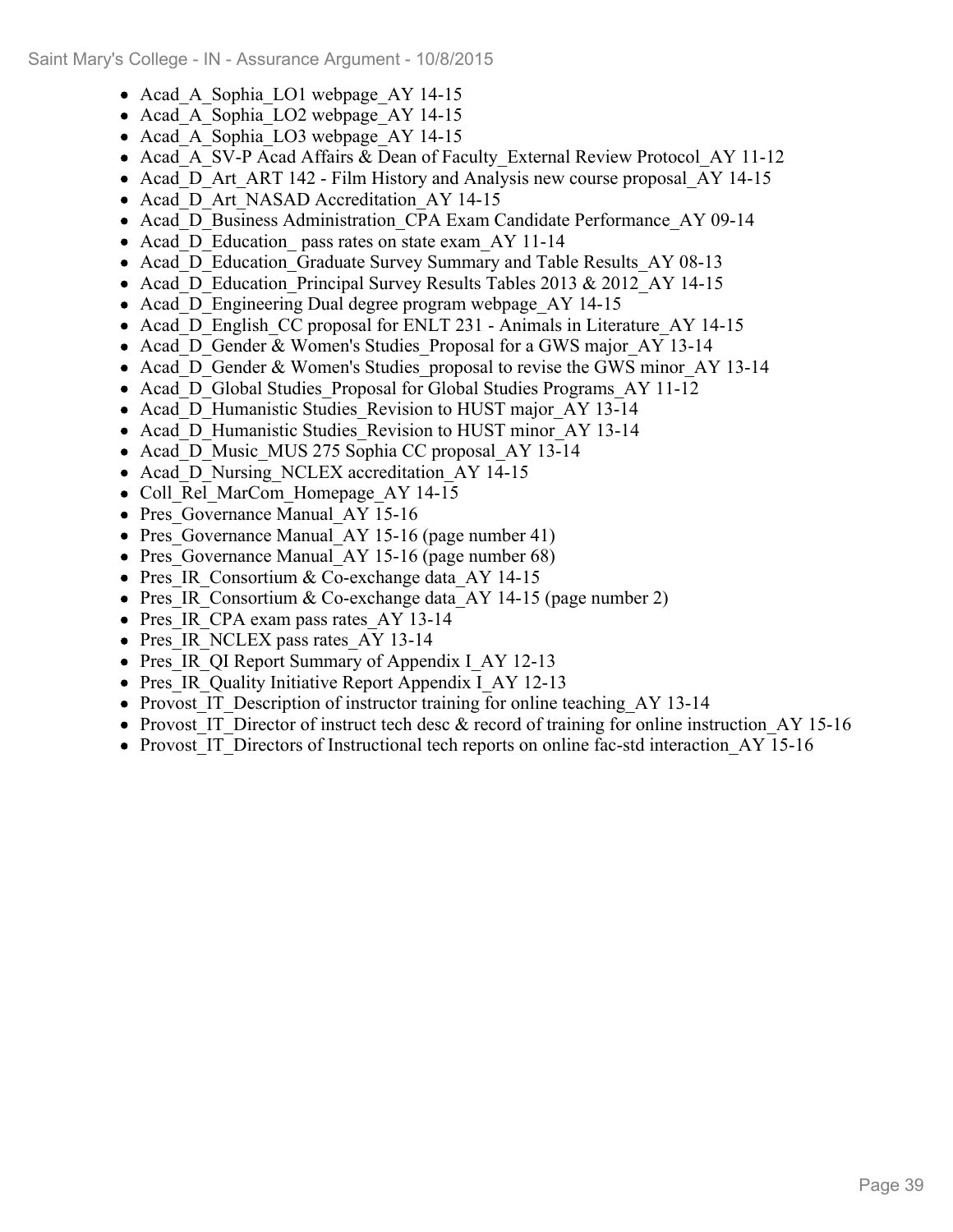# **3.B - Core Component 3.B**

The institution demonstrates that the exercise of intellectual inquiry and the acquisition, application, and integration of broad learning and skills are integral to its educational programs.

- 1. The general education program is appropriate to the mission, educational offerings, and degree levels of the institution.
- 2. The institution articulates the purposes, content, and intended learning outcomes of its undergraduate general education requirements. The program of general education is grounded in a philosophy or framework developed by the institution or adopted from an established framework. It imparts broad knowledge and intellectual concepts to students and develops skills and attitudes that the institution believes every college-educated person should possess.
- 3. Every degree program offered by the institution engages students in collecting, analyzing, and communicating information; in mastering modes of inquiry or creative work; and in developing skills adaptable to changing environments.
- 4. The education offered by the institution recognizes the human and cultural diversity of the world in which students live and work.
- 5. The faculty and students contribute to scholarship, creative work, and the discovery of knowledge to the extent appropriate to their programs and the institution's mission.

# **Argument**

## **3.B.1**

One of Saint Mary's boldest moves forward over the past decade is the sweeping revision of our general education program. The College went from a traditional distribution model substantively unchanged for several decades to a learning-outcomes-based curriculum known as the Sophia Program in Liberal Learning. The Sophia Program represents a multi-year effort on the part of many, including Students, Faculty, and Administrators. Faculty have participated broadly, with nearly a third contributing to the design and with all academic departments contributing to its steady course towards full implementation. Unlike its predecessor, the Sophia Program in Liberal Learning serves as the general education program for all Saint Mary's Students, regardless of their undergraduate degree. It is in every way a program intentional in its connection to Saint Mary's Mission, educational offerings, and degree levels.

## **MISSION**

The Sophia Program in Liberal Learning is not only appropriate to the College's Mission, its three foundational learning outcomes are *based* on the College's Mission Statement (*CG*), corresponding both in letter and spirit to the College's Mission. Learning outcomes and Mission Statement both refer to "intellectual vigor," the spiritual and aesthetic dimensions of a Saint Mary's education, women prepared for today's world, social responsibility, and the College's connection to the Sisters of the Holy Cross. The college-wide learning outcomes are "a succinct statement of the most basic components of a Saint Mary's education within the context of our identity as a Catholic college for women sponsored by the Sisters of the Holy Cross."

The Sophia Program captures Saint Mary's inheritance from the Sisters of the Holy Cross in multiple ways. At the foundational level, it follows the wisdom of Blessed Anthony Moreau's insistence that,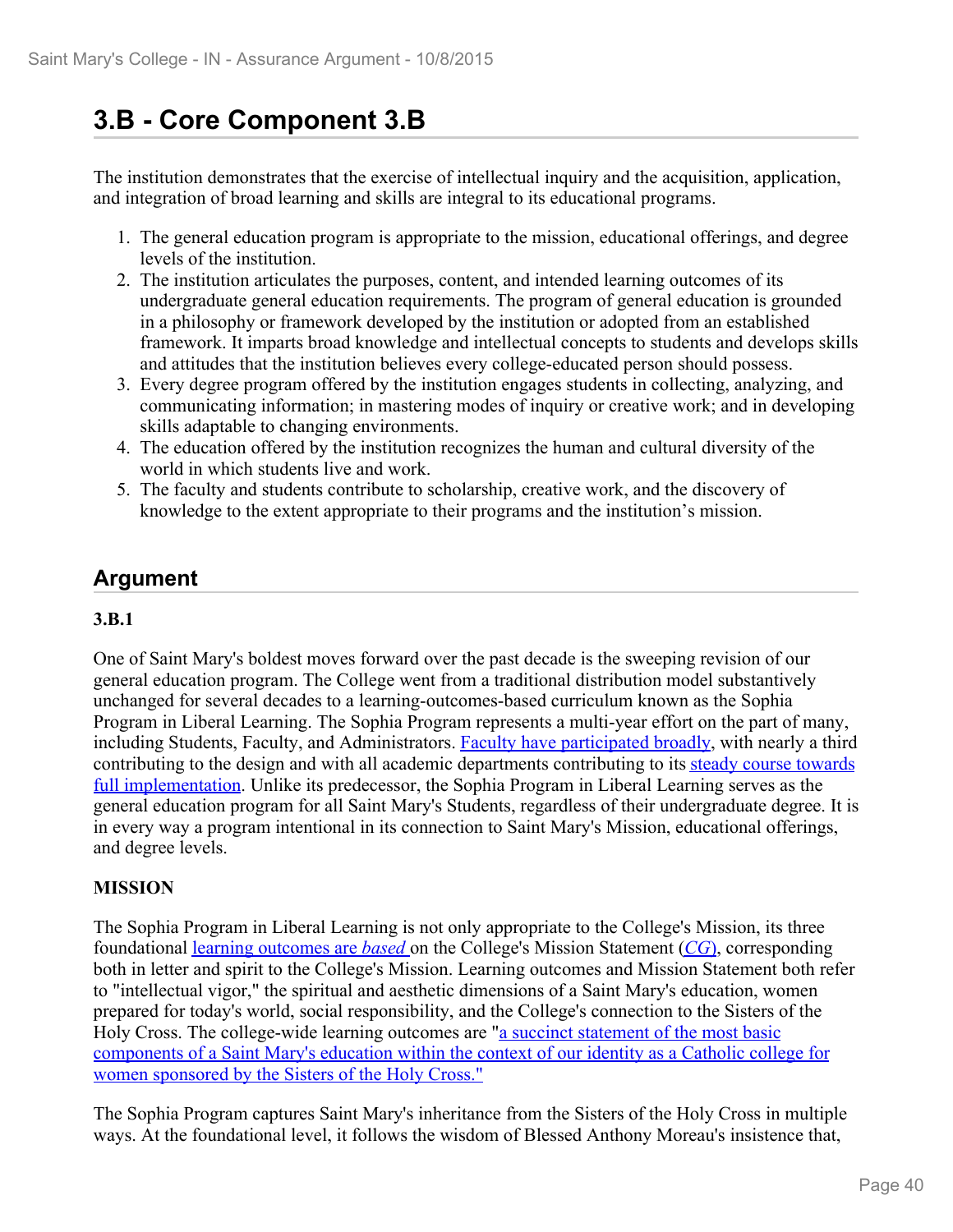in a Holy Cross education, "the mind will not be cultivated at the expense of the heart." In his interpretation, Brother John Paige, CSC, speaks of three key aspects of a Holy Cross pedagogy: information, formation, and transformation. The college-wide outcomes of the Sophia Program echo these three elements: LO1 (Knowledge Acquisition & Integration of Learning) corresponds to *information*; LO2 (Cognitive & Communicative Skills) corresponds to *formation;* and LO3 (Intercultural Competence & Social Responsibility) corresponds to *transformation*. The embodiment of the College's Mission Statement is both broad and deep, reaching across every element of the Sophia Program's structure. The *Ad Hoc* Committee was intentional in its effort to design a general education deeply rooted in the College's Mission. (See excerpts from the *SPLL Curriculum Guide* related to Knowledge Acquisition & Integration of Learning, Women's Voices, Intercultural Competence and Social Responsibility, and Academic Experiential Learning.)

# **EDUCATIONAL OFFERINGS**

The Sophia Program offers the traditional breadth of a liberal arts education by encompassing all of Saint Mary's disciplinary programs (see Figures 9 and 10), which is appropriate to the College's "liberal arts tradition." The Sophia Program extends over a Student's four years at Saint Mary's, intersecting with major and minor programs. This is particularly true for LO2 Cognitive and Communicative Skills since all academic departments have been instructed to incorporate six Sophia skills into the assessment of their major programs: Synthesis, Critical Thinking, Writing Competence, Oral Competence, Problem Solving, and Information Literacy (*CG*, pp. 23-30). Additionally, the rules governing LO2 state that Students are expected to fulfill these skill-based Learning Outcomes in conjunction with the major. The intersection with major programs, however, is not limited to LO2. By the conclusion of AY14-15, Sophia certifications had been granted to courses across all levels, with substantial percentages of Women's Voices and LO3 courses in the upper-division levels (LO1, LO2- WV and LO3). The Sophia Program's permeation throughout the curriculum and its integration into major programs makes it integral, and thus appropriate, to Saint Mary's educational offerings.

# **DEGREE LEVELS**

During AY12-13, Saint Mary's participated in the HLC's evaluation of the Lumina Foundation's Degree Qualifications Profile. One element of this evaluation project was to conduct a gap analysis between the Sophia Program and all of the DQP*'*s general education learning outcomes. (Specialized Knowledge learning outcomes were compared to the learning outcomes of four different major programs in a separate part of the project; see 3.A.1.) The DQP's Bachelor-level learning outcomes were compared to those of the Sophia Program. Only a moderate number of differences between the DQP learning outcomes and those of the Sophia Program were noted (see *Quality Initiative Report*, pp. 4-5). No gap was identified as a matter of degree level. In fact, the gapanalysis shows that a significant majority of the *DQP*'s Bachelor-level learning outcomes find an equivalent in the Sophia Program (see *QI Report*, Appendix A and summary chart for Appendix A). Thus, the Sophia Program's learning outcomes have been thoroughly and thoughtfully evaluated by comparing them to the Lumina Foundation's DQP, a document produced within a national framework whose central purpose is to define the appropriateness of learning outcomes to various degree levels (*QI Report*, p. 13).

# **3.B.2**

# **Purposes, Content, and Intended Learning Outcomes**

Saint Mary's clearly articulates the purposes, content, and intended learning outcomes of its undergraduate education requirements in multiple documents available to all stakeholders. The Sophia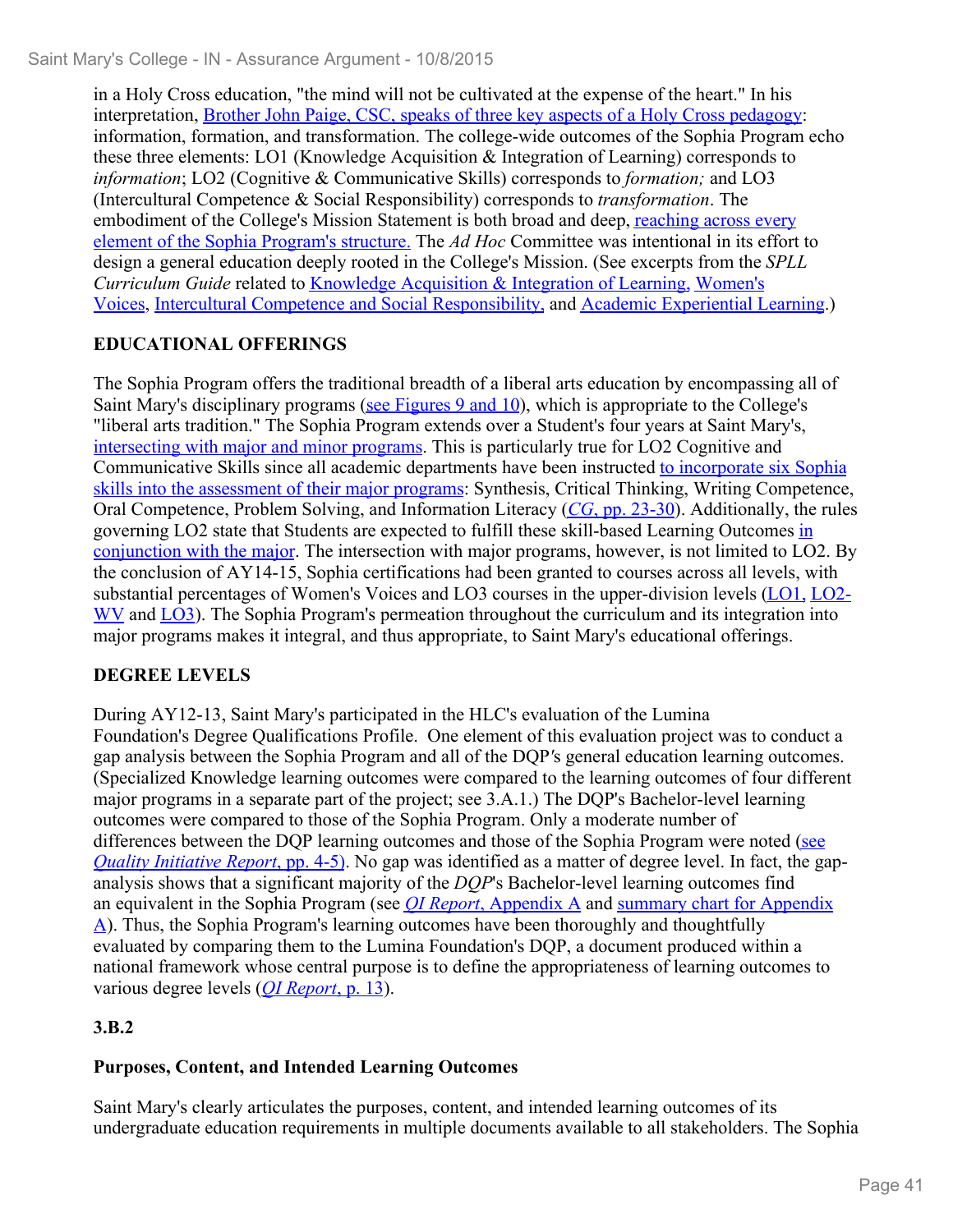Program's foundational learning outcomes and learning outcomes-based requirements are found in the following documents *Bulletiin*, pp. 75-93, *Academic Guide*, pp. 6-14, and *Curriculum Guide*, pp. 7-8, 12-25, 28-36, and 39-42. Additionally, the learning outcomes webpages (LO1, LO2, and LO3) display links to program requirements. (For additional areas of LO1, see Arts for Living, Cultures and Systems, Science for the Citizen, and Traditions and Worldview.) All of these are also found on the Faculty Resource pages of the College's website. (See also 3.A.2.)

### **Philosophy/Framework for Saint Mary's General Education Program**

The philosophy informing the vision of a Holy Cross education is foundational to the College's *Mission Statement*, *Statement of Philosophy and Purpose*, and, in turn, the Sophia Program (see 3.B.1), leaving no doubt that our general education program is "grounded in a philosophy or framework developed by the institution." Learning outcomes provide the organizing framework. While the Sophia Program reflects many influences, both the philosophy and the framework that underpin it honor Holy Cross traditions. The Sophia Program is unique to Saint Mary's, having been developed by the Saint Mary's community.

### **Broad Knowledge, Skills, Intellectual Concepts, and Attitudes**

That Saint Mary's believes the Sophia Program represents the broad knowledge, skills, and engagement that every college-educated person should possess is evidenced primarily by the College's decision to require all Students to complete the program.

The LO1 learning outcome requirements that constitute the arms of the Sophia cross embody a crosssection of disciplines that represent the broad array of knowledge Saint Mary's Students will gain.

Through Cognitive and Communicative Skills and the Critical Thinking Seminar, the Sophia Program develops intellectual skills, particularly integration of learning and critical thinking. Women's Voices outcomes emphasize Students' cognitive skills (e.g. awareness, understanding) relative to women's contributions and achievements. They also cultivate critical analytical-thinking and problem-solving applied to constructions of gender. Other skills such as quantitative reasoning, information literacy, and oral/written competence are woven throughout the Sophia Program. The development of effective writing skills has a long and proud tradition at Saint Mary's. For over twenty-five years, our Students have been required to demonstrate writing proficiency by earning Basic Writing Proficiency (the "W") and Advanced Writing Proficiency (the Advanced "W") in their majors. The Basic W requirement has recently been integrated into the Sophia Program.

Concepts such as social responsibility, intercultural competence, and gender construction are key features of the Sophia Program. The Women's Voices learning outcomes as well as those placed under the umbrella of LO3 call for engagement with the world, with women, with difference, and with humanity. Inherent to Sophia's engagement outcomes are attitudes of openness, curiosity, and compassion. The presence of LO3 boldly declares the attitudes (and behaviors that flow from them) that Saint Mary's values as our Students' proper inheritance from the pioneering Sisters of the Holy Cross who left for a distant frontier and founded Saint Mary's College, defying the narrow and gender-bound vision of women's lives held by the age they lived in. More than any other feature, these requirements make the Sophia Program distinctive to Saint Mary's College.

## **3.B.3**

The Sophia Program in Liberal Learning is based on three college-wide, four-year learning outcomes that are not limited to general education courses. Thus, the Sophia Program promotes a more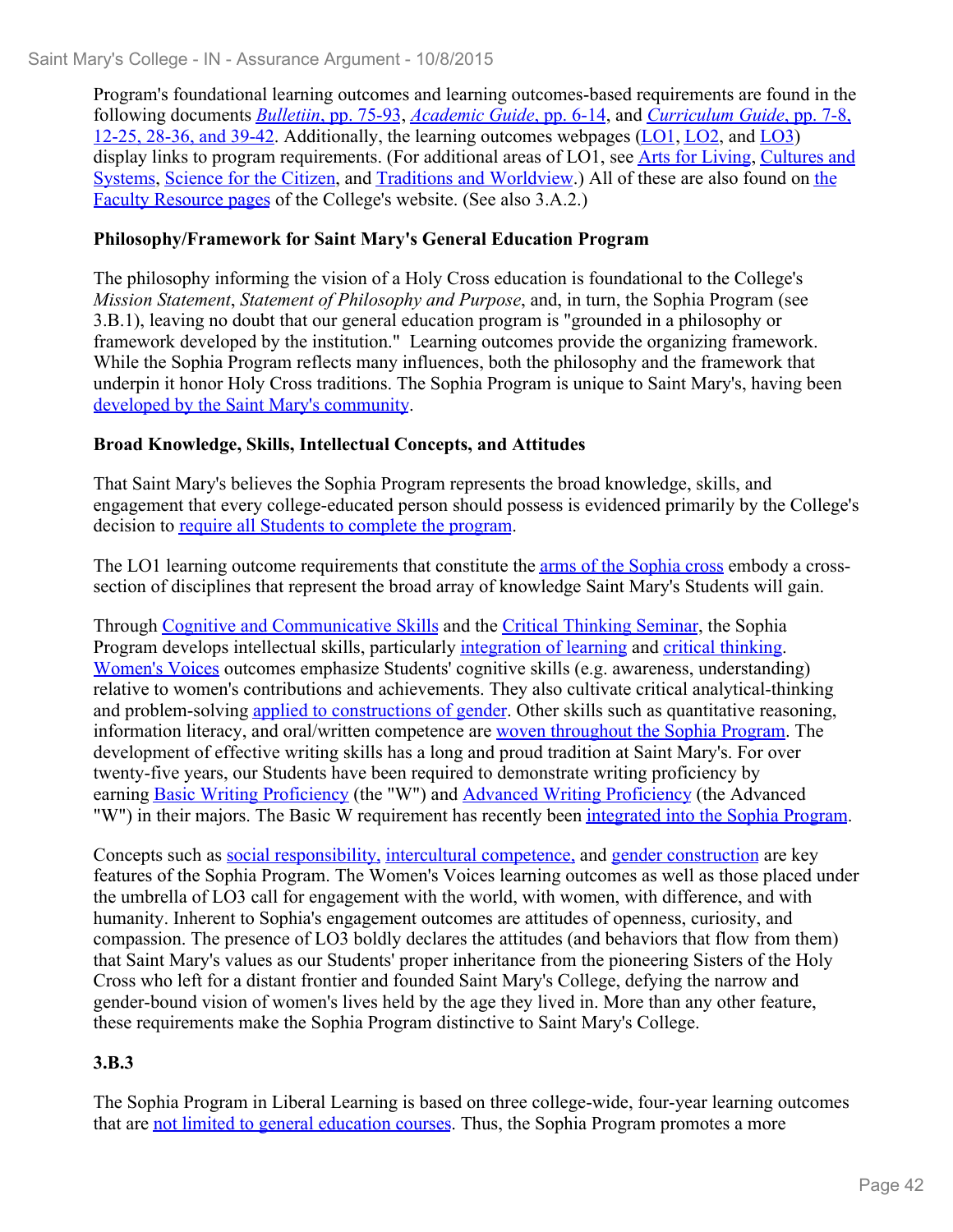permeable border between a Student's general education and her major (see 3.B.1-Educational Offerings). Consequently, the following argument includes an analysis of the Sophia Program as a means of providing assurance that every degree program of the College meets the student learning goals described in 3.B.3.

#### **Collecting, Analyzing, and Communicating Information**

In AY10-11, the Vice-President of Academic Affairs and Dean of Faculty instructed all Department Chairs to include six specific Sophia skill-based learning outcomes in their major programs' assessment plans, thus effectively integrating these skills into all undergraduate degree programs. Two of these skill-based outcomes, Critical Thinking and Information Literacy require Students to collect and analyze information. In fact, information literacy within Sophia is specifically defined as the ability to obtain (collect), evaluate (analyze), and use (communicate) information. Writing Competency and Oral Competency provide further assurance that Students engage in the analysis and communication of information.

All major programs include the Senior Comprehensive and the Advanced W requirements. These hallmarks of a Saint Mary's education also ensure that all Saint Mary's Students engage in collecting, analyzing, and communicating information. Despite variations in format, all Senior Comprehensives require research or creative work (see chart of Senior Comprehensive requirements, department example, and 3.B.5 below). The Advanced W requirement necessarily focuses on communicating information (see department example). The collection, analysis, and communication of information is not limited to the Senior Comprehensive and Advanced W requirements since many programs engage Students in research (see examples of relevant major courses), and several major programs require a research-methods course separate from the Senior Comprehensive requirement (see, for example, Political Science). *NSSE* data show that Saint Mary's Seniors analyze or make use of data more often than do Seniors in our comparison groups.

All three graduate degrees include research courses or clinicals/practicums that require collecting, analyzing, and communicating information. The Master of Science in Data Science, for example, integrates scholarly writing and effective presentation into its research methods course.

#### **Mastering modes of inquiry**

All academic departments also include the learning outcome of Synthesis in their assessment plans. As one of the Integration of Learning outcomes, this skill requires Saint Mary's students to synthesize "examples, facts, issues, or theories from more than one field of study or perspective into a coherent whole," something that cannot be done without a practiced understanding of the modes of inquiry that have produced the various pieces of information to be synthesized. The ability to synthesize information from different fields of study derives from the foundation laid through the knowledgebased Sophia requirements (LO1), which include a wide range of modes of inquiry, from the Interpretation of Complex Texts (literary, historical, theological, and philosophical modes of inquiry) to Quantitative Reasoning (modes of inquiry within mathematics and the natural and social sciences), and Investigative Skills (associated with numerous modes of inquiry and disciplines). The learning outcomes of a select number of majors in the Bachelor-of-Arts and Bachelor-of-Fine-Arts degree programs and minors specifically focus on mastering modes of creative work, while the Creative and Performing Arts requirement of the Sophia Program ensures that all Students engage in creative work, even if their degree programs do not require them to do so. The *College Senior Survey* shows that our Students' satisfaction over a broad range of courses from science and mathematics to arts, humanities, and social sciences is on par with or higher than that of students in comparison groups. By the nature of their professional graduate degrees, our Graduate Students focus on developing a practiced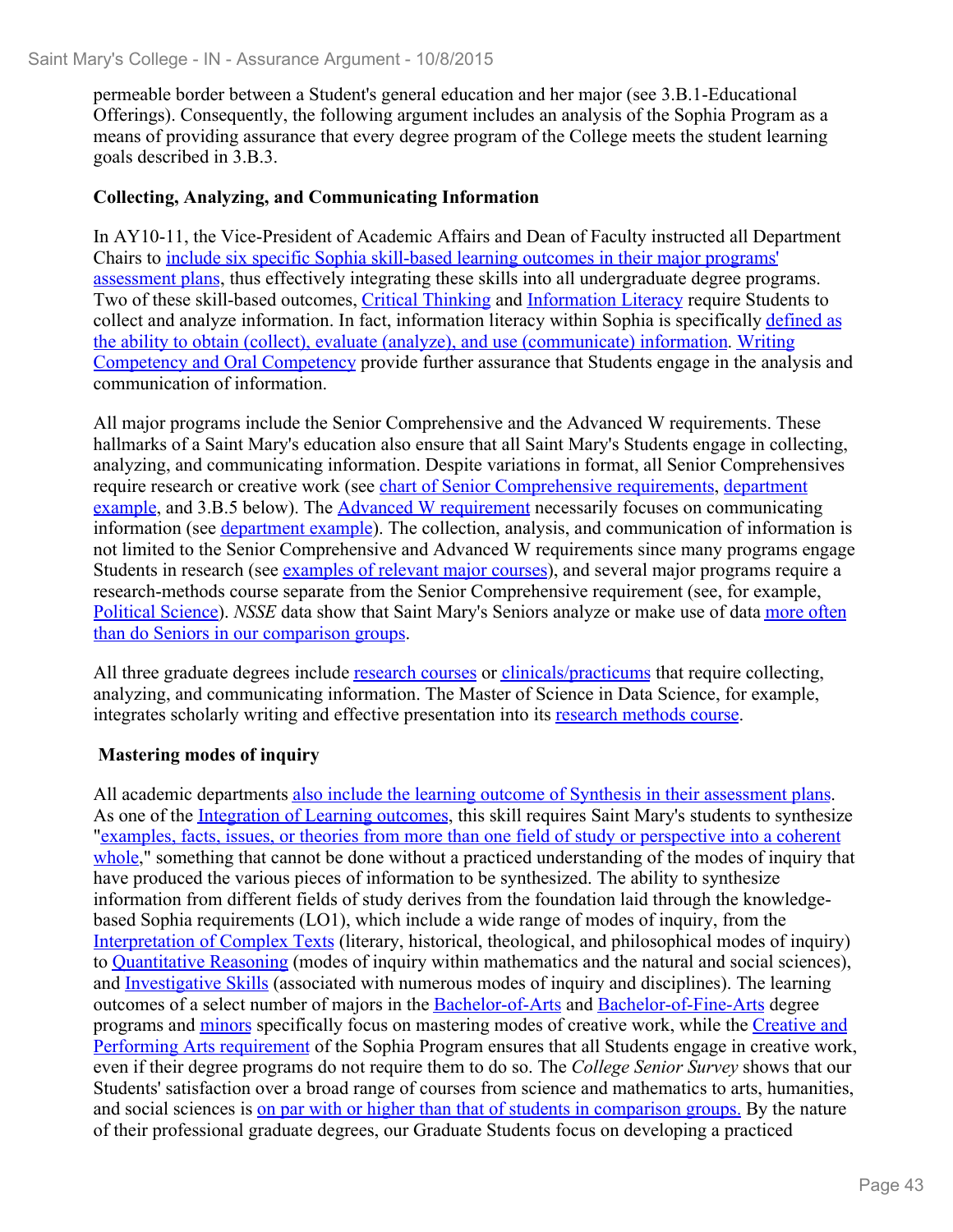understanding of their fields' primary mode of inquiry.

### **Developing Skills Adaptable to Changing Environments**

The Sophia Program prepares our undergraduate Students to move forward into a future defined by change through the skill of Problem Solving and the six LO3 requirements. Requiring Students to "design, implement, and evaluate a strategy to reach a goal or solve an unscripted problem," fosters their ability to adapt. LO 3 requirements also foster Students' ability to adapt to changing environments by calling on them to engage with the world, with society, and with difference (see Global Learning, Social Responsibility, and Intercultural Competence). Additionally, the Academic Experiential Learning (AEL) requirement offers practical experience with adapting to environments outside Saint Mary's. AEL and LO3 courses include upper-division courses, which, in turn, fulfill requirements in various major programs (see, for example, GWS 207, and PSYC 386). Finally, *NSSE* data suggest that Saint Mary's courses give attention to developing skills adaptable to changing situations; when asked how much coursework emphasized "applying facts, theories, or methods to practical problems or new situations," 81% of Saint Mary's students have responded with "very much" or "quite a bit," a rate on par with or higher than comparison groups.

Each graduate degree represents Saint Mary's response to changing environments and its desire to prepare its Students for them. Examples include adapting tele-practice to meet the unmet demand for speech, sound, and language therapy, and training Students at a deep level in data analysis focused on the creation of algorithms with enduring utility, and in preparing the non-traditional adult to understand and adapt to the rapidly-changing delivery of health-care services.

### **3.B.4**

The commitment to an education that recognizes the human and cultural diversity of the world in which Students live and work is expressed in the College's *Mission Statement*, a statement that calls upon every member of the College community to "continually assess their response to the complex needs and challenges of the contemporary world." Thus, at the most fundamental level, there is an understanding that Saint Mary's is the locus of our Students' education, but does not circumscribe their education. Saint Mary's is a home base from which Students can begin to understand and interact with the larger world in all of its variety and complexity. The Graduate Program's externalconsultants' reviews note each Program's recognition of the human and cultural diversity of the world.

The LO3 and, AEL Sophia requirements (see 3.B.3) develop knowledge and skills that will transfer from an educational context to the wider world. Implementation challenges for the Program remain, including the need for additional AEL courses. On the other hand, many courses have received AEL certification, before the requirement's implementation with the start of AY15-16. These are highimpact courses that engage Students with human and cultural diversity (see, for example, the course description, final assignment, and sample Student papers from RLST 236, and a syllabus, sample Student reflections, and supervisor reports (AY12-13 and AY14-15) for Students in AEL-certified Psychology courses). In fact, a Saint Mary's professor was recently recognized by the Indiana Campus Compact for Service-Engagement Teaching for the diversity-related experiential learning woven into her AEL-certified course. Several academic departments have learning outcomes that thread human and cultural diversity throughout the curriculum (see, for example, Modern Languages, Social Science I, and Women's Voices). The Sophia Program not only recognizes human and cultural diversity, it does so broadly and frequently, often within the context of social justice, an historical anchor for the College's identity.

Several major and minor programs also focus on human and cultural diversity. Obvious connections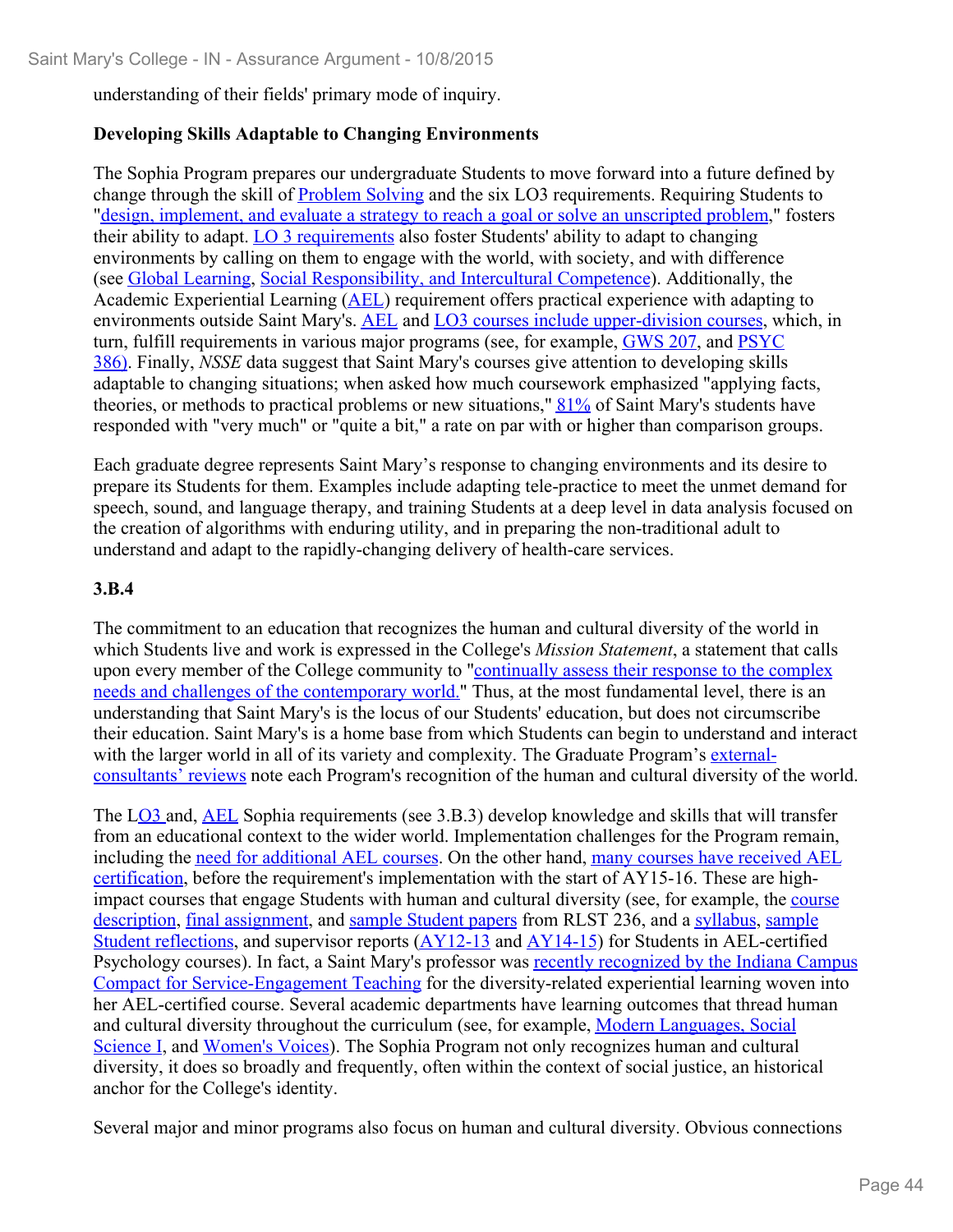exist with Anthropology, Gender and Women's Studies, History, and Modern Languages, but there are many other academic programs less traditionally centered on diversity that nonetheless give it particular attention. English Literature, Social Work, and Sociology have a specific diversity requirement, while other programs, such as Education or Political Science include one or more diversity-focused foundational courses. There are many other academic departments that offer courses with a diversity focus, such as Business Administration, Communication Studies, Music, Philosophy, Psychology, and Social Work. The College also has two interdisciplinary minors fully centered on human and cultural diversity: Intercultural Studies and Justice Education. Finally, diversity is at the core of one of Saint Mary's newest academic departments, Global Studies. The Global Studies Program increases the impact of diversity-focused courses scattered across the curriculum by organizing them into concentrations within a major. Assessment demonstrates that our Students gain greater understanding of other cultures through study abroad. (See 3.E.1-2 and 4.B for study abroad.)

The Master of Science in Speech Language Pathology offers course work and clinical experiences that sensitize Students to the unique needs of diverse populations and students in the Doctorate in Nursing Practice learn about and support social entrepreneurship. These are both examples of programs attending to human and cultural diversity.

# **3.B.5**

Saint Mary's Faculty contribute to the College's intellectual vigor through research, scholarship, and creative work (see *Published and Presented*: Fall 13-14, Spring 13-14, Fall 14-15, Spring 14-15).

Saint Mary's Seniors participate in professors' research projects at levels similar to those of seniors nationally. The same is true for opportunities to publish. Reports of research conducted with faculty are on par with other Women's Colleges and our Carnegie cohort, and significantly above other *NSSE* responders. Results from the AY13-14 *HERI Faculty Survey* show that 38% of our full-time Faculty report that they have engaged undergraduates in Faculty research projects within the last two years, while  $60\%$  report working with undergraduates on a research project during the same time period.

Student-Faculty partnerships in scholarship and creative work are a well-established tradition at Saint Mary's. A very successful example is the Paper Analytical Devices, or PAD Project. This research has given Saint Mary's two patents pending. Many other academic departments also engage in Faculty-Student scholarship and research (see **compilation**). Student-Faculty scholarship is also supported through the Neuhoff Summer Science Research Communities and SISTAR (Student Independent Study and Research) grants. The latter are awarded annually by the Center for Academic Innovation (CFAI) and include grants supporting creative work as well as scholarship. SISTAR experiences contribute positively to Students' education at Saint Mary's and beyond**.** Some grants have had lasting effects, such as the SISTAR that led to the Real Life project.

Saint Mary's Students also engage in independent research and scholarship. Although the format of the Senior Comprehensive requirement (3.B.3) varies considerably, all Students contribute to scholarship through this requirement, with approximately 60% (15-out-of-25) conducting research towards the discovery of knowledge (see summary description and spreadsheet). Some departments have established colloquia that offer their Students an opportunity to present their scholarship. The College supports Student research and scholarship in a variety of ways, including three donor-funded and endowed travel grants for Students (Neuhoff grant, Draths grant and Woolsey and Motl grant). Additionally, the Center for Women's Intercultural Leadership (CWIL) offers grants for travel to conferences with a Faculty leader and for independent-research projects conducted during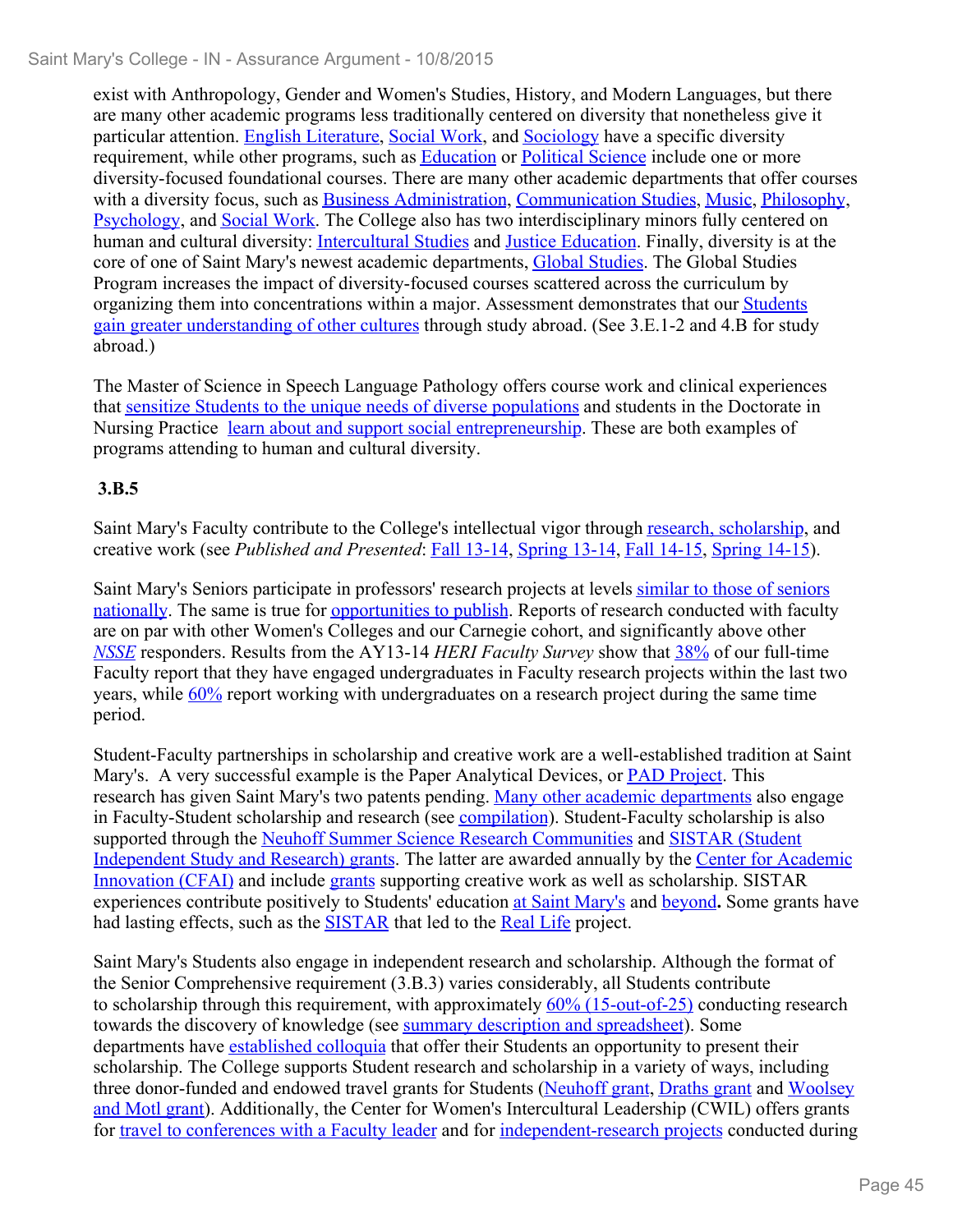travel or study abroad. It also provides Students opportunities to participate in larger research projects, such as the *Report on the Status of Girls in Indiana* (see 1.D.3, 3.C.4, and 3.E.1-2). (The College plans for the *Status of Girls to be* an on-going project.) As a result of the encouragement and resources that Saint Mary's provides, some Students publish prior to graduation, and occasionally win awards for their publications.

Multiple opportunities exist for both Students and Faculty to engage in creative work. This is particularly true within the **Art** and Music Departments, as well as the **Dance and Theatre Programs**. Every semester, studio art Majors develop a creative portfolio displayed in the Moreau Art Galleries. In addition, senior studio art Majors present a comprehensive body of their work in the school galleries during their final semester, and all art majors have the opportunity to exhibit their work in an annual-juried student summer exhibition. The Art Faculty are engaged professionals whose work is highlighted in the Moreau Art Galleries once every three-to-four years.

In Music, Students have a wide variety of opportunities for ensemble and solo performance and study, both vocal and instrumental. Our nationally-recognized Women's Choir tours every other year and records on the ProOrgano label. The Opera Workshop provides an unusual opportunity for undergraduate Students to perform opera roles in full production. Student recitals and chamber music performances further expand the Department's offerings. At the end of each semester the Music Students give juried performances. The Music Faculty are engaged, active professionals.

"DanceArts" is the annual concert presented by the Program in Dance and performed by the Dance Ensemble Workshop. The Dance Faculty create original works in their various genres for and with Students. Additionally, under Faculty guidance, the Student Choreographer's Showcase is an opportunity for student creative work in all aspects of production. Dance Faculty contribute choreographically to the Annual Madrigal Dinners and liturgical celebrations and prayer services featuring Student performers. The Dance Faculty are engaged, active professionals.

Theatre majors must direct, design and produce a one-hour play that is open to a public audience. This requirement, covers all aspects of producing a play, from auditions to scenery, lighting, and costume design. All Students have opportunities to engage in creative work through the Theatre Program's two annual mainstage productions. The 2014-2015 season featured a contemporary refiguring of Moliere's The Misanthrope and Lois Lowry's Gossamer. Every four years, the Theatre Program collaborates with the Music and Dance Programs on a musical theatre production. Auditions are open to the entire campus community. The Theatre Faculty are engaged, active professionals.

## **Sources**

- Acad A Acad Affairs & First Year Studies Academic Guide for First Year Students AY 15-16
- Acad A Acad Affairs & First Year Studies Academic Guide for First Year Students AY 15-16 (page number 5)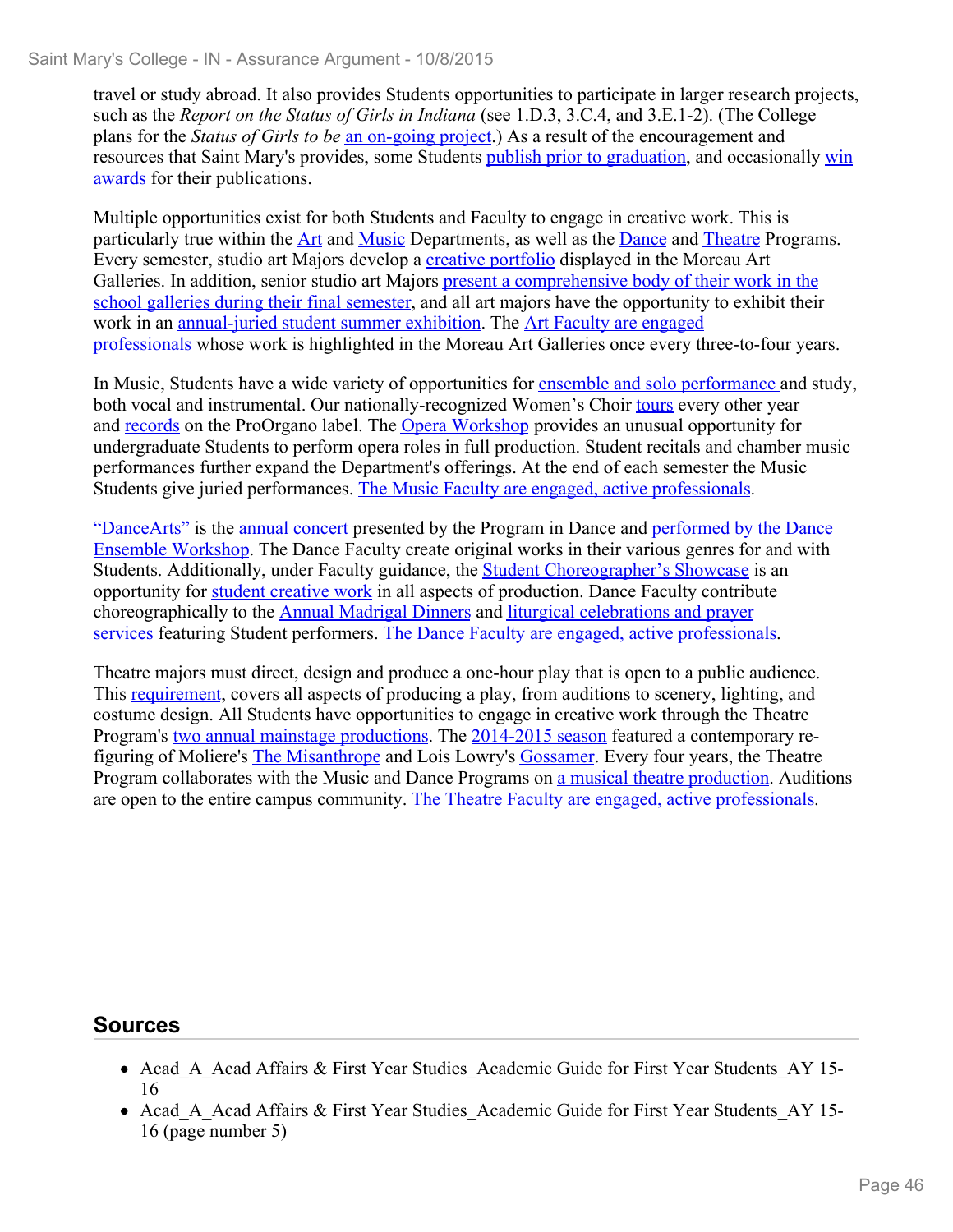- Acad A Acad Affairs & First Year Studies Academic Guide for First Year Students AY 15-16 (page number 6)
- Acad A Assoc Dean of Faculty AEL courses by level AY 15-16
- Acad A Assoc Dean of Faculty LO1 courses by level AY 15-16
- Acad A Assoc Dean of Faculty LO3 courses by level AY 15-16
- Acad A Assoc Dean of Faculty Progress on # of Sophia courses May 5 AY 15-16
- Acad A Assoc Dean of Faculty Sophia implementation progress AY 14-15
- Acad A Assoc Dean of Faculty Sophia update May 19, 2015 AY 15-16
- Acad\_A\_Assoc Dean of Faculty\_WVs courses by level\_AY 15-16
- Acad A CFAI COSTAR Grants AY 14-15
- Acad A CFAI Grants webpage AY 14-15
- Acad A CFAI Past COSTAR awards AY 14-15
- Acad A CFAI past research grants webpage AY 14-15
- Acad A CFAI Past SISTAR awards web content AY 14-15
- Acad A CFAI Research grants webpage AY 14-15
- Acad A CFAI SISTAR Grants AY 14-15
- Acad A CWIL Application for Faculty Led Student Group grant AY 14-15
- Acad A CWIL Application for Independent Student Travel Grant AY 14-15
- Acad A CWIL Conference funding AY 13-14
- Acad\_A\_CWIL\_Feb. 5 email re Status of Girls AY 13-14
- Acad A CWIL Status of Girls webpage AY 14-15
- Acad A CWIL Study Abroad Eval 2010-2014 AY 13-14
- Acad A CWIL Study Abroad Eval 2010-2014 AY 13-14 (page number 6)
- Acad A Dean of Faculty Fac Annual Review Form AY 13-14
- Acad A Dean of Faculty Letter re Fac Annual Review AY 13-14
- Acad A Dean of Faculty summary of comps by department AY 13-14
- Acad A Dean of Faculty summary of comps by department AY 13-14 (page number 2)
- Acad A Faculty Resources webpage Sophia learning outcome requirements AY 14-15
- Acad A Grad Program DNP\_NURS 612 learning outcoms  $\&$  2 syllabi AY 15-16
- Acad A Provost Graduate Consultants AY 13-14
- Acad A Registrar Bulletin AY 10-11
- Acad A Registrar Bulletin AY 10-11 (page number 36)
- Acad A Registrar Bulletin AY 15-16
- Acad A Registrar Bulletin AY 15-16 (page number 8)
- Acad A Registrar Bulletin AY 15-16 (page number 76)
- Acad A Registrar Bulletin AY 15-16 (page number 78)
- Acad A Registrar Bulletin AY 15-16 (page number 86)
- Acad A Registrar Bulletin AY 15-16 (page number 99)
- Acad A Registrar Bulletin AY 15-16 (page number 136)
- Acad A Registrar Bulletin AY 15-16 (page number 152)
- Acad A Registrar Bulletin AY 15-16 (page number 154)
- Acad A Registrar Bulletin AY 15-16 (page number 158)
- Acad A Registrar Bulletin AY 15-16 (page number 167)
- Acad A Registrar Bulletin AY 15-16 (page number 182)
- Acad A Registrar Bulletin AY 15-16 (page number 208)
- Acad A Registrar Bulletin AY 15-16 (page number 236)
- Acad A Registrar Bulletin AY 15-16 (page number 240)
- Acad A Registrar Bulletin AY 15-16 (page number 274)
- Acad A Registrar Bulletin AY 15-16 (page number 281)
- Acad A Registrar Bulletin AY 15-16 (page number 293)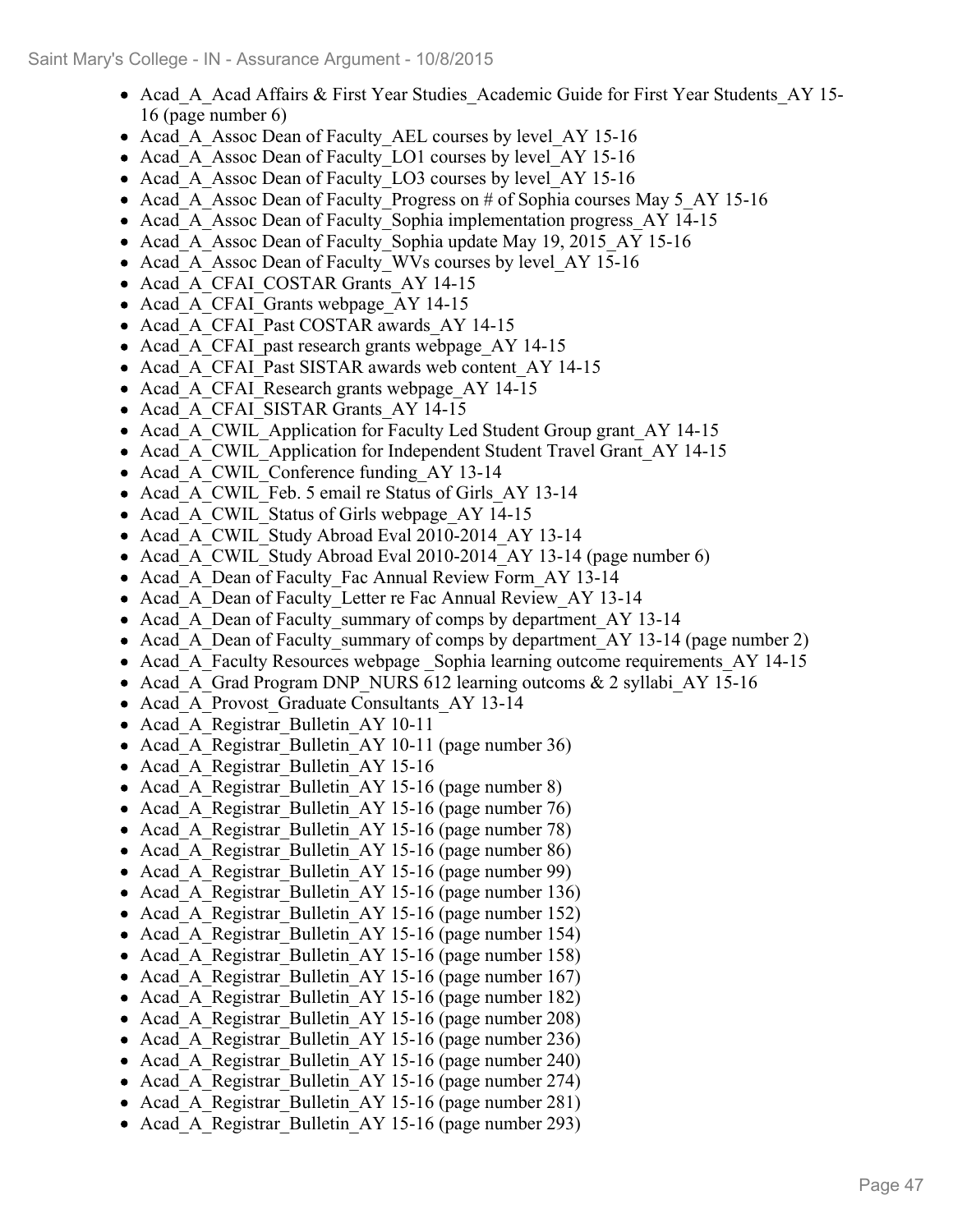- Acad A Registrar Bulletin AY 15-16 (page number 299)
- Acad\_A\_Registrar\_Bulletin\_AY 15-16 (page number 314)  $\bullet$
- Acad A Registrar Bulletin AY 15-16 (page number 325)  $\bullet$
- Acad\_A\_Registrar\_Bulletin\_AY 15-16 (page number 328)  $\bullet$
- Acad A Registrar Bulletin AY 15-16 (page number 336)  $\bullet$
- Acad A Registrar GradBulletin AY1516  $\bullet$
- $\bullet$ Acad A Registrar GradBulletin AY1516 (page number 55)
- Acad A Registrar GradBulletin AY1516 (page number 57)  $\bullet$
- Acad A Registrar GradBulletin AY1516 (page number 59)  $\bullet$
- Acad\_A\_Registrar\_GradBulletin\_AY1516 (page number 64)  $\bullet$
- $\bullet$ Acad A Registrar GradBulletin AY1516 (page number 67)
- $\bullet$ Acad\_A\_Sophia Program\_Curriculum Guide\_AY 15-16
- Acad\_A\_Sophia Program\_Curriculum Guide\_AY 15-16 (page number 3)  $\bullet$
- Acad A Sophia Program Curriculum Guide AY 15-16 (page number 4)  $\bullet$
- Acad\_A\_Sophia Program\_Curriculum Guide\_AY 15-16 (page number 5)  $\bullet$
- $\bullet$ Acad\_A\_Sophia Program\_Curriculum Guide\_AY 15-16 (page number 6)
- $\bullet$ Acad\_A\_Sophia Program\_Curriculum Guide\_AY 15-16 (page number 9)
- Acad\_A\_Sophia Program\_Curriculum Guide\_AY 15-16 (page number 10)  $\bullet$
- Acad\_A\_Sophia Program\_Curriculum Guide\_AY 15-16 (page number 11)  $\bullet$
- Acad\_A\_Sophia Program\_Curriculum Guide\_AY 15-16 (page number 15)  $\bullet$
- $\bullet$ Acad\_A\_Sophia Program\_Curriculum Guide\_AY 15-16 (page number 16)
- $\bullet$ Acad\_A\_Sophia Program\_Curriculum Guide\_AY 15-16 (page number 19)
- Acad\_A\_Sophia Program\_Curriculum Guide\_AY 15-16 (page number 20)  $\bullet$
- Acad\_A\_Sophia Program\_Curriculum Guide\_AY 15-16 (page number 21)  $\bullet$
- Acad\_A\_Sophia Program\_Curriculum Guide\_AY 15-16 (page number 22)  $\bullet$  $\bullet$ Acad\_A\_Sophia Program\_Curriculum Guide\_AY 15-16 (page number 23)
- $\bullet$ Acad\_A\_Sophia Program\_Curriculum Guide\_AY 15-16 (page number 24)
- Acad\_A\_Sophia Program\_Curriculum Guide\_AY 15-16 (page number 25)  $\bullet$
- $\bullet$ Acad\_A\_Sophia Program\_Curriculum Guide\_AY 15-16 (page number 26)
- Acad\_A\_Sophia Program\_Curriculum Guide\_AY 15-16 (page number 27)  $\bullet$
- Acad\_A\_Sophia Program\_Curriculum Guide\_AY 15-16 (page number 29)  $\bullet$
- $\bullet$ Acad\_A\_Sophia Program\_Curriculum Guide\_AY 15-16 (page number 30)
- Acad\_A\_Sophia Program\_Curriculum Guide\_AY 15-16 (page number 31)  $\bullet$
- Acad\_A\_Sophia Program\_Curriculum Guide\_AY 15-16 (page number 32)  $\bullet$
- Acad\_A\_Sophia Program\_Curriculum Guide\_AY 15-16 (page number 33)  $\bullet$
- $\bullet$ Acad\_A\_Sophia Program\_Curriculum Guide\_AY 15-16 (page number 34)
- Acad\_A\_Sophia Program\_Curriculum Guide\_AY 15-16 (page number 35)  $\bullet$
- Acad\_A\_Sophia Program\_Curriculum Guide\_AY 15-16 (page number 36)  $\bullet$
- Acad\_A\_Sophia Program\_Curriculum Guide\_AY 15-16 (page number 37)  $\bullet$
- Acad\_A\_Sophia Program\_Curriculum Guide\_AY 15-16 (page number 38)  $\bullet$
- Acad\_A\_Sophia Program\_Curriculum Guide\_AY 15-16 (page number 39)  $\bullet$
- Acad\_A\_Sophia Program\_Curriculum Guide\_AY 15-16 (page number 40)  $\bullet$ Acad\_A\_Sophia Program\_Curriculum Guide\_AY 15-16 (page number 42)  $\bullet$
- Acad\_A\_Sophia Program\_Curriculum Guide\_AY 15-16 (page number 43)  $\bullet$
- Acad\_A\_Sophia Program\_Curriculum Guide\_AY 15-16 (page number 44)  $\bullet$
- Acad\_A\_Sophia Program\_Curriculum Guide\_AY 15-16 (page number 45)  $\bullet$
- $\bullet$ Acad\_A\_Sophia Program\_Curriculum Guide\_AY 15-16 (page number 46)
- Acad\_A\_Sophia Program\_Curriculum Guide\_AY 15-16 (page number 49)  $\bullet$
- Acad\_A\_Sophia Program\_Curriculum Guide\_AY 15-16 (page number 50)
- Acad\_A\_Sophia\_4 yr Learning Outcomes webpage\_AY 14-15  $\bullet$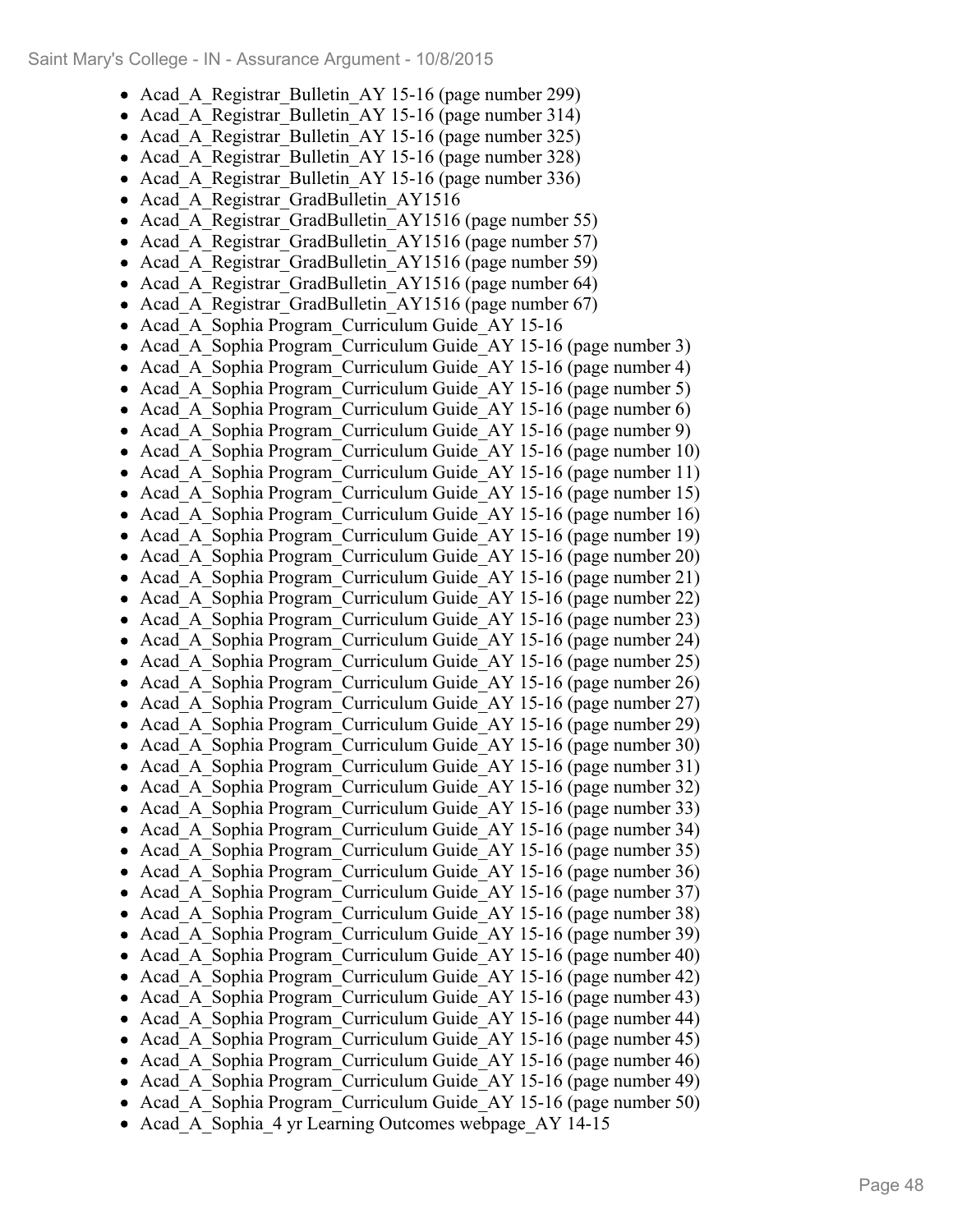- Acad A Sophia LO1 Arts for Living webpage AY 14-15
- Acad A Sophia LO1 Cultures & Systems webpage AY 14-15
- Acad A Sophia LO1 Science for the Citzen webpage AY 14-15
- Acad A Sophia LO1 Traditions and Worldview webpage AY 14-15
- Acad A Sophia LO1 webpage AY 14-15
- Acad A Sophia LO2 webpage AY 14-15
- Acad A Sophia LO3 webpage AY 14-15
- Acad A SV-P Acad Affairs & Dean of Faculty Guidelines for Assessment Plans AY 10-11
- Acad A SV-P for Acad A and Dean of Faculty Memo on Sophia and Assess Plans AY 09-10
- Acad D Art Art Faculty CVs AY 15-16
- Acad D Art homepage AY 15-16
- Acad D Art majors handbook AY 13-16
- Acad D Art majors handbook AY 13-16 (page number 45)
- Acad D Art majors handbook AY 13-16 (page number 55)
- Acad D Art Summer Student Juried Exhibitions AY 12-15
- Acad D Chemistry Fac-St and Student presentations AY 10-15
- Acad D Chemistry PADS webpage AY 14-15
- Acad D Chemistry Report on Neuhoff grants AY 14-15
- Acad D Chemistry Women Chemist Symposium AY 14-15
- Acad D Comm Stds, Dance & Theatre Dance faculty CVs AY 15-16
- Acad D Comm Stds, Dance & Theatre Theatre faculty CVs AY 15-16
- Acad D Dance Dance Arts Program AY 12-13
- Acad D Dance Dance Arts Program AY 13-14
- Acad D Dance Dance Arts Programs AY 11-13
- Acad D Dance Dance Concert Program AY 11-12
- Acad D Dance Final project & Performance assessment AY 14-15
- Acad D Dance Heart & Sole program AY 14-15
- Acad D Dance homepage AY 15-16
- Acad D Dance Liturgical Dance Poster AY
- Acad D Dance Photos of performances AY11-15
- Acad D Educ, Gender & Women's Stds, History, Phil, & Psyc Compilation of fac-st publictspresentns\_AY 10-15
- Acad D Education and Psychology St-fac published articles AY 13-15
- Acad D Education NMEA Acceptance letter and proposal description AY 11-12
- Acad D English Chimes and the Avenue webpage AY 14-15
- Acad D Gender & Women's Studies GWS 207 Wagman syllabus AY 14-15
- Acad D History Faculty-Student Panel ASALH conference AY 14-15
- Acad D History History Majors Handbook AY 14-15
- Acad D History History Majors Handbook AY 14-15 (page number 7)
- Acad D multiple acad depts. colloquia AY 12-15
- Acad D multiple acad depts examples of st-fac conf present AY 12-15
- Acad D Music homepage AY 15-16
- Acad D Music Music faculty CVs AY 14-15
- Acad D Music opera program
- Acad D Music Performing Ensembles webpage AY 14-15
- Acad D Music Women's Choir tours & recordings webpage AY 14-15 p. 1, p. 4
- Acad D Philosophy Acceptance of student paper to conference AY 13-14
- Acad D Philosophy Student Award for Best Papter AY 13-14
- Acad D Political Science Major reqs & POSC 210 2012 syllabus AY 15-16
- Acad\_D\_Psychology\_Acceptance letter for SPSP annual meeting std-fac presentation AY 10-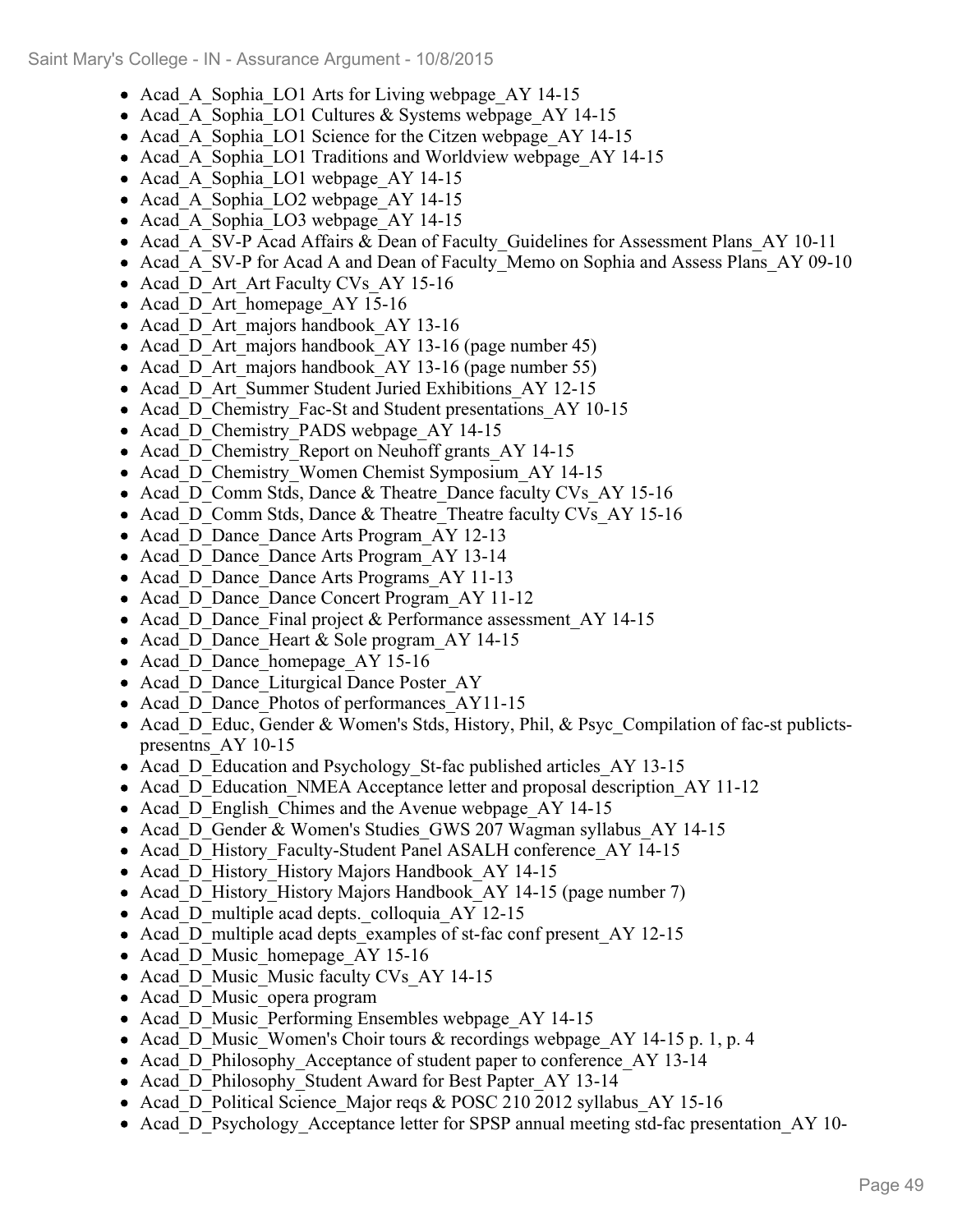13

- Acad D Psychology PSYC 381 multicultural journal AY 14-15 Page 3
- Acad D Psychology PSYC 381 multicultural journal AY 14-15 Page 3 (page number 3)
- Acad D Psychology PSYC 381 syllabus AY 14-15
- Acad D Psychology PSYC 386 placement supervisor evaluation AY 12-13 Page 2
- Acad D Psychology PSYC 386 placement supervisor evaluation AY 12-13 Page 2 (page number 2)
- Acad D Psychology PSYC 386 placement supervisor evaluation AY 14-15
- Acad D Psychology PSYC 386 placement supervisor evaluation AY 14-15 (page number 2)
- Acad D Psychology PSYC 386 syllabus AY 14-15
- Acad D Psychology PSYC 386 syllabus AY 14-15 (page number 3)
- Acad D Religious Studies Excerpts from final papers in RLST 236 AY 14-15
- Acad D Religious Studies Real Life Sistar proposal AY 06-07
- Acad D Religious Studies RLST 236 Final Paper assigment AY 14-15
- Acad D Religious Studies RLST 236 syllabus AY 14-15
- Acad D Social Work activities reflecting attention to human diversity AY 05-15
- Acad D Social Work activities reflecting attention to human diversity AY 05-15 (page number 3)
- Acad D Sociology Senior comprehensive research projects AY 10-15
- Acad D Theatre Gossamer program AY 14-15
- Acad D Theatre Guidelines for play production requirement AY 15-16
- Acad D Theatre homepage AY 15-16
- Acad D Theatre List of recent productions AY 14-15
- Acad D Theatre Misanthrope program AY 14-15
- Acad D Theatre photos of musical productions AY 14-15
- Acad D Theatre Photos of theatrical productions AY 14-15
- Acad D Theatre Still from Gossamer production AY 14-15
- Coll Rel Development Draths Group Travel grant AY 14-15
- Coll Rel Development Office of Corp, Found, Govt Relations web copy AY 14-15
- Coll Rel Development Woolsey & Motl student travel grant AY 14-15
- Coll Rel Media Relations Campus Connections Spring issue AY 12-13
- Coll\_Rel\_Media Relations\_Fall Published & Presented\_AY 13-14
- Coll\_Rel\_Media Relations\_Fall Published & Presented\_AY 14-15
- Coll Rel Media Relations News & Events -SISTAR role in graduate scholarship AY 14-15
- Coll Rel Media Relations News & Events -SISTAR role in graduate scholarship AY 14-15 (page number 2)
- Coll Rel Media Relations PADS Patent Pending webpage AY 14-15
- Coll Rel Media Relations Press Release for Indiana Campus Compact award to Prof. Terri Russ\_AY 13-14
- Coll Rel Media Relations Saint Mary's Opera performance AY 14-15
- Coll Rel Media Relations Spring Published & Presented AY 13-14(2)
- Coll Rel Media Relations Spring Published & Presented AY 14-15
- Mission Center for Spirituality Real Life brochure AY 14-15
- Mission Division of Mission webpage AY 14-15
- Mission Division of Mission webpage AY 14-15 (page number 4)
- Pres IR College Survey Scholarly Research AY 11-12
- Pres IR CSSOverall AY1314
- Pres IR CSSOverall AY1314 (page number 41)
- Pres IR HERI data on faculty engaging students in research AY 13-14
- Pres IR HERI data on faculty working with students on research projects AY 13-14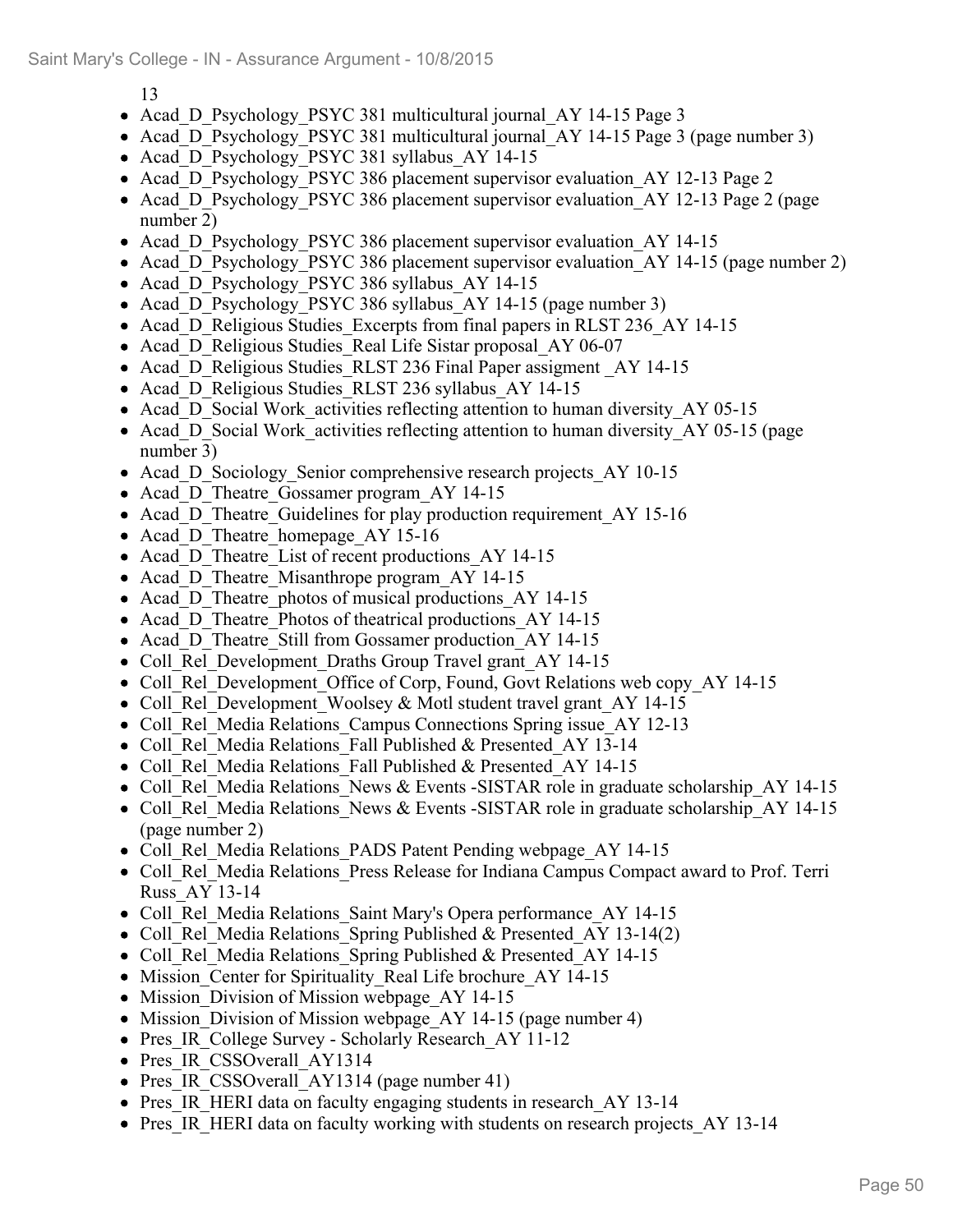- Pres IR HERIPresentation AY1415
- Pres IR HERIPresentation AY1415 (page number 15)
- Pres IR\_NSSE and CIRP data for Criterion 3B\_AY 13-14
- Pres IR NSSE and CIRP data for Criterion 3B AY 13-14 (page number 21)
- Pres IR NSSE and CIRP data for Criterion 3B AY 13-14 (page number 33)
- Pres IR QI Report Summary of Appendix A\_AY 12-13
- Pres IR Quality Initiative Report, Appendix A AY 12-13
- Pres\_IR\_Quality Initiative Report AY12-13
- Pres\_IR\_Quality Initiative Report\_AY12-13 (page number 4)
- Pres IR Quality Initiative Report AY12-13 (page number 6)
- Pres IR Quality Initiative Report AY12-13 (page number 13)
- Provost Campus & Comm Events Madrigrals program AY 13-14
- Std Affairs Student Involvement Bellacappella web page AY 90-10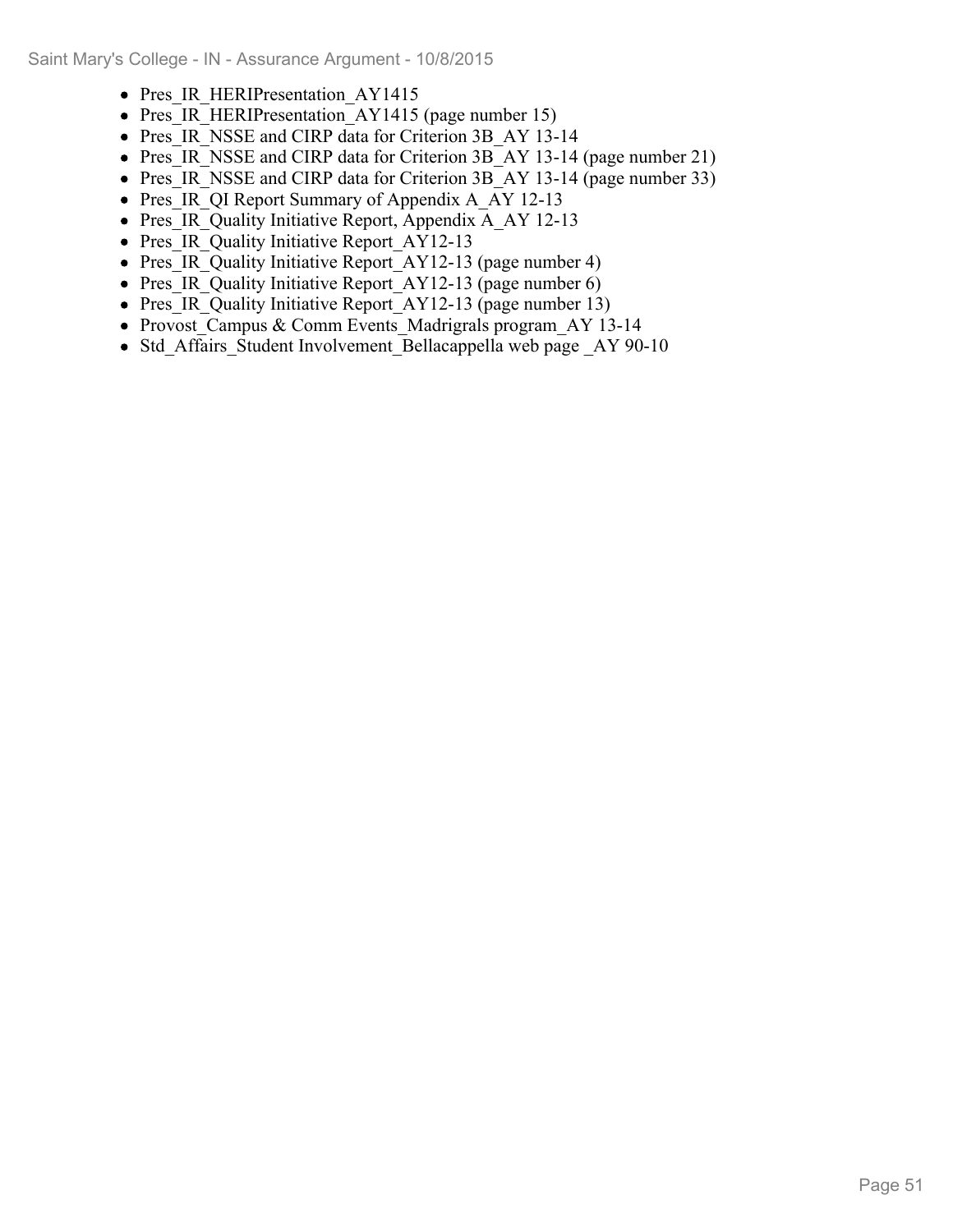# **3.C - Core Component 3.C**

The institution has the faculty and staff needed for effective, high-quality programs and student services.

- 1. The institution has sufficient numbers and continuity of faculty members to carry out both the classroom and the non-classroom roles of faculty, including oversight of the curriculum and expectations for student performance; establishment of academic credentials for instructional staff; involvement in assessment of student learning.
- 2. All instructors are appropriately qualified, including those in dual credit, contractual, and consortial programs.
- 3. Instructors are evaluated regularly in accordance with established institutional policies and procedures.
- 4. The institution has processes and resources for assuring that instructors are current in their disciplines and adept in their teaching roles; it supports their professional development.
- 5. Instructors are accessible for student inquiry.
- 6. Staff members providing student support services, such as tutoring, financial aid advising, academic advising, and co-curricular activities, are appropriately qualified, trained, and supported in their professional development.

# **Argument**

**3.C.1** (See also 5.A.1.)

The number of full-time Faculty members, Instructional Staff, Library Staff, technical and paraprofessional Staff, and support-service Staff employed by the College can be found in data on full-time employees from the *Fact Book*. The largest increase in the number of Faculty occurred in AY06. The average length of employment for full-time Faculty speaks to the stability of the College's instructional staff. A recent voluntary retirement incentive program has resulted in long-time faculty leaving, being replaced largely by tenure-track Assistant Professors. There is no system of teaching assistants; Faculty teach all courses. Students enjoy close working relationships with professors, with

a campus-wide <u>student/faculty ratio of 10:1</u>.<br>2013 NSSE data indicate strong student satisfaction with faculty. On the engagement indicator of "Student-Faculty Interaction," Senior responses place Saint Mary's in the top 10% of all institutions participating in NSSE. On "effective teaching practices," First-Year and Senior responses rank Saint Mary's in the top 10% of all institutions nationally. These results document the high level of student satisfaction and engagement with faculty, demonstrating that Saint Mary's has the faculty and staff needed for effective, high-quality programs.

Service required of Faculty includes the expectation that **faculty participate in** 

committees determining academic policy, curriculum, reviews of departments, assessment of programs, and assessment of the Sophia Program. There are currently thirty-seven committees on campus; recently the Nominating Committee, itself an elected body of Faculty, has found it difficult to fill the slate for the annual Faculty Assembly election. More involvement is anticipated in light of the recent teaching-load reduction. Key committees such as the Academic Affairs Council, the Program Review Committee, the IRB, and the Curriculum Committee (which approves courses and curricular changes) are composed largely of faculty members. Faculty are present in every decision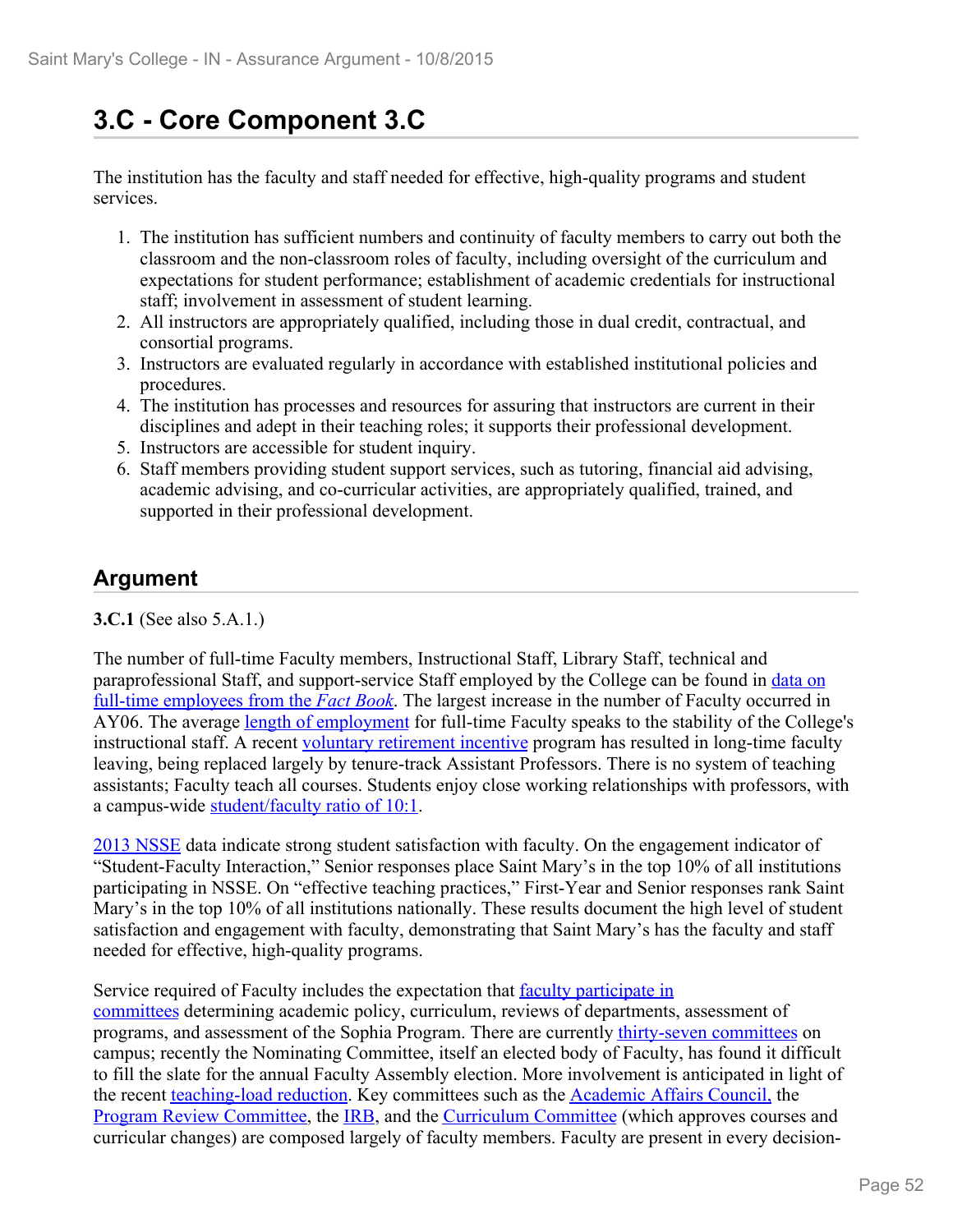making structure (including the Board of Trustees) that determines expectations for student achievement and oversight of the curriculum. (See 4.A.4.)

The *Governance Manual* defines academic credentials for Instructional Staff; these are verified by the Dean of Faculty at hiring. All new instructional hires are required to submit transcripts**,** a curriculum vitae, and two letters of recommendation. Departments review qualifications and suggest candidates, but hiring cannot be completed until all required materials are received in the Dean of Faculty's Office, where they are kept on file.

The Faculty at Saint Mary's assumes a fundamental role in course and program assessment. Faculty are elected to the Assessment Committee, and also to the Sophia Oversight Committee, designed to oversee and assess the new general education program.

**3.C.2** (See also 5.A.1 and 5.A.4.)

Full time Faculty are hired on the basis of Qualifications for Appointment as stated in the *Governance Manual.* Criteria and procedures for appointment and promotion are clearly stated, ensuring that all instructors are appropriately credentialed, possessing the requisite level of scholarly achievement and teaching excellence. Full-time tenure-track Faculty members must have terminal degrees in their primary teaching areas (see faculty roster). A random analysis of thirty full-time faculty in fall 2015 finds all holding a doctorate or terminal master's degree. In order to teach outside their primary area, Faculty undergo a process to determine disciplinary standing. (See 4.A.4 for discussion of the College's exercise of authority over Faculty qualifications.)

Adjunct Faculty are required to hold the Master's degree in a related discipline and if not, have demonstrated professional experience. Individuals with bachelor's degrees may serve as laboratory or clinical instructors for courses in which a full time faculty member is the Faculty of Record . Adjunct Faculty are identified by the department Chair and hired on approval of the Dean of Faculty.

Whenever Saint Mary's students receive credit from courses taught in other institutions the appropriate credentialing of instructors is assumed based on the institution's regional accreditation and the policies and procedures at the host institution. Saint Mary's instructors do not participate in any dual-credit programs.

## **3.C.3**

Saint Mary's systematic approach to faculty evaluation includes annual faculty reports, annual review by the department Chair with the Dean of Faculty, and the course evaluation process.

All full-time faculty submit an annual report with sections on teaching, scholarly activity, and service. This report is the basis for a yearly evaluation by the department Chair. In 2008, the Vice-President and Dean of Faculty changed the process from the Chair's reporting to the Rank and Tenure Committee annually to the Chair's discussing results with the Dean of Faculty**.** Reviews of pre-tenure faculty members are shared with all tenured faculty in the department, who must sign the Chair's recommendation for a reappointment letter to be issued. This report is read by the Dean, the Provost, and the President. The President makes the final decision on reappointment.

The Chair's annual review of the department at the end of each academic year includes a short report on each faculty member.

Each semester, course evaluations are distributed in all classes taught by non-tenured faculty; tenured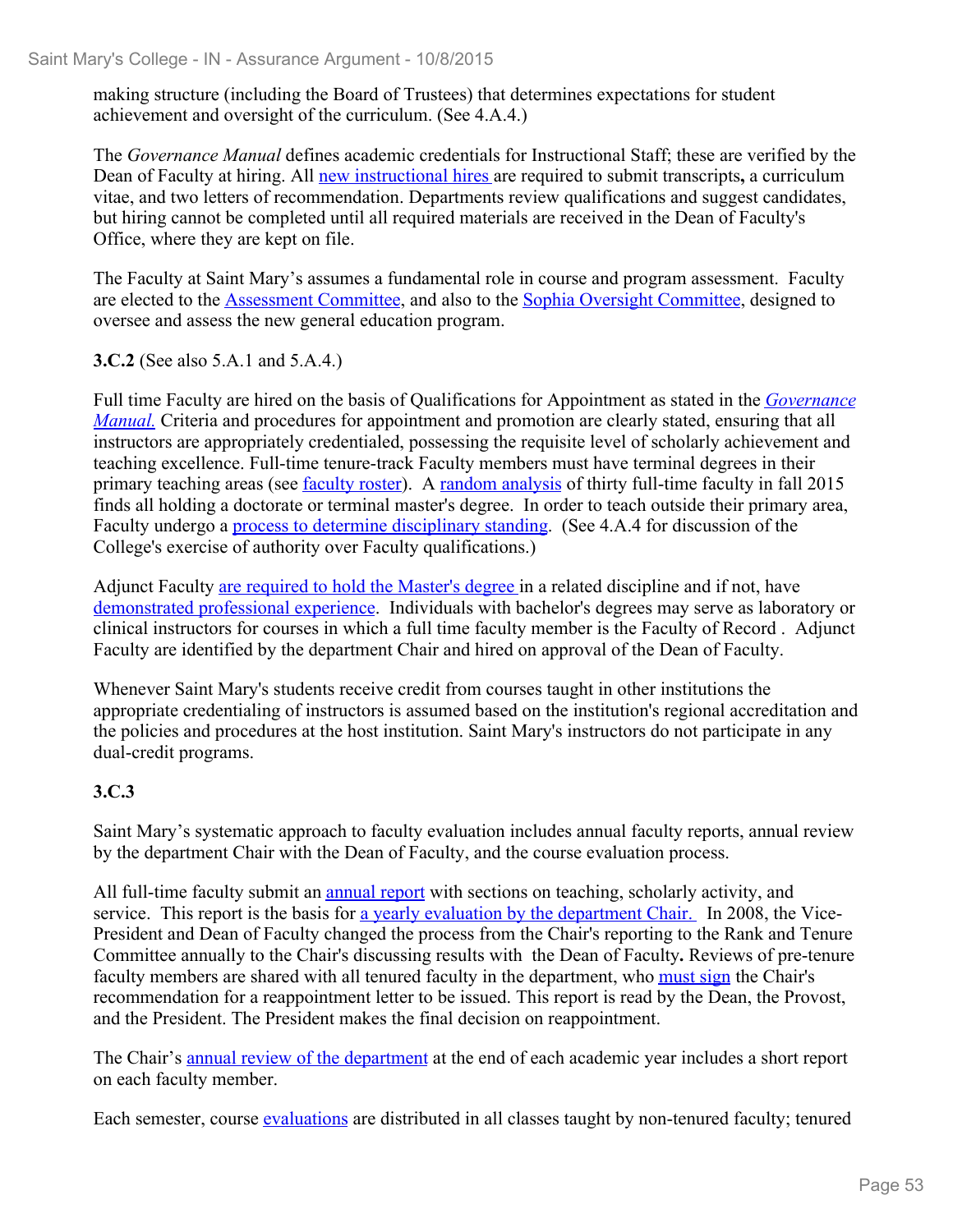faculty are evaluated every third semester. A three-year process has resulted in a piloted instrument intended to improve formative feedback for faculty members, while preserving summative information needed by Administration and the Rank and Tenure Committee to support their recommendations to the President.

The Governance Manual clearly states the College's criteria and procedures for promotion and tenure. Previously, faculty midpoint reviews were conducted by the Rank and Tenure Committee in the faculty member's fourth year; these are now reviewed in the third year. Faculty come up for tenure and promotion in their sixth year, with all promotion decisions made by the President on the recommendation of the Rank and Tenure Committee.

# **3.C.4**

The College has been forward-looking in regard to support of faculty development. Multiple opportunities make conference attendance and independent research possible. The most outstanding example of institutional support is the Center For Academic Innovation, founded in 1993. The Center (CFAI) supports academic excellence through a variety of programs and grants awards that include the SISTAR grant for collaborative research projects in the summer between faculty and student, the COSTAR program which supports scholarly, creative and pedagogical partnerships for teams of two Saint Mary's faculty, Faculty Development Research Grants, and Faculty Development Teaching Grants. A significant portion of CFAI grants are reserved for the Humanities. The Farrell Mentor Program, administered through the Dean of Faculty, mentors pretenure faculty from their appointment through the tenure process. New faculty also receive a course reduction in the their first year of teaching.

The College budgets \$80,000 annually to support travel to conferences. International travel is supported by the Center for Women's Intercultural Leadership as is faculty involvement in large research initiatives, such as *the Report on the Status of Girls in Indiana*.

The sabbatical leave is a central element of the faculty development at Saint Mary's, supporting faculty members in their growth as teachers, scholars, and professionals. Sabbatical support is not competitive; if a faculty member's proposal is not approved, s/he has the opportunity to resubmit it. The College covers any expenses not covered by a special fund established through an NEH endowment, which generates an annual \$71,000 budget.

Faculty Chair Endowed funds provide annual discretionary funding for professional development. Support for faculty seeking external funding (for projects that align with the Institution's priorities) is provided by the Office of Corporate, Foundation, and Government Relations. (See also 3.B.5.).

Over the past decade, a philosophy of encouragement has developed at the College. The endowed Slavin Fund, originally intended to support a CSC sister's tuition costs, was repurposed by the Board of Trustees to support faculty development. It currently supports training for teaching online, assessment grants, and development of Critical Thinking Seminar**,** Women's Voices, or AEL courses (the latter also supported by an outside grant).

Faculty development resources have greatly increased over the past decade. The current implementation of the President's mandate to move to a 3/3 teaching load in *Boldly Forward* speaks clearly to an ever-strengthening support of faculty scholarship and development, furthering a priority the College has demonstrated for many years.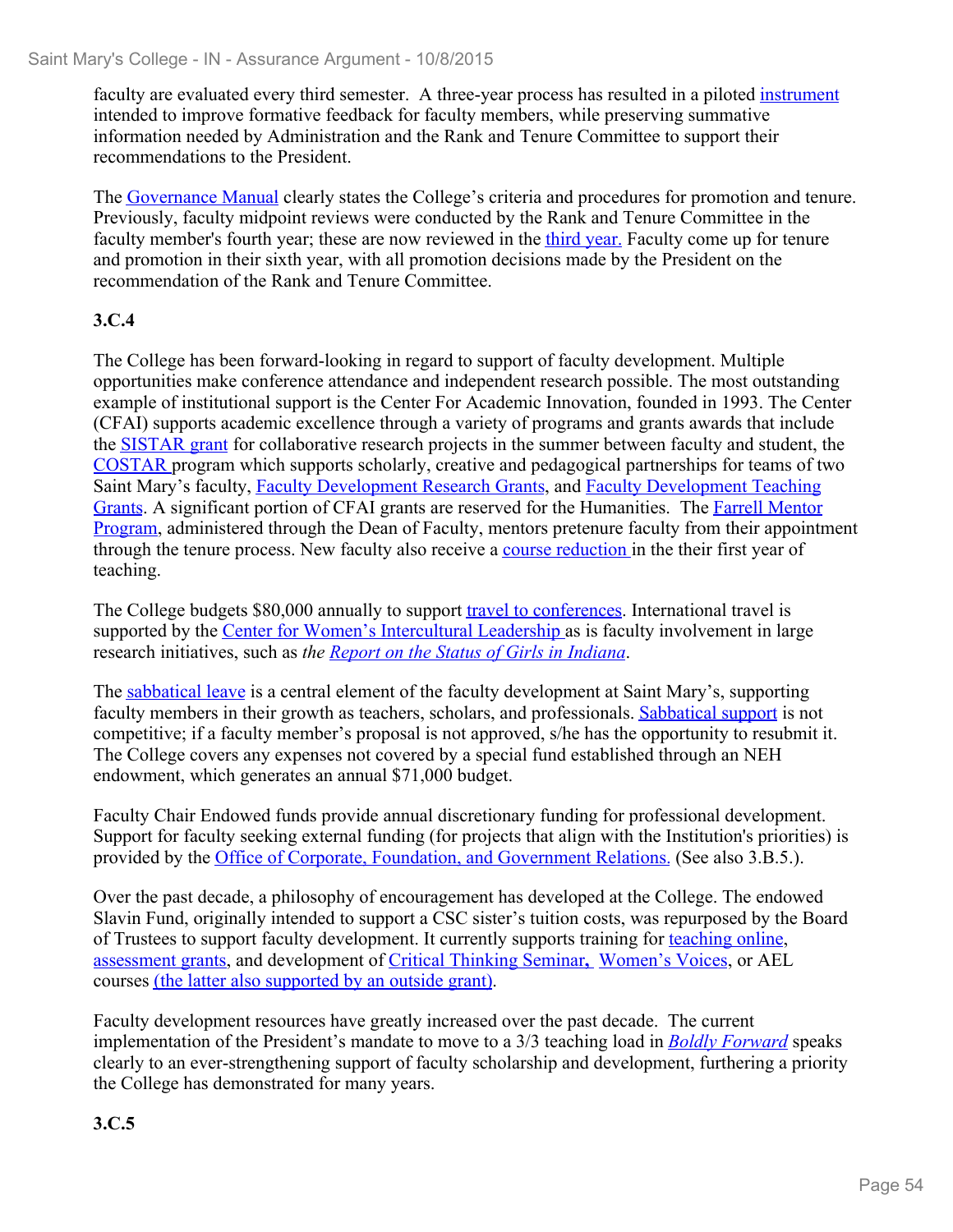All faculty members are expected to schedule <u>five office hours</u> per week to assure student access to professors. Beyond this basic requirement, faculty often serve as mentors to senior comprehensive projects, engage in SISTAR summer research projects with students, and work with students on independent study projects. Faculty members advise students in their departments; this involves assistance with registration and providing other academic advice as needed. As cited above, Senior responses for the engagement indicator of "Student-Faculty Interaction" in the NSSE survey indicate that Saint Mary's ranks in the top 10% of all participating institutions.

**3.C.6** (see also 5.A.1 and 5.A.4)

All Staff providing student support services are appropriately qualified and trained, as evidenced by job descriptions which cite necessary qualifications for employment. IT provides training and technological support for student service staff and departments. The following examples illustrate the College's commitment to support the professional development of Staff:

Staff members of the Academic Advising Office are members of NACADA (National Academic Advising Association).

CWIL Staff attend annual conferences such as NAFSA: The Association of International Educators and the Forum on Education plus other external development opportunities, rotated among the staff for Leadership, etc.

Financial Aid Staff participate in on-going training as required by federal regulation, provided by sources such as the federal Department of Education and professional associations, throughout the year.

The College's now-full-time Disabilities Specialist is supported by on-line courses and webinars.

Staff members of the Career Crossings Office are members of the National Association of Colleges and Employers (NACE), Midwest National Association of Colleges and Employers (MWACE) and other professional associations through which the staff participates in conferences, workshops, and webinars.

Fundingto support Staff professional development has been a challenge in the economic climate of the past decade. Spending was curtailed in FY2010, but has increased every year since, although it is still not at the level of spending in FY2009.

# **Sources**

- Acad A Assessment Committee webpage content AY 14-15
- Acad A Assessment Committee Grant application AY 14-15
- Acad A Assoc Dean of Faculty Women's Voices grant award letter
- Acad A CFAI COSTAR Grants AY 14-15
- Acad A CFAI Faculty Teaching Grants
- Acad A CFAI Farrell Mentor Program webpage AY 14-15
- Acad A CFAI Research grants webpage AY 14-15
- Acad A CFAI SISTAR Grants AY 14-15
- Acad A Curriculum Committee membership from website AY 14-15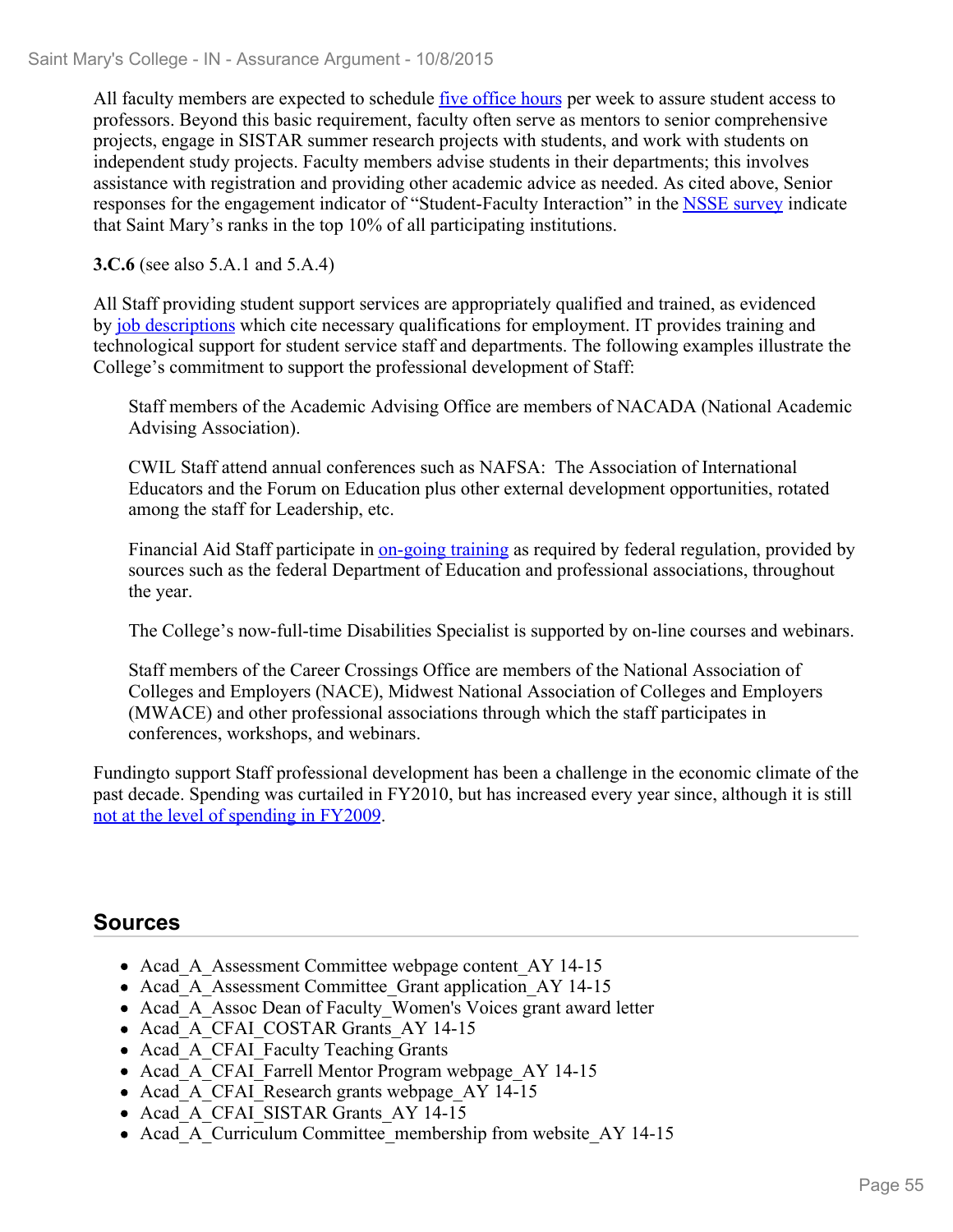- Acad A CWIL Conference funding AY 13-14
- Acad A CWIL Director's CV AY 14-15
- Acad A CWIL Faculty Fellows webpage AY 14-15
- Acad A CWIL Faculty Resources page AY 15-16
- Acad A CWIL Status of Girls webpage AY 14-15
- Acad A Dean of Faculty Letter to faculty re AY 2013-14 annual review-
- Acad\_A\_Dean of Faculty\_Adjunct request form
- Acad A Dean of Faculty Course Eval Instrument AY 14-15
- Acad A Dean of Faculty Department Annual Rpt Form AY 14-15
- Acad A Dean of Faculty email announcing BOT's approval of 3-3 load
- Acad A Dean of Faculty Fac Annual Review Form AY 13-14
- Acad A Dean of Faculty Fac Annual Review Form AY 13-14 (page number 5)
- Acad A Dean of Faculty Fac Annual Review Form AY 13-14 (page number 6)
- Acad A Dean of Faculty FTFacultyQualifications AY1516
- Acad A Dean of Faculty New Faculty course reduction
- Acad A Dean of Faculty PT Without Masters Qualifications AY1516
- Acad A Dean of Faculty required office hours
- Acad\_A\_Dean of Faculty\_sabbaticals\_AY 15-16
- Acad A Faculty Affairs Committee piloted Course Evaluation AY 14-15
- Acad A Provost Disciplinary Standing AY 13-14
- Acad A Provost Online & LO1 grants email AY 14-15
- Acad A Provost Steps to Hiring Full-time Faculty AY 13-14
- Acad A Provost Steps to Hiring Full-time Faculty AY 13-14 (page number 2)
- Acad A Provost Voluntary Incentive Retirement Program Description FY 12
- Acad A Registrar Bulletin AY 15-16
- Acad A Registrar Bulletin AY 15-16 (page number 346)
- Acad A SV-P Acad Affairs & Dean of Faculty CTS development grants email AY 11-12
- Coll Rel Development Office of Corp, Found, Govt Relations web copy AY 14-15
- Enroll Finan Aid Prof development activities
- FInance Controller Conference Budget Memo AY 14-15
- Finance Controller Operating Budget Summary of staff travel expenditures FY 15
- Finance HR Sample job descriptions, Administrative staff
- Pres Governance Manual AY 15-16
- Pres Governance Manual AY 15-16 (page number 37)
- Pres Governance Manual AY 15-16 (page number 59)
- Pres Governance Manual AY 15-16 (page number 63)
- Pres Governance Manual AY 15-16 (page number 66)
- Pres Governance Manual AY 15-16 (page number 68)
- Pres Governance Manual AY 15-16 (page number 84)
- Pres Governance Manual AY 15-16 (page number 92)
- Pres Governance Manual AY 15-16 (page number 94)
- Pres Governance Manual AY 15-16 (page number 100)
- Pres Governance Manual AY 15-16 (page number 114)
- Pres Governance Manual AY 15-16 (page number 141)
- Pres Governance Manual AY 15-16 (page number 170)
- Pres IR AvgLengthEmployedFTFaculty AY1314-1
- Pres IR Fact Book AY1516
- Pres IR Fact Book AY1516 (page number 55)
- Pres IR FTEmployeesAY1415
- Pres IR NSSE EngagementwithFaculty AY1213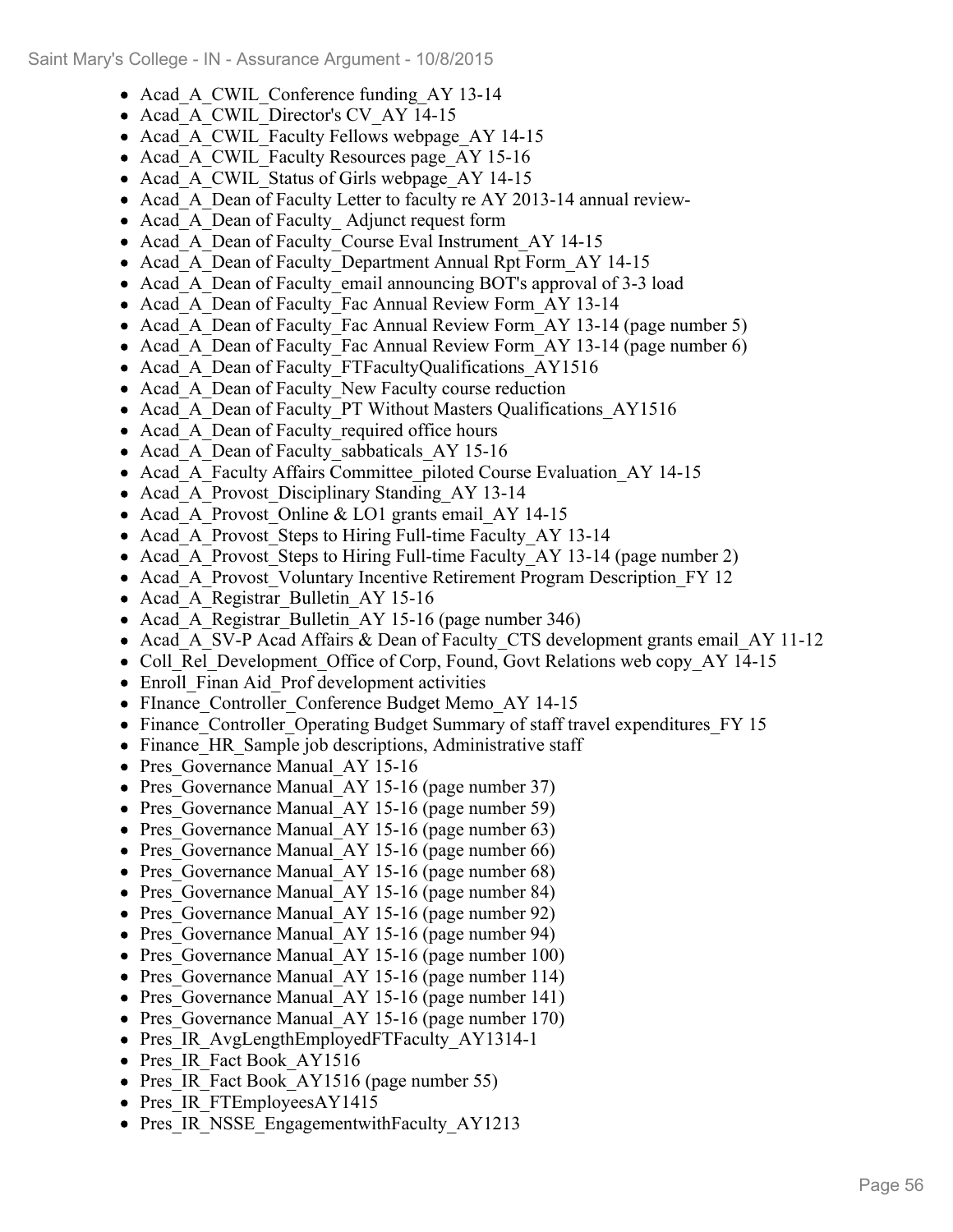- Pres IR NSSE RelationshipswithFaculty AY1213
- Pres\_IR\_NSSE\_RelationshipswithFaculty\_AY1213 (page number 4)
- Pres\_IR\_StudentFacultyRatiostoPeers\_AY1213
- Pres $\overline{\text{Str} \cdot \text{H}}$  Press Strategic Plan Boldly Forward  $\overline{\text{AY}}$  11-12
- Pres\_Strategic Plan Boldly Forward\_AY 11-12 (page number 16)
- Pres Trustees Minutes April 25, 2014 AY 13-14
- Provost\_Career Crossings\_Experiential Learning Grant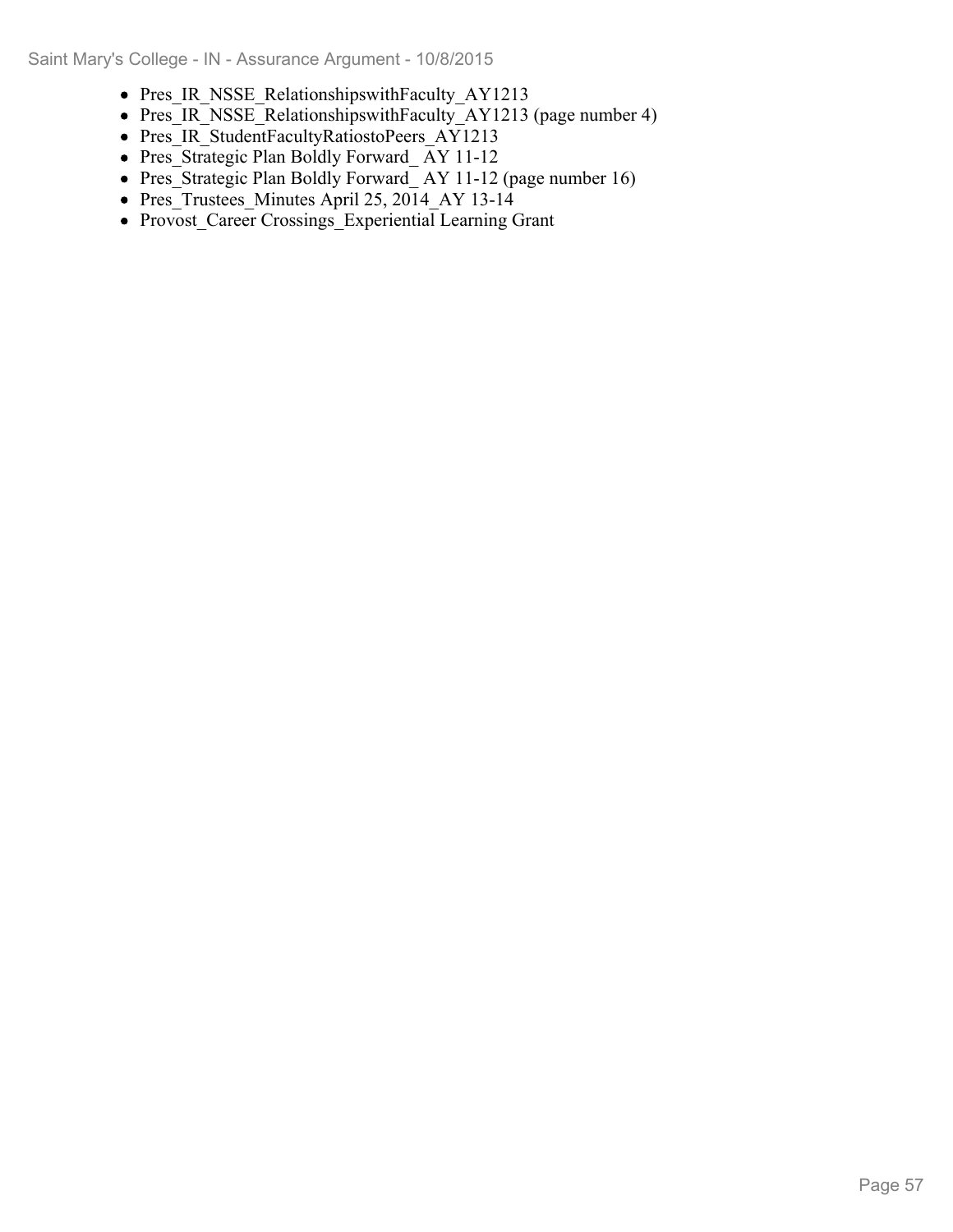# **3.D - Core Component 3.D**

The institution provides support for student learning and effective teaching.

- 1. The institution provides student support services suited to the needs of its student populations.
- 2. The institution provides for learning support and preparatory instruction to address the academic needs of its students. It has a process for directing entering students to courses and programs for which the students are adequately prepared.
- 3. The institution provides academic advising suited to its programs and the needs of its students.
- 4. The institution provides to students and instructors the infrastructure and resources necessary to support effective teaching and learning (technological infrastructure, scientific laboratories, libraries, performance spaces, clinical practice sites, museum collections, as appropriate to the institution's offerings).
- 5. The institution provides to students guidance in the effective use of research and information resources.

# **Argument**

### **3.D.1**

The College provides services appropriate to all undergraduate and graduate students, as noted on the College's webpage.

The core responsibility of the Office for Student Success is to support select students who most benefit from intensive focus on academic skills; regular academic support programs offered through the semester are open to all students. Graduate students are invited to contact this office for appropriate assistance.

Our Disabilities Resource Office, staffed by a full-time specialist, provides a variety of services for all students with documented disabilities. Incoming students learn about this office during orientation and in the Academic Guide for First Year Students. Services are also offered to our on-campus and online graduate students (visual-impairment, extended test-taking time, etc.).

The Career Crossings Office (CCO), provides a wide range of services, including information on internships, selecting majors, and connecting with Alumnae. Resume preparation, personality-testing, and employee information are offered to both undergraduate and graduate students.

Recognizing a need for services for international students, the College offers additional support through CWIL. The position of Assistant Director for International Student/Scholar Services has been our Designated School Official and Responsible Officer for the College. In this capacity the Assistant Director has maintained student SEVIS records according to USCIS regulations and works with students to make sure they are maintaining their status according to regulations. Our DSO has recently changed to our Assistant Director of CWIL, Dr. Alice Siqin Yang.

## **3.D.2-3**

The following provide services that address the academic needs of all undergraduate students: Academic Affairs and First Year Studies, the Division of Student Affairs, Cushwa-Leighton Library,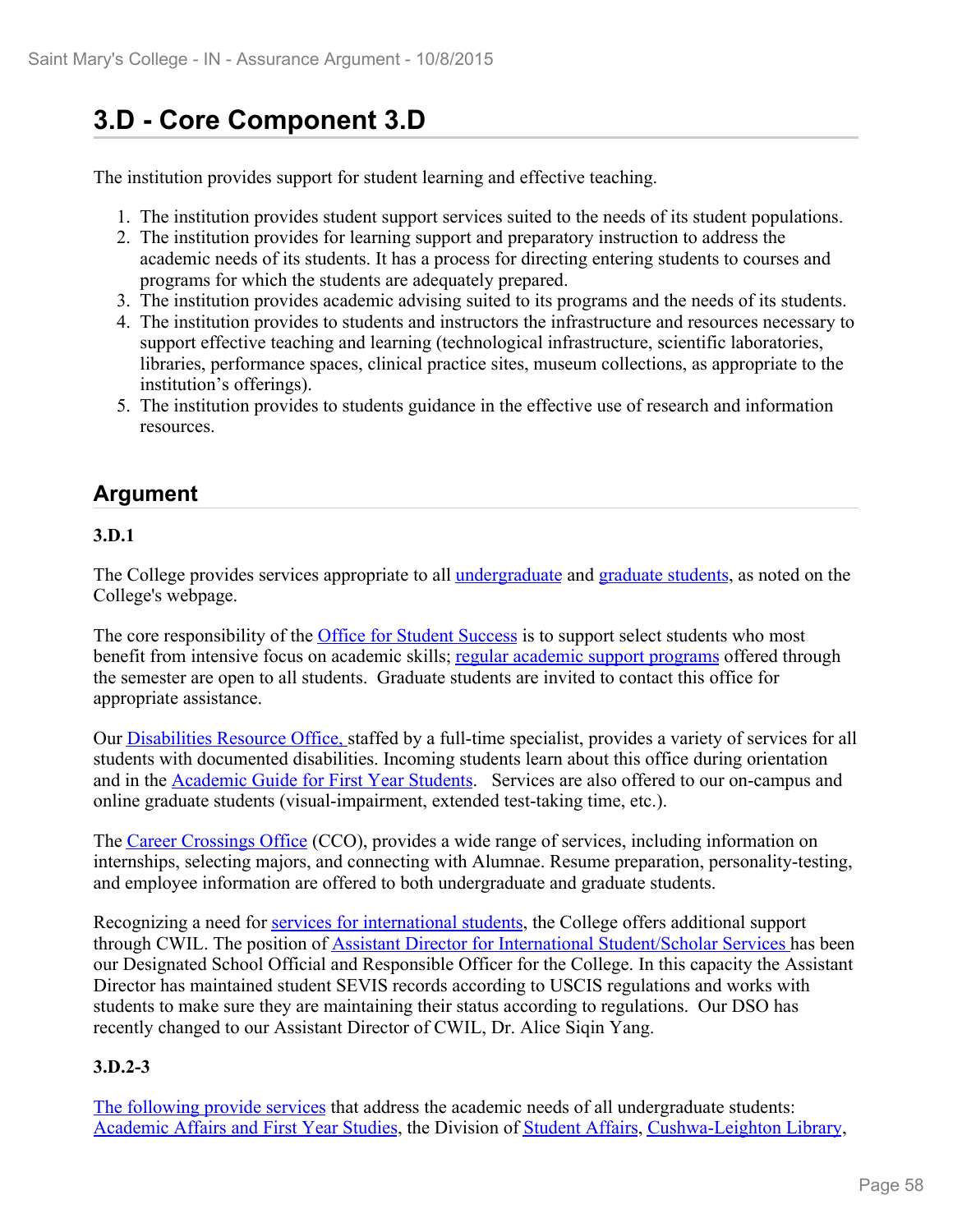Disabilities Resource Office, Math Center, Office for Student Success, Pre-Health Professions Advising, Pre-Law Professions Advising, and the Writing Center. A subset of these services is provided to our graduate students on-campus and online. This includes the Graduate Program Staff, Housing, Cushwa-Leighton Library, Disabilities Office, Math Center, Office of Student Success, Writing Center and the SMART Center.

CWIL operates an intensive English Language School for non-native speakers, providing preparatory instruction from beginner-to-advanced levels; this support is available year-round for students who matriculate. CWIL also works closely with Academic Affairs to help international students maintain their legal student immigration status in regard to academics.

Saint Mary's robust First Year Advising Program begins the summer before the student matriculates and continues throughout the student's first academic year. Faculty members serve as advisors, for which they are granted either a course release or a stipend. All advisors attend a series of training sessions to prepare for summer, fall, and spring registration advising. Before summer advising begins the Office of First Year Studies sends the *Academic Guide for First Year Students* to each matriculating undergraduate. The *Guide* explains College academic policies, services, and study abroad options available, and introduces students to the Sophia Program and major prerequisites, assisting them with class selection and registration for the fall semester. During the initial summer advising session, first-year faculty advisors discuss the fall course schedule with new students and provide instructions regarding online registration and placement exams in language and math. In their first semester students attend a one-credit course (SPLL 101) taught by their advisors, assisted by student Peer Mentors. This newly developed program uses a master syllabus which incorporates common experiences to create a sense of community; all sections share a text and some common content.

Once a student decides her major, she is assigned a faculty advisor from her home department. Each department has its own structure for determining assignments, but because no student can register on PRISM without an alternate PIN provided by her advisor, we are confident that all students receive adequate and regular advising. Faculty advisors monitor a student's progress throughout her studies.The Office of Academic Affairs provides advising for students who have particular needs, for example, students changing majors. Study abroad advising is also provided by this Office, by the student's major advisor, and by the Faculty Coordinator of Study Abroad Programs.

Students may monitor their progress in completing degree requirements through our PRISM system. The College is moving to a new program, Degree Works, to further enable students and advisors to track academic progress. Degree audits performed during the summer prior to the start of the student's Senior year ensure graduation at the appropriate time by alerting students to any unmet degree requirements. Should a degree audit indicate that any student is not on track to graduate by the end of her Senior year, the Office of Academic Affairs works with the student and academic departments to find solutions that will allow the student to graduate in the timeliest manner possible.

A similar process is established for graduate students, including orientation sessions and advisement of students on a semester-to-semester basis. Graduate students also have access to PRISM/Degree Works, and collaborate with their advisors to track their academic progress.

Beyond facilitating the official academic advising that occurs before registration each semester, faculty members are required to keep five office hours per week to assure student access to professors. The College's NSSE statistics regarding Student/Faculty interaction consistently rate above the national average for time spent with students on academic advising outside of class and in discussion of career goals.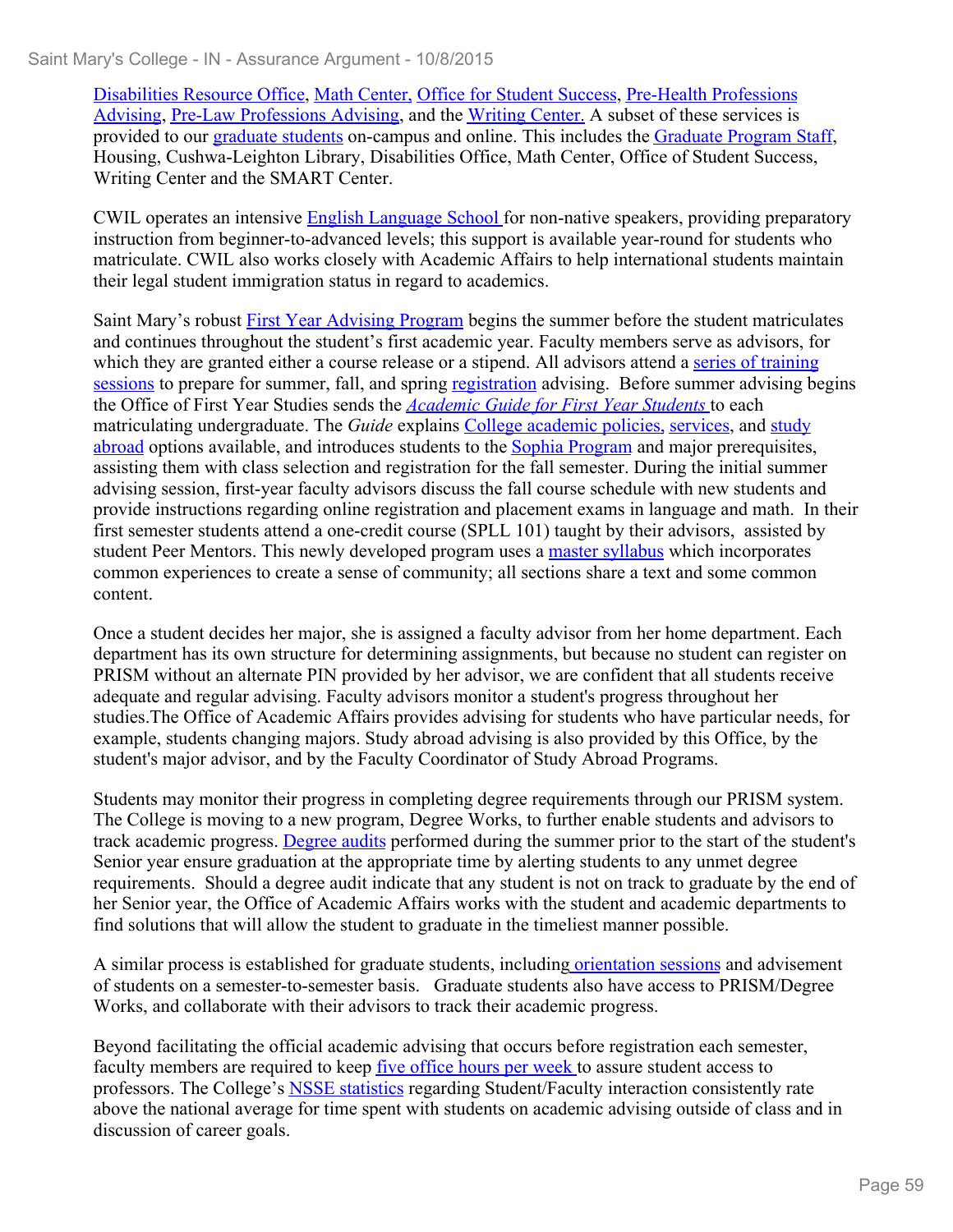### **3.D.4.** (see also 5.A.1)

### **Technological Infrastructure**

*Boldly Forward* includes this recommendation: Improve the Campus Information Technology Services and Infrastructure. Accordingly, the technological infrastructure at Saint Mary's has expanded exponentially in the last decade on the basis of a thorough on-going assessment. A highspeed data- and cable-television network reaches to all parts of the campus. The campus network connects faculty computers, classrooms, administrative offices, and residence halls, with one network connection per room. Wireless network access is available across campus as well as a mobile application launched last winter. The Huisking Family Instructional Technology Resource Center Staff provides support for students, faculty, and our learning management system, Blackboard. A new Director of Graduate Instructional and Support Technology supports the Graduate Programs.

Technological systems provide the most current in web-based electronic mail, enterprise calendaring, learning management, and administrative software including Banner and Degree Works. The College's server systems are Enterprise Red Hat Linux and Microsoft Windows Server systems, providing the campus with the most reliable service available today. The IT web page documents the areas of responsibility overseen by the IT Department.

### **Scientific Laboratories**

The linked description of laboratories includes facilities used by the Departments of Chemistry and Physics, Biology, Nursing, Social Work, Music, Education, Communicative Sciences and Disorders, and Psychology.

### **Library**

Saint Mary's College is proud of the Cushwa-Leighton Library and its Staff, which provide its users with balanced and diverse sources, services, instruction, and student-centered spaces. A summary of collections, including over 229,000 volumes in the General Collection, is found on the Library website, as is an A-to-Z list of an impressive number of databases to which the Library subscribes, making online research accessible. Through individual subscriptions and databases with full text the Library provides access to articles in over 60,000 journals. Though the collection does not provide the standard number of volumes prescribed for the size of our student population, the collaborative arrangements and services provided by MALC (Michiana Academic Library Consortium) allow easy access to local resources. Library Staff are responsible as specialists in assigned subjects, making departmental/discipline-specific interaction accessible and efficient. Library services and facilities are readily available. Collections in the areas of Nursing, Data Science and Speech Pathology have all increased in preparation for the Graduate Programs beginning in fall, 2015.

### **Performance Spaces**

Moreau Center for the Arts is a large fine-arts complex housing the Departments of Art, Music, and Communication Studies, Theatre and Dance. There are two performance spaces and 28 rooms distributed on the three floors of the building. Music Department concerts are also given in the Church of Loretto and Stapleton Lounge in Le Mans Hall. The Office of Campus and Community Events and the Office of the Registrar administer access to all spaces on campus. The large performing space, O'Laughlin Auditorium, is a 1300-seat auditorium with a large stage area. Little Theatre is a smaller 275-seat auditorium. This hall is centrally located in the Moreau Center for the Arts and is an important performance space for Music, Dance, and Theatre. A permanent recording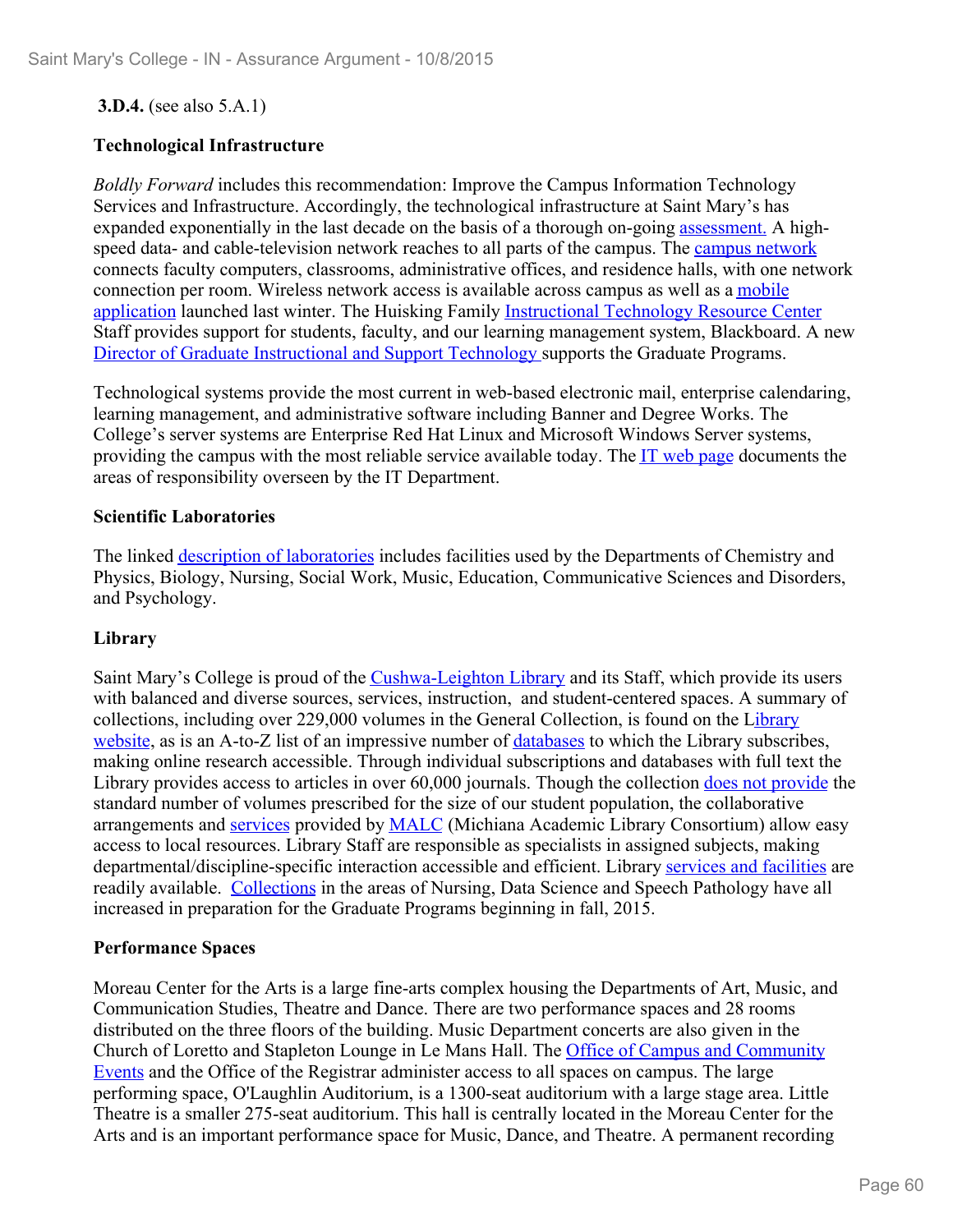system installed in the Center permits digital recording to multiple formats; both halls have mounted projectors and screen, fully integrated with sound and lighting control. Productions are supported by scene and costume shops, with dressing rooms located on the basement level. The 2015 Master Plan shows an expansion of space in Moreau Hall to address continuing classroom and performance needs.

### **The Moreau Art Galleries**

Each academic year a series of exhibitions by professional, contemporary artists rotate in the three different exhibition spaces of the Moreau Art Galleries: The Sister Rosaire Extension Gallery, The Little Theatre Gallery, and Hammes Gallery. The galleries are also used for departmental student exhibitions. Recently new energy-efficient LED lighting has been installed in the galleries.

### **Clinical Practice Sites**

Undergraduate Nursing Science at Saint Mary's has access to multiple clinical-learning sites**.** The DNP program works with the graduate student to establish any clinical-learning sites necessary in the area in which the online learner lives.

Field education is a key component of the Saint Mary's Social Work Program. Regional field placements are made over the course of two semesters in the Senior year for 240 hours per semester. In these placements for Social Work practicum, students work with agencies two days per week. National field placements occur in the spring semester. Through courses in the Gerontology curriculum, the Department of Social Work and Gerontology also requires visits to sites providing services for older adults, including Real Service, Inc., Southfield Village, Milton Adult Day Services, Healthwinn, and Beacon Health's Memorial Fitness Center.

The Department of Communicative Sciences and Disorders requires fieldwork of its majors in virtually every course in the Program. Majors complete 25 hours of observation before participating in a clinical practicum their Senior year. The Speech Language Pathology Graduate Program clinical needs are provided by approximately 50 off campus sites and the new Judd Leighton Speech and Language Clinic.

The Learning Tree at Saint Mary's College serves as a teaching resource center for Students, Staff, and Faculty in the Saint Mary's community, as well as teachers and parents in the surrounding area. This resource is used for Education courses and by students in student teaching or field placements.

#### **3.D.5** (see also 2.E)

The Library staff continually partner with faculty to provide information-literacy instruction to students; this instruction is specifically tailored to the assignments of a particular course. In addition, research guides are available online on the Cushwa-Leighton Library website, which includes a page devoted to the <u>definition of plagiarism</u>. The library has instituted librarian liaisons for each academic department or program on campus. Part of their work has been to develop web-based Research Guides for each program, as well as course-specific guides for many individual courses. Librarians assist students with citation styles and appropriate referencing. In relevant cases, guidance is also provided by the IRB.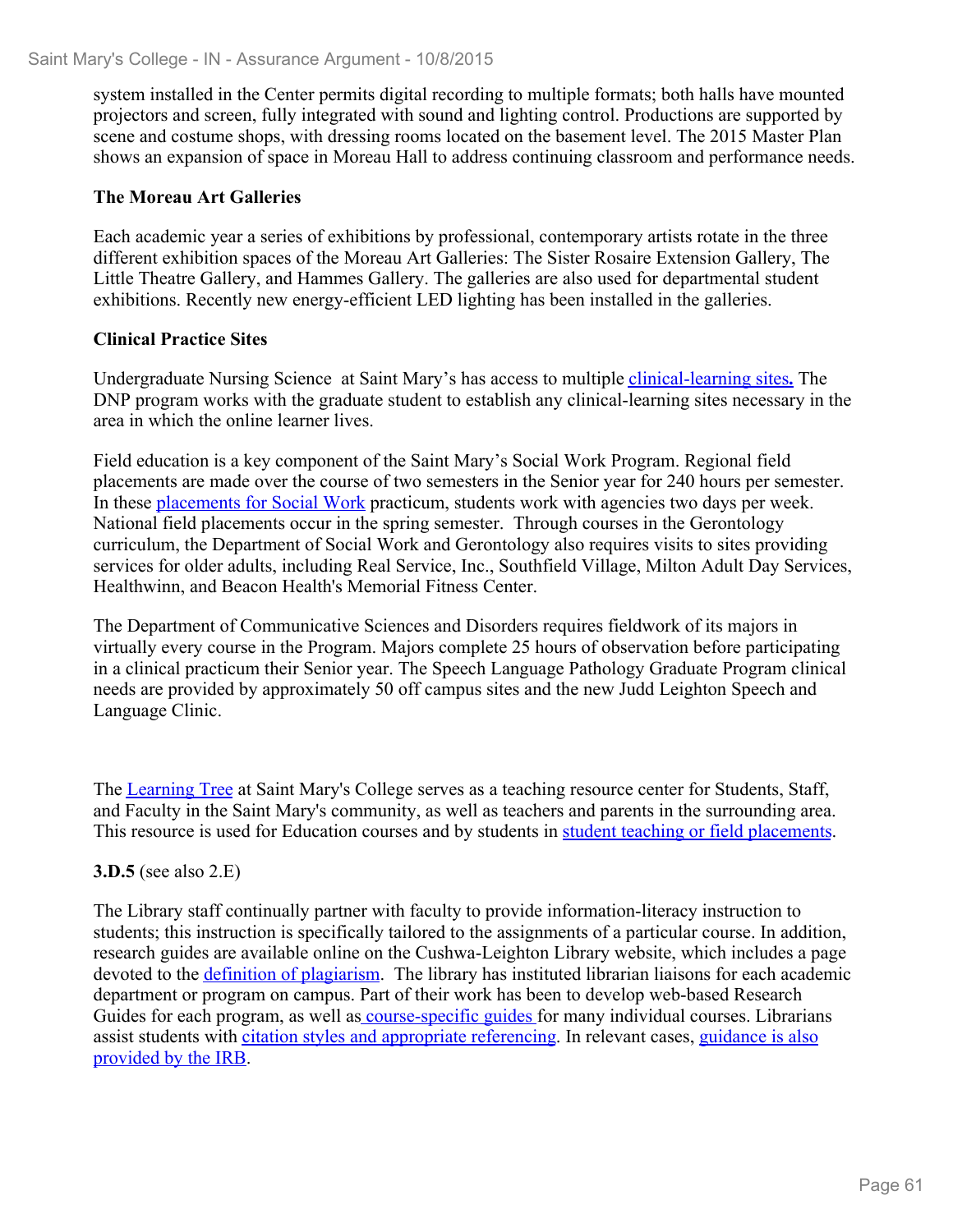# **Sources**

- Acad A Acad Affairs & First Year Studies Academic Guide for First Year Students AY 15-16
- Acad A Acad Affairs & First Year Studies Academic Guide for First Year Students AY 15-16 (page number 3)
- Acad A Acad Affairs & First Year Studies Academic Guide for First Year Students AY 15-16 (page number 34)
- Acad A Acad Affairs & First Year Studies Academic Guide for First Year Students AY 15-16 (page number 38)
- Acad A Acad Affairs & First Year Studies Academic Guide for First Year Students AY 15-16 (page number 39)
- Acad A Acad Affairs & First Year Studies Academic Guide for First Year Students AY 15-16 (page number 47)
- Acad A Acad Affairs & First Year Studies Academic Guide for First Year Students AY 15-16 (page number 54)
- Acad A Acad Affairs & First Year Studies Advisor training materials AY 14-15
- Acad A Acad Affairs & First Year Studies First Year Advisors calendar AY 15-16
- Acad A Acad Affairs & First Year Studies First Year Advisors' responsibilities AY 15-16
- Acad A Acad Affairs & First Year Studies sample degree audit
- Acad A Acad Affairs & First Year Studies SPLL 101 Master Syllabus AY 13-14
- Acad A Academic Affairs & First Year Studies homepage content AY 14-15
- Acad A CCO webpage content AY 13-14
- Acad A CWIL Asst. Dir for International Std Services position description description AY 14-15
- Acad A CWIL English Language School webpage AY 14-14
- Acad A CWIL International Student Services
- Acad A Dean of Faculty Laboratory Descriptions
- Acad A Dean of Faculty required office hours
- Acad A Disabilities Resource Office webpage content AY 14-15
- Acad A Grad Program Grad Student Resources videos/Blackboard sites
- Acad A Grad Program Student Support Services webpage AY 15-16
- Acad A GradBulletin Staff
- Acad A Graduate Program Graduate Orientation agendas
- Acad A IRB Statement of Responsibilities web content AY 14-15
- Acad A IRB webpage AY 14-15
- Acad A Library Collections webpage AY 14-15
- Acad A Library Gender & Women's Studies Libguide AY 14-15
- Acad A Library graduate resources
- Acad A Library How do I cite an article webpage AY 15-16
- Acad A Library Library Acquisition Expenditures FY 2012
- Acad A Library Library Services and Facilities webpage AY 14-15
- Acad A Library list of databases webpage AY 14-15
- Acad A Library MALC consortium
- Acad A Library MALC delivery announcement wepage AY 14-15
- Acad A Library Mission Statement AY 14-15
- Acad A Library Plagiarism tutorial webcontent AY 14-15
- Acad A Std Success Workshops flyer AY 13-14
- Acad A Student Success webpage AY 14-15
- Acad A Writing Center webpage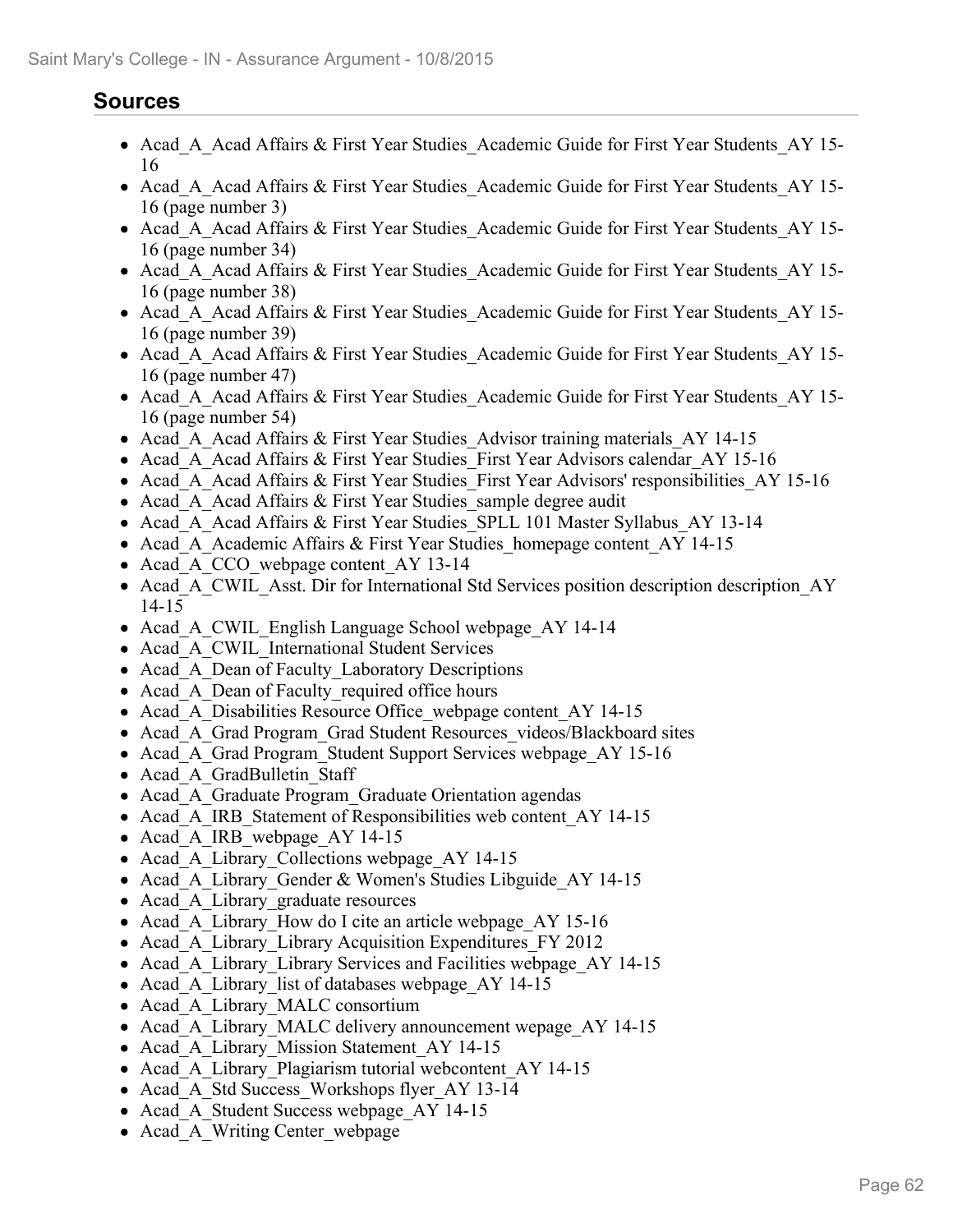- Acad A Writing Proficiency Program Writing contests webpage AY 14-15
- Acad D Education Learning Tree webpage AY 14-15
- Acad D Education school placement list
- Acad D Mathematics Student Resources webpage AY 14-15
- Acad D Nursing Clinical Practice Sites
- Acad D Sociology Social Work Placements
- Coll Rel Alumnae Relations Psychology & Sociology Lab Demonstrations
- Coll Rel Media Relations Belle Mobile Press Release AY 14-15
- Mission Division of Mission webpage AY 14-15
- Pres Governance Manual AY 15-16
- Pres Governance Manual AY 15-16 (page number 69)
- Pres IR NSSE RelationshipswithFaculty AY1213
- Provost Campus and Community Events homepage AY 15-16
- Provost IT webpage AY 14-15
- Provost IT ITRC & Huisking webpage AY 14-15
- Provost\_IT\_Moran Report\_AY 11-12
- Provost IT Student Computing web content AY 14-15
- Std Affairs Athletics homepage
- Std\_Affairs\_Student Services website AY 13-14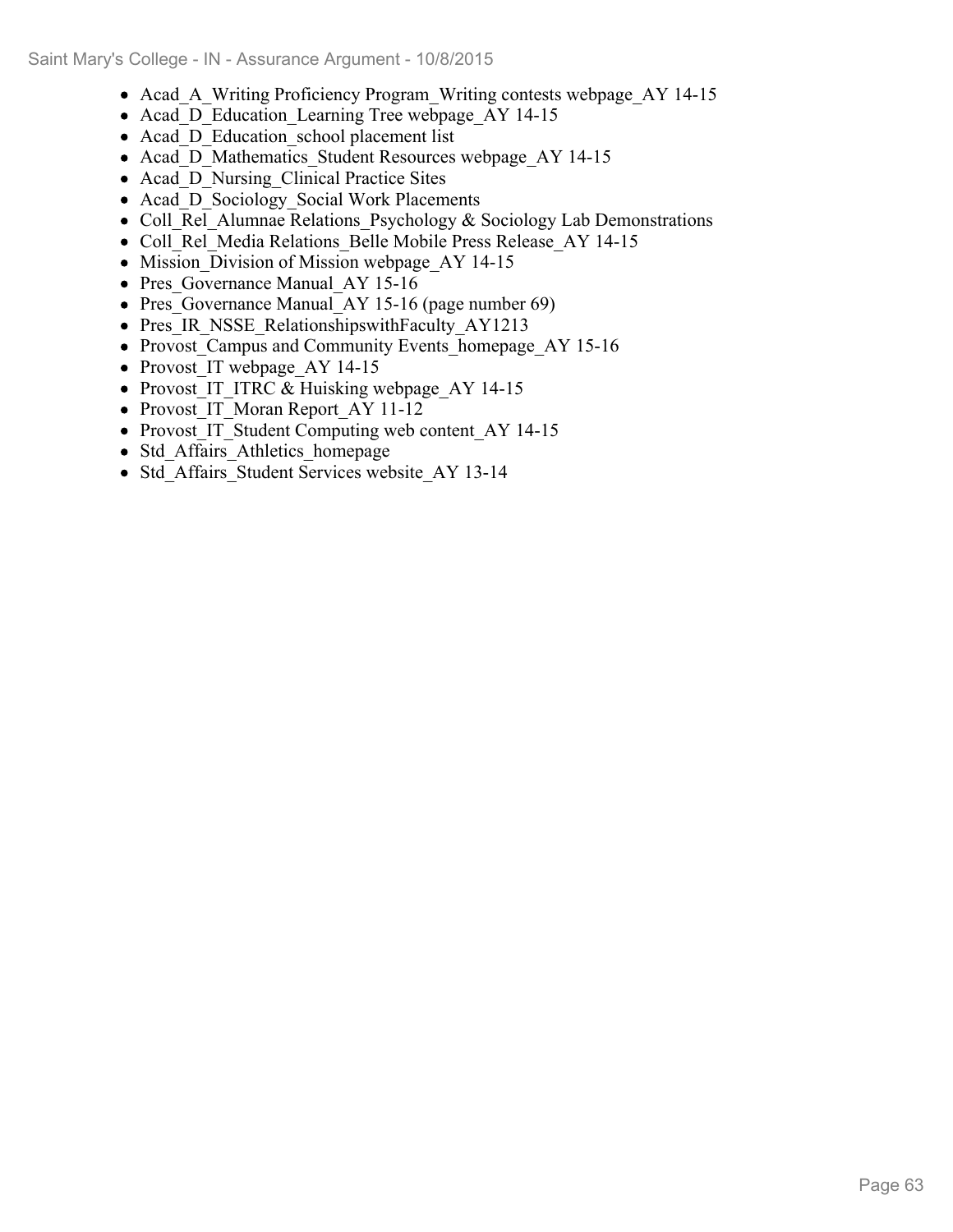# **3.E - Core Component 3.E**

The institution fulfills the claims it makes for an enriched educational environment.

- 1. Co-curricular programs are suited to the institution's mission and contribute to the educational experience of its students.
- 2. The institution demonstrates any claims it makes about contributions to its students' educational experience by virtue of aspects of its mission, such as research, community engagement, service learning, religious or spiritual purpose, and economic development.

# **Argument**

## **3.E.1-2**

The College has created new co-curricular and study-abroad opportunities rooted in Mission that enrich Students' education. The following argument presents these opportunities according to their contribution to specific aspects of Saint Mary's Mission: 1) aesthetic appreciation; 2) intellectual vigor; 3) religious sensibility; 4) social responsibility; and 5) preparing women to make a difference in the world.

## **Aesthetic Appreciation**

The promotion of aesthetic appreciation is one of the most visible ways that Saint Mary's cocurricular programming is linked to Mission. Every year, the Moreau Center for the Arts offers a rich selection of performances, along with exhibitions held in the College's galleries. The Department of Art also hosts one visiting artist who interacts with Art Students and gives a public lecture each year. The Center also serves as a venue for lectures, films, and performances. Art, Music, Dance, and Theatre Programs offer annual choral, dance, and theatrical productions. All of these Programs also offer workshops and masterclasses (see 3.B.5). *The Margaret Hill Endowed Visiting Artist* series allows the Theatre Program to host a prominent figure from theatre or film who gives a public lecture or performance and a master class for Theatre majors. Student authors have outlets through writing contests, and student publications such as *Chimes* or *The Avenue*, and the *The Observer*. Several student organizations foster aesthetic appreciation, but *NSSE* data suggest that the College should strive to improve attendance.

## **Intellectual Vigor**

At the heart of a Saint Mary's education, intellectual vigor is developed primarily through the curriculum (see 3.B), but co-curricular programs also contribute, in part through the 31 student organizations affiliated with an academic department or honor society. Students have many opportunities to engage in independent and Student-Faculty research or creative projects (see 3.B.5). Recommendation  $\#$ 3 of the Strategic Plan demonstrates the College's commitment to supporting independent student research. Progress toward this recommendation was made during the recent Capital Campaign. Intellectual vigor is supported through multiple lectures and opportunities to participate in Faculty-Student discussions outside of the classroom and through grant-funded research at the graduate-level. *NSSE* data show that Saint Mary's Students interact more frequently with Faculty members outside of coursework than do students from similar institutions or nationally.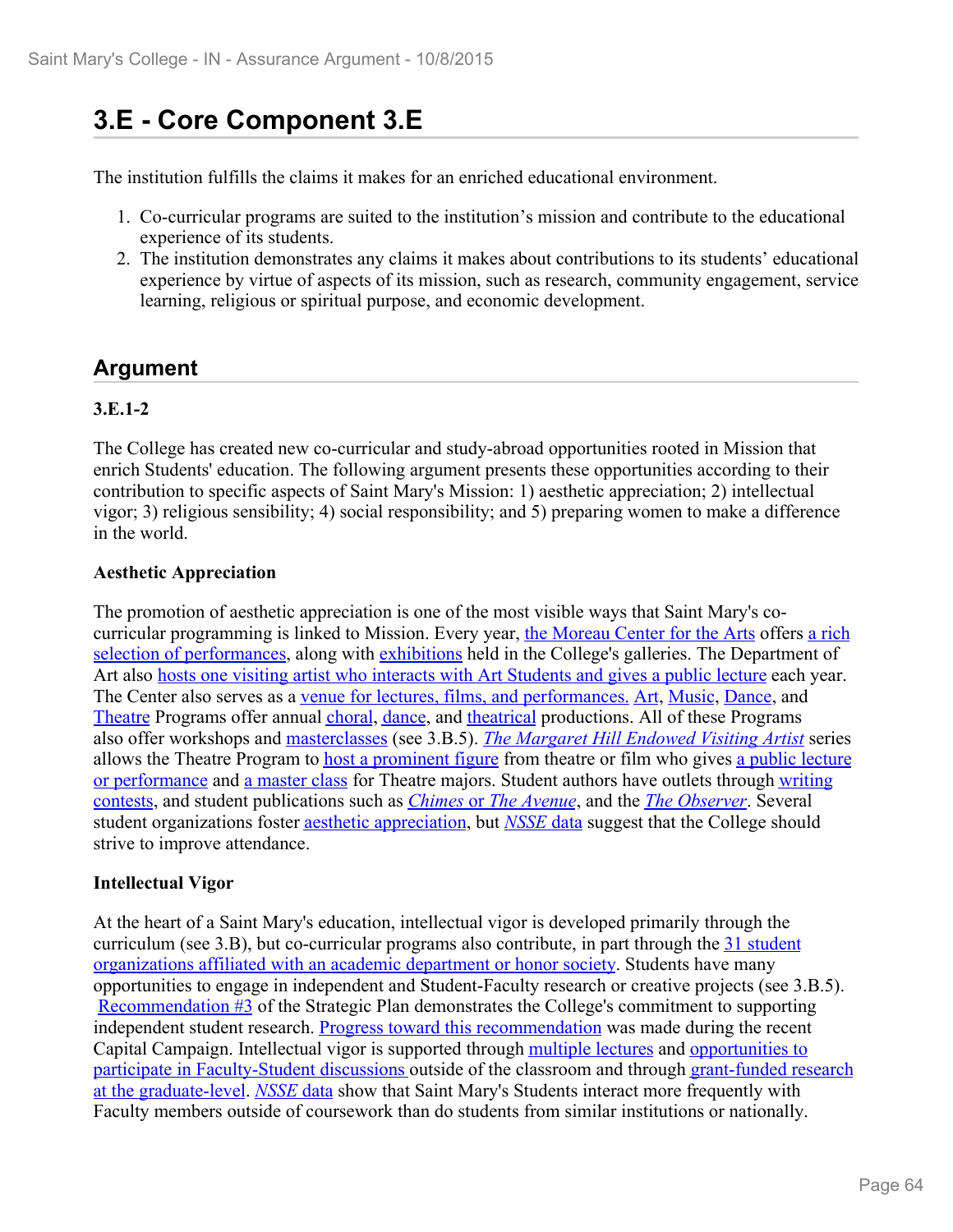### **Religious Sensibility**

Campus Ministry and the Center for Spirituality are the offices most visibly connected to programming that foster religious sensibility. Campus Ministry offers "many outreach programs and events," including Faith Formation and Liturgical Ministry, among many others. It also gathers the College community at various times to pray in remembrance of significant social and civic moments and sponsors three annual events and the Theology on Fire lecture series. A significant percentage of Students (43.5%) attend Campus Ministry activities or programs (*Spirituality Survey,* Chart 25).

The Center for Spirituality's mission is firmly connected to the spiritual and intellectual identity of the College. A rich selection of sponsored programming includes three annual lectures (the fall, spring and Madeleva lecture series) and several discussion forums. The Center organized the Voices of Young Catholic Women initiative that culminated in the delivery of letters and works of art from students across the country to Pope Francis in Fall 2014, as well as the Quest Project (2007- 2009), dedicated to providing forums for women to explore the science/religion interface. The College offers two annual symposia on the relevance of St. Thomas Aquinas (the Joyce McMahon Hank Aquinas Chair in Catholic Theology, the Edna and George McMahon Aquinas Chair in Philosophy) and the Christian Culture Lecture.

Developing religious sensibility or the "mature religious life" (*Statement of Philosophy and Purpose*), however, requires more than pertinent programming. Although the majority of Saint Mary's Students self-identify as Catholic, upon both arrival and departure (*CSS 2014),* College surveys (Charts 5 and 6) suggest that our Students' common religious affiliation co-exists with a range of religious and spiritual views. The picture is complicated, but at least partially discernible through some measures. The CSS indicates that Seniors see themselves as more highly spiritual than they did as first-year Students and Saint Mary's Students discuss religion more frequently than students at other Catholic Colleges (see CIRP to CSS Presentation). The 2011 Spirituality Survey also shows that some experiences at Saint Mary's deepen Students' faith and religious thinking (see Chart 11).

### **Social Responsibility**

Within the tradition of the Sisters of the Holy Cross, religious sensibility is not separated from social responsibility. Students benefit from that proud tradition, and our co-curricular programs reflect their inheritance. The many programs already mentioned and others help Students acquire what our *Statement of Philosophy and Purpose* identifies as one of the "hallmarks of a liberally educated woman," namely "the ability to make socially responsible choices about the future."

 The *Statement* continues: "Through a host of co-curricular programs on campus and in the local community, Saint Mary's initiates Students in the habits of civic responsibility." Service-oriented clubs conduct numerous service events every semester. The annual Dance Marathon has been particularly successful, meriting a letter of acknowledgment from Riley Hospital for Children. The Office for Civic and Social Engagement (OCSE) helps Students connect with community partners, but it also transforms service opportunities into reflective community-based experiential learning. The OCSE also includes the College Academy of Tutoring (CAT). (See OCSE report to the Board of Trustees.) Evidence of the effectiveness of the OCSE includes evaluations completed at annual Community Engagement Summits as well as *NSSE* and *CIRP* data presented below.

Another bold move forward for the College was the establishment of BAVO (Belles Against Violence Office) in 2009, established through a grant from the U.S. Justice Department. BAVO's mission is linked to the faith and social teachings of the Catholic Church and, thus, to Saint Mary's Mission. It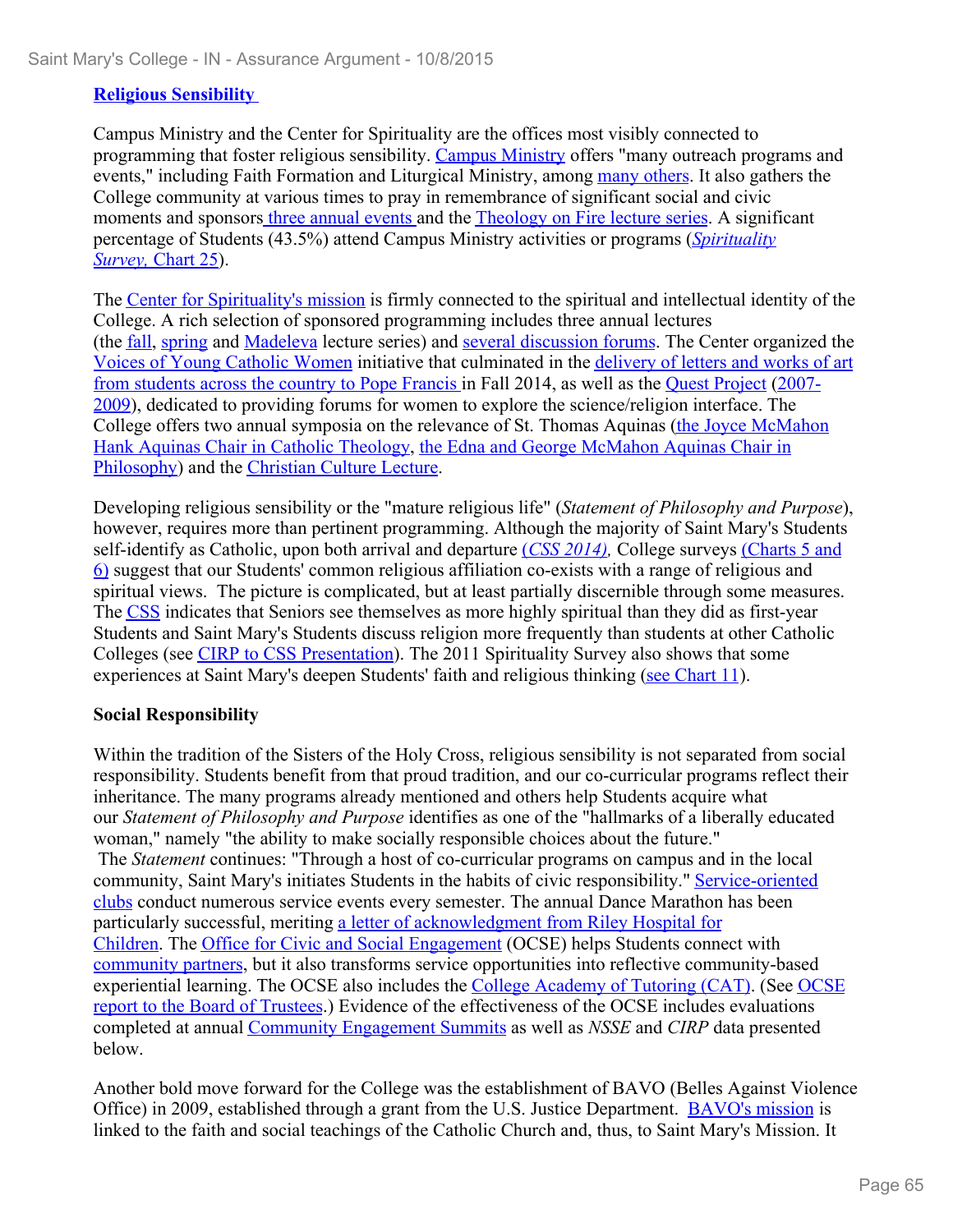sponsors events such as bystander intervention (Green Dot model), self-defense training, and interactive workshops, while participating in national initiatives, and hosting nationally-recognized speakers. BAVO also provides training sessions for faculty and staff.

Every athletic team conducts two service projects each year, with Student athletes and Staff hosting larger events for communities beyond the College. Residence Life also promotes social responsibility since every residence hall is partnered with a community organization. Other programs include the Free Store, managed by a Ministry Assistant, and the *Blue to New* donation program, which benefits community organizations. All of these initiatives make social responsibility understood as concrete action that must move beyond the theoretical foundations developed in our classrooms.

The most recent CSS on the *CIRP* theme of Civic Engagement shows that our Students' responses are higher than those of student at other Catholic Colleges to a whole host of question/indicators related to social responsibility, from understanding problems facing communities to performance of community or volunteer service, and interest in becoming a community leader (pp. 2-6). Saint Mary's Seniors also report higher levels of openness to having their views challenged and a greater ability to discuss and negotiate controversial issues (pp. 3-4). There is, however, room for improvement since *NSSE* responses also show that Saint Mary's Students are somewhat behind or equal to students at other Catholic Colleges and our Carnegie cohort in attendance of events addressing important social, economic, or political issues (although they attend at higher rates than the composite of all *NSSE* respondents). College surveys also show that the Civic Awareness and Civic Engagement profile of Saint Mary's Seniors is impressive compared to students nationally. In fact, in 2010, Saint Mary's was classified as a Community Engagement Institution by the Carnegie Foundation for the Advancement of Teaching.

### **Preparing Women to Make a Difference in the World**

Saint Mary's women have multiple leadership opportunities that prepare them to make a difference in the world. *NSSE* indicates that over 60% of first-year Students and 82% of Seniors believe they have many opportunities to practice leadership roles, while 66% of Students have held a formal leadership role. Comparing favorably to those of other students nationally, these figures embody the Office of Student Involvement's mission to develop Students as leaders. Participation in College governance (see 5.B), Student Government (which now includes a Graduate Student Senator) and the large number of student organizations sponsored by the Offices of Student Involvement, Multicultural Services, Athletics, and Residence Life offer Students numerous leadership opportunities. In fact, Saint Mary's average participation in co-curricular activities for first-year Students and Seniors compares favorably to those of students at similar institutions. Most impressively, the *College Senior Survey* indicates that 93% of Students participated in student organizations. Saint Mary's athletes fill leadership positions on the College's Student Athlete Advisory Committee

(SAAC) and have held high office for SAAC at the conference level over the past three years. Athletics at Saint Mary's, from varsity competitions to personal fitness, complement the College's Mission (Athletics Mission Statement). In fact, over the past eleven years, there have been three valedictorians, two Lumen Christi recipients, and one Outstanding Senior among our student-athletes, and their retention and graduation rates exceed the College average. Within Residence Life, Students can choose to be a Resident Assistant (RA) or join the student-run Residence Hall Association. More recent leadership opportunities include Ministry Assistant (MA) positions. Many other leadership opportunities exist, including Tutors in the Writing Center and first-year Peer Mentors who are paired with a cohort of first-year Students.

Other offices across Campus help Saint Mary's live out its Mission to prepare Students "for roles of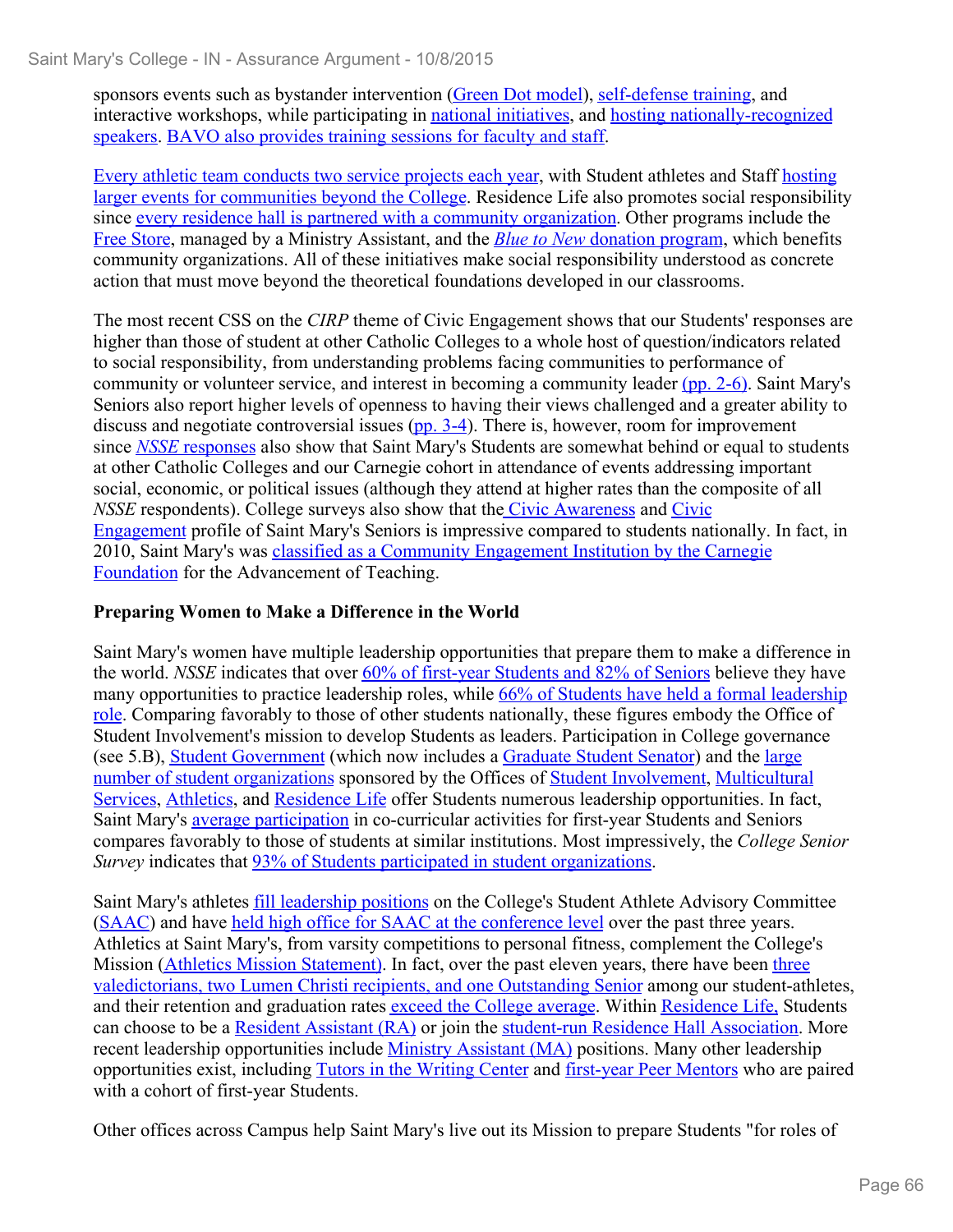leadership and action" in various ways, including Campus Ministry, Career Crossings, the OCSE, and BAVO. The Office of Campus Ministry works closely with Student Affairs to ensure that the College's Mission, core values, and philosophy of a Holy Cross education inform the goals and

responsibilities of student-leadership positions on Campus. With many programs paying "particular attention to the rights and responsibilities of women in the worlds of work, church, community, and family," a significant percentage of Students attend presentations on issues related to women (81% of first-year Students/84% of Seniors, according to NSSE). Women's leadership is central to the Center for Women's Intercultural Leadership (CWIL). Opportunities provided by CWIL include the Intercultural Leadership Program, participation in SUSI, a State Department-funded *Study of the United States Institute* on women and leadership for undergraduate women leaders from the MENA (Middle East and North Africa) countries, and interning within the Women's Entrepreneurship Initiative (WEI). The Mathematics Department sponsors Hypatia Day, an event designed to encourage middle-school girls' interest in math and science (see also 1.D.3 and 3.B.4-5). Every year there are unique opportunities such as the *Forum on the Economic Status of Women in Indiana* held in April 2008 (Lily report, p. 9), or events that allow Students to hear and interact with <u>internationally-celebrated women leaders</u>.<br>Women's leadership at Saint Mary's intersects with the development of intercultural competence. As

our *Statement of Philosophy and Purpose* declares, "The College strives to bring together women of different nations, cultures, and races." We do so, however, for a purpose greater than mere contact; we do so "in order to offer the richest educational experience possible." The College has moved boldly forward in its efforts to build a diverse community and enrich our Students education through intercultural contact.

The College has realized a remarkable expansion in its study-abroad programs from 7 to 25 international programs since the establishment of CWIL. Student participation rates have also increased significantly, outpacing national benchmarks, and receiving national recognition from *US News and World Report*. The expansion of destinations includes communities abroad where the Sisters of the Holy Cross serve. Saint Mary's understands study abroad to encompass the development of intercultural competence, as is evidenced by the Letter from the President in the Global Education Programs Brochure. The College dedicates significant resources to study abroad and the *Faith Always, Action Now* campaign has increased endowment for study-abroad scholarships adding five new scholarships, including one for underrepresented Students. These joined five existing scholarships. Saint Mary's Students who study abroad gain increased understanding of different cultures and new insight into American culture This growth is also demonstrated by the results of the Global Perspectives Inventory, a pre- and post-survey taken by all Students studying abroad. CWIL also offers intercultural-education experiences within the United States, including the Catalyst Trip, which has evaluations demonstrating a significant impact.

Saint Mary's forward steps in intercultural education include opportunities beyond study abroad. Over the past eight years, many Students have created an Intercultural Leadership Portfolio, benefiting from this high-impact program that students themselves say has enriched their education. The Office of Multicultural Services offers students a rich selection of resources, sponsors diversity-related programming, as do many other offices and departments (see 1.C.2). Multicultural Services works closely with student-run organizations, especially those that focus on diversity and inclusivity, such as the Student Diversity Board. The *Diverse Student Leadership Conference* (DSLC ) is a student-run conference offering opportunities to develop leadership skills and intercultural competence. *DSLC* celebrated its tenth year in the spring of 2015.

Nonetheless, *NSSE* data reveal that Saint Mary's needs to find ways to improve results since our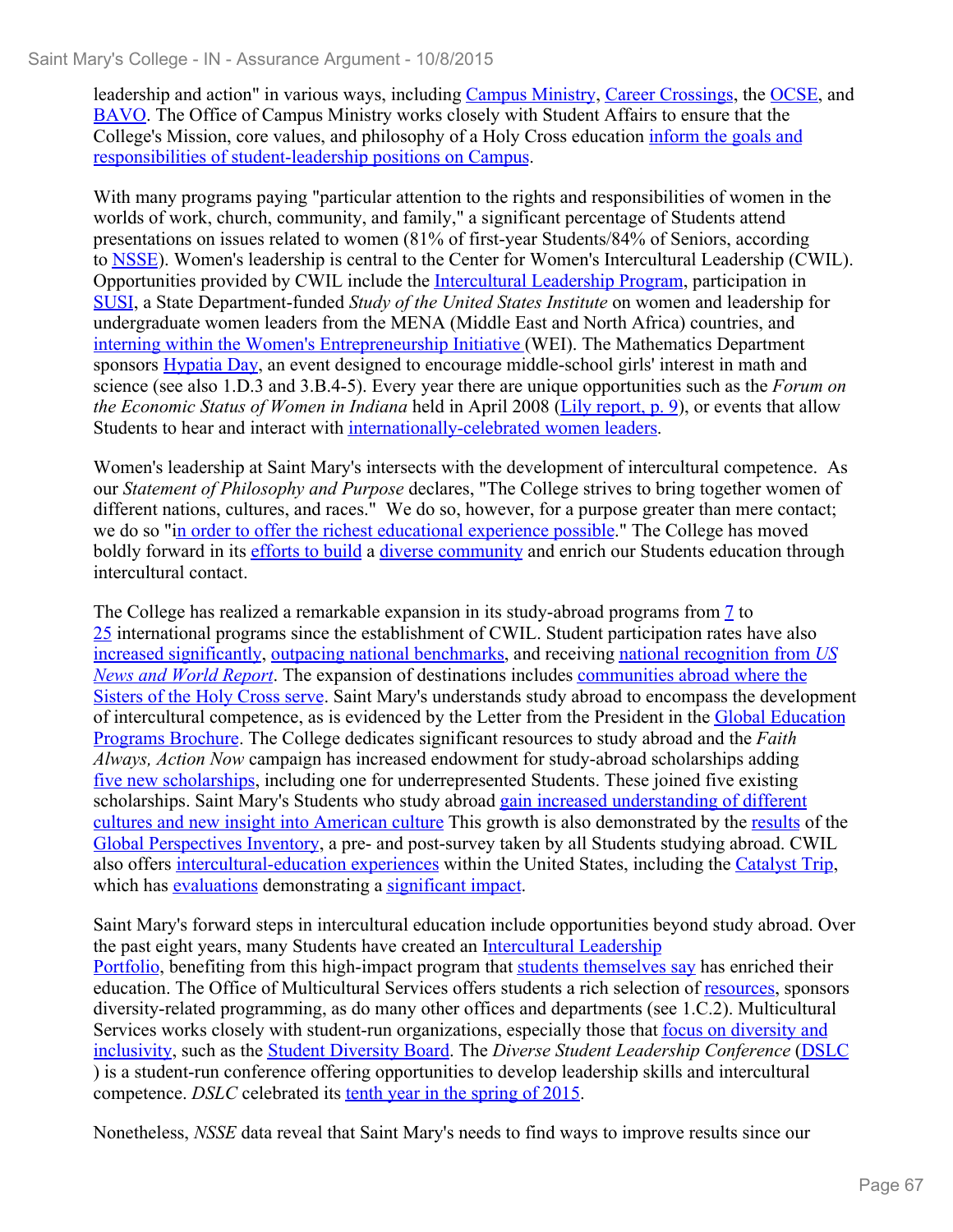Students do not compare favorably with other groups for interactions with people: 1) from a different race or ethnicity; 2) from different economic backgrounds; or 3) with different religious beliefs. The *Senior Survey* identifies areas for improvement as well as areas of strength: the College aspires to have more than just half of our Students socialize often or very often with someone from a different racial/ethnic group or rate their knowledge of people from different races/cultures to be a moderate or major strength. We should strive to have more than 33.3% of our Students engage often or very often in meaningful and honest discussions about race/ethnic relations outside of class, but we can be heartened by the fact that 87.1% of our Students rate their ability to work cooperatively with diverse people as above average.

# **Sources**

- Acad A Acad Affairs & First Year Studies Peer Mentor responsibilities AY 15-16
- Acad A Acad Affairs & First Year Studies SPLL 101 Master Syllabus AY 13-14
- Acad A CCO webpage content AY 13-14
- Acad A CFAI SISTAR Grants AY 14-15
- Acad A CWIL Assessment Using Evidence Presentation AY 13-14
- Acad A CWIL Assessment Using Evidence Presentation AY 13-14 (page number 11)
- Acad A CWIL Catalyst evaluations compiled AY 11-12
- Acad A CWIL Catalyst Retreat evaluation comments AY 11-12
- Acad A CWIL Catylist Experience Web Content AY 13-14
- Acad A CWIL Final Report to Lilly AY 07-08
- Acad A CWIL Final Report to Lilly AY 07-08 (page number 12)
- Acad A CWIL Global Education Program brochure AY 15-16
- Acad A CWIL Global Education Program brochure AY 15-16 (page number 4)
- Acad A CWIL Global Education Program brochure  $AY$  15-16 (page number 5)
- Acad A CWIL Global Perspectives Inventory AY 14-15
- Acad A CWIL Intercultural Leadership Portfolio program webpage AY 14-15
- Acad A CWIL Intercultural Leadership Program student testimonials AY 11-12
- Acad A CWIL Status of Girls webpage AY 14-15
- Acad A CWIL Student grants webpage AY 14-15
- Acad A CWIL SUSI Institute webpage AY 14-15
- Acad A CWIL US News Rankings on most students Studying abroad AY 14-15
- Acad A CWIL visits by women international leaders AY 08-15 (1) (1)
- Acad A CWIL WEI sample Internship Learning Contract AY 14-15
- Acad A Grad Program Grant application including SMC grad student AY-15-16
- Acad A Library Holdings in the Office of Multicultural Services AY 15-16
- Acad A Registrar Bulletin, p. 28 AY 03-05
- Acad A Registrar Bulletin, pp. 48-49 AY 03-05
- Acad A Registrar Bulletin AY 15-16
- Acad A Registrar Bulletin AY 15-16 (page number 54)
- Acad A Writing Center Description of Tutor responsibilities AY 14-15
- Acad A Writing Proficiency Program Writing contests webpage AY 14-15
- Acad D Art homepage AY 15-16
- Acad D Art list of exhibitions in Moreau galleries AY 12-15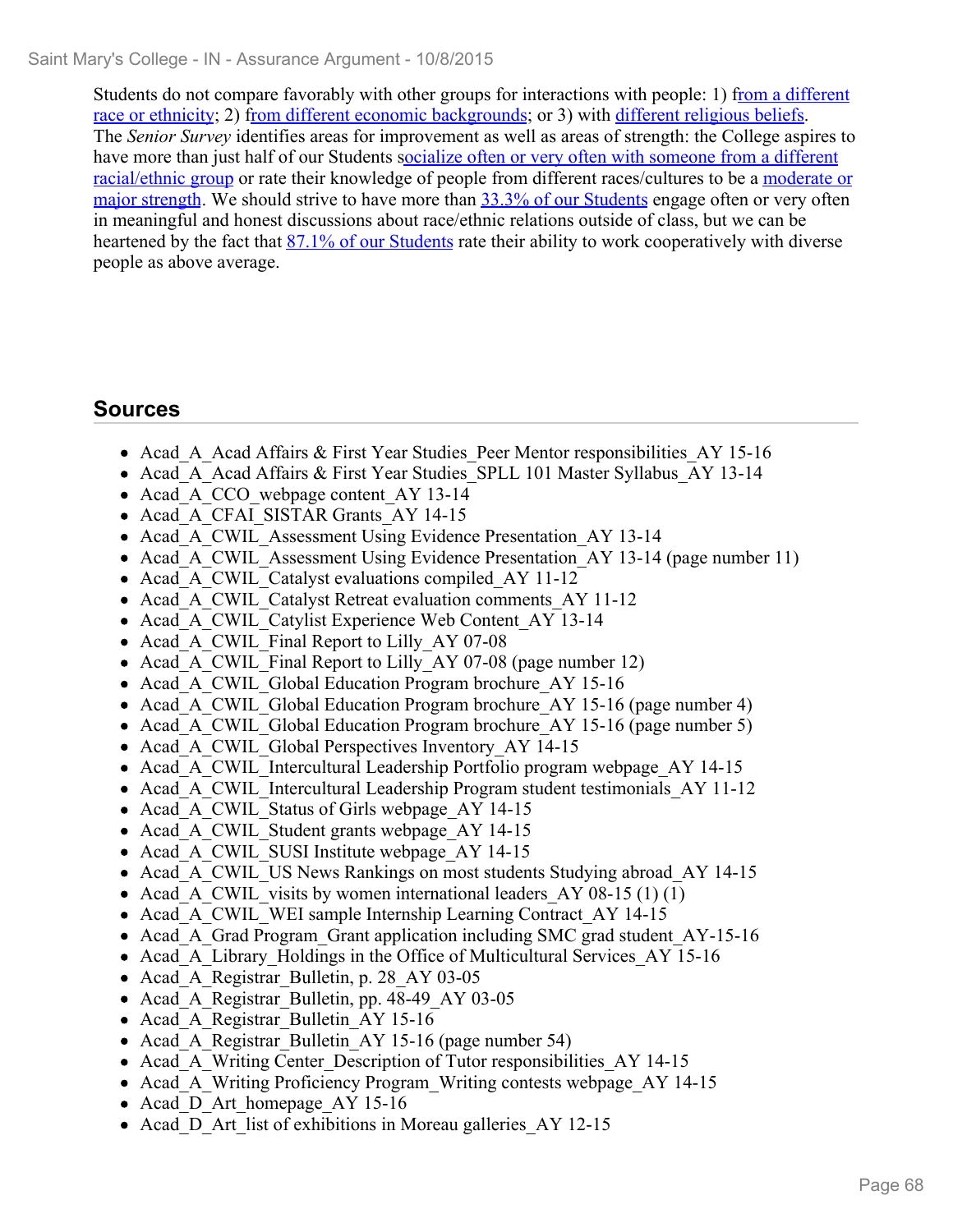- Acad D Art Visiting Artists webpage AY 14-15
- Acad\_D\_Chemistry\_PADS webpage\_AY 14-15
- Acad D Chemistry Report on Neuhoff grants AY 14-15
- Acad D Dance Composition Class Exhibition program AY 13-14
- Acad D Dance Heart & Sole program AY 14-15
- Acad D Dance homepage AY 15-16
- Acad D Dance Photo of masterclass\_AY 14-15
- Acad D English Chimes and the Avenue webpage AY 14-15
- Acad D Humanistic Studies Christian Culture lecture 2015 webpage AY 15-16
- Acad D Mathematics Hypatia Day webpage content AY 14-15
- Acad D Music homepage AY 15-16
- Acad D Music Women's Choir webpage AY 14-15
- Acad D Philosophy Annual McMahon Aquinas Lecture webpage AY 14-15
- Acad D Political Science POSC 290 Model UN syllabus AY 14-15
- Acad D Psychology Acceptance for SPSP conference std-fac presentation AY 12-13
- Acad D Psychology Acceptance letter for SPSP annual meeting std-fac poster AY 10-11
- Acad D Religious Studies Symposium on St. Thomas Aquinas webpage AY 12-13
- Acad D Theatre email re master classes by Margaret Hill artists AY 14-15
- Acad D Theatre homepage AY 15-16
- Acad D Theatre Itinerary for Margaret Hill guest artists AY 14-15
- Acad D Theatre Margaret Hill Endowed Visiting Artist Series web content AY 14-15
- Acad D Theatre Misanthrope program AY 14-15
- Acad D Theatre Second City flyer AY 14-15
- Coll Rel Development Final Campaign Result AY 14-15
- Coll Rel Development Final Campaign Result AY 14-15 (page number 2)
- Coll Rel Development Memo on endowed Ministry Assistant positions AY 14-15
- Coll Rel Development Study abroad scholarships from Capital campaign AY 14-15
- Coll Rel Media Relations DSL Conf AY 13-14
- Coll Rel Media Relations Press Release on 10th annual DSL Conference AY 14-15
- Mission Campus Ministry Bible Study webpage AY 14-15
- Mission Campus Ministry Campus Programs webpage AY 14-15
- Mission Campus Ministry Faith Formation webpage AY 14-15
- Mission Campus Ministry Faith Sharing webpage AY 14-15
- Mission Campus Ministry Grant funding for Ministry Assistant AY 14-15
- Mission Campus Ministry homepage AY 14-15
- Mission Campus Ministry Lay Ministry Prg webpage text AY 14-15
- Mission\_Campus Ministry Liturgical Ministry AY 14-15
- Mission\_Campus Ministry\_Ministry Asst & Free Store\_AY 14-15
- Mission Campus Ministry MLK day program AY 07-08
- Mission Campus Ministry Peer Ministry webpage AY 14-15
- Mission Campus Ministry Presentation to Trustees AY 14-15
- Mission\_Campus Ministry Programs offered web pages AY 14-14
- Mission Campus Ministry Retreats webpage text AY 14-15
- Mission Campus Ministry Sacramental Prep webpage AY 14-15
- Mission Campus Ministry Theology on Fire poster AY 13-14
- Mission Campus Ministry Women's Spirituality Groups AY 14-15
- Mission Campus Ministry Women's Spirituality Retreats webpage AY 14-15
- Mission Campus Ministry Peru Pilgrimage AY 2014
- Mission Center for Spirituality Annual Fall lecture info AY 14-15
- Mission Center for Spirituality Annual Spring Lecture Series AY 14-15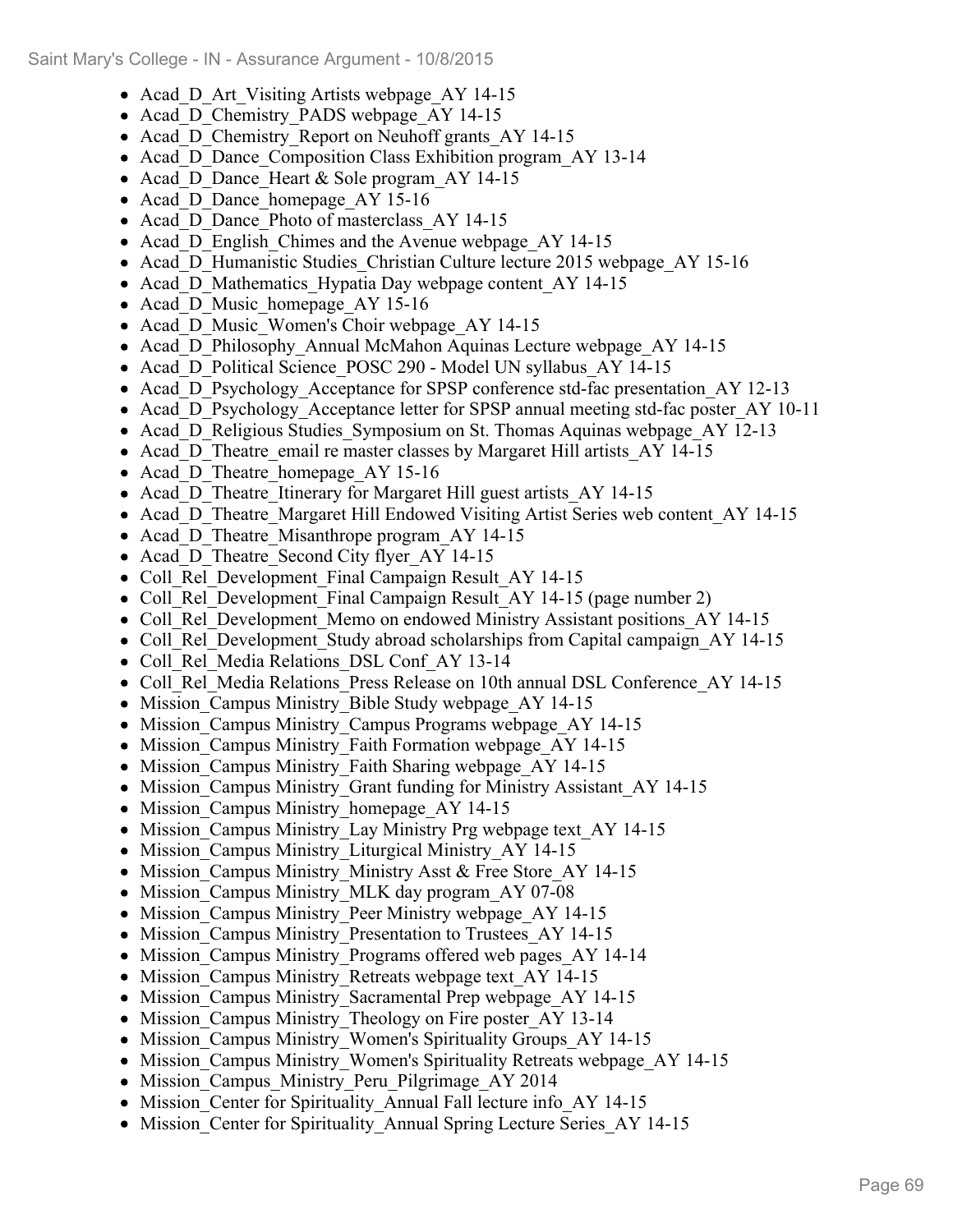- Mission Center for Spirituality Catholic Common Ground webpage AY 14-15
- Mission Center for Spirituality discussion forums webpages AY 14-15
- Mission Center for Spirituality Madeleva lecture webpage AY 15-16
- Mission Center for Spirituality Mission Stmt AY 14-15
- Mission Center for Spirituality Quest Project homepage AY 14-15
- Mission Center for Spirituality Quest project origin web content AY 14-15
- Mission Center for Spirituality Real Life Project webpage AY 14-15
- Mission Center for Spirituality Spirituality Mondays webpage AY 13-14
- Mission\_Center for Spirituality\_Voices of Young Catholic Women web content\_AY 14-15
- Mission Center for Spirituality Voices of Young Catholic Women webpage AY 14-15
- Mission OCSE Carnegie Community Engagement Institutions AY 10-11
- Mission OCSE CAT tutoring webpage AY 14-15
- Mission OCSE Community Engagement Summit evals AY 13-14
- Mission OCSE homepage web content AY 14-15
- Mission OCSE List of Community Partners AY 14-15
- Mission OCSE OCSE report to Board AY 13-14
- Pres Governance Manual AY 15-16
- Pres Governance Manual AY 15-16 (page number 38)
- Pres Governance Manual AY 15-16 (page number 42)
- Pres Governance Manual AY 15-16 (page number 67)
- Pres IR 5 yr Full-Time Employee Diversity AY 12-13
- Pres IR Athletic participaton AY 13-14
- Pres IR CIRP Inst Profile and Long Rpts AY 11-12
- Pres IR CIRP Inst Profile and Long Rpts AY 11-12 (page number 122)
- Pres IR CIRP Inst Profile and Long Rpts AY 11-12 (page number 213)
- Pres IR CIRP to CSS presentation slide 25 AY 11-12
- Pres\_IR\_CSS2014\_CIRP\_THEMES\_2014
- Pres IR CSS2014 CIRP THEMES 2014 (page number 21)
- Pres IR CSS2014 CIRP THEMES 2014 (page number 33)
- Pres IR CSS2014 CIRP THEMES 2014 (page number 36)
- Pres IR CSS2014 CIRP THEMES 2014 (page number 38)
- Pres IR CSS2014 CIRP THEMES 2014 (page number 40)
- Pres IR CSS2014 CIRP THEMES 2014 (page number 43)
- Pres IR CSS2014 CivicAwareness 2014
- Pres IR CSS2014 CivicEngagement 2014
- Pres IR CSS2014 ReligiousAffiliation 2014
- Pres IR CSS2014 Spirituality 2014
- Pres IR CSS2014 Volunteerism 2014
- Pres IR Fact Book AY1516
- Pres IR Fact Book AY1516 (page number 23)
- Pres IR Fact Book AY1516 (page number 57)
- Pres IR NCLEX pass rates AY 13-14
- Pres IR\_NSSE and CIRP data for Criterion 3B\_AY 13-14
- Pres IR NSSE and CIRP data for Criterion 3B AY 13-14 (page number 24)
- Pres IR NSSE and CIRP data for Criterion 3B AY 13-14 (page number 25)
- Pres IR NSSE and CIRP data for Criterion 3B AY 13-14 (page number 26)
- Pres IR NSSE and CIRP data for Criterion 3B AY 13-14 (page number 41)
- Pres IR NSSE Overall presentation AY 12-13
- Pres IR NSSE Overall presentation AY 12-13 (page number 72)
- Pres IR NSSE Overall presentation AY 12-13 (page number 114)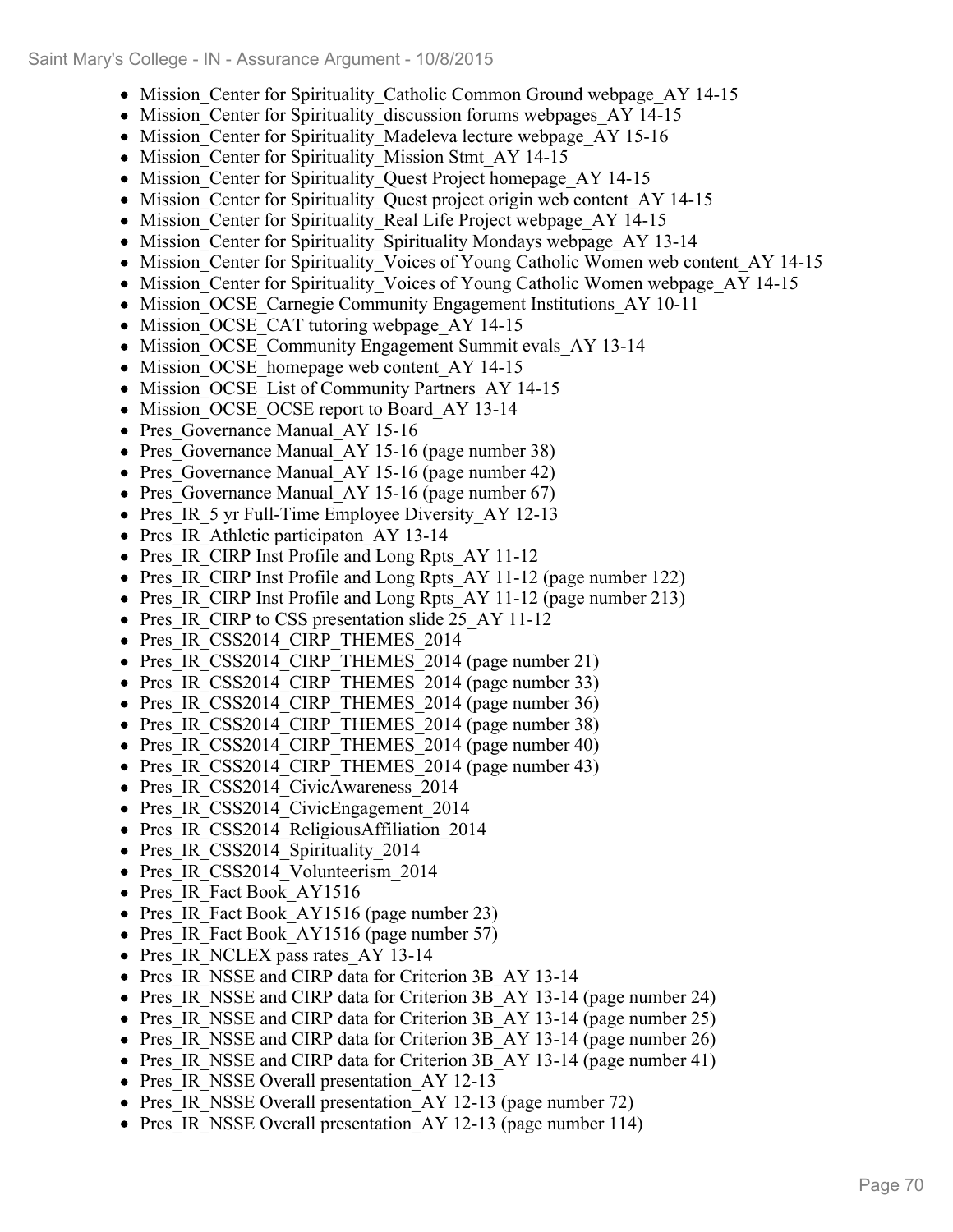- Pres IR NSSE Overall presentation AY 12-13 (page number 116)
- Pres IR NSSE Overall presentation AY 12-13 (page number 129)
- Pres IR NSSE Overall presentation AY 12-13 (page number 180)
- Pres IR NSSE Overall presentation AY 12-13 (page number 189)
- Pres IR NSSE Overall presentation AY 12-13 (page number 198)
- Pres IR NSSE Overall presentation AY 12-13 (page number 200)
- Pres IR OneFiveReport AY1516
- Pres IR OneFiveReport AY1516 (page number 14)
- Pres IR Retention Rates of Athletes AY 12-13
- Pres IR Spirituality Survey Summary Report AY 10-11
- Pres IR Spirituality Survey Summary Report AY 10-11 (page number 5)
- Pres IR Spirituality Survey Summary Report AY 10-11 (page number 12)
- Pres IR Spirituality Survey Summary Report AY 10-11 (page number 13)
- Pres IR Spirituality Survey Summary Report AY 10-11 (page number 28)
- Pres IR StudyAbroadParticipateRate AY1415
- Pres Mission Statement AY 14-15
- Pres Mission Statement AY 14-15 (page number 2)
- Pres Strategic Plan Boldly Forward AY 11-12
- Pres Strategic Plan Boldly Forward AY 11-12 (page number 15)
- Pres Trustees Members and Pres. letter to Std Trustee AY 15-16
- Provost Campus and Community Events lectures at the Moreau Center webpage AY 15-16
- Provost Campus and Community Events Moreau Center Arts & Ideas Events Calendar AY 14-15
- Provost Campus and Community Events Moreau Center for the Arts Events webpage AY 15-16
- Provost Campus and Community Events Moreau Center for the Arts webpage AY 15-16
- Std Affairs Athletics homepage
- Std Affairs Athletics Honors awarded to athletes AY 14-15
- Std Affairs Athletics Mission stmt webpage AY 13-14
- Std Affairs Athletics SAAC representatives AY 14-15
- Std Affairs Athletics SAAC webpage AY 14-15
- Std Affairs Athletics Team Service Projects AY 14-15
- Std Affairs BAVO Debbie Riddle Lecture Poster AY 14-15
- Std Affairs BAVO Green dot webpage AY 14-15
- Std Affairs BAVO homepage web content AY 14-15
- Std Affairs BAVO national initiatives AY 14-15
- Std Affairs BAVO self-defense training webpage AY 14-15
- Std Affairs BAVO SRC training webpage AY 11-12
- Std Affairs Multicultural Services brochure AY 15-16
- Std Affairs Multicultural Services Flyer for a discussion on revising perceptions, cosponsored with HIST\_AY 14-15
- Std Affairs Res Life Admin RA Assessment Summary AY 12-13
- Std Affairs Res Life Admin RA contract AY 12-13
- Std Affairs Res Life Blue to New Information AY 14-15
- Std Affairs Res Life homepage content AY 14-15
- Std Affairs Res Life Ministry Asst contract AY 15-16
- Std Affairs Res Life Mission and Values AY 14-15
- Std Affairs Res Life RA contract AY 15-16
- Std Affairs Res Life Residence Halls Community Partners AY 14-15
- Std Affairs Res Life Senior RA contract AY 15-16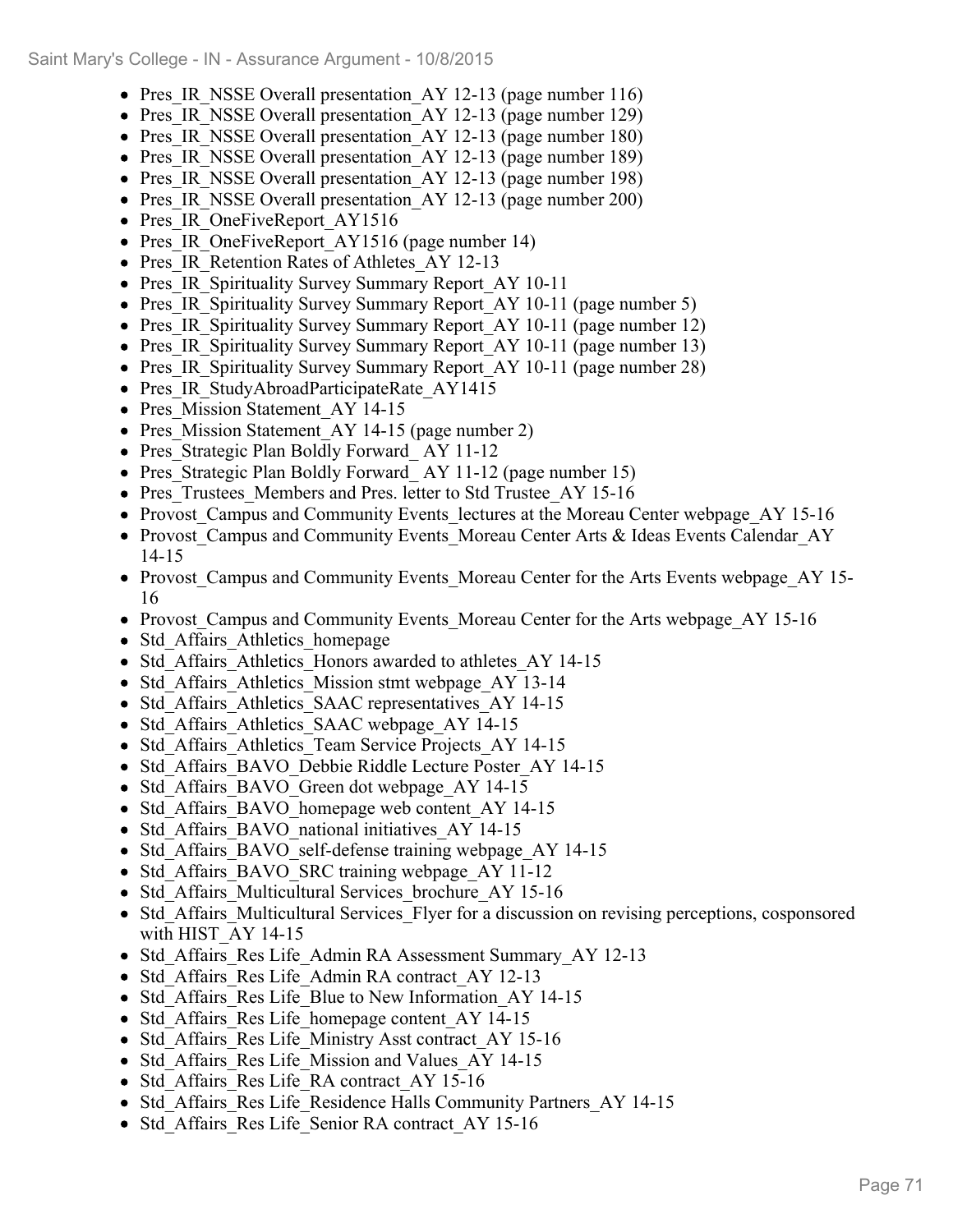- Std Affairs Residence Hall Assoc webpage AY 14-15
- Std Affairs RHA old & new mission and vision and Constitution AY 14-15
- Std Affairs SGA Mission & Structure AY 14-15
- Std Affairs SGA Roster including graduate student AY 15-16
- Std Affairs SGA Student Diversity Board Constitution AY 14-15
- Std Affairs Std Involvement & Multicultural Services fall events AY 14-15
- Std Affairs Std Involvement List of dormant clubs AY 14-15 Sheet1
- Std Affairs Std Involvement List of Performing Arts Clubs AY 14-15
- Std Affairs Std Involvement List of Service Oriented Clubs AY 14-15
- Std Affairs Std Involvement Riley Hospital Acknowledgement of Saint Mary's Dance Marathon Contrribution\_AY13-14
- Std Affairs Std Involvment webpage & mission statement AY 14-15
- Std Affairs Student Diversity Board DSLC schedule AY 14-15
- Std Affairs Student Involvement Comprehensive list of student clubs and organizations AY 14-15
- Std Affairs Student Involvement Observer Learn More about us Notre Dame webpage AY 14-15
- Std Affairs Student Involvement Student organizations with a multicultural focus AY 14-15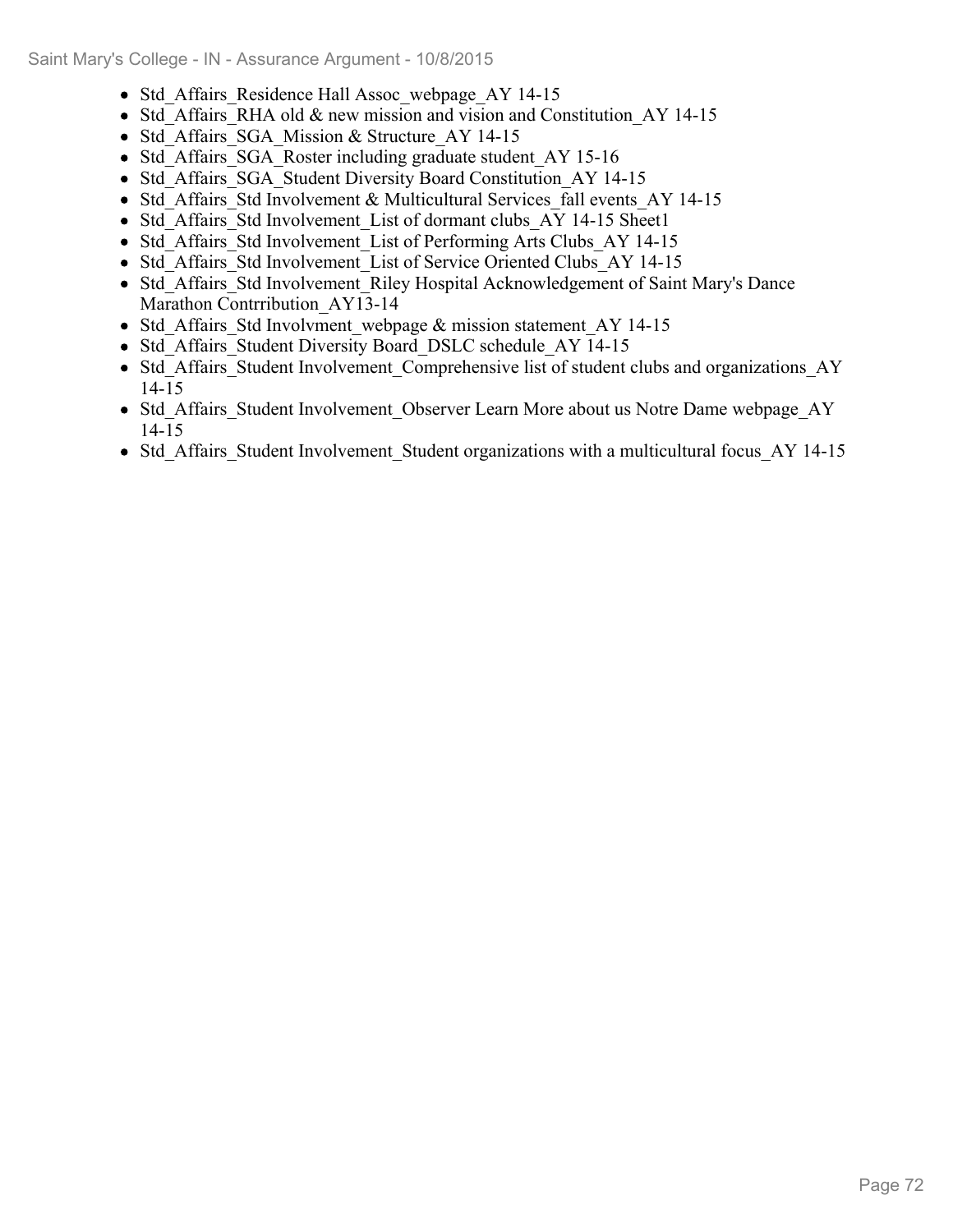## **3.S - Criterion 3 - Summary**

The institution provides high quality education, wherever and however its offerings are delivered.

## **Summary**

#### **Strengths**

- Publicly-articulated learning outcomes for all academic programs
- *The Sophia Program in Liberal Learning*, a vibrant and Mission-driven general education program
- A new and evolving First-Year Advising Program that promotes advising as teaching
- Student-Faculty collaboration in research, scholarship, and creative work
- The Writing Proficiency Program
- Student services with intentional focus on underrepresented and international Students
- Highly-qualified Instructional and Student-support Staff who are available to Students
- Growth in the number and diversity of study-abroad programs
- Mission-driven co-curricular programs

#### **Future considerations**

- Improve the support for the professional development of Staff
- Continue evaluating the effectiveness of current course evaluations
- Continue integrating the Sophia Program into Saint Mary's academic culture

• Continue to expand undergraduate co-curricular Mission-based opportunities to Graduate Students and develop new opportunities specifically for them

## **Sources**

*There are no sources.*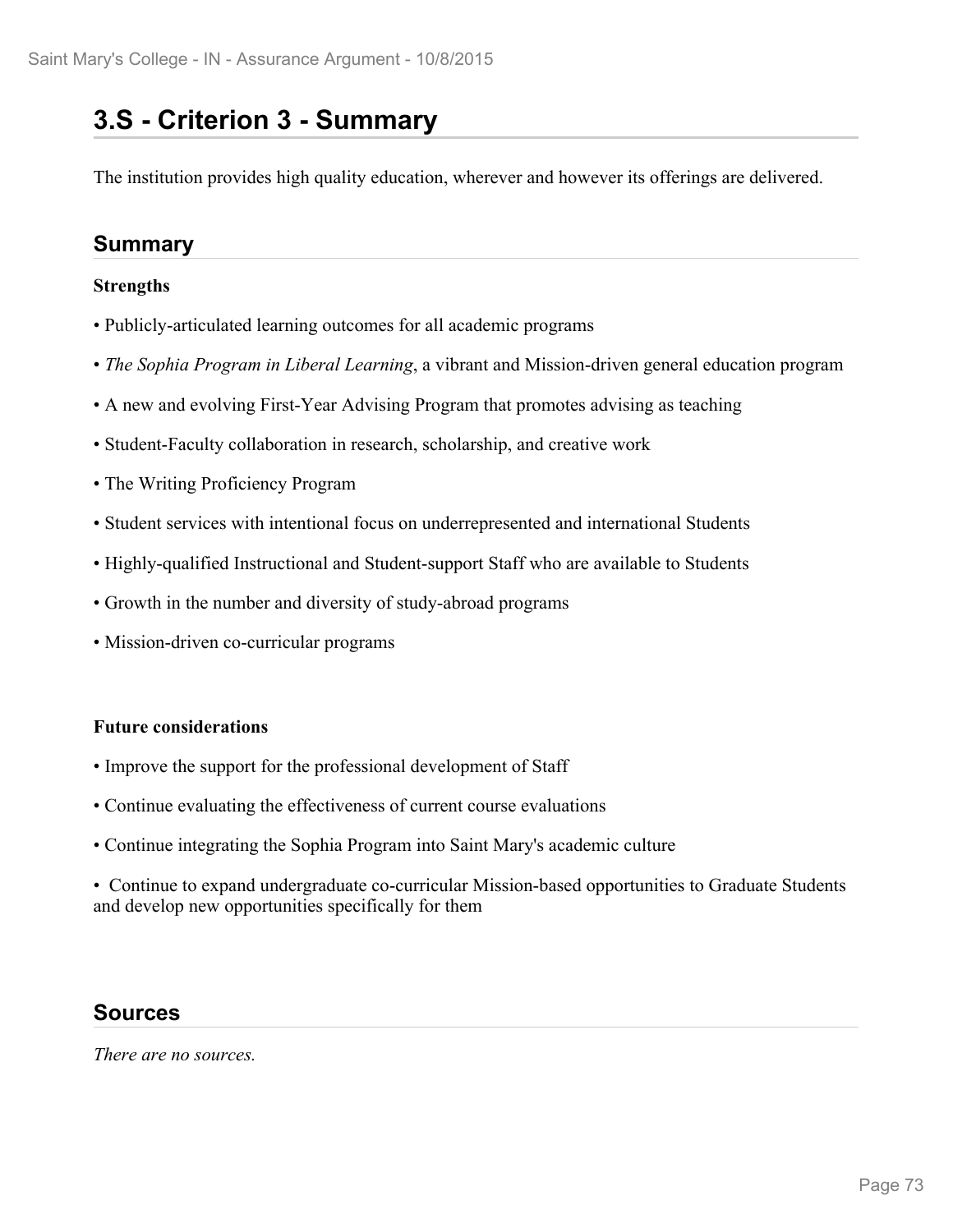## **4 - Teaching and Learning: Evaluation and Improvement**

The institution demonstrates responsibility for the quality of its educational programs, learning environments, and support services, and it evaluates their effectiveness for student learning through processes designed to promote continuous improvement.

# **4.A - Core Component 4.A**

The institution demonstrates responsibility for the quality of its educational programs.

- 1. The institution maintains a practice of regular program reviews.
- 2. The institution evaluates all the credit that it transcripts, including what it awards for experiential learning or other forms of prior learning, or relies on the evaluation of responsible third parties.
- 3. The institution has policies that assure the quality of the credit it accepts in transfer.
- 4. The institution maintains and exercises authority over the prerequisites for courses, rigor of courses, expectations for student learning, access to learning resources, and faculty qualifications for all its programs, including dual credit programs. It assures that its dual credit courses or programs for high school students are equivalent in learning outcomes and levels of achievement to its higher education curriculum.
- 5. The institution maintains specialized accreditation for its programs as appropriate to its educational purposes.
- 6. The institution evaluates the success of its graduates. The institution assures that the degree or certificate programs it represents as preparation for advanced study or employment accomplish these purposes. For all programs, the institution looks to indicators it deems appropriate to its mission, such as employment rates, admission rates to advanced degree programs, and participation rates in fellowships, internships, and special programs (e.g., Peace Corps and Americorps).

## **Argument**

#### **4.A.1**

The College maintains a practice of regular program review. It has implemented a 10-year schedule for external reviews (beginning in 2008), as mandated by the previous Strategic Plan. This review by an outside peer-review team and one internal reviewer focuses on department and interdisciplinary programs of study and their support. An internal review **policy/process** has been created by Faculty with the Provost over a two-year period in response to an external review (Pappas) of financial challenges facing the College. Until AY15-16, this type of review focused on cost effectiveness and program quality (the latter defined by the internal review policy). It has been implemented over the last three years, and reviews occur on a **rotating schedule**. Neither the external or internal review evaluates Faculty performance. Attached is a summary of results from the external reviews to date.

The following programs have undergone external reviews (see **External Review Protocol**):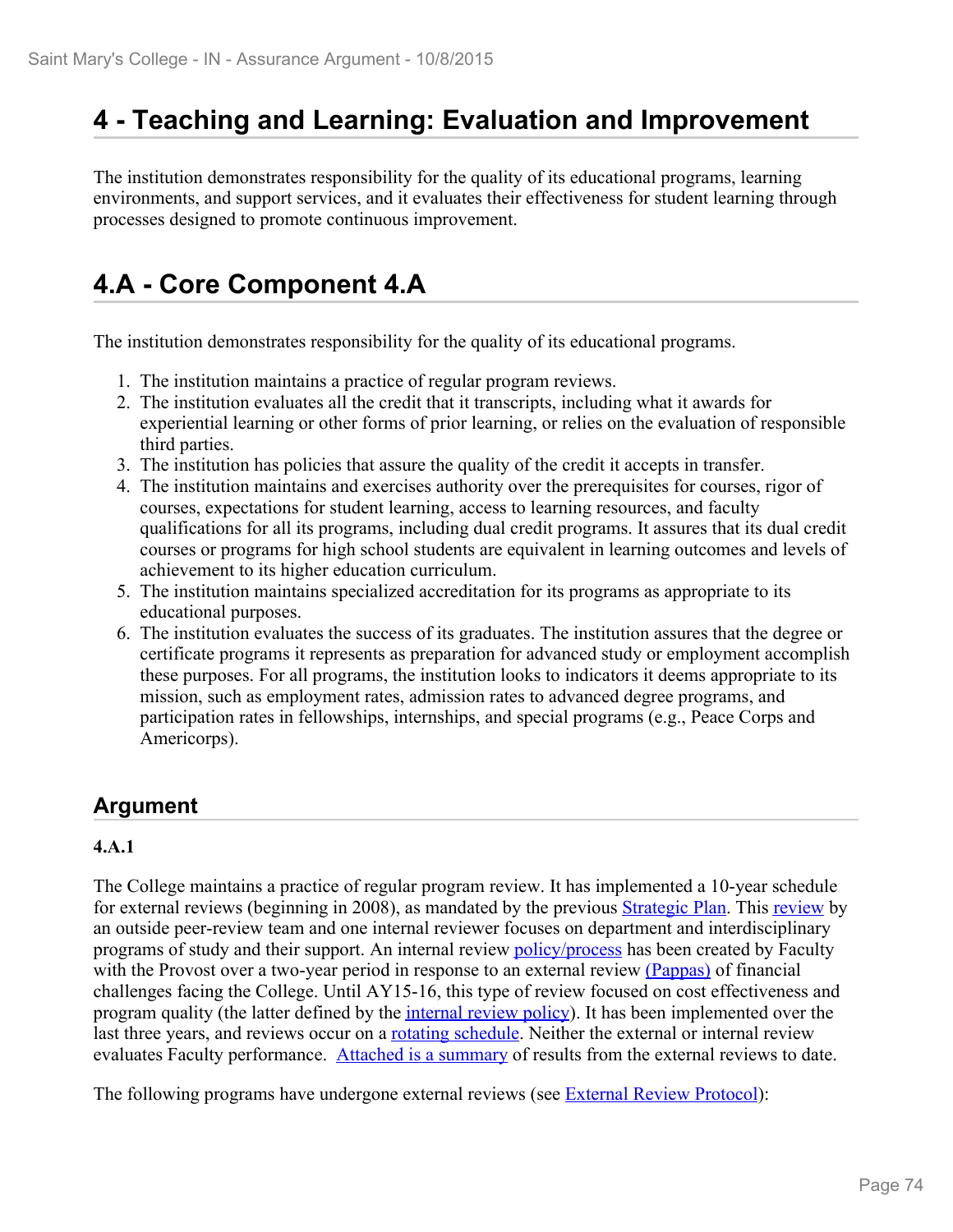| Program                                          | <b>External Review Report</b> | <b>Response</b>    |
|--------------------------------------------------|-------------------------------|--------------------|
| Anthropology (AY08-09)                           | <b>Report</b>                 | Dean               |
| Communication Studies (AY08-09)                  | <b>Report</b>                 | Dean<br>Department |
| Political Science (AY08-09)                      | <b>Report</b>                 | Dean<br>Department |
| Biology $(AY09-10)$                              | Report                        | <b>MOU</b>         |
| Chemistry $(AY09-10)$                            | <b>Report</b>                 | Dean               |
| Italian $(AY09-10)$                              | <b>Report</b>                 | Dean               |
| Music $(AY09-10)$                                | <b>Report</b>                 | <b>MOU</b>         |
| Mathematics (AY10-11)                            | <b>Report</b>                 | <b>MOU</b>         |
| Nursing $(AY10-11)$                              | Report                        | Dean<br>Department |
| Philosophy (AY10-11)                             | Report                        | Dean               |
| Modern Languages (French and Spanish) (AY12-13)  | <b>Report</b>                 | Dean               |
| Business Administration and Economics (AY13-14)  | Report                        | Delayed            |
| Gender and Women's Studies (AY13-14)             | <b>Report</b>                 | <b>MOU</b>         |
| Library $(AY13-14)$                              | Report                        | <b>MOU</b>         |
| English Writing and English Literature (AY14-15) | Report                        | <b>MOU</b>         |

The following programs have undergone an internal review (see the evolving Internal Program Review Policy/Procedure) See also a summary of actions to date.

| Program                                | Program<br><b>Report</b> | <b>PRC</b><br>Recommendation | <b>Final Decision</b> |
|----------------------------------------|--------------------------|------------------------------|-----------------------|
| Nursing $(AY12-13)$                    | Report                   | Recommendation               | Decision              |
| Religious Studies (AY12-13)            | Report                   | Recommendation               | Decision              |
| Gender & Women's Studies (AY12-<br>13) | Report                   | Recommendation               | Decision              |
| Biology (AY13-14)                      | Report                   | Recommendation               | Decision              |
| Chemistry (AY13-14)                    | Report                   | Recommendation               | Decision              |
| Math (AY13-14)                         | Report                   | Recommendation               | Decision              |
| Intercultural Studies (AY13-14)        | Report                   | Recommendation               | Decision              |
| French $(AY14-15)$                     | Report                   | Recommendation               | Decision              |
| Italian $(AY14-15)$                    | Report                   | Recommendation               | Decision              |
| Theatre $(AY14-15)$                    | Report                   | Recommendation               | Decision              |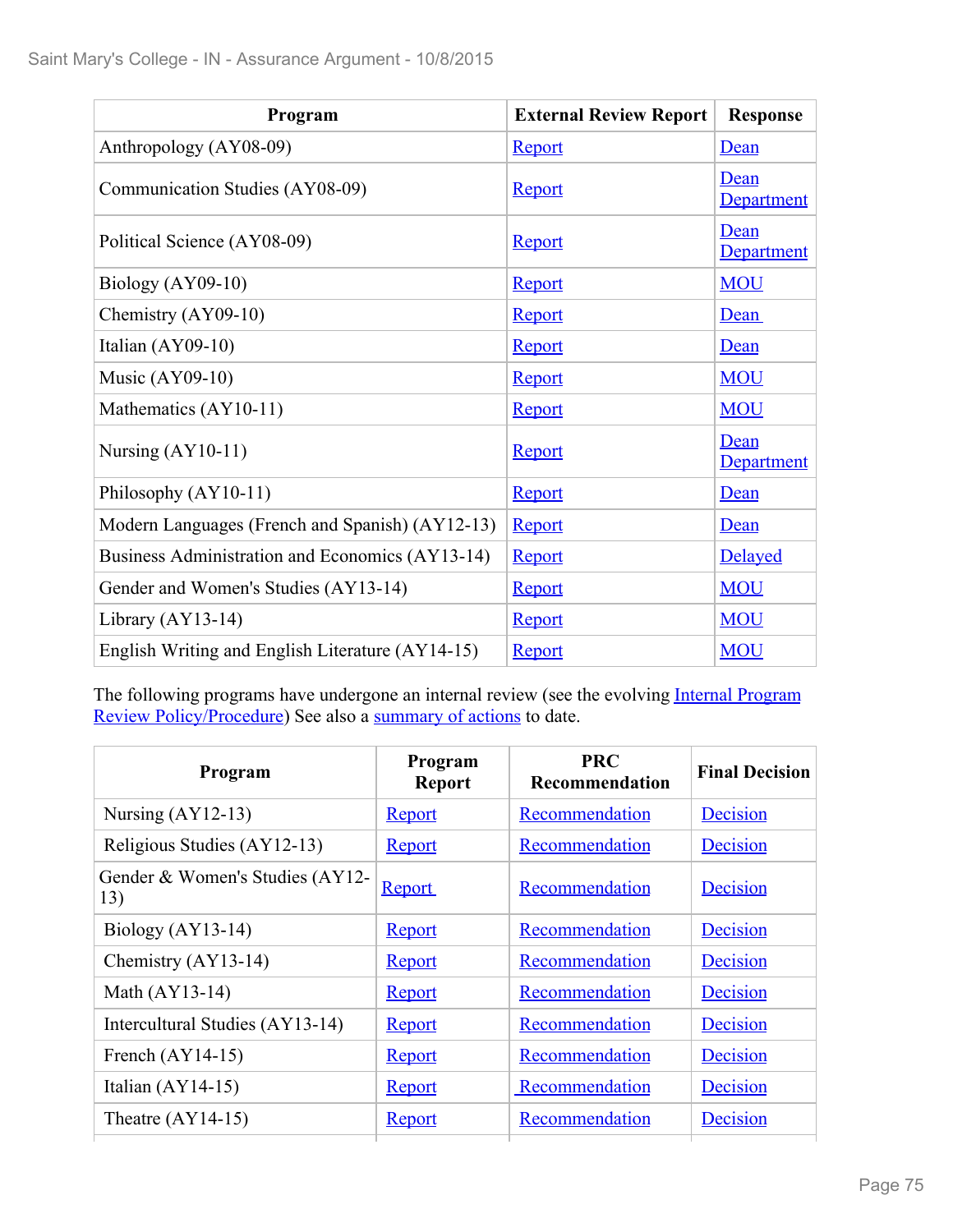| Dance $(AY14-15)$            | <b>Report</b> | Recommendation | Decision |
|------------------------------|---------------|----------------|----------|
| Humanistic Studies (AY14-15) | <b>Report</b> | Recommendation | Pending  |
| Economics $(AY14-15)$        | <u>Report</u> | Recommendation | Pending  |

The Graduate Program Committee will propose a schedule of similar reviews for the College's new graduate programs.

The internal review process addresses two Institutional needs: evaluation of program sustainability as the Institution addresses the need to wisely steward financial resources and program quality assurance. Departments respond to quantitative information from the Office of Institutional Research related to the cost effectiveness and sustainability of their programs and also evaluate the quality of their programs. (Reports do not evaluate the performance of individual Faculty). The reports are reviewed by the **Program Review Committee**, chaired by the Dean of Faculty and with diverse Faculty representation. A Faculty member on the Committee serves as a representative on the Academic Affairs Council (AAC), a committee of the President. The AAC minutes communicate its deliberations and recommendations to the Faculty. The President's decision regarding each internal review is sent to the Chair/Coodinator (e.g. Biology report, AAC minutes and the President's final letter). (See 5B for discussion of challenges that emerged in AY14-15).

Both external and internal review policies have evolved. Regarding the internal review, the PRC assesses its own processes. A recent revision of the policy allows for the Committee to provide more detailed responses to the departmental internal review reports; the PRC's response aims to affirm or identify concerns about the program, while also shaping the review process by identifying strengths and areas for improvement in the report. At the end of AY14-15, the PRC also recommended eliminating program-cost calculations that have proved to be more confusing and less helpful than a history of enrollments. These changes have been approved by the AAC and included in a revised policy. (See 5.B. for an example of how Faculty, through shared governance, shaped the internal review process in its early stages).

One major change in the external review process has been to institute the creation of a Memo of Understanding (MOU) so that Faculty and Administration are clear on which recommendations should be pursued. Within 90 days of a review's completion, a MOU based on the reviewers' recommendations is signed by the Chair and the Dean of Faculty. Since MOUs were not originally part of the external review process, there has been some backlog completing them. Academic departments have seen tangible results from participation in external reviews. For example, the Mathematics Department has been able to focus its curriculum-planning to define a restructured Faculty position, thereby getting approval for a tenure-track replacement that they might otherwise have lost. (See Math External Review Report, and MOU). The Biology Department's MOU documents the diverse initiatives that can result from an external review, including curricular changes.

#### **4.A.2. and 4.A.3**

Saint Mary's has processes to evaluate all credit it transcripts. Curriculum committees approve all new courses (see Curriculum Committee and Sophia Program Curriculum Committtee and 3.A.3). The College follows commonly-accepted practices of assigning credit hours in line with the federal definition of the credit hour; this policy ensures that online courses cover the same course content as on-campus classroom-based courses. All transcripted experiential learning fulfilling general education requirements is awarded on the basis of a credit-bearing course certified for **Academic Experiential** Learning (AEL) by the Sophia Program Curriculum Committee; experiential learning through an internship requires a Faculty supervisor and a **learning contract** detailing assignments and assessment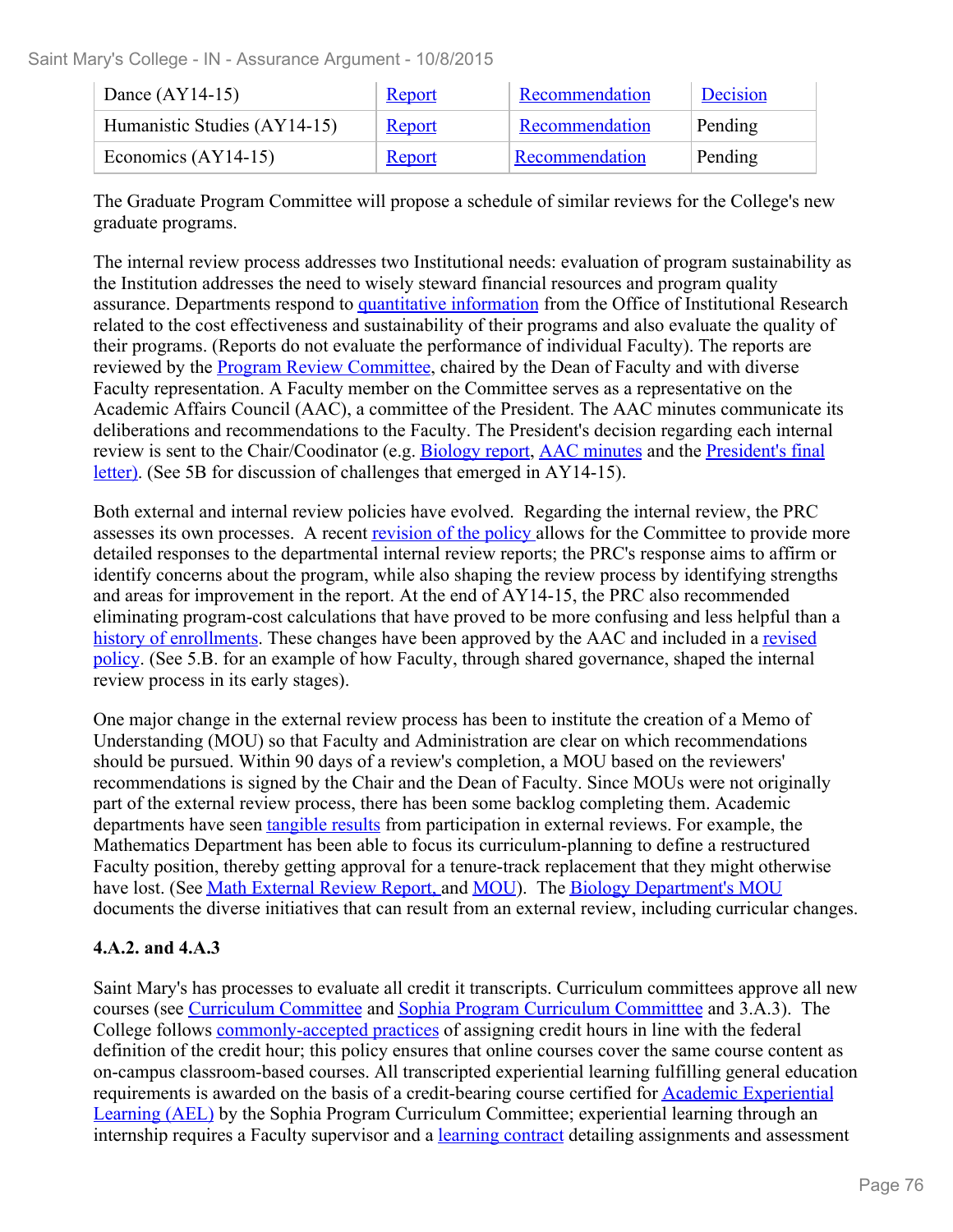of learning. Saint Mary's does not award credit for prior learning unless it is associated with an academic transcript from an accredited institution.

Saint Mary's also transcripts:

- Courses taken at the University of Notre Dame under the "Co-Exchange Program."
- Courses taken through the Northern Indiana Consortium for Education (N.I.C.E.).
- Transfer of courses from other institutions. Graduate courses in transfer are limited to 6 credit hours and are reviewed by the Graduate Program Directors.
- Credits by examination. Strict guidelines apply to credits for AP, IB, CLEP, and SAT(II) examinations.

Quality assurance for the above is based on the policies and procedures in place at the host institutions, the institutions' regional accreditation, and by review of Saint Mary's Office of Academic Affairs and/or academic departments.

The policies under which transfer courses are approved for incoming undergraduate Students are defined in the undergraduate *Bulletin*, *Academic Guide for First-Year Students,* and the graduate *Bulletin*. They also articulate grade and accreditation requirements for transfer courses. Policies under which currently-enrolled Students may transfer credit earned in the summer are described in the undergraduate *Bulletin* and in detailed instructions from the Office of Academic Affairs.

#### **4.A.4**

#### **Prerequisites, Rigor, and Expectations for Student Learning**

The College's curriculum committees, whose memberships include Administrators and Faculty, maintain and exercise authority over course prerequisites, rigor, and expectations for student learning. All new or substantively-changed courses must go through appropriate review: undergraduate courses go to the Curriculum Committee; courses intended to meet Sophia requirements are reviewed by the SPCC (once approved by the Curriculum Committee*),* while the Graduate Program Committee reviews and approves all new or substantively-changed graduate courses. A proposal for any of these three Committees originates within an individual academic department or program and must receive approval from the Department Chair or Program Director prior to submission. Prerequisites must be specified on the submission forms (see CC and SPCC forms and Graduate-Course policy), and are reviewed by the appropriate committee as part of the approval process. Changes to undergraduate course prerequisites, titles, and descriptions can be approved by the Associate Dean of Faculty if s/he determines that they are not substantive. Prerequisites must be included in course descriptions in each *Bulletin*, and in the Course Schedule.

The approval process of these Committees assures rigor and appropriate expectations for Student learning by requiring proposals to include a syllabus with learning outcomes, descriptions of assignments, a schedule of classes, and a grading policy (see CC and SPCC form). An approved course that will be delivered online undergoes additional review by the Teaching, Learning, and Technology Roundtable (TLTR) (see 3.A.3). The semester credit hour is defined in the undergraduate *Bulletin* and graduate *Bulletin* and is based on either Carnegie-hour definitions or the TLTR review, which ensures coverage of course content. Upon approval by the appropriate committee, the Registrar adds the course description, prerequisites, and all relevant information to College electronic records and each *Bulletin*. (see also 3.A.1, 3.B.1, and 4.B.)

#### **Access to Learning Resources**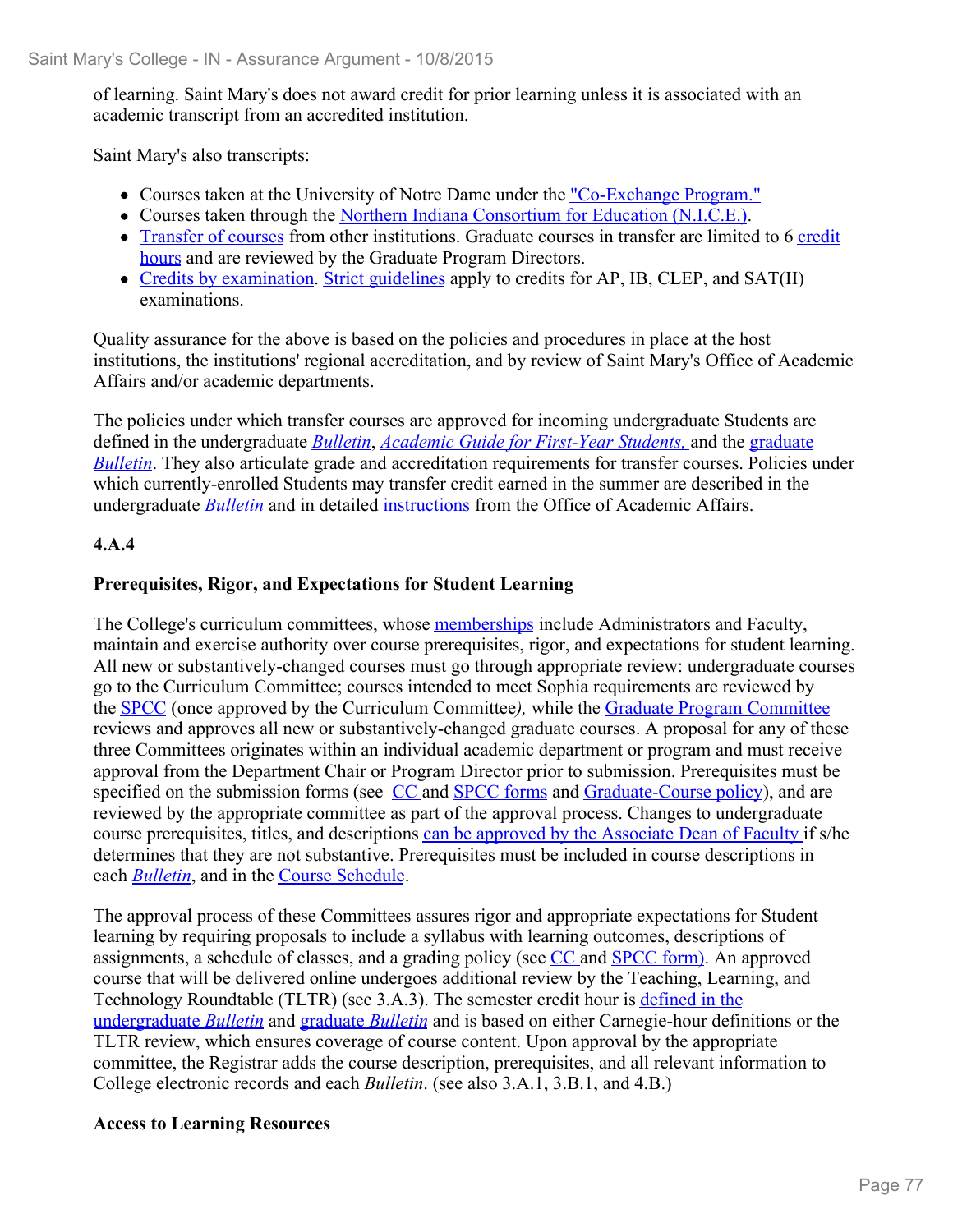The College offers a rich array of student learning resources (described in section 3.D.4) over which it maintains and exercises authority. These student resources are managed by College Employees within the Academic Affairs Division. Budgets managed by the Academic Affairs Division are in place for each. Online-courses must provide *contact information* for Saint Mary's technology support resources.

#### **Exercise of Authority over Faculty Qualifications (see 3.C)**

Hiring of new or replacement full-time tenure-track Faculty members begins with a Position Request documenting the need for the position and areas of specialization/competence. Upon final approval by the President (after approval of the Dean of Faculty and the Provost), the department Chair follows procedures outlined in Guidelines for Hiring; these include providing copy for the job posting, recommending appropriate listings, and attending to Saint Mary's policies and commitment to diversity. The interview process includes review by the departmental Faculty, the Dean of Faculty, the Provost/Senior VPAA, and the President. Part-time Faculty appointments are made by the department Chairs; appointments to the full-time Faculty are made by the President, upon recommendation of the Chair, Dean of Faculty, and Provost.

Dual-credit courses or similar programs for high school students are not offered.

#### **4.A.5.**

The College maintains specialized accreditation or approval by the following organizations:

American Chemical Society *[ACS letter]*

Commission on Collegiate Nursing Education

Council on Social Work Education

Indiana State Board of Nursing

National Association of Schools of Art and Design

National Association of Schools of Music

National Council for Accreditation of Teacher Education

Office of Educator Licensing and Development (State of Indiana)

#### **4.A.6.**

Saint Mary's regularly gathers evidence to evaluate the success of its Graduates. Just prior to graduation each year, the College surveys its graduating Students to ascertain their post-graduate plans, including how many have already obtained employment or been accepted to graduate school. This report is shared with the Director of Career Crossings, who follows up with Students who indicate a desire for additional support.

Each undergraduate class is also surveyed both one year and five years after graduation using locallydeveloped instruments administered and compiled by the Office for Institutional Research. The *One-Year and Five-Years-Out Survey Report* is prepared and distributed annually. One year after graduation, 95% of the May 2014 Graduates responding to the survey were either employed or enrolled in graduate or professional school and another 2% were engaged in other activities such as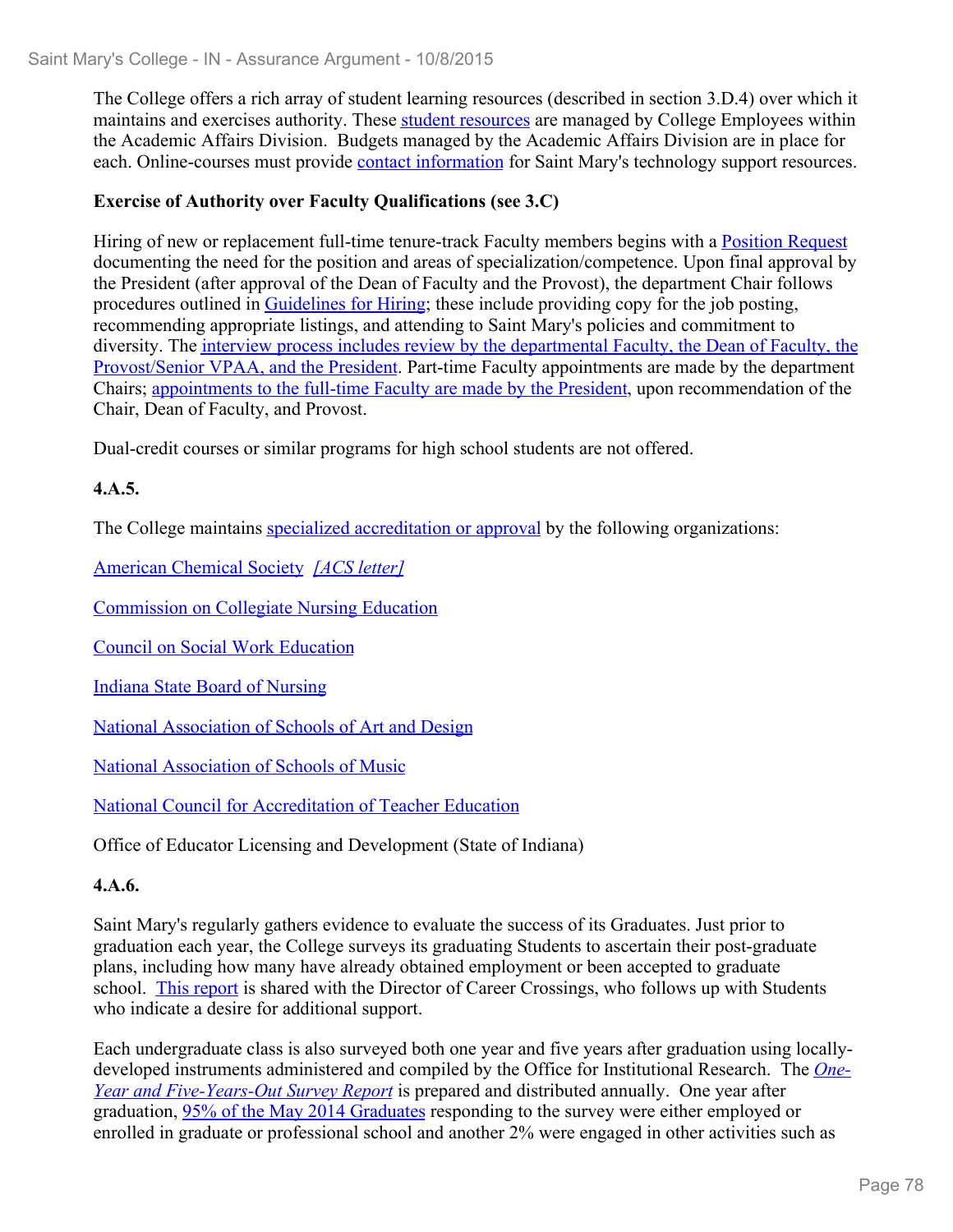volunteer service. 99% of the May 2010 graduate respondents were similarly categorized. The top fields of employment for both groups were education, health/medical services, and business/industry, accounting for more than 60% of the Graduates from each year. Five years after graduation, more than half of the May 2010 respondents had either completed or were currently enrolled in a graduate or professional program; 89% at the Masters level and 9% at the Doctoral level. A similar tracking process is planned for graduate students.

These survey tools also measure Graduates' perceptions of how Saint Mary's prepared them for their careers and lives. More than 75% of Graduates from 2010 and 2014 indicate that Saint Mary's prepared them well for their current job and/or graduate/professional school. More than  $75\%$ of the Graduates one-year-out indicated other Mission-related positive outcomes. More than twothirds of the Graduates five-years-out shared these perceptions. The executive summary of this report is shared publicly on the College's consumer information and Institutional Research websites. This post-graduate information is also integrated into the President's planning dashboard as a measure of student success, demonstrating its consideration at the highest administrative levels. Beginning in AY15-16, the Office of Institutional Research will make available multi-year customized reports for individual departments, allowing them to measure the success of their Graduates based on results from these surveys.

The College also annually tracks the success of its Graduates by utilizing the services of the National Student Clearinghouse Tracker to determine in which institutions Students enroll following graduation from Saint Mary's. The College also closely monitors the levels of debt its Graduates assume, integrating this information into the President's annual dashboard.

Individual academic departments that prepare Students for professional-licensing examinations regularly monitor and review the pass rates of their Graduates where appropriate. For example, when the Department of Nursing's review of recent Graduates' pass rates on NCLEX showed a decline, the Department responded to investigate potential remedies.

Finally, an internal analysis of data from the Survey of Earned Doctorates reveals that Saint Mary's Graduates are successful in their pursuit of research doctorates. In fact, Saint Mary's ranks in the top 25% of baccalaureate institutions in the number of research doctorates earned per Graduate since 1966 and in the top 35% nationally among more recent Graduates. From 2002 to 2011, 91 Saint Mary's Graduates have earned doctoral degrees. Our Graduates' most common broad doctoral degree disciplines include Education, Life Sciences, Psychology and Humanities.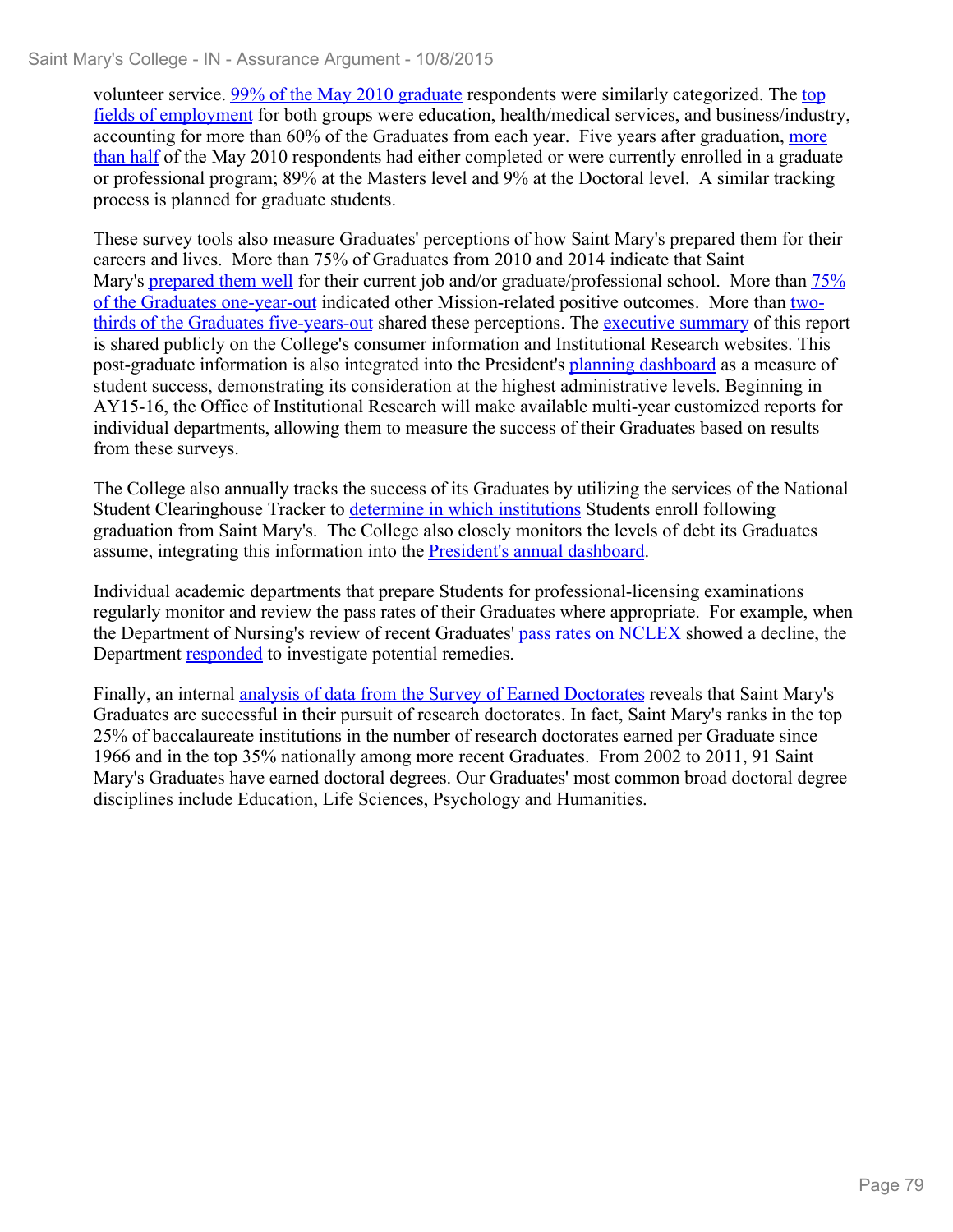## **Sources**

- Acad A AA Council Minutes April 16, 2014 with PRC Report on BIO AY 13-14
- Acad A Acad Affairs & First Year Studies Academic Guide for First Year Students AY 15-16
- Acad A Acad Affairs & First Year Studies Academic Guide for First Year Students AY 15-16 (page number 44)
- Acad A Acad Affairs & First Year Studies Academic Guide for First Year Students AY 15-16 (page number 47)
- Acad A Acad Affairs & First Year Studies Summer Course Approval form AY 13-14
- Acad A Assoc Dean of Faculty CC minutes Sept. 12 AY 08-09
- Acad A Curriculum Committee Course Approval form AY 14-15
- Acad A Dean of Faculty Changes made to the Quantitative Review AY 14-15
- Acad A Dean of Faculty External & Internal Review Schedule AY 15-16
- Acad A Dean of Faculty ExternalReviewResultsSummary AY1415
- Acad A Dean of Faculty Internal Review Policy May 2015
- Acad A Dean of Faculty Internal Review Policy May 2015 (page number 3)
- Acad A Dean of Faculty Internal Review Policy May 2015 (page number 6)
- Acad A Dean of Faculty Internal Review Process updated May 2014 AY 13-14
- Acad A Dean of Faculty Internal Review Summary of Actions AY1516
- Acad A Disabilities Resource Office webpage AY 14-15
- Acad A Grad Program Committee CourseApprovalPolicies AY1415
- Acad A Grad Program Committee CourseApprovalPolicies AY1415 (page number 4)
- Acad A Libary External MOU AY 14-15
- Acad A Library External Review AY 12-13
- Acad\_A\_PRC\_ letter to Academic Affairs re Theatre\_AY 14-15
- Acad A PRC letter to AAC re Gender & Women's Studies AY 2012-13
- Acad A PRC Letter to AAC re Math AY 13-14
- Acad A PRC letter to Academic Affairs re Dance AY 14-15
- Acad A PRC letter to Chemistry AY 14-15
- Acad A PRC letter to Economics AY 14-15
- Acad A PRC Letter to French Program AY 14-15
- Acad A PRC letter to HUST AY 14-15
- Acad A PRC Letter to Italian Program AY 14-15
- Acad\_A\_PRC\_letter to Nursing AY 12-13
- Acad A PRC Letter to Religious Studies AY 12-13
- Acad A Provost Austen Group Curriculum & Cost Analysis AY 10-11
- Acad A Provost Disciplinary Standing AY 13-14
- Acad A Provost Internal Review Policy FINAL AY 13-14
- Acad A Provost Position Request AY 14-15
- Acad A Provost REVISED program review schedule AY 14-15
- Acad A Provost Steps to Hiring Full-time Faculty AY 13-14
- Acad A Provost Student Resources 4A AY 14-15
- Acad A Provost TLTR Online Course Review checklist AY 14-15
- Acad A Provost TLTR Online Course Review checklist AY 14-15 (page number 3)
- Acad\_A\_Provost\_UPDATED Internal review policy AY 14-15
- Acad A Provost UPDATED Internal review policy AY 14-15 (page number 3)
- Acad A Registrar Bulletin AY 15-16
- Acad A Registrar Bulletin AY 15-16 (page number 9)
- Acad A Registrar Bulletin AY 15-16 (page number 17)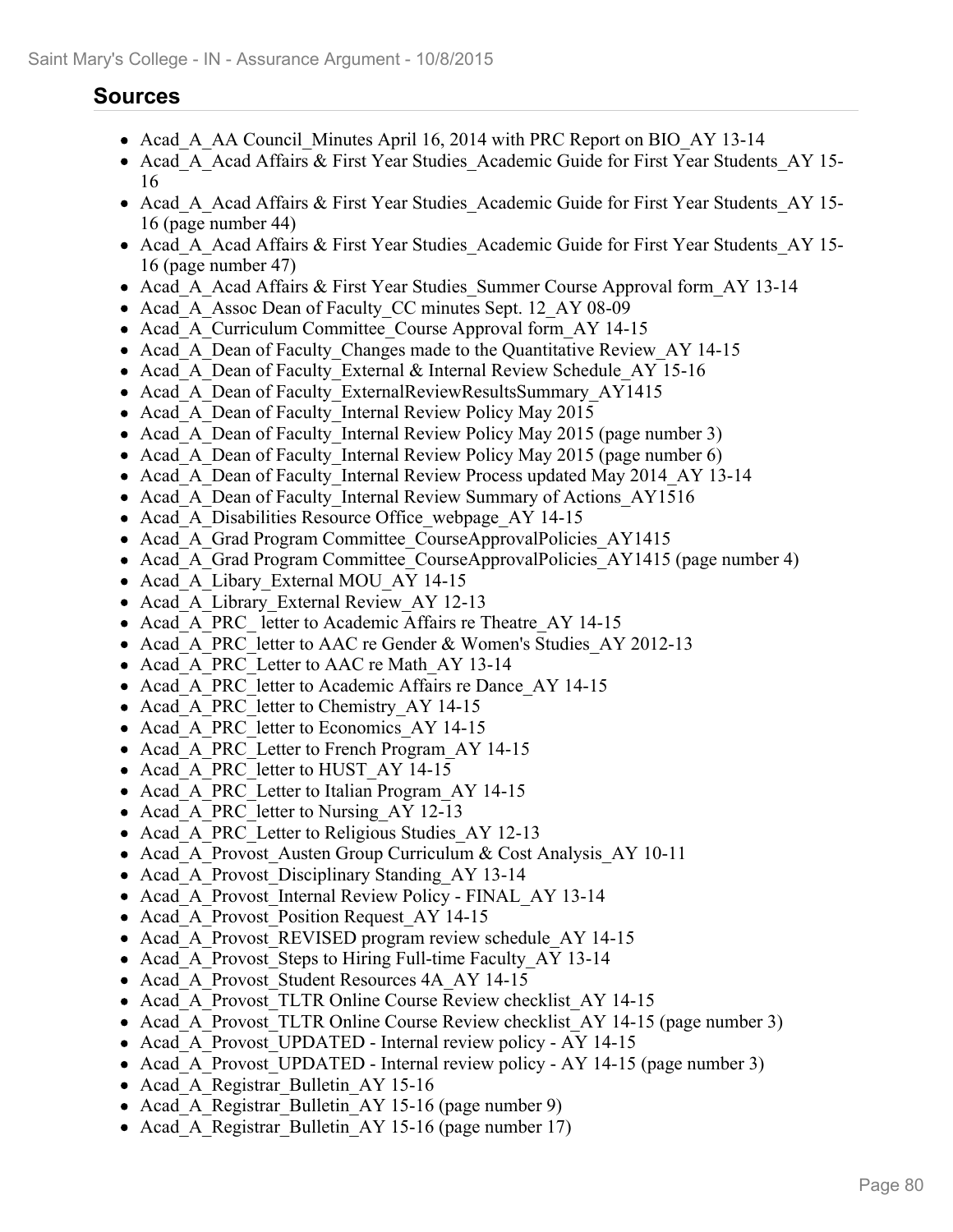- Acad A Registrar Bulletin AY 15-16 (page number 18)
- Acad A Registrar Bulletin AY 15-16 (page number 61)
- Acad A Registrar Bulletin AY 15-16 (page number 66)
- Acad A Registrar Bulletin AY 15-16 (page number 69)
- Acad A Registrar Bulletin AY 15-16 (page number 124)
- Acad A Registrar Fall 2015 Course Schedule
- Acad A Registrar GradBulletin AY1516
- Acad A Registrar GradBulletin AY1516 (page number 17)
- Acad A Registrar GradBulletin AY1516 (page number 43)
- Acad A Registrar GradBulletin AY1516 (page number 50)
- Acad A Registrar Learning Contract\_AY 14-15
- Acad A Sophia Program Curriculum Guide AY 15-16
- Acad A Sophia Program Curriculum Guide AY 15-16 (page number 44)
- Acad A SPCC Submission form AY 13-14
- Acad A SV-P Acad Affairs & Dean of Faculty External Review Protocol AY 11-12
- Acad D Anthropology Dean Notes External Review AY0809
- Acad D Anthropology External Review AY 08-09
- Acad D Art NASAD Accreditation AY 14-15
- Acad D Biology\_External Review MOU\_AY 11-12
- Acad D Biology External Review AY 09-10
- Acad D Biology Internal Review Report AY 13-14
- Acad D Biology PRCLettertoAAC AY1314
- Acad D Business Administration & Economics External Review AY 13-14
- Acad D Chemistry ACS Accreditation AY 14-15
- Acad D Chemistry ACS approval AY 13-14
- Acad D Chemistry Deans Notes External Review AY0910
- Acad D Chemistry External Review AY 09-10
- Acad D Chemistry Internal Review
- Acad D Communication Studies Deans Response External Review AY0809
- Acad D Communication Studies Dept Response To Dean External Review AY0809
- Acad D Communication Studies External Review AY0809
- Acad D Dance internal review report
- Acad D Economics internal review report AY 14-15
- Acad D Education NCATE accreditation AY 14-15
- Acad D English External Review AY 14-15
- Acad D English MOUExternal Review AY1415
- Acad D Gender & Women's Studies External Review AY 13-14
- Acad D Gender & Women's Studies internal review report AY 12-13
- Acad D Gender & Women's Studies MOUExternalReview AY1314
- Acad D Humanistic Studies internal review report AY 14-15
- Acad D Intercultural Studies Minor Internal Review Report AY 13-14
- Acad D Intercultural Studies Program Review CommitteeLetterAAC AY1415
- Acad D Mathematics & Computer Science Internal Review Report AY 13-14
- Acad D Mathematics External Review MOU & Timeline AY 13-14
- Acad D Mathematics External Review Report AY 10-11
- Acad D Modern Languages External Review of French & Spanish  $AY$  12-13
- Acad D Modern Languages External Review of Italian AY 09-10
- Acad D Modern Languages French and italian Internal Review Report AY 14-15
- Acad D Modern Languages Italian Deans Notes External Review AY0910
- Acad D Modern Languages Provost Response External Review AY1213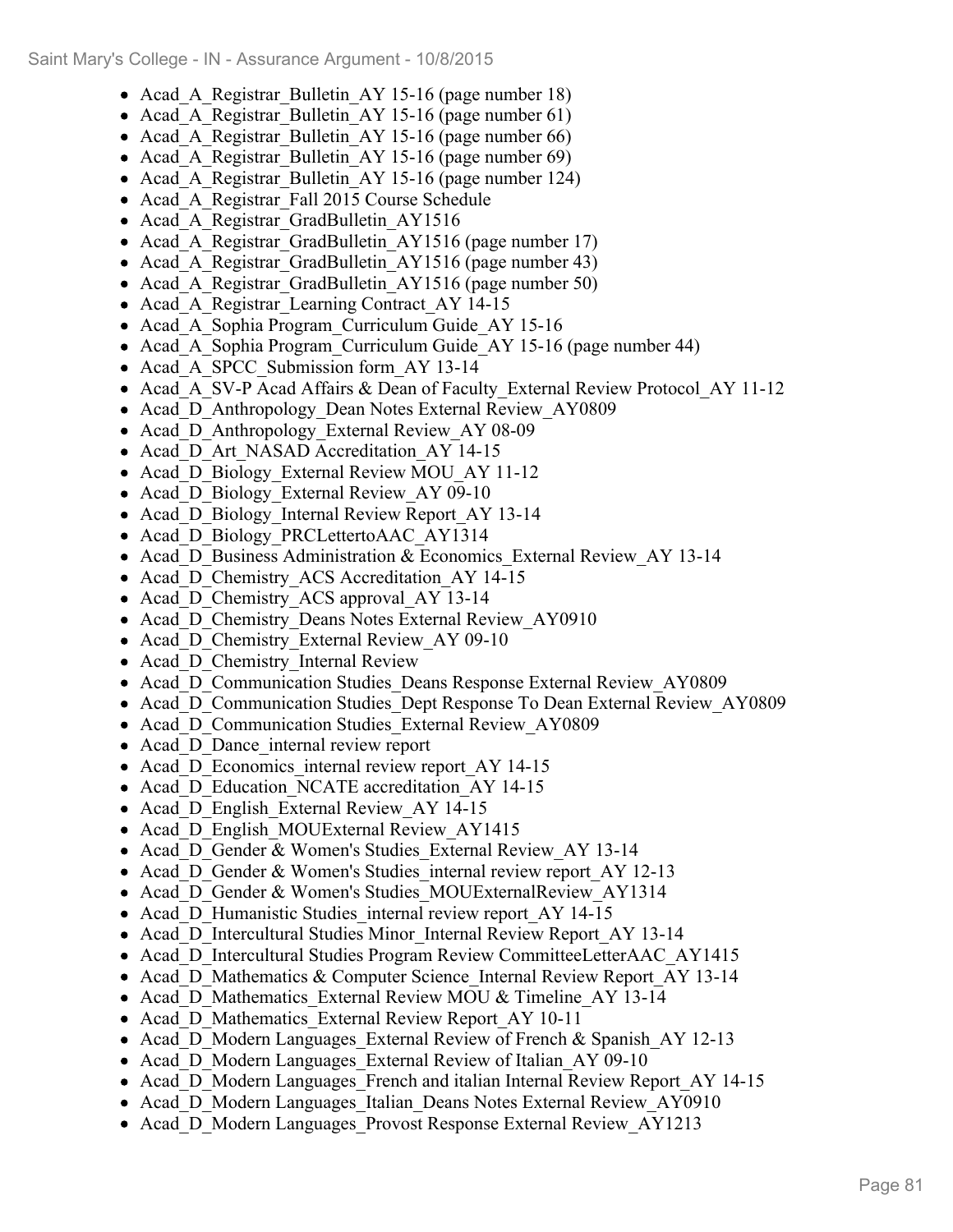- Acad D Music External Review MOU AY 11-12
- Acad D Music External Review AY 09-10
- Acad D Music NASM accreditation AY 14-15
- Acad D Nursing Assessment Report AY 13-14
- Acad D Nursing Assessment Report AY 13-14 (page number 2)
- Acad D Nursing CCNE accreditation AY 14-15
- Acad D Nursing Deans External Review Notes AY1011
- Acad D Nursing Department Response External Review AY1011
- Acad D Nursing External Review AY 10-11
- Acad D Nursing internal review report
- Acad D Nursing IPLA accreditation AY 14-15
- Acad D Nursing NCLEX accreditation AY 14-15
- Acad D Philosophy Deans External Review Notes AY1011
- Acad D Philosophy External Review AY 10-11
- Acad D Political Science Deans Response External Review AY0809
- Acad D Political Science Dept Response to Dean External Review AY0809
- Acad D Political Science External Review Report AY 08-09
- Acad D Religious Studies Internal Review Report AY 13-14
- Acad D Social Work CSWE accreditation AY 14-15
- Acad D Theatre Internal Review Report AY 14-15
- Pres Governance Manual AY 15-16
- Pres Governance Manual AY 15-16 (page number 39)
- Pres Governance Manual AY 15-16 (page number 41)
- Pres Governance Manual AY 15-16 (page number 62)
- Pres Governance Manual AY 15-16 (page number 66)
- Pres Governance Manual AY 15-16 (page number 67)
- Pres Governance Manual AY 15-16 (page number 93)
- Pres Governance Manual AY 15-16 (page number 94)
- Pres Internal Review letter to Biology AY 13-14
- Pres Internal Review letter to Chemistry
- Pres Internal Review letter to Dance AY 14-15
- Pres Internal Review letter to French AY 14-15
- Pres Internal Review Letter to Italian AY 14-15
- Pres Internal Review Letter to Math AY 13-14
- Pres Internal Review letter to Theatre AY 14-15
- Pres Internal Review letter ICS
- Pres Internal Review to Religious Studies AY 13-14
- Pres IR ClearinghouseNonEnroll AY1415
- Pres IR GradDestination AY1415
- Pres IR OneFiveReport AY1516
- Pres IR OneFiveReport AY1516 (page number 3)
- Pres IR OneFiveReport AY1516 (page number 4)
- Pres IR OneFiveReport AY1516 (page number 5)
- Pres IR OneFiveReport AY1516 (page number 6)
- Pres IR OneFiveReport AY1516 (page number 7)
- Pres IR OneFiveReport AY1516 (page number 26)
- Pres IR OneFiveReport AY1516 (page number 51)
- Pres IR PresDashboard
- Pres IR SurveyEarnedDoctorates AY1415
- Pres PappasPlanning AY1314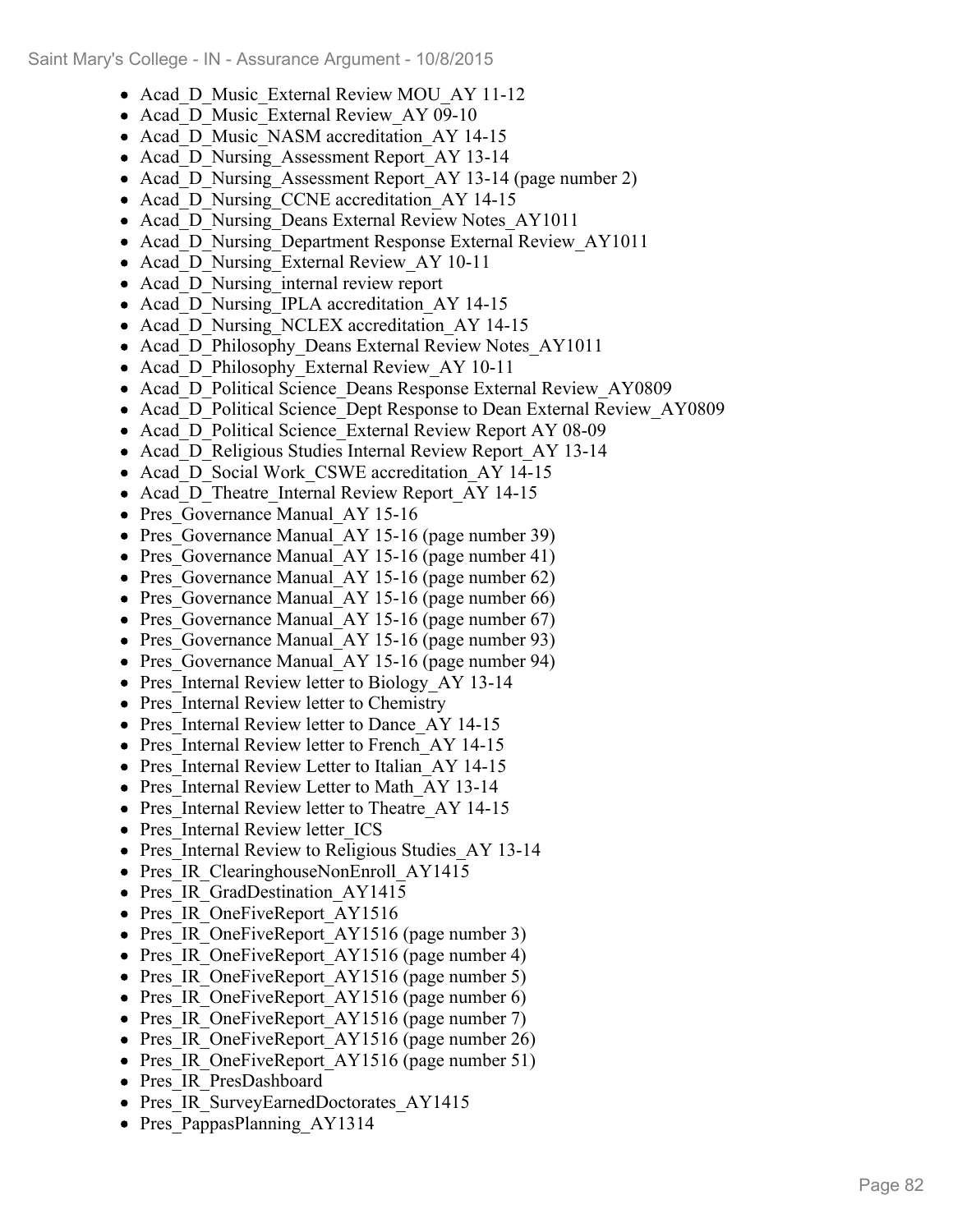- Pres\_Strategic Plan The Path to Leadership\_AY 07-08
- Pres\_Strategic Plan The Path to Leadership\_AY 07-08 (page number 14)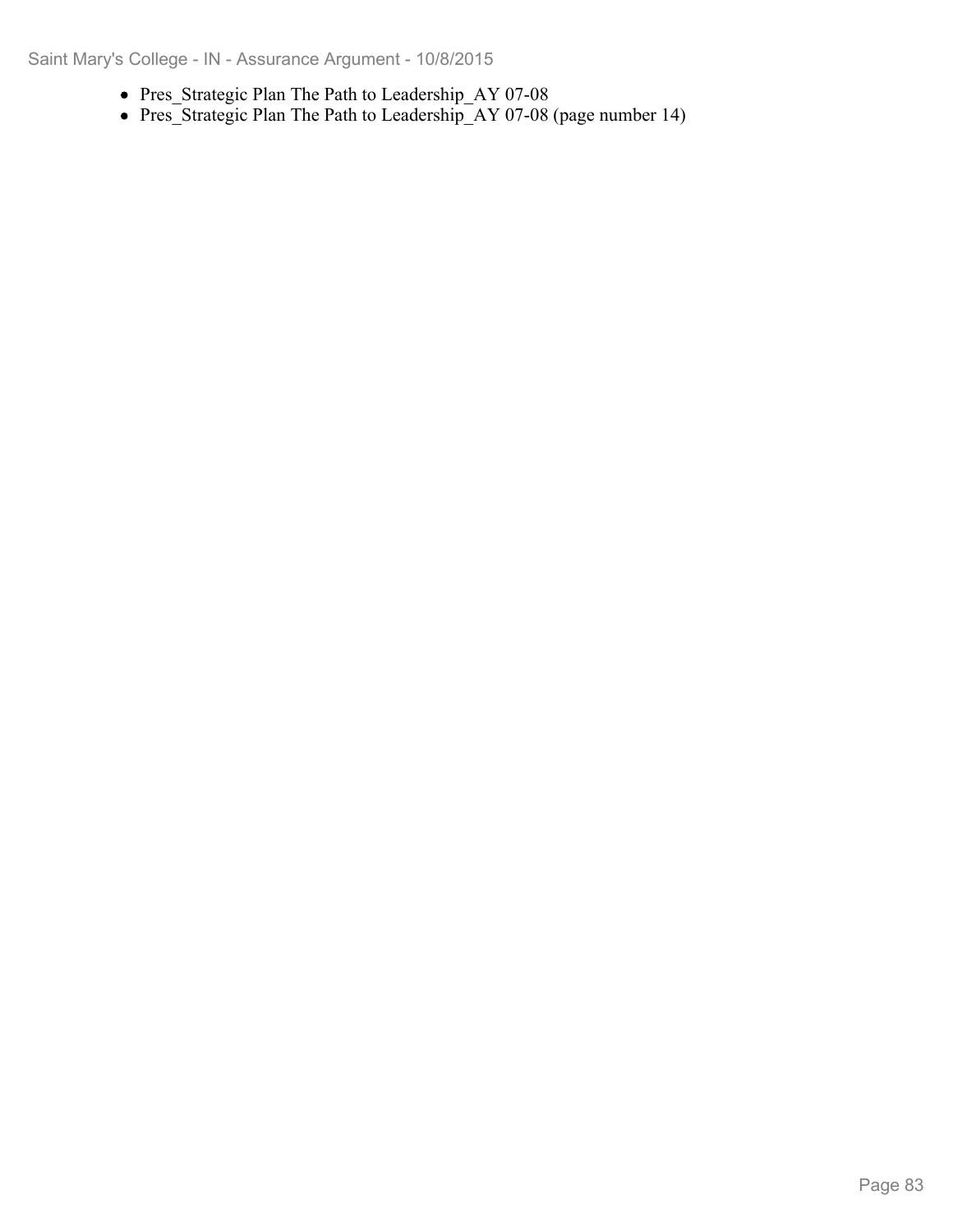# **4.B - Core Component 4.B**

The institution demonstrates a commitment to educational achievement and improvement through ongoing assessment of student learning.

- 1. The institution has clearly stated goals for student learning and effective processes for assessment of student learning and achievement of learning goals.
- 2. The institution assesses achievement of the learning outcomes that it claims for its curricular and co-curricular programs.
- 3. The institution uses the information gained from assessment to improve student learning.
- 4. The institution's processes and methodologies to assess student learning reflect good practice, including the substantial participation of faculty and other instructional staff members.

## **Argument**

Saint Mary's continues to develop its assessment processes across the Sophia (General Education) Program, academic majors and minors, study abroad, graduate programs, and relevant co-curricular programs. During the last comprehensive visit by the HLC in 2006 it was noted "The team's expectation is that Saint Mary's College will … be able to implement a systematic process for assessing student learning – both in the major and in general education – in ways that link: 1) learning outcomes, 2) reliable measures, and 3) program improvements…" The College has responded to this area for improvement by participating in the HLC's Academy for the Assessment of Student Learning and implementing Campus-wide efforts designed to enhance assessment of student learning. The College is pleased to report significant progress.

#### **Sophia Program in Liberal Learning**

Perhaps the most significant accomplishment addressing deficits noted by the HLC in 2006 was the establishment of a new learning-outcomes-based general education program known as the Sophia Program in Liberal Learning. This dynamic curriculum was developed through a multi-year process, guided by the *Ad hoc* Committee on General Education involving extensive faculty input. The Program was officially approved by the Board of Trustees in April 2010. A phased replacement of the previous distribution model of general education began in Fall 2012. As of Fall 2015, the Program will be near full implementation.

The Sophia Program learning outcomes are grounded in the College's Mission Statement and emphasize the unique elements of a Saint Mary's education associated with our identity as a Catholic college for women in the Holy Cross tradition. The College-wide learning outcomes are: Knowledge Acquisition and Integration of learning outcomes (LO1), implemented in Fall 2012, Cognitive and Communicative Skills (LO2) and Intercultural Competence and Social Responsibility (LO3) outcomes, seamlessly layered over the LO1 outcomes, have been phased in over successive years. The curriculum requires learning outcomes for integration of learning, critical thinking, women's voices, intercultural competence, social responsibility, and global learning, and includes courses in major and minor programs of study. The Sophia learning outcomes are articulated in the *Academic Guide*, and undergraduate *Bulletin* and are included or referenced in Instructors' syllabi. (See also 3.B.1 and 3.B.2.) Over the course of AY10-11 and AY11-12 the Sophia Program Curriculum Committee (SPCC) conducted a comprehensive review of the syllabi of all courses that requested certification for the Sophia Program; this review included all courses that comprised the previous general education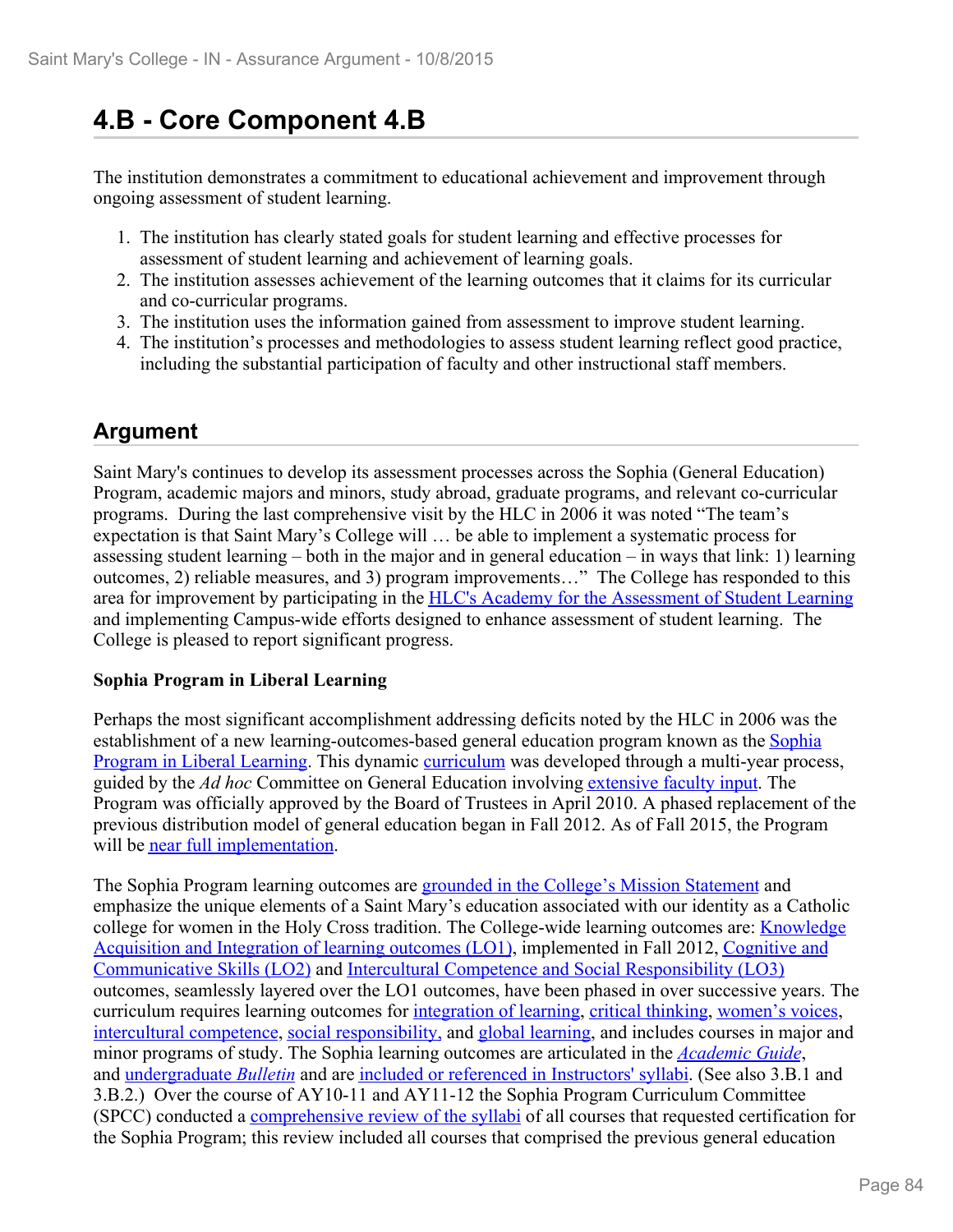curriculum as well as new course proposals. In this way, the SPCC has verified the alignment between Sophia learning outcomes and the actual work required by Students as detailed in the syllabi. This engagement of a broad cross-section of Faculty in a consideration of the presence of Sophia Program learning outcomes in their courses has helped to advance the culture of assessment at Saint Mary's.

Assessment of the Sophia Program is supervised by the Sophia Oversight Committee. A group of Faculty from this Committee attended the AAC&U 2012 Institute on General Education and Assessment (see proposal), and there developed a <u>five-step Sophia Assessment Plan</u> that reflects best practices supported by AAC&U, i.e. moving backwards from results to outputs to activities to inputs. The first three steps have been or are being implemented.

**Step 1:** The Office of Institutional Research has mapped question items and results from national surveys (*NSSE*, *CIRP*, *CSS*) to the Sophia Program learning outcomes. The College administers the surveys on a staggered time frame that allows for tracking of student growth over four-years in *NSSE* and *CIRP/CSS*. Results related to Creative and Performing Arts and Critical Thinking illustrate the process. Since the Seniors surveyed to this point graduated before the Sophia Program had been fully implemented, their results should give us a reasonable benchmark going forward. Results for Seniors who will have graduated under Sophia at the end of AY15-16 will be compared to the established benchmarks. Survey results are updated regularly and shared with Faculty via the Assessment Committee and internal website according to a process developed in AY13-14.

**Step 2:** The Sophia Oversight Committee has initiated an online survey for Students in courses with LO1-knowledge outcomes. Each semester the College administers this survey to Students in courses associated with learning outcomes from a different "arm of the cross"; thus, addressing each arm over a two-year cycle. The survey was piloted during AY13-14 for Arts for Living (fall) and Cultures and Systems (spring). The Sophia Oversight Committee reviewed these results and considered issues around implementation. Procedural changes increased the response rate in the spring. Initial findings suggest that Students are familiar with the outcomes, and, perhaps more importantly, understand what they mean. These *initial results* provide benchmarks for future comparison. The Oversight Committee has agreed that department-specific results should be distributed to departments beginning in AY15- 16.

**Step 3:** The Sophia Oversight Committee has approved the launch of an integration of learning assessment plan that uses an ePortfolio to collect artifacts over a student's academic career as part of longitudinal direct assessment.In the initial year of implementation all first-year Students placed two artifacts (see requirements in SPLL 101 master syllabus) in their ePortfolios. The first direct assessment of ePortfolios will take place at the end of AY17-18.

**Step 4:** The plan calls for additional direct methods of assessment through Faculty-designed projects centered on a question of interest identified by Faculty. This step has not yet been implemented but Sophia Oversight has recognized the need to begin, and plans are underway to focus on this and other direct measures in AY15-16.

**Step 5:** Departments are expected to include assessment of relevant Sophia outcomes as part of their programmatic assessment. Although the College has not yet systematically implemented this element, some departments conduct assessment of Sophia outcomes as part of their programmatic assessment. An example is the analysis of how well Students explained historical and cultural contexts in Religious Studies (see Religious Studies AY12-13 Assessment Report).

Additional assessments of Sophia regularly occur, including the assessment of the first-year commonexperience course beginning in AY13-14. Results influenced changes to the course for AY14-15.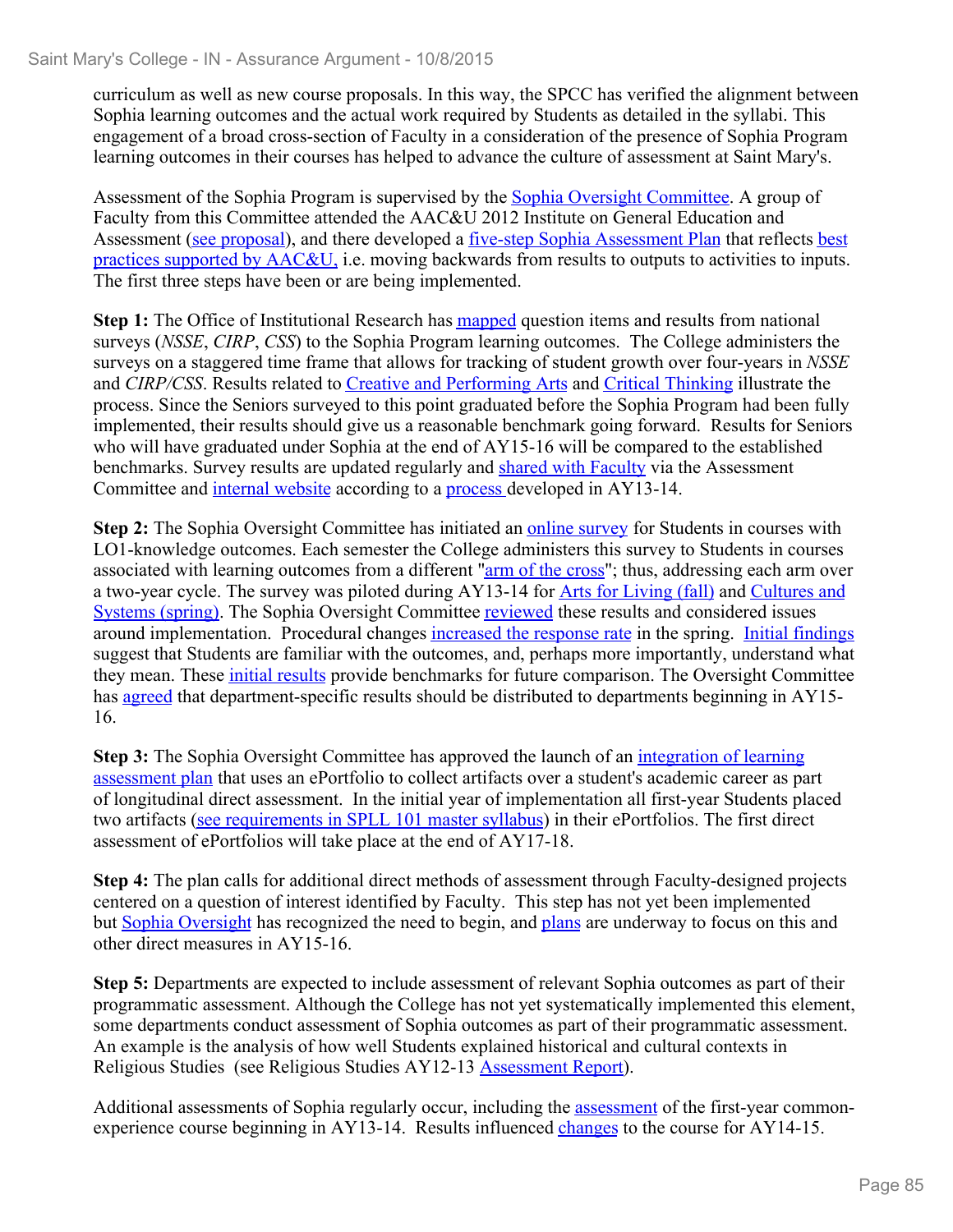This instrument also indirectly assesses **outcomes** claimed for the course. Beginning in AY14-15 results are being compared across time.

The Basic-W (Writing Proficiency) requirement of our long-standing Writing Program has now been incorporated into the Sophia Program. Saint Mary's participated in the HLC Assessment Academy following its last comprehensive HLC visit and focused on this program. The program uses a portfolio-evaluation system with a rubric generating data to study student learning. The system has been refined based in part on work with the Academy and data used to improve the Program. For example, a July 2011 IR report detailed three years of data on differences in outcomes by Basic-W course-type. Since the data showed that a two-semester sequence did not improve student outcomes, the College decided to eliminate a two-semester requirement for less-prepared Students in Fall 2011. In 2013, a second and a third report assessed outcomes for those Students after this change and found that less-prepared students were not achieving greater levels of success in the single-semester English basic-writing course. A task force from the Writing Proficiency Committee was subsequently established to continue investigating ways to support these Students. Other initiatives implemented to support Students with difficulty achieving basic-writing proficiency have included an individuallearning program.

Data analyzed from the Basic-Writing rubrics are regularly reported by Institutional Research (2013 Key Findings). Faculty members who teach in the Writing Proficiency Program have engaged with the data, looking for additional implications for program improvement. Findings have indicated that Students entering the College less-prepared academically are more likely to have difficultly achieving basic-writing proficiency, in part due to difficulties with basic skills such as grammar and mechanics. Difficulties with writing, however, are not confined to less-prepared Students. One key response to better serve all Students has been to expand the Writing Center in AY14-15 through a pilot program that adds a satellite "walk-in" location in the Library, increasing opportunities for Students to meet with Writing Center tutors. The additional walk-in location has increased access to tutors and is another direct way that assessment has informed decision-making aimed at improving student learning.

The Advanced-W requirement (capstone-writing evaluation) is required of every Student in her major. Departments define a writing project or portfolio that is discipline-appropriate and assess writing on a regular basis as described in their assessment plans. In Modern Languages, for example, the assessment of their Advanced-W is included in their regular assessment cycle.

Saint Mary's participation in the HLC Pathways Demonstration project "testing" the Lumina Foundation's *Degree Qualifications Profile* (*DQP*) was a valuable project allowing the Campus community to compare its Sophia Program learning outcomes to a national framework of outcomes at the degree level (See 3.B.1). The most direct impact of the project has been increased dialogue around learning outcomes and the Sophia Program.

#### **Academic Programs of Study**

Saint Mary's has also taken great strides forward towards creating a systematic process for the assessment of all programs of study during and after participating in the HLC's Assessment Academy. In order to promote a climate of assessment, the College has increased resources supporting Faculty work on assessment. This was accomplished in part by modifying the charge of the Assessment Committee in 2008 so that it focused on providing assessment resources to Faculty as opposed to functioning as a "policing" body. The role of the Committee is to encourage and support assessment activities grounded in best practices by offering web resources, sponsoring workshops, and administering a program of assessment grants. The grants support assessment projects, attendance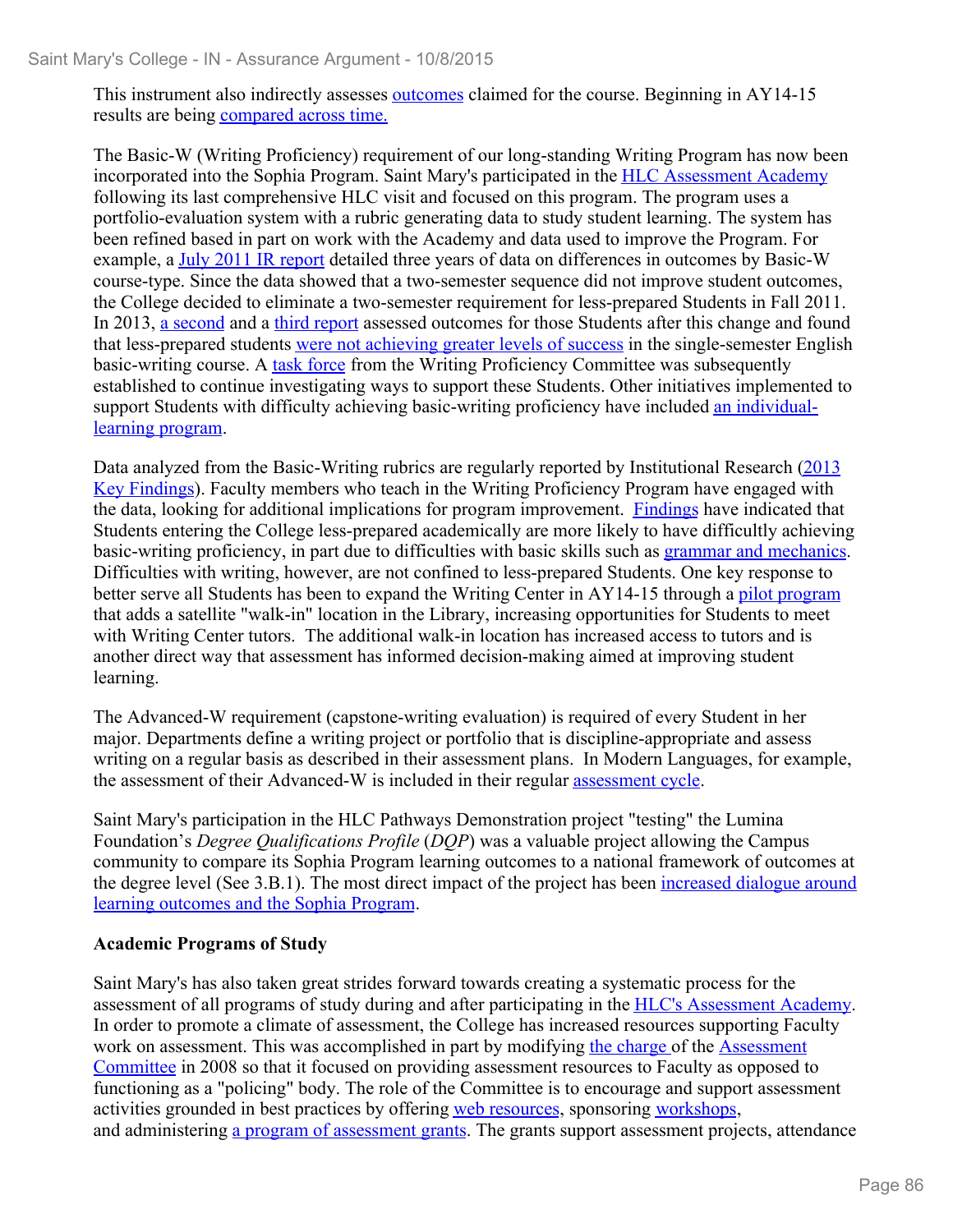of assessment-related conferences, and the ongoing implementation of programmatic-assessment plans, all of which helps Faculty understand and use best assessment practices to do what they care about most: improve student learning. In AY12-13, the College invited Dr. Thomas Angelo to conduct assessment workshops on formative assessment and assessment of integration of learning. In AY14-15, the College invited Dr. Laura Gambino to conduct a workshop with Faculty on the use of ePortfolios.

The College first moved towards systematic assessment of its academic programs by ensuring that all course and program proposals for the Curriculum Committee and the Sophia Program Curriculum Committee include learning outcomes. Similarly, the prospectus for a new major or minor cannot be forwarded to the Provost without learning outcomes. The College then required all academic departments and interdisciplinary programs to submit learning-outcomes-based assessment plans to the SVP/Dean of Faculty during AY10-11. Once submitted, the plans were evaluated by Institutional Research on the basis of a rubric; the SVP/Dean of Faculty then provided feedback to department chairs. The evaluation showed that a large majority of academic programs had developed assessment plans that included well-written learning outcomes, curriculum maps, and reliable assessment measures**.** The plans reflect a diversity of assessment methods including portfolios, reflections, surveys, focus groups, juried evaluations, and rubrics.

Implementation of the revised plans began in AY11-12. Chairs are required to submit an annual Assessment Report due at the end of the academic year detailing the outcomes assessed, the means used to assess them, the results of the assessment, and proposed changes based on results. The Dean of Faculty reviews the reports, provides feedback to the departments, and maintains a spreadsheet summary of accomplishments and areas for improvement. The Assessment Committee reviews and oversees the dissemination of assessment data to appropriate stakeholders. The Office of Institutional Research provides technical, methodological, and analytical assistance to Faculty, including use of survey technology and focus groups for collection of data. The College has sought to integrate its assessment processes by 1) having programs use assessment results to support any curricular changes they propose in the Annual Department Review submitted by Chairs, and by 2) having them include pertinent assessment results in program review reports.

It is a considerable achievement that nearly all academic departments have submitted an annual assessment report since AY11-12**.** Further, a comprehensive tracking and summary of the state of programmatic assessment at Saint Mary's by the Dean of Faculty finds:

- All programs have defined learning outcomes
- Fifteen programs (54%) have specific programmatic assessment opportunities. The rest have identified course-embedded assignments or experiences.
- Ten programs have a systematic approach to assessment assuring all learning outcomes are assessed during a defined period of time.

Further, the Dean found of the 23 assessment reports submitted in AY13-14:

- Fifteen reported using direct measures of assessment
- Fourteen reported results linked to methods identified in their plans
- Thirteen reported changes linked to assessment of student learning
- Six programs are significantly revising plans and developing assessment tools

Examples of departments collecting and using results from over the last three years include Biology, Chemistry, Art, Music, Humanistic Studies and Nursing. These and other examples of indirect and direct assessments, include: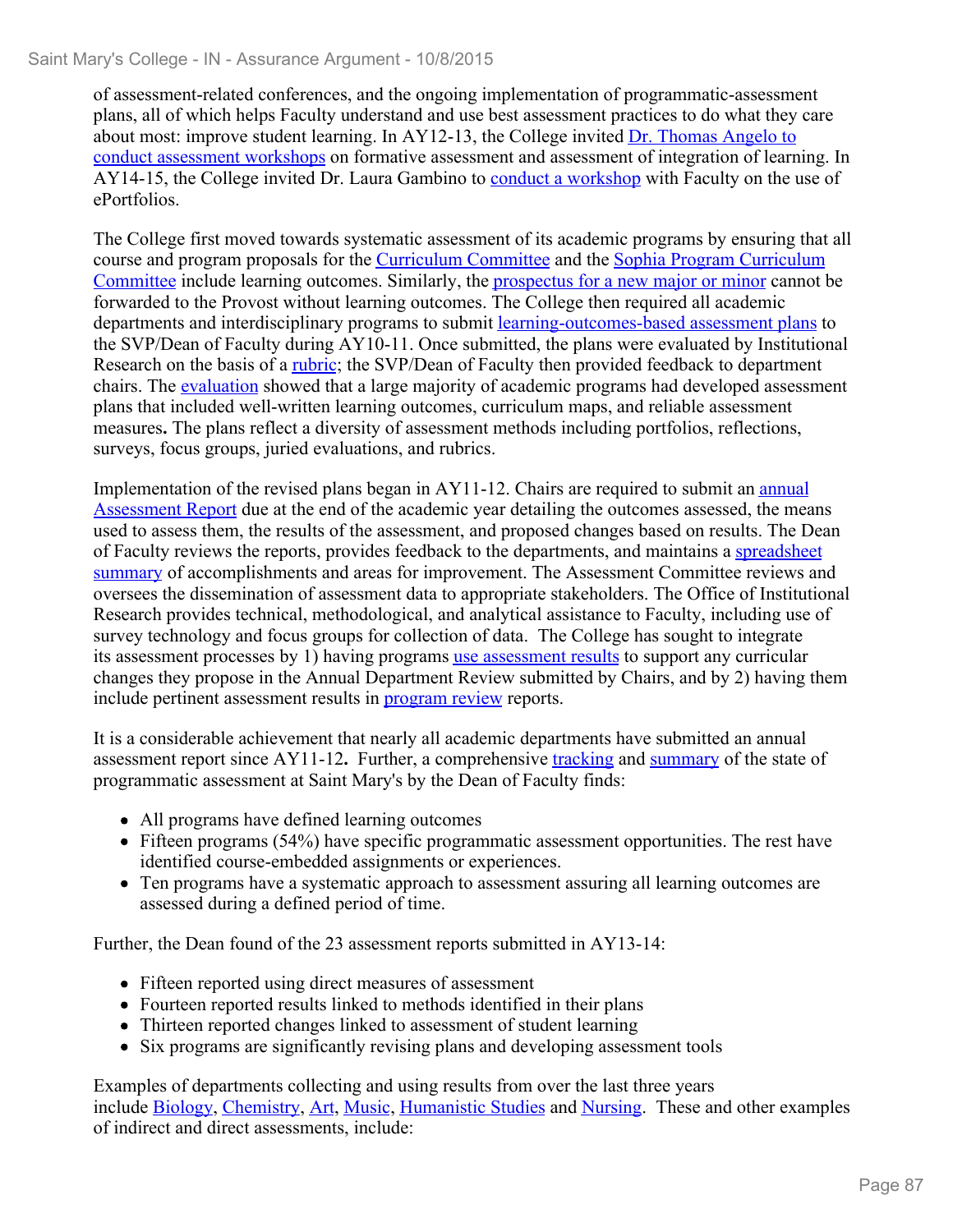- Art implemented curricular changes suggested by a survey and subsequent assessment discussions in  $AY13-14$ ; Art's report for this year speaks both to the ongoing curriculum changes and plans for future course development. Art utilizes methodologically strong methods such as portfolio evaluations for assessing program outcomes.
- Humanistic Studies enhanced its assessment process to include rubrics assessing learning outcomes for oral participation and their comprehensive exam. Initial findings indicate Students may need additional support on integration of learning. The Department has identified potential changes.
- Music identified specific elements of its juried evaluations to be modified in their  $\frac{AY12-13}{AY12-13}$ Assessment Report and implemented those changes in AY13-14. The evaluations consider the various levels of applied study to make instrumental requirements more equivalent with vocal requirements. These include technical studies as well as repertoire requirements. Piano-proficiency requirements were also revised to better reflect program expectations, and entrance audition requirements have been adjusted.
- Biology has been adjusting its gateway-major-course labs in response to survey feedback to improve the impact on student writing within the discipline (see AY12-13 and AY13-14 reports). Assessment based on student evaluations led to reverting from a team-taught approach in their gateway course to a single-Faculty model.
- Education has revised the criteria for evaluating lesson plans to make them clearer and less cumbersome.
- Global Studies has revised their language proficiency requirement to ensure that Graduates have proficiency congruent with desired outcomes.
- Mathematics has planned changes in their approach to problem-solving designed to improve student performance regarding independence and ability to tackle problems.
- Psychology strengthened their physiological psychology requirement, supported in part by  $\frac{exit}{}$ interview feedback.

Many programs have confirmed through their assessments that present practices in curriculum and instruction are effective and only require minimal adjustments. The College must continue to help programs implement meaningful and manageable assessment. A remaining challenge is that assessment does not always generate meaningful or reliable results that can be acted upon. Small programs with limited resources, for example, can struggle to find time to effectively formalize assessment and face methodological challenges such as very small populations of students. Further, there are still pockets of skepticism towards assessment, and preferences for anecdotal and intuitive approaches to institutional and programmatic improvement.

In response to these challenges, the Dean of Faculty has planned changes that will begin to address these and other issues, including:

- More explicitly linking assessment of student learning to existing program review at the College. The *internal review protocol* was revised in AY14-15 to engage programs in a discussion of their significant assessment findings. The previous protocol did not ask programs to discuss assessment results. An additional enhancement linking program review and assessment by asking departments to include use of their assessment results in their internal review report will be presented to the Academic Affairs Council in AY15-16.
- Revision of the annual assessment report form in AY14-15 to include more details on tools and methods used so that the College can better support its programs. The form now asks programs to indicate any additional resources needed to move assessment forward or implement changes based on results, creating an explicit budgetary link with assessment.
- Individual meetings with programs with weak plans designed to offer additional support and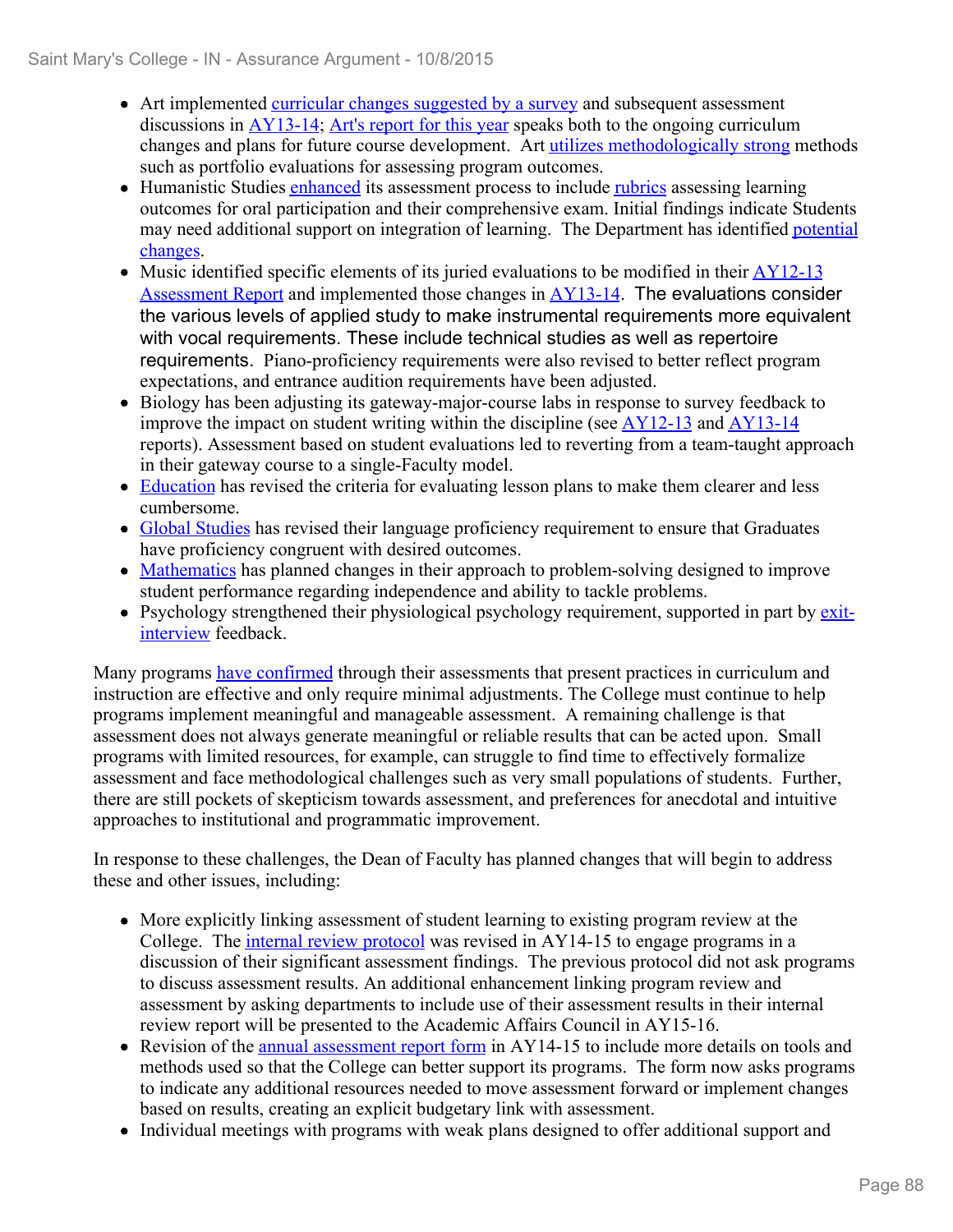guidance.

- Assign Assessment Committee members as liaisons to support programs' assessment work.
- Provide additional resources to help programs move from course-based to higher-order program-level assessment making the process more manageable and less sensitive to the differences among individual instructors within a program.

Learning-outcomes-based assessment plans have been developed for the graduate programs that launch in AY15-16, and assessment will occur in tandem with the implementation of the programs.

#### **Additional Assessment of Student Learning: Academic Programs and Co-Curricular**

In AY09-10 a significant cross-divisional program was initiated. The Cross-Currents Program involved the collaboration of the Divisions of Mission, Student Affairs, and Academic Affairs on an "umbrella program" housing varied programs developed by each division, centered around 4 key questions tied to Mission. This program was internally-assessed annually and underwent an external assessment in AY13-14. In response to external assessment, programming has been changed and the decision has been made to "close the Cross-Currents umbrella" and allow the effective programs to thrive on their own. Many programs, including the First-Year Faculty Advising/Peer-Mentor Program, continue to be strong (See 3.D.2-3)

As mentioned above, Saint Mary's, as an HLC Pioneer Cohort 3 Institution, "tested" the Lumina Foundation's *Degree Qualifications Profile* (*DQP*). The College administered a survey using the "Specialized-Knowledge" learning outcomes of the *DQP* to Students in four different major programs. The survey has yielded important results relative to how Students understand learningoutcome language. Findings suggest that Students use their academic programs as a reference point impacting their understanding of certain words and phrases used in the *DQP* learning outcomes, even when focusing on outcomes meant to be common to all majors. These results raise critical questions regarding the extent to which Students have a shared understanding of outcome language. This finding has prompted the College to further investigate how Students understand the outcomes of the Sophia Program through a survey item integrated into the Learning Goals Surveys included in the Sophia assessment plan.

The Center for Women's Intercultural Leadership (CWIL) has developed an established process for outcomes assessment of study abroad. This process contains a mix of indirect and direct measures of quantitative and qualitative evidence of Student achievement. These objectives have a direct link to the College's Sophia Program outcomes of Global Learning, Intercultural Competence, and Social Responsibility. This assessment process is well developed and **ongoing**, informing improvements in pedagogy, policy, advising, and pre-departure preparation.

Co-Curricular assessment at Saint Mary's is largely based on evaluating achievement of individual unit goals rather than learning outcomes. As described in Criterion 5, the College recently began a systematic unit-evaluation process asking all offices to establish measurable goals and report results annually. Offices that contribute to Student learning have adopted assessment methods to ensure that their units meet established goals and continually improve. (See, for example, Campus Ministry, Office of Civic and Social Engagement, Center for Spirituality, Career Crossings, Residence Life, Student Involvement, and Athletics.) The Office of Civic and Social Engagement's ongoing unitevaluation demonstrates commitment to evaluating its effectiveness by establishing goals and measures to assess its role in the Sophia experiential learning outcomes, for which the OCSE plays a key role.

Student Affairs participated in two major studies recently: the *Educational Benchmarking Institute's*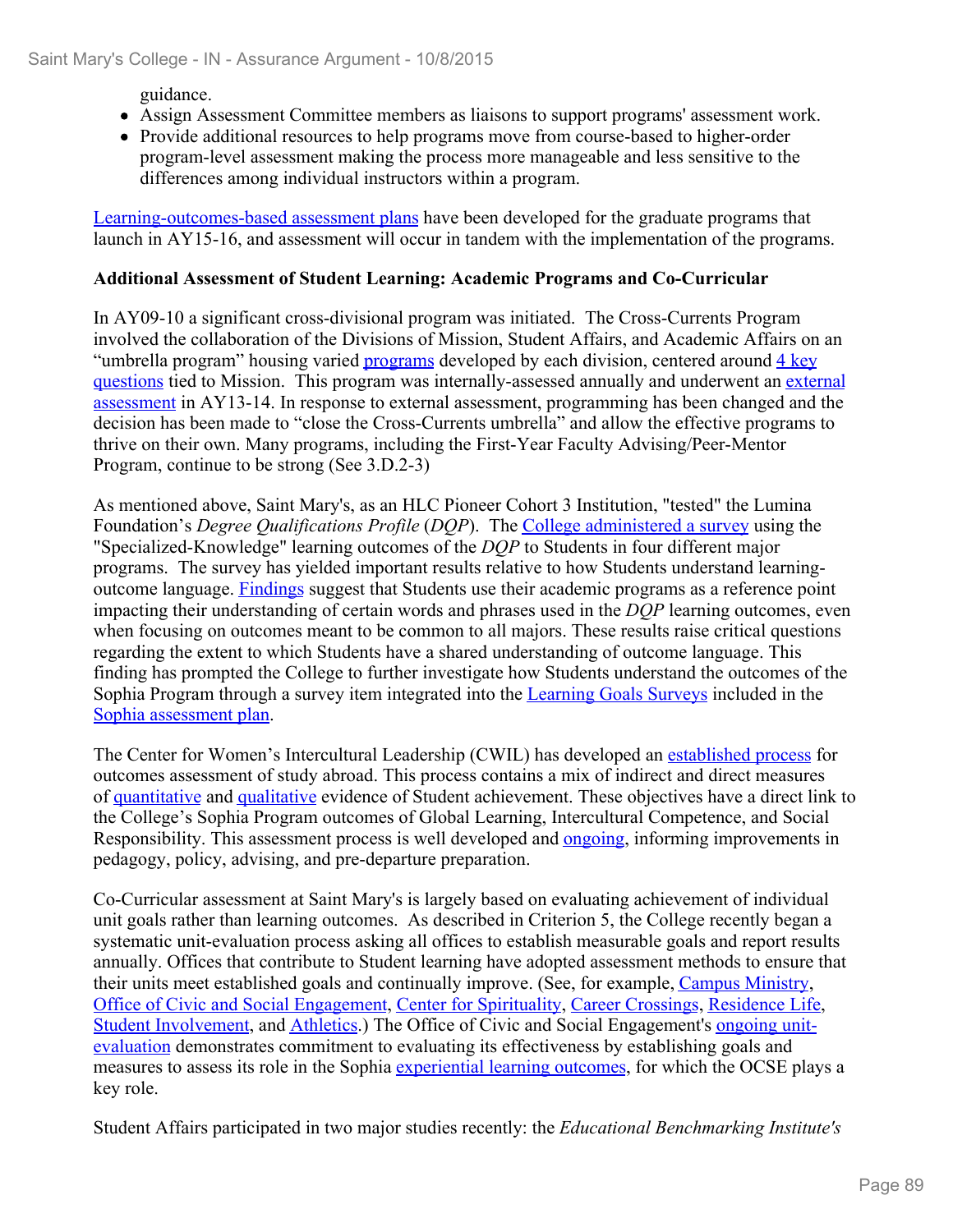(*EBI*) Assessment of Student Leadership and Student Activities and the *EBI* Assessment of Residence Life and Staffing. In both cases Saint Mary's was benchmarked against similar institutions. The results of the Residence Life Assessment have been reviewed and changes made. Review of the *EBI* Student Leadership and Student Activities Assessments has informed modifications to programs and services in the Office of Student Involvement. These include: additional leadership-development training for Student organizations; collaboration in the form of training and co-sponsored events amongst the largest Student organizations; and a formalized Student organization executive board application process. There are plans to implement leadership workshops in AY15-16. Multicultural Services regularly assesses the Belles Connect Program through annual focus groups. These groups have confirmed the strong positive influence of this Program on the underrepresented Students it serves but have also led to an expansion of the categories of Students invited to participate, an extension of a Student's participation from one to four years, and increased programming conducted by the Belles Connect Student Leaders and the Office of Multicultural Services. The offices under Student Affairs conduct ongoing assessment in order to improve the leadership opportunities available to Students. Another leadership assessment has resulted in a complete restructuring of the Administrative RA position into that of the Senior RA.

#### **Assessment Technologies**

After completion of the HLC Assessment Academy, the College has recognized that systematic assessment of student learning requires a more comprehensive and systematic approach to collecting, storing, and using its assessment data. As a result, it has explored various assessment technologies including *LiveText* as a centralized tool for assessment. While the College recognizes the benefits in such a tool, Faculty and Administrators have determined that *LiveText's* limitations, including nearlyexclusive reliance on rubrics, are not adequate for the diversity of assessment methodologies at Saint Mary's. As a result, the College has considered alternative technologies to more effectively advance our assessment efforts. An ePortfolio tool, WordPress, has been selected and implemented in AY14- 15 for the collection of artifacts to assess integration of learning. A small group of Faculty is exploring ways to use ePortfolio assessments at the course, program, and general education levels. The College will continue to explore other technologies that could effectively support its assessment efforts.

#### **Continuing to Move Forward**

Progress has been substantive, but there is still work to be done. While some programs are already using results to improve student learning, others are still in early stages and have not yet "closed the loop." The College must ensure that: 1) assessment of student learning is systematic and reflects good practices across all academic programs, graduate and undergraduate, so that it generates meaningful results used to make improvements on a regular basis; 2) the effectiveness of the Sophia Program's assessment plan is evaluated with careful attention to Faculty-driven direct measures of assessment; and 3) assessment data is used to inform improvements in student learning. The latter will require the College to improve the collection, storage, management, and dissemination of assessment data. Continued progress will require ongoing support for academic programs in their assessment efforts (such as the newly-created position shared by the Education Department and Office of Dean of Faculty) and continued review of program-assessment plans to ensure they maintain best practices yielding meaningful information that Faculty use to improve student learning.

## **Sources**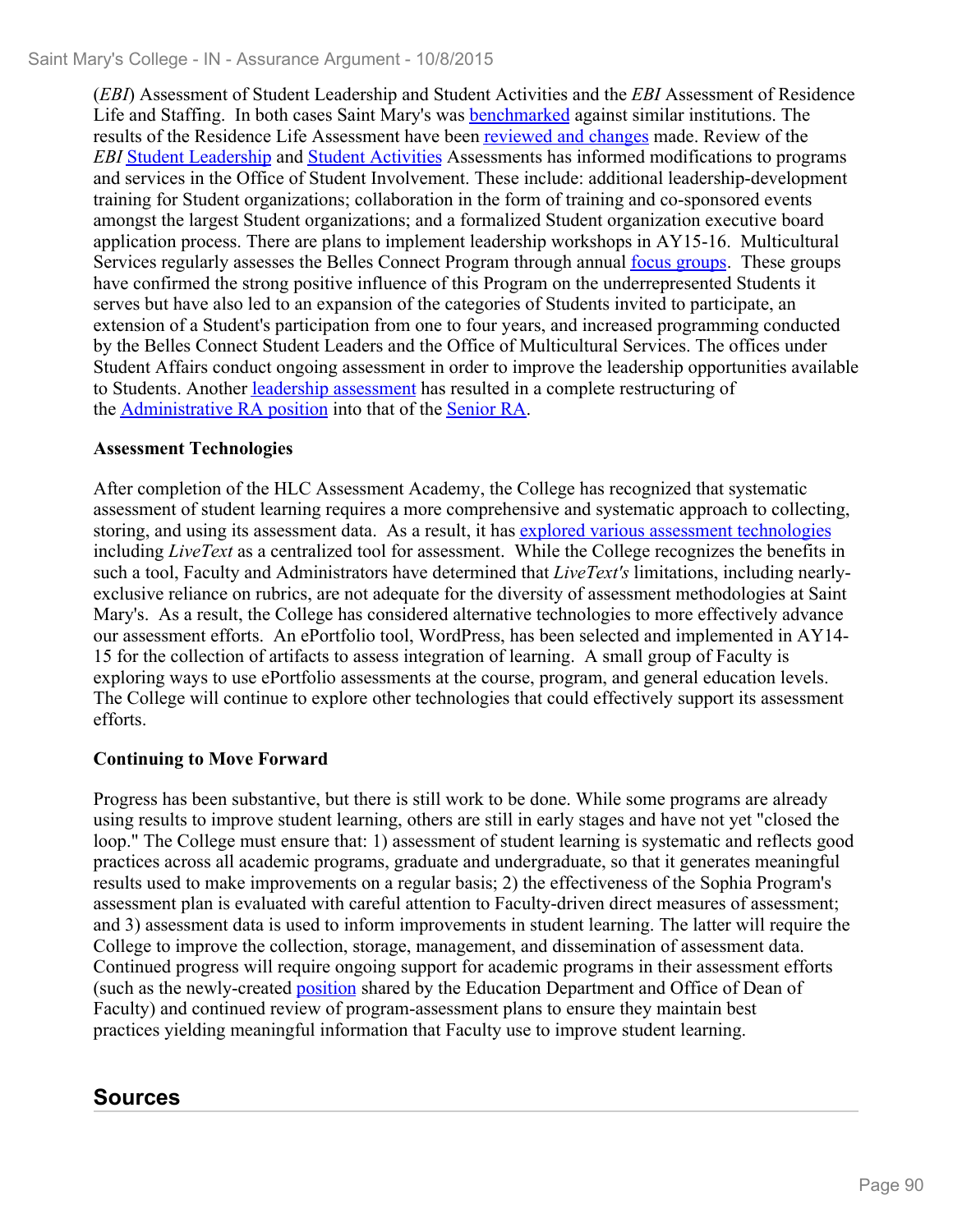- 1212 20061101 Academy for Assessment Letter of Agreement
- Acad A Acad Affairs & First Year Studies Academic Guide for First Year Students AY 15-16
- Acad A Acad Affairs & First Year Studies Academic Guide for First Year Students AY 15-16 (page number 6)
- Acad A Acad Affairs & First Year Studies Academic Guide for First Year Students AY 15-16 (page number 7)
- Acad A Acad Affairs & First Year Studies Academic Guide for First Year Students AY 15-16 (page number 54)
- Acad A Acad Affairs & First Year Studies Memo on changes to SPLL 101 AY 14-15
- Acad A Acad Affairs & First Year Studies SPLL 101 Master Syll AY 14-15
- Acad A Acad Affairs & First Year Studies SPLL 101 Master Syll AY 14-15 (page number 2)
- Acad A Acad Affairs & First Year Studies SPLL 101 Master Syllabus AY 13-14
- Acad A Assessment Committee webpage content AY 13-14
- Acad A Assessment Committee Angelo Eval AY 12-13
- Acad A Assessment Committee Dissemination process for Sophia Assessment Data AY 13-14
- Acad A Assessment Committee Grant application AY 14-15
- Acad A Assessment Committee Minutes Feb 2010 AY 09-10
- Acad A Assessment Committee National Survey Announcement AY 13-14
- Acad A Assessment Committee Workshop summaries AY 09-10
- Acad A Assoc Dean of Faculty SPCC Approval Process AY 13-14
- Acad A Assoc Dean of Faculty Spring Syllabus Prep Memo AY 13-14
- Acad A CCO Unit Evaluation AY1415
- Acad A CCO Unit Evaluation AY1415 (page number 5)
- Acad A CCO Cross Currents Brochure AY 12-13
- Acad A Cross Currents 4 Questions Brochure AY 12-13
- Acad A Curriculum Committee Process to add a new major program AY 14-15
- Acad A Curriculum Committee Course Approval form AY 14-15
- Acad A CWIL Assessment Process AY 13-14
- Acad\_A\_CWIL\_Assessment Process AY 13-14 (page number 19)
- Acad A CWIL Assessment Process AY 13-14 (page number 20)
- Acad A CWIL Assessment Process AY 13-14 (page number 41)
- Acad\_A\_CWIL\_Assessment Using Evidence Presentation\_AY 13-14
- Acad A Dean of Faculty Assessment of Assessment AY 14-15
- Acad A Dean of Faculty Assessment Report Form AY 14-15
- Acad A Dean of Faculty Assessment Summary AY 12-13
- Acad A Dean of Faculty Assessment Summary AY 13-14
- Acad A Dean of Faculty Assessment Summary AY 14-15
- Acad A Dean of Faculty Assessment Technology Compare AY 12-13
- Acad A Dean of Faculty Dept Assessment Plans AY 10-11
- Acad A Dean of Faculty Internal Review Process updated May 2014 AY 13-14
- Acad A Dean of Faculty Internal Review Process updated May 2014 AY 13-14 (page number 6)
- Acad A Dean of Faculty Spring Faculty Development Day Agenda AY 14-15
- Acad A Provost Cross Currents Final Eval AY 13-14
- Acad A Registrar Bulletin AY 15-16
- Acad A Registrar Bulletin AY 15-16 (page number 79)
- Acad A Sophia Oversight DirectAssessMemo AY1516
- Acad A Sophia Oversight Integration of Learning Assessment Plan AY 13-14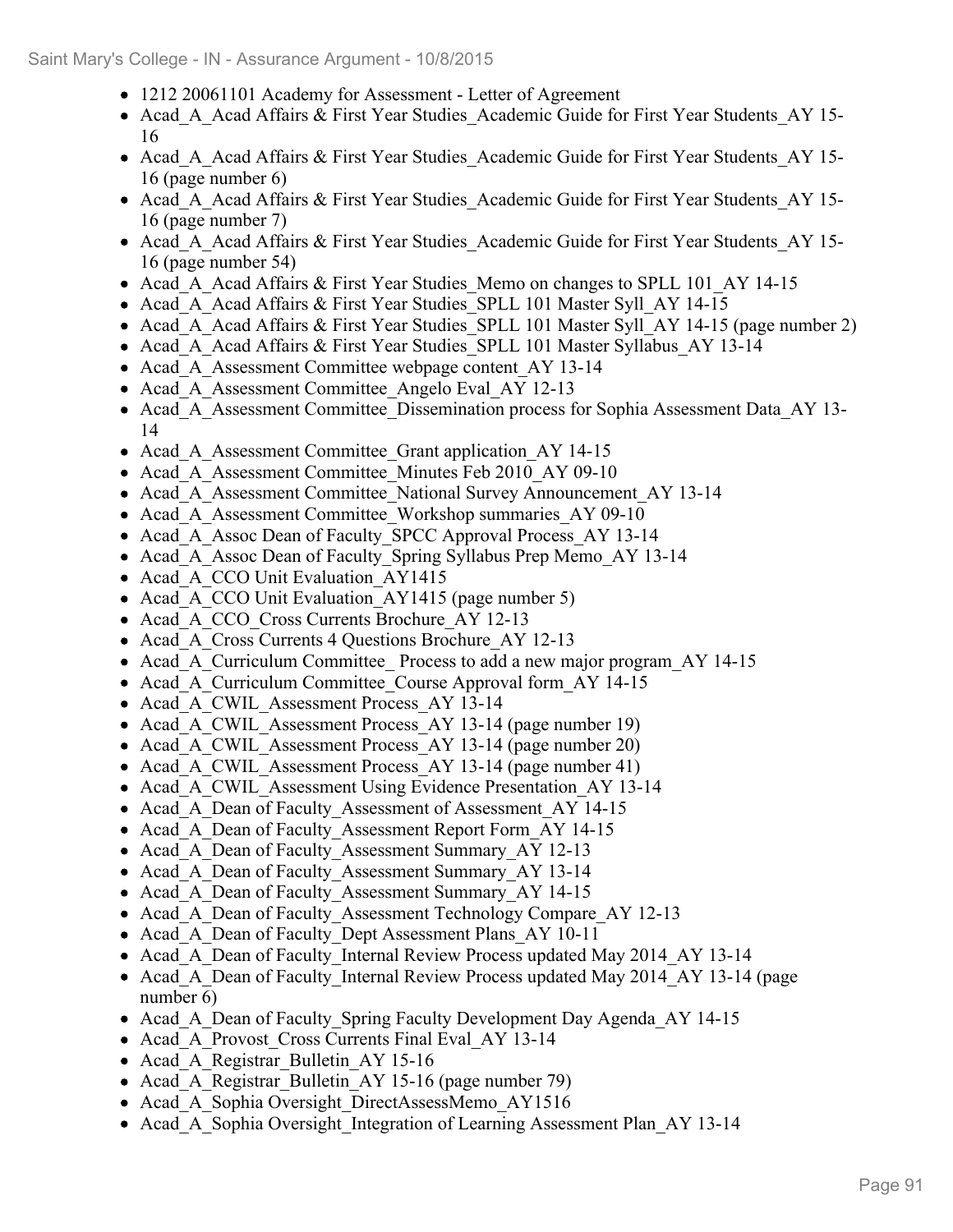- Acad A Sophia Oversight Minutes April 2015 AY 14-15
- Acad\_A\_Sophia Oversight\_Minutes April 2015 AY 14-15 (page number 4)
- Acad A Sophia Oversight Minutes Feb 2014 AY 13-14
- Acad A Sophia Oversight Minutes Feb 2015 AY 14-15
- Acad A Sophia Program 2012 AACU Institute on General Education and Assessment Call for Applications\_AY 11-12
- Acad A Sophia Program Assessment Plan devel at AAC&U conference AY 12-13
- Acad A Sophia Program Assessment Plan Overview AY 13-14
- Acad A Sophia Program Assessment Results Dissemination AY 13-14
- Acad A Sophia Program Basic W Assessment Key Findings AY 12-13
- Acad A Sophia Program Basic W Assessment Key Findings AY 12-13 (page number 7)
- Acad A Sophia Program Basic W Assessment Key Findings AY 12-13 (page number 10)
- Acad A Sophia Program Basic W Outcomes by Course SP 08 to SP 11 AY 08-09 to 10-11
- Acad A Sophia Program Basic W Overall Outcomes by Course SP 13 AY 12-13
- Acad A Sophia Program Basic Writing Proficiency 3rd time contract AY 13-14
- Acad A Sophia Program Curriculum Guide AY 15-16
- Acad A Sophia Program Curriculum Guide AY 15-16 (page number 4)
- Acad A Sophia Program Curriculum Guide AY 15-16 (page number 5)
- Acad A Sophia Program Curriculum Guide AY 15-16 (page number 8)
- Acad A Sophia Program Curriculum Guide AY 15-16 (page number 10)
- Acad A Sophia Program Curriculum Guide AY 15-16 (page number 11)
- Acad\_A\_Sophia Program\_Curriculum Guide\_AY 15-16 (page number 12)
- Acad A Sophia Program Curriculum Guide AY 15-16 (page number 25)
- Acad A Sophia Program Curriculum Guide AY 15-16 (page number 31)
- Acad A Sophia Program Curriculum Guide AY 15-16 (page number 37)
- Acad A Sophia Program Curriculum Guide AY 15-16 (page number 38)
- Acad A Sophia Program Curriculum Guide AY 15-16 (page number 42)
- Acad A Sophia Program Curriculum Guide AY 15-16 (page number 43)
- Acad A Sophia Program Curriculum Guide AY 15-16 (page number 44)
- Acad A Sophia Program Curriculum Guide AY 15-16 (page number 45)
- Acad A Sophia Program Fall 13 Learning Goals Results AY 13-14
- Acad A Sophia Program Learning Goals Results SP 14 AY 13-14
- Acad A Sophia Program Learning Goals Survey Instrument AY 13-14
- Acad A Sophia Program National Results Creative & Perform Arts AY 13-14
- Acad A Sophia Program National Results Critical Thinking AY 13-14
- Acad A Sophia Program National Survey Mapping AY 13-14
- Acad A SPCC Approval form AY 14-15
- Acad A SV-P Acad Affairs & Dean of Faculty Assessment plan feedback rubric AY 10-11
- Acad A SV-P Acad Affairs & Dean of Faculty Assessment Plans Rubric Summary AY 10-11
- Acad A SV-P Academic Affairs & Dean of Faculty HLC Asessment Academy Final Report\_AY 10-11
- Acad A Writing Center Course for Writing Center Tutors AY 14-15
- Acad A Writing Center Satelite location proposal AY 13-14
- Acad A Writing Center Satelite location proposal AY 13-14 (page number 4)
- Acad A Writing Proficiency Program Less Prepared Stdts Task Force AY 13-14
- Acad D Art Accreditation Assess methods AY 09-10
- Acad D Art Accreditation Assess methods AY 09-10 (page number 88)
- Acad D Art Assess Report AY 12-13
- Acad D Art Assess report AY 13-14
- Acad D Art Assess Survey AY 12-13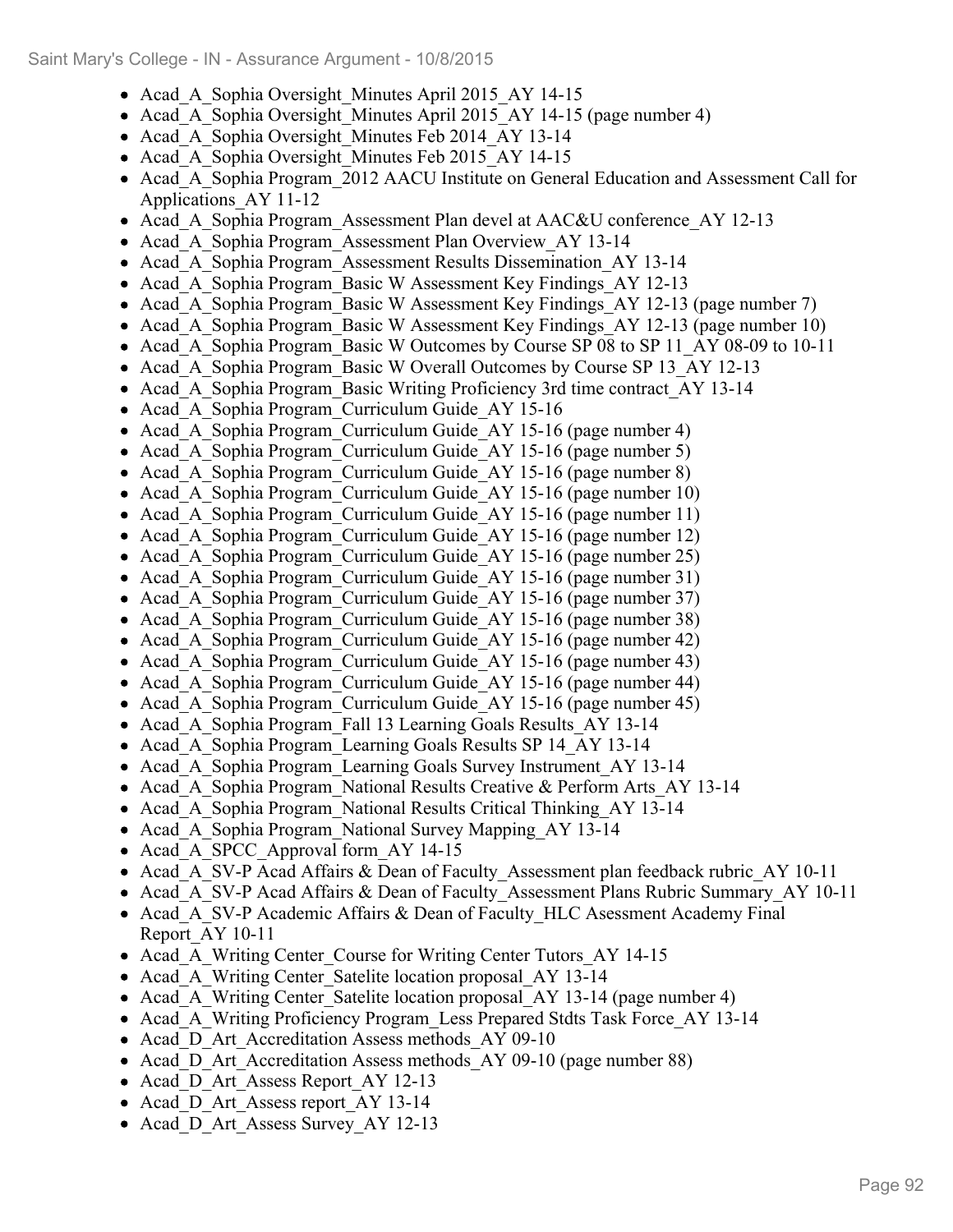- Acad D Art Assess Survey AY 12-13 (page number 9)
- Acad D Biology Assessment Report AY 12-13
- Acad D Biology Assessment Report AY 13-14
- Acad D Chemisty Assessment Report AY 12-13
- Acad D DNP and Masters of Data Science and Speech Pathology Assess Plans AY 14-15
- Acad D Education Asessment Report AY 13-14
- Acad D Education Assessment Position AY 14-15
- Acad D Global Studies Assessment Report AY 13-14
- Acad D Humanistic Studies Assess Rubric AY 14-15
- Acad D Humanistic Studies Assessment Report AY 14-15
- Acad D Humanistic Studies Assessment Report AY 14-15 (page number 3)
- Acad D Mathematics Assessment Report AY 13-14
- Acad\_D\_Mathematics\_Assessment Report\_AY 13-14 (page number 2)
- Acad D Modern Languages Assessment Plan AY 12-13
- Acad D Music Assessment Report AY 12-13
- Acad D Music Assessment Report AY 13-14
- Acad D Nursing Assessment Report AY 12-13
- Acad D Political Science Proposed Changes to Comprehensive AY 12-13
- Acad D Psychology Assessment AY 13-14
- Acad\_D\_Religious Studies Assessment report AY 12-13
- Acad D Social Work Competency Evaluations AY 13-14
- Mission Campus Ministry Unit Evaluation AY1415
- Mission Campus Ministry Unit Evaluation AY1415 (page number 3)
- Mission Center for Spirituality Unit Evaluation AY1415
- Mission Center for Spirituality Unit Evaluation\_AY1415 (page number 4)
- Mission OCSE Unit Evaluation AY1415
- Mission OCSE Unit Evaluation AY1415 (page number 4)
- Pres Governance Manual AY 15-16
- Pres Governance Manual AY 15-16 (page number 59)
- Pres Governance Manual AY 15-16 (page number 68)
- Pres IR Analysis of less prepared stds in Writing Proficiency Program AY 13-14
- Pres IR Analysis of less prepared stds in Writing Proficiency Program AY 13-14 (page number 2)
- Pres IR AssessPlansSummary AY1112
- Pres IR BellesConnectFocusGroup AY1314
- Pres IR Quality Initiative Report AY12-13
- Pres IR Quality Initiative Report AY12-13 (page number 6)
- Pres IR Quality Initiative Report AY12-13 (page number 7)
- Pres IR Quality Initiative Report AY12-13 (page number 10)
- Pres IR Quality Initiative Report AY12-13 (page number 13)
- Pres IR SophiaAssessmentDataScreenShoot AY1415
- Pres IR SPLL 101 assessment for First Year Studies AY 13-14
- Pres IR Student eval of SPLL 101 AY 14-15
- Std Affairs Athletics Unit Evaluation AY1415
- Std Affairs Athletics Unit Evaluation AY1415 (page number 5)
- Std Affairs Multicultural Services Belles Connect webpage AY 14-15
- Std Affairs Res Life Admin RA Assessment Summary AY 12-13
- Std Affairs Res Life Admin RA contract\_AY 12-13
- Std Affairs Res Life EBIPresentation AY1314
- Std Affairs Res Life EBIPresentation AY1314 (page number 3)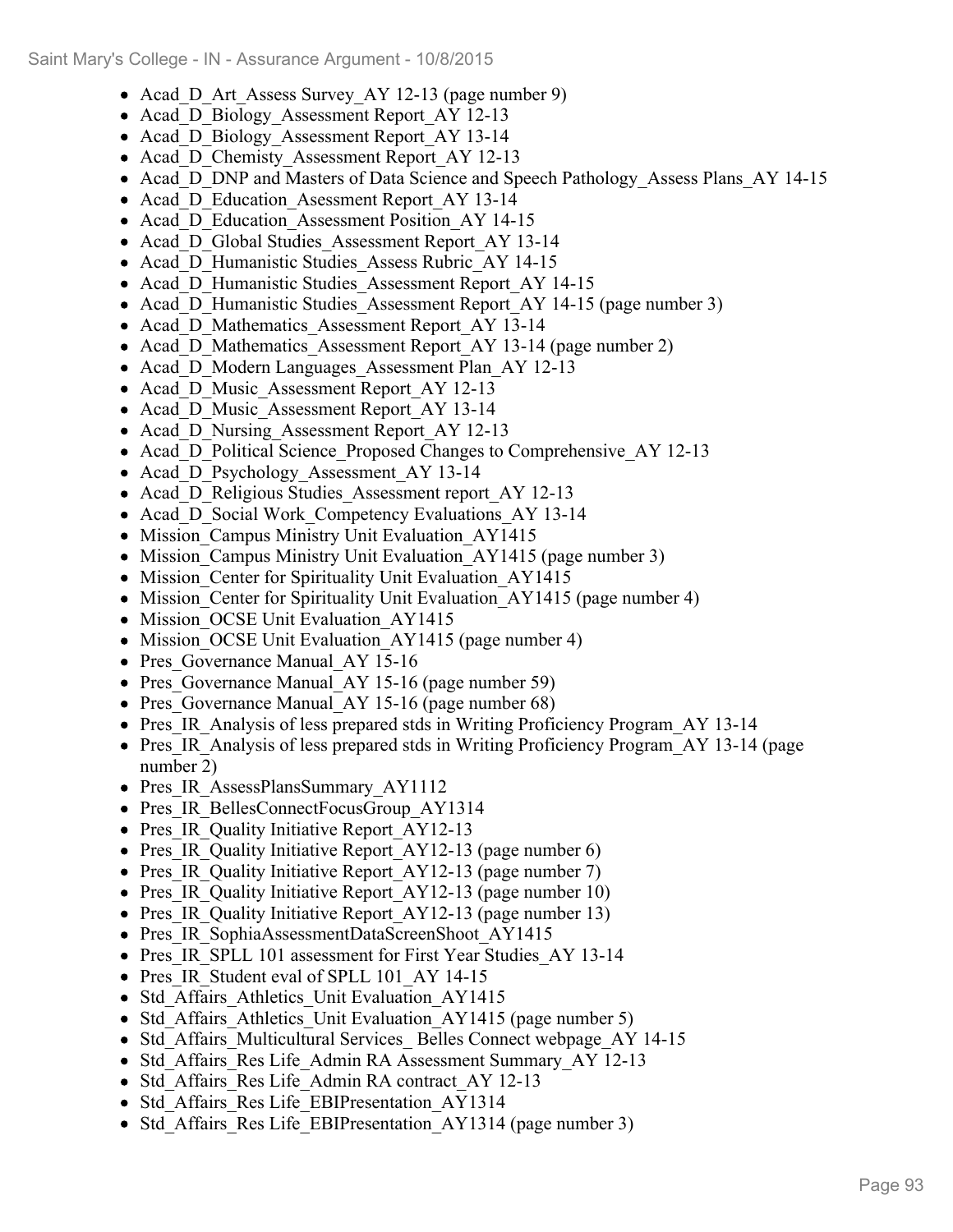- Std Affairs Res Life EBIPresentation AY1314 (page number 8)
- Std\_Affairs\_Res Life\_Senior RA contract\_AY 15-16
- Std Affairs Res Life Unit Evaluation AY1415
- Std<sup>-</sup>Affairs<sup>-</sup>Res Life<sup>-</sup>Unit Evaluation<sup>-</sup>AY1415 (page number 3)
- Std\_Affairs\_SIMS\_Unit Eval\_AY 13-14
- $\bullet$  Std<sup>-</sup>Affairs<sup>-</sup>SIMS<sup>-</sup>Unit Eval<sup>-</sup>AY 13-14 (page number 6)
- Std\_Affairs\_Student Involvement\_EBI Student Activities\_AY 12-13
- Std\_Affairs\_Student Involvement\_EBI Student Leadership\_AY 12-13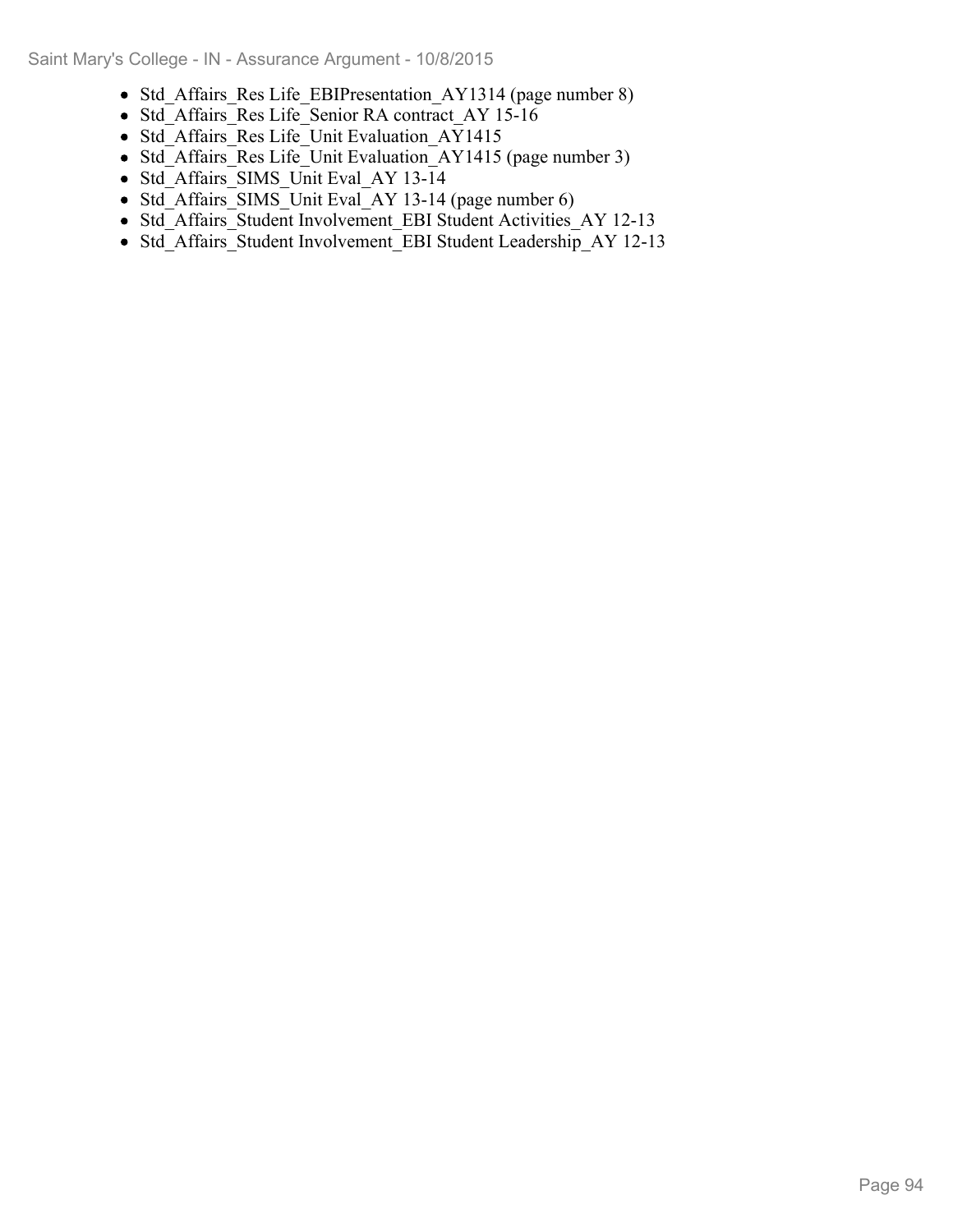# **4.C - Core Component 4.C**

The institution demonstrates a commitment to educational improvement through ongoing attention to retention, persistence, and completion rates in its degree and certificate programs.

- 1. The institution has defined goals for student retention, persistence, and completion that are ambitious but attainable and appropriate to its mission, student populations, and educational offerings.
- 2. The institution collects and analyzes information on student retention, persistence, and completion of its programs.
- 3. The institution uses information on student retention, persistence, and completion of programs to make improvements as warranted by the data.
- 4. The institution's processes and methodologies for collecting and analyzing information on student retention, persistence, and completion of programs reflect good practice. (Institutions are not required to use IPEDS definitions in their determination of persistence or completion rates. Institutions are encouraged to choose measures that are suitable to their student populations, but institutions are accountable for the validity of their measures.)

## **Argument**

#### **4.C.1.**

Saint Mary's goals for student retention, persistence, and completion are attainable and mirror the institution's long-term strengths in these areas. The current Strategic Plan articulates goals for retention and completion in Recommendation 9. The primary goal is to maintain a 10-year-rolling average first-year retention rate of 85%. Over the recent three-year period of 2012-13, 2013-14, 2014-15, Saint Mary's has maintained an average first-year retention rate of 88%. Twenty-five years of retention and persistence rates, including recent rates by race/ethnicity and Pell, is included in the *Fact Book*. In an effort to continue to enhance already strong retention rates and to set ambitious goals, an *Ad Hoc* Committee of the Board of Trustees recently asked the Administration to increase its retention rate by one percentage point to 89%.

*Boldly Forward* calls for maintaining the six-year graduation rate at a 10-year-rolling average of 76%. Over the last three six-year graduating cohorts (first-year, full-time Students entering in 2006, 2007, 2008), the six-year graduation rate has averaged 77%, and the most recent 10-year-rolling average was 77%. The *Fact Book* provides a twenty-five year history of completion rates. For comparison purposes, recent national six-year graduation rate data put the national average at 59% for all four-year institutions and 65% for private, non-profit colleges.

Saint Mary's is committed to the timely success of admitted Students. The "Four-Year Graduation Promise" expresses that commitment, appearing in the undergraduate *Bulletin* and on the Academic Affairs and First-Year Advising website. In fact, Saint Mary's Graduates historically have completed their degrees in four years at an <u>average rate of 93%</u>. While the Promise applies to Students who meet its criteria and who do not experience delays due to factors such as completion of additional majors, even Students who do not meet the guidelines can expect to complete their education in a timely fashion, as evidenced by our already strong rates of completion.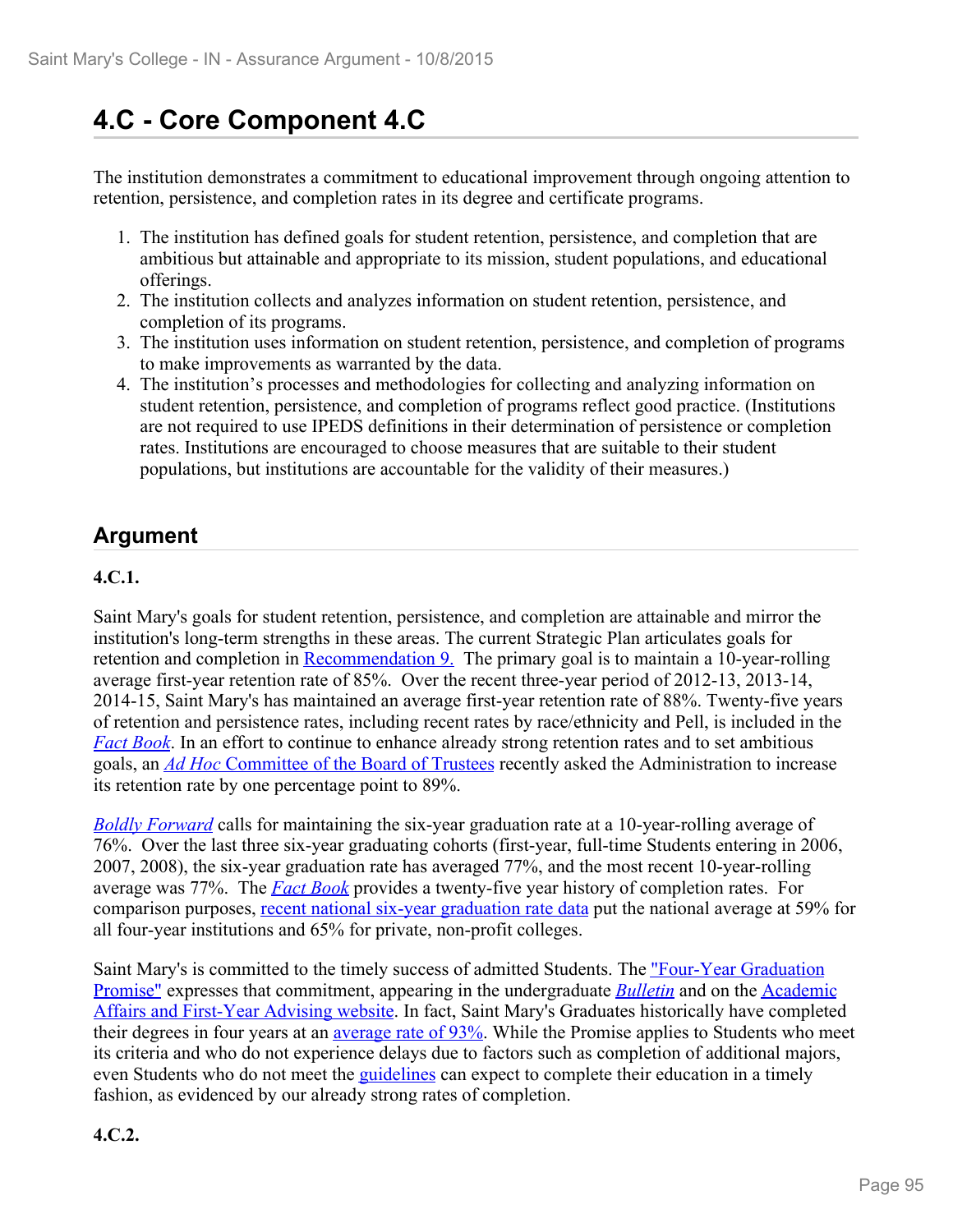Summary of information regularly collected and analyzed on retention and completion:

1. A weekly internal retention report tracking first-year retention of the current cohort compared to previous cohorts on a week-to-week basis which is distributed to relevant Administrators with data summaries showing Fall-to-Spring and Fall-to-Fall rates.

2. Students wishing to withdraw from Saint Mary's are directed to the Office of Academic Affairs. This Office and academic advisors first direct any such Student to Campus support systems that might enable the Student to persist. Academic Affairs also administers exit interviews to uncover policies and procedures that might be improved to enhance the potential for Students to succeed. Interview summaries are distributed to other relevant offices each year.

3. When a Student withdraws, she is also automatically sent an invitation to participate in a Collegedesigned Withdrawing Student Survey. This instrument, launched in Spring 2014, provides additional insights on why Students withdraw from the College.

4. The Behavioral Concerns Team (BCT), established seven years ago, creates a coordinated, team approach that fosters communication among departments and divisions about Students who may be having difficulties and ensures that departments share with one another the distinct information each holds about Students. The BCT meets weekly to discuss struggling students and develops a plan of action for each one. Members of the team include Administrators from Student Affairs, Enrollment Management, Academic Affairs, Campus Ministry, and Security. Each Student issue is logged into Maxient, the College's online-incident-report system, as is the follow-up. The team's work allows for data to be collected and utilized for improved understanding of the reasons why Students leave the College. In AY14-15 there were more than 150 referrals to the BCT, indicating the high level of support provided. A recent report for those not retained from the Class of 2018 indicates a variety of reasons for withdrawal. More importantly, it shows that the BCT had identified all but one Student as "at-risk" for retention prior to withdrawal or stop-out.

5. The Office of Institutional Research collects and compiles considerable information on retention, persistence, and graduation rates for both internal and external audiences. Information on retention and completion will also be collected for graduate programs once they begin in fall 2015.

- Annual figures for retention and completion are compiled and published in the *Fact Book*.
- Saint Mary's monitors its retention and graduation rates in comparison to its peer group of similar institutions. The 2014 Peer Retention report is an example. This information is included each fall in a report to the Board of Trustees, benchmarking several admissions, financial aid, and student life metrics (BOT Sept. 2013 Report Card).
- Periodically, IR undertakes a much deeper analysis of factors related to retention. The recent report *Retention at Saint Mary's: What are the Predictors?* links the first-year retention of the 2008-2011 entering cohorts to the results of the *CIRP* survey to identify risk factors for Students not retained after their first year.
- The College frequently monitors retention for various subgroups, including Student athletes and participants in special programs, such as the Student Success Program and Belles Connect (Tables, AY12-13).
- Recently, IR dedicated one of its monthly campus-update research notes to the topic of persistence and completion in order to better educate the Campus community on the College's effectiveness in this area.

6. The College plans to use the technology tool *Degree Works* to better understand various aspects of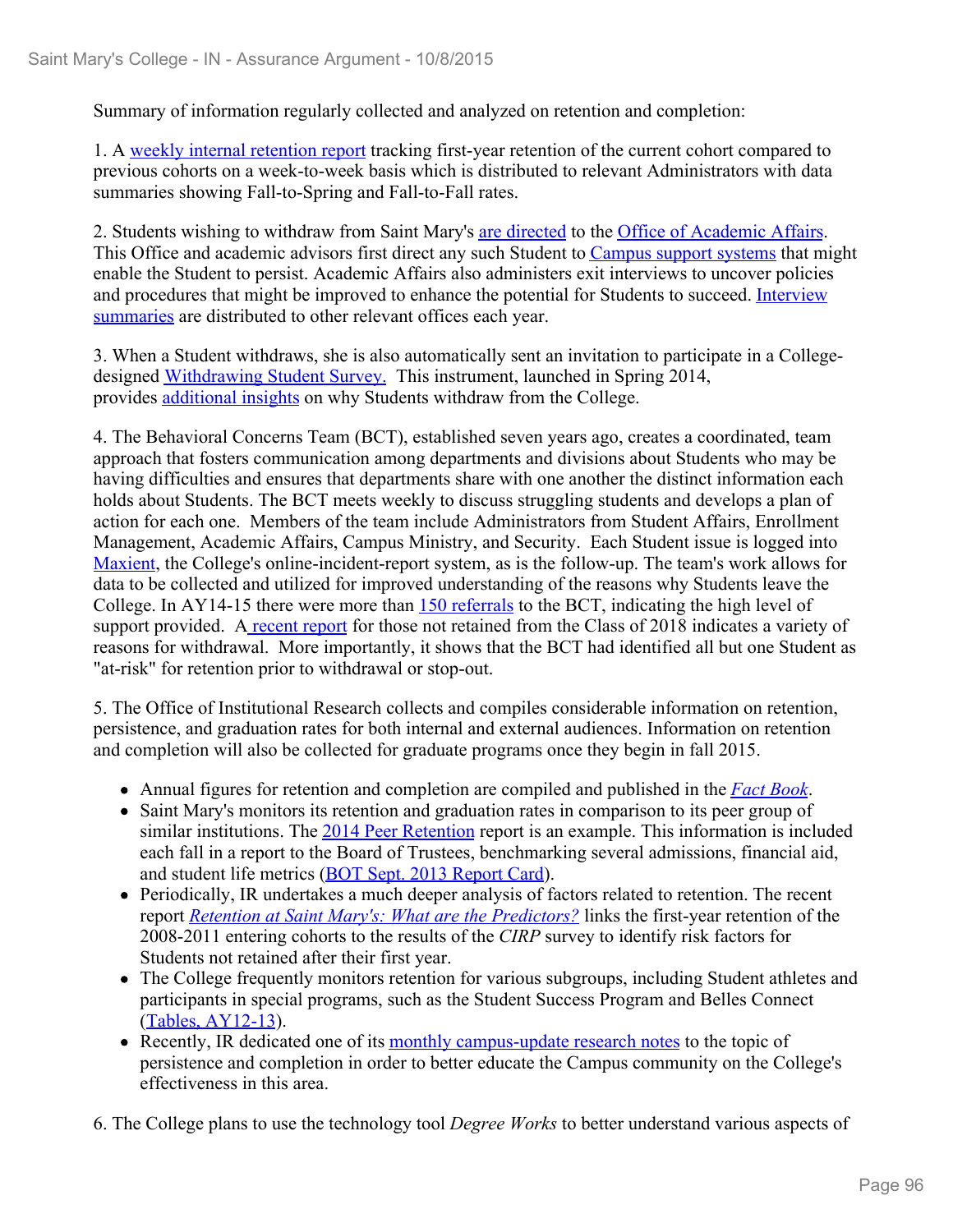degree completion, including length-of-degree completion, patterns of waivers and substitutions, etc. Persistent patterns will be brought to the attention of departments to consider curricular changes that eliminate the need for these accommodations.

#### **4.C.3.**

The Vice-President for Student Affairs is tasked with formal oversight of retention initiatives, but retention is a widely-shared responsibility. Student Affairs clearly has a large piece, but many major day-to-day responsibilities for activities impacting retention fall within the Academic Division, particularly with Faculty and the Office of Academic Affairs.

In 2009, as part of the Lilly-funded Cross-Currents Program, the Office of First-Year Studies restructured the first-year-advising experience. One of the stated goals was to provide incoming Students with a substantive connection to the Institution, aiding their first-year transition. Students were paired with one of their fall Instructors who taught, advised and shared in a college-wide common experience. The Program was so successful that the College continued it following the end of the Lilly-Grant period. The first-year Faculty-Advising Program is now structured around a onecredit course that pairs Faculty and Students in the fall semester and includes several common firstyear experiences. (See 3.D.4)

The Belles Connect program, initiated by Student Affairs in Fall 2011, is intended to address the retention and success of historically-underrepresented Students at the College. This three-day, preorientation bridge program provides additional mentoring and preparation for college life. Beginning in Fall 2015, first-generation Students are invited to join the Program. Initial data on retention and focus groups of participants suggest the program's overwhelming success at improving the Student experience. (4.B and 5.C describe Program modifications based on these focus groups.)

In response to the Board of Trustees' *Ad Hoc* Committee's goal to increase retention by 1%, a number of initiatives have been developed, implemented, and funded, including:

- Piloting a technology system, *EBI MapWorks*, designed to track students at risk for leaving the institution based on factors research has shown are correlated to retention. Ultimately, this system did not provide additional insights beyond what was learned at the local level through the Behavioral Concerns Team and other College Staff and so was discontinued.
- Development of a robust exit-interview program designed to increase insight into causes of withdrawal by connecting College Staff with withdrawing Students.
- Adjusting Student Affairs parent-weekend programing to focus more on Student retention.
- Working closely with Students who are more than 80 days past due on financial payments to the College to ensure that they and their families can effectively manage payment issues.

#### **4.C.4**

Saint Mary's follows standard IPEDS definitions to establish first-year, full-time cohorts entering in the fall for tracking and reporting retention and graduation rates. The College has a Student population that largely follows this traditional cohort path making IPEDS definitions ideal for tracking retention, persistence, and graduation rates. That said, the six-year completion rate accounting for transfer Students exceeds 90% according to the National Student Clearinghouse, if Students who leave Saint Mary's are tracked to completion at other institutions.

#### **Sources**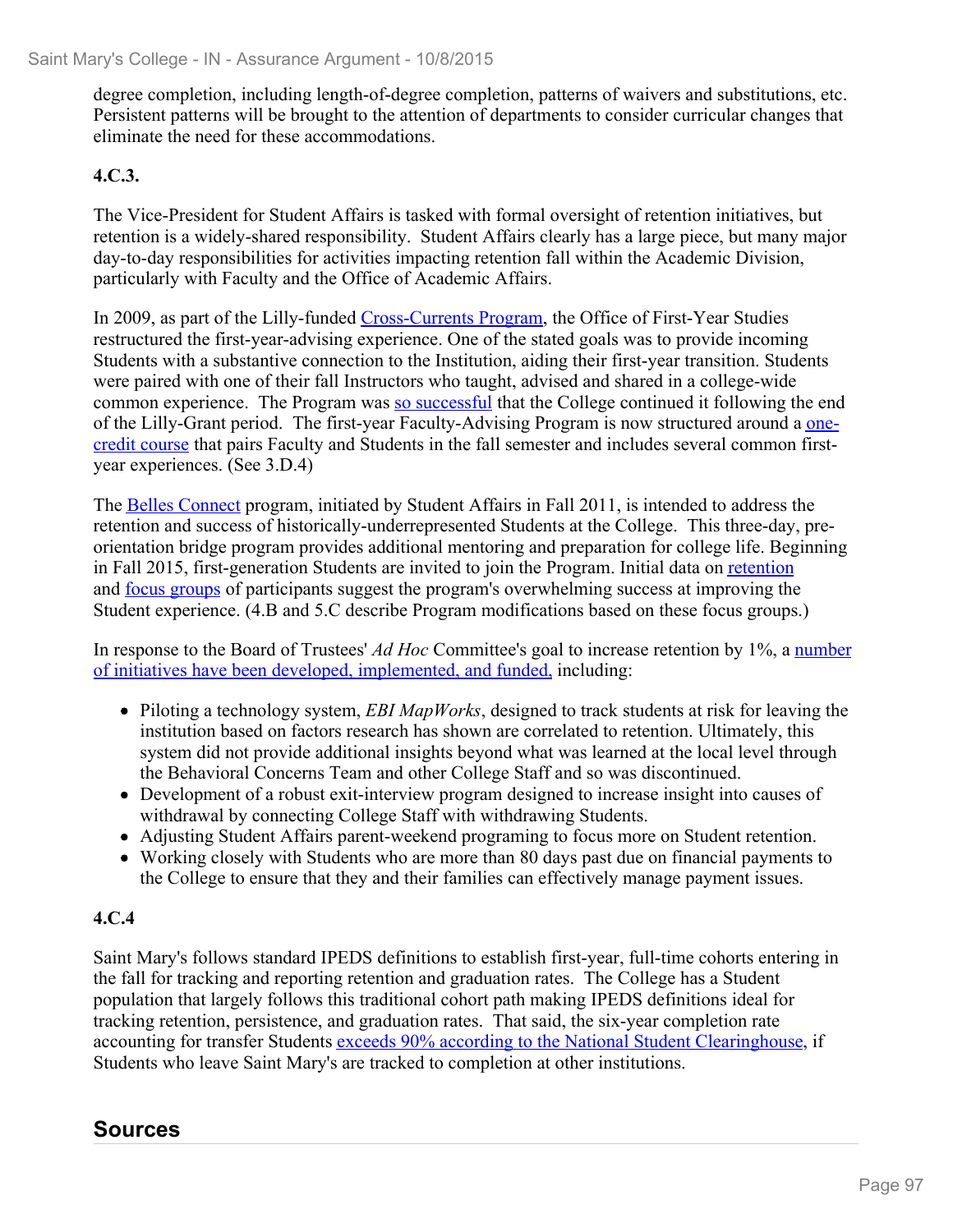- Acad A Acad Affairs & First Year Studies Academic Guide for First Year Students AY 15-16
- Acad A Acad Affairs & First Year Studies Academic Guide for First Year Students AY 15-16 (page number 12)
- Acad A Acad Affairs & First Year Studies Advising webpage content AY 14-15
- Acad A Acad Affairs & First Year Studies Four Year Promise website AY 14-15
- Acad A Acad Affairs & First Year Studies SPLL 101 Master Syll AY 14-15
- Acad A Acad Affairs & First Year Studies Withdraw Summary AY 13-14
- Acad A Provost Cross Currents Final Eval AY 13-14
- Acad A Provost Cross Currents Final Eval AY 13-14 (page number 29)
- Acad A Registrar Bulletin AY 15-16
- Acad A Registrar Bulletin AY 15-16 (page number 50)
- Acad A Registrar Bulletin AY 15-16 (page number 70)
- Acad A Registrar Bulletin AY 15-16 (page number 96)
- Enroll Admissions 4 yr Retention Report AY 13-14
- Enroll Admissions Four Year Promise AY 13-14
- Finance HR Maxient Reporting Form AY 15-16
- Pres Ad Hoc Updates Feb 2015 AY 14-15
- Pres Ad Hoc Updates Feb 2015 AY 14-15 (page number 4)
- Pres\_IR\_BellesConnectFocusGroup\_AY1314
- Pres IR BOTCompreportcard Sept13 AY1314
- Pres IR ClearinghouseSixYear AY1314
- Pres IR ClearinghouseSixYear AY1314 (page number 5)
- Pres IR Fact Book Grad Rates AY 15-16
- Pres IR Fact Book Retention AY 15-16
- Pres IR Fact Book AY1516
- Pres IR Fact Book AY1516 (page number 37)
- Pres IR Fact Book AY1516 (page number 38)
- Pres IR IRUpdateJan15 AY1415
- Pres IR NationalGradRates AY1415
- Pres IR RetentionF08F11 AY1314
- Pres IR RetentionGradPeer AY1314
- Pres IR SophJuniorRetentionbyGroups AY1213
- Pres IR WeeklyRetention AY1415
- Pres IR WithdrawingSummary AY1314
- Pres IR WithdrawingSurvey AY1314
- Pres Strategic Plan Boldly Forward AY 11-12
- Pres Strategic Plan Boldly Forward AY 11-12 (page number 19)
- Std Affairs BehavioralConcernsTeam Classof18Summary AY1415
- Std Affairs BehavioralConcernsTeam Maxient AY1415
- Std Affairs Multicultural Services Belles Connect webpage AY 14-15
- Std Affairs VP Student Affairs Peer Mentor Training schedule AY1314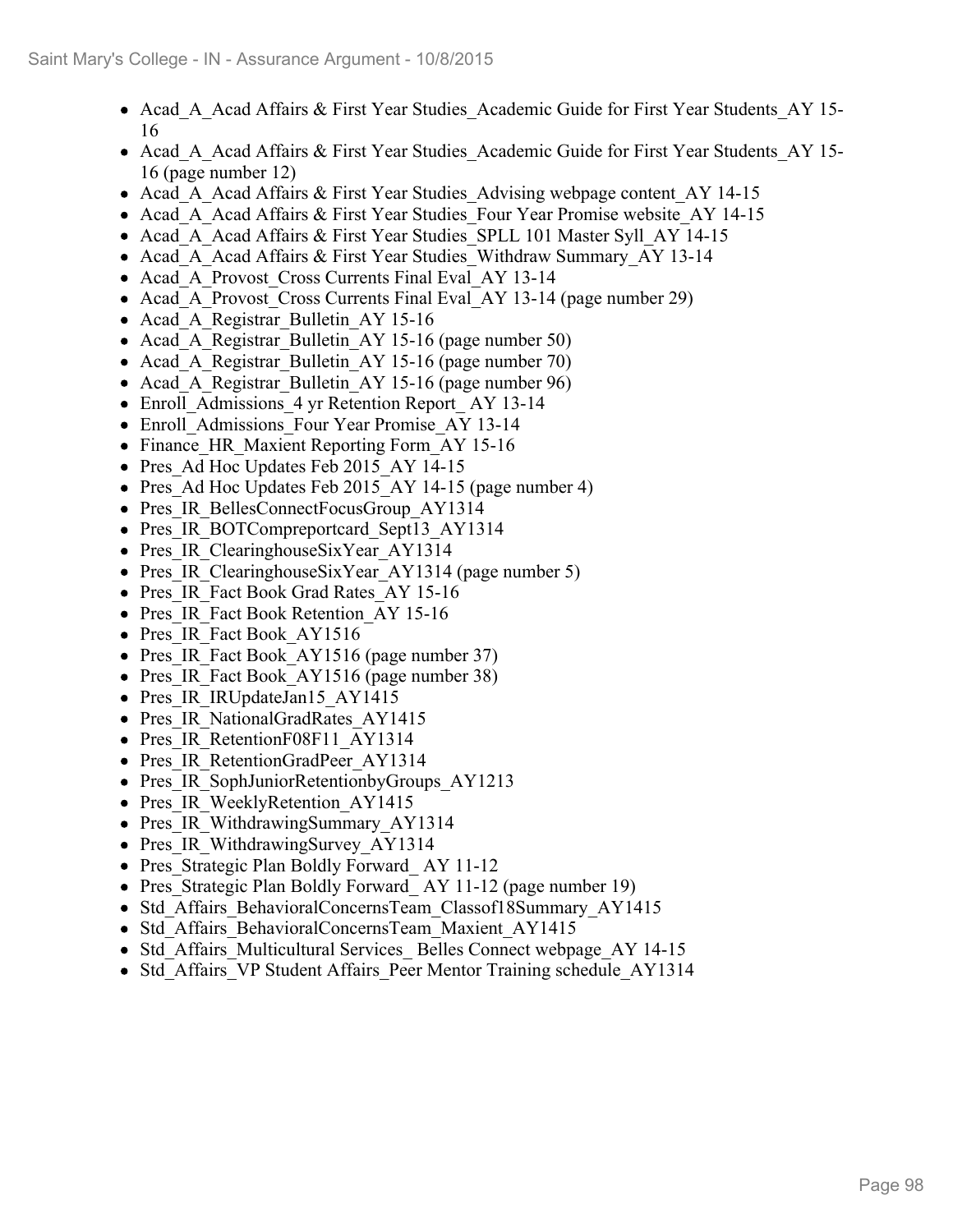## **4.S - Criterion 4 - Summary**

The institution demonstrates responsibility for the quality of its educational programs, learning environments, and support services, and it evaluates their effectiveness for student learning through processes designed to promote continuous improvement.

## **Summary**

#### **Strengths**

• Establishment of a regular cycle of external and internal program review

• Establishment of a improved comprehensive general education and programmatic assessment cycle found deficient during the previous HLC visit

- Significant efforts to support a culture of assessment through Faculty development
- Excellent long-standing retention and completions rates

#### **Future considerations**

- Continue efforts to revise the internal review process in response to experience and practice
- Consistently use best practices in assessment across all academic programs
- Increase the usefulness and application of student learning assessment results

#### **Sources**

*There are no sources.*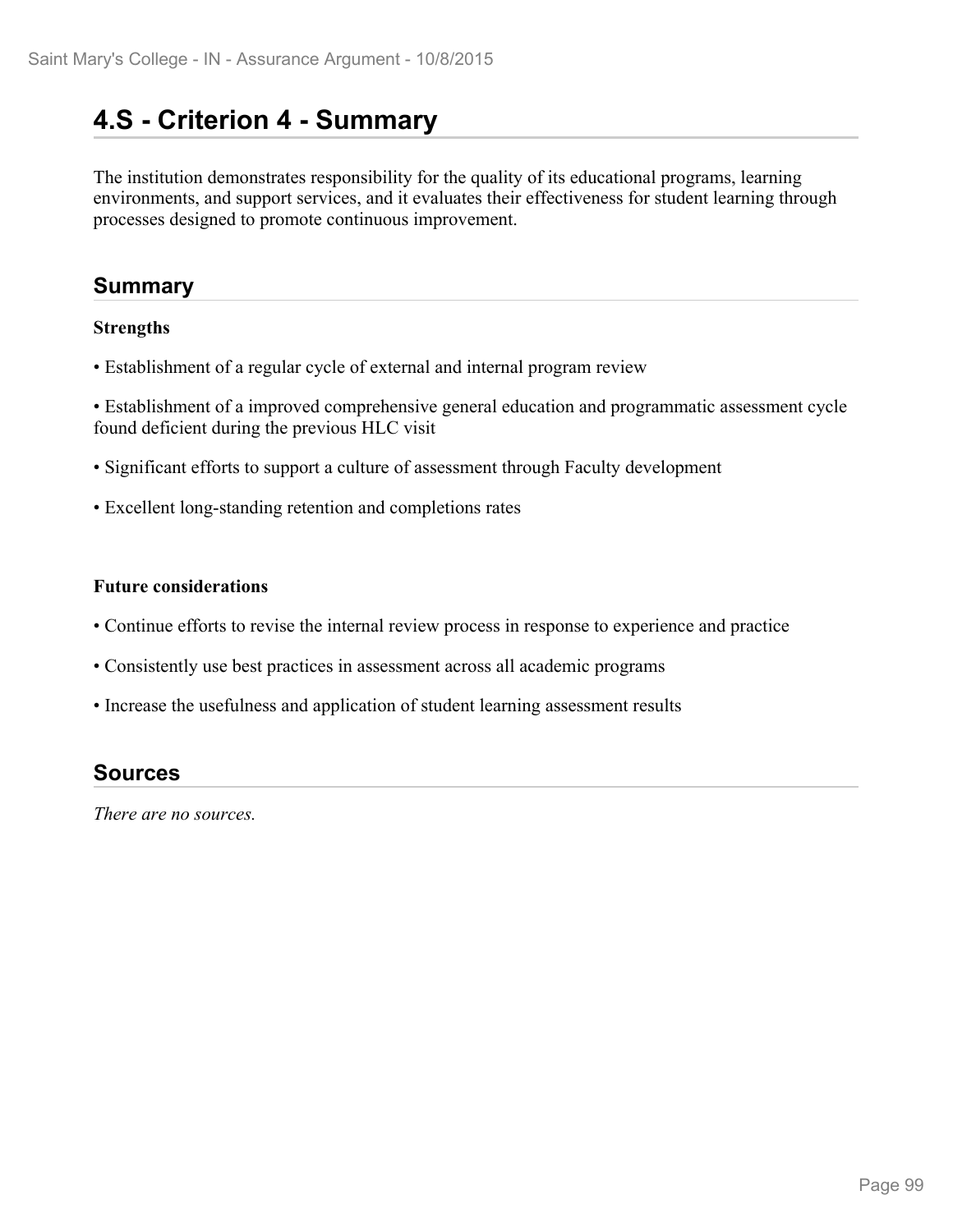## **5 - Resources, Planning, and Institutional Effectiveness**

The institution's resources, structures, and processes are sufficient to fulfill its mission, improve the quality of its educational offerings, and respond to future challenges and opportunities. The institution plans for the future.

# **5.A - Core Component 5.A**

The institution's resource base supports its current educational programs and its plans for maintaining and strengthening their quality in the future.

- 1. The institution has the fiscal and human resources and physical and technological infrastructure sufficient to support its operations wherever and however programs are delivered.
- 2. The institution's resource allocation process ensures that its educational purposes are not adversely affected by elective resource allocations to other areas or disbursement of revenue to a superordinate entity.
- 3. The goals incorporated into mission statements or elaborations of mission statements are realistic in light of the institution's organization, resources, and opportunities.
- 4. The institution's staff in all areas are appropriately qualified and trained.
- 5. The institution has a well-developed process in place for budgeting and for monitoring expense.

## **Argument**

#### **5.A.1.**

#### **Fiscal**

Saint Mary's has a sound financial base, as evidenced by its audited financial statements (FY06, FY07, FY08, FY09, FY10, FY11, FY12, FY13, FY14, and FY15(Draft)). The College has a history of relatively-balanced operations on a cash basis, though negative on a full-accrual basis, and relies primarily on student-related revenues, endowment spending, and contributions. Net-tuition-and-fees revenue decreased from \$28.1 million in 2009 to \$26.6 million in 2014 as a result of a particularlysmall 2010 entering class and an increasing overall tuition-discount rate. Net-tuition-and-fees revenue increased in 2015 to \$27.2 million. The net-tuition-and-fees revenue decrease was offset by growth in endowment spending and contributions. These financial resources provide an offset to declines in enrollment and net-tuition revenue with FY2015 expendable resources equal to 229% of operations and 261% of outstanding debt. The College has total net assets of \$238,008,961. When divided by our Fall 2015 FTE, this comes to approximately \$149,409 per FTE Student. In terms of assets, Saint Mary's has a sound financial-resource base.

The College is aware of the serious challenges related to stabilizing and growing its net-tuition revenue. The **Strategic Plan** directly identifies recruitment and retaining students as a key goal towards this end. Specific strategies include increasing first-year retention, recruiting Latina and international students, recruiting athletes, and better articulating the value of a Saint Mary's education. An *Ad Hoc* committee of the Board of Trustees worked specifically on developing methods of revenue enhancement and approved funding to launch a branding initiative that will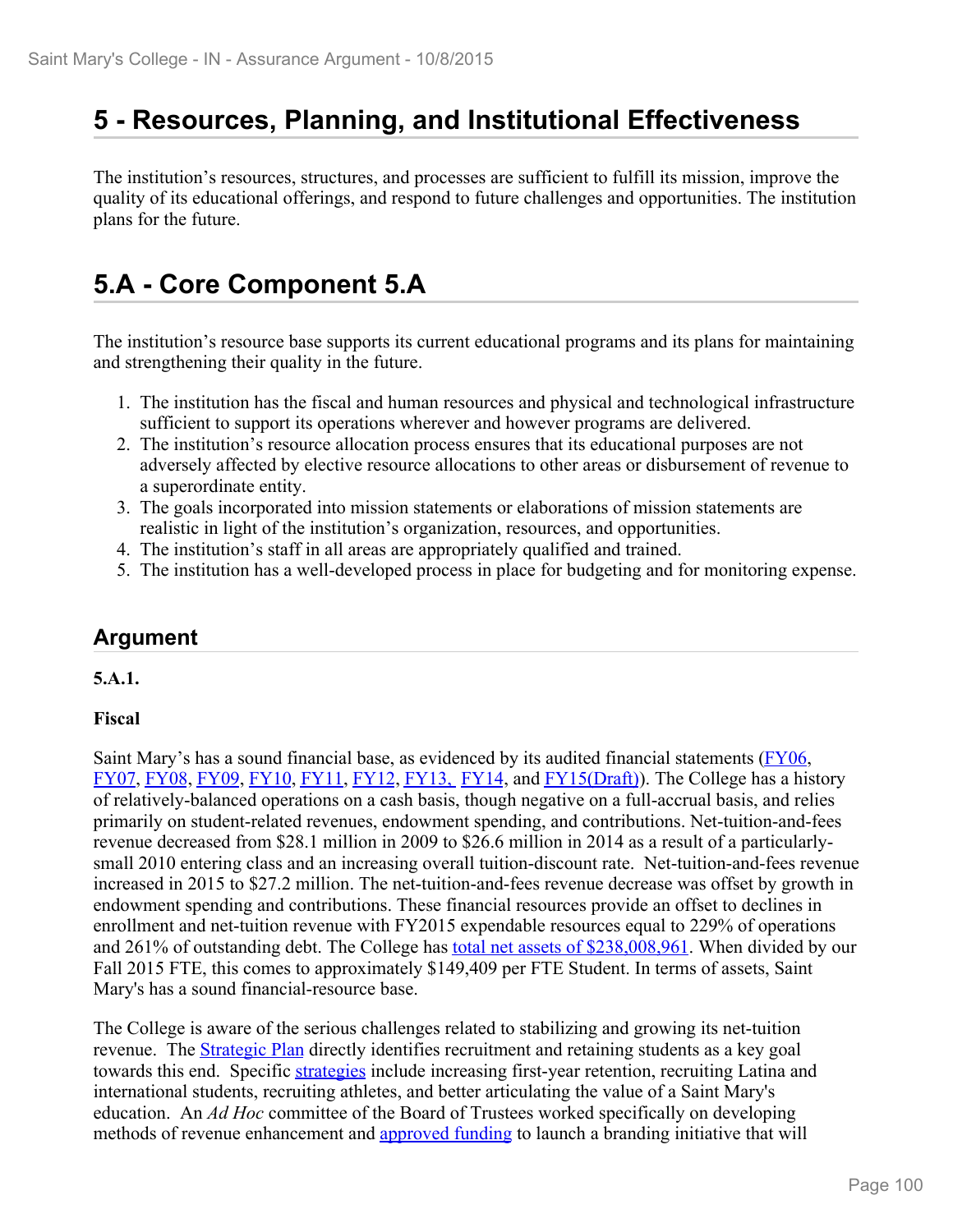redesign College materials and the external website, to increase staffing within Enrollment Management, to improve retention efforts, and accelerate the launch of graduate programs. Likewise, efforts continue to increase Alumnae participation in annual giving following the successful conclusion of the *Faith Always, Action Now* campaign. Cost-saving measures have also been successfully realized through energy and Employee health-care-plan savings.

The US Department of Education offers an external measure of financial responsibility in its annual Financial Responsibility Composite Score calculated from the Institution's audited financial statements. To be considered financially responsible, institutions must reach a score of 1.5 or higher. In each of the last seven years of available data, Saint Mary's has remained above the minimum threshold for financial responsibility and in five of those years received the highest possible score (3.0). These strong scores are included in data submitted annually to the HLC.

In June 2015, the outlook for Saint Mary's was revised by Moody's as stable and the A3 rating on its revenue bonds was affirmed.

Saint Mary's endowment provides a stable source of funding during periods of flat tuition revenues. For the year ending May 31, 2015, the value of the endowment was \$164.9 million and the year's spending payout, unrestricted and restricted, was \$6.6 million. Beginning in June 2012, the College significantly changed its long-term-pool investment strategy and purchased units in the University of Notre Dame Investment Pool. This opportunity is available only to Holy Cross religious affiliates. The Board has established an Endowment Fund spending policy that aims to balance the long-term objective of maintaining the purchasing power of the endowment with the goal of providing funds to underwrite the educational needs of current and future Students.

The Board of Trustees has approved increasing tuition and fees to address inflation-driven costs, increases in financial aid packages, and other market forces. For AY15-16, total tuition and fees were \$37,400 and average room-and-board costs were \$11,320. A ten-year history of Student costs is also published. More than 90% of Students receive Institutional-aid and the average Institutional-aid package in 2014-15 was \$18,929. A challenge for Saint Mary's is the decline in the amount of grant and scholarship funds awarded to Students from federal and state sources. From 2005-2006 to 2014- 15, the average federal-aid package received by undergraduates increased 56% compared to an average increase in Institutional-aid of 92%. Similarly, the average state-aid package has decreased by 5%, leaving Institutional dollars to fund Student need. True to its Mission, Saint Mary's takes very seriously its obligation to help meet the financial need of Students, which has increased since the economic recession of 2008. For example, in AY06-07, 12% of first-year Students were Pell-grant recipients. This increased to 23% for first-year Students entering in Fall 2014**.** The College has addressed the challenge of Students' growing financial need in part through endowed-scholarship initiatives in its recent Capital Campaign, *Faith Always, Action Now*. At its conclusion, the Campaign's endowed-scholarship initiatives were funded at 172% of the Campaign's goal. These initiatives complement the strong foundation of annual revenue streams and endowment, continuing to maintain the College's sound financial base.

#### **Physical Facilities** (see also 3.D.4)

In 2014, Saint Mary's commissioned Ayers Saint Gross (ASG) to provide a Comprehensive Master Plan focused on facilities and Campus space needs. During AY14-15, Ayers Saint Gross began collecting feedback from the Campus community and initiated planning sessions to set goals and priorities. The final plan is expected in Fall 2015.

Saint Mary's has five buildings dedicated to housing Students. From Fall 2005 to Fall 2014, an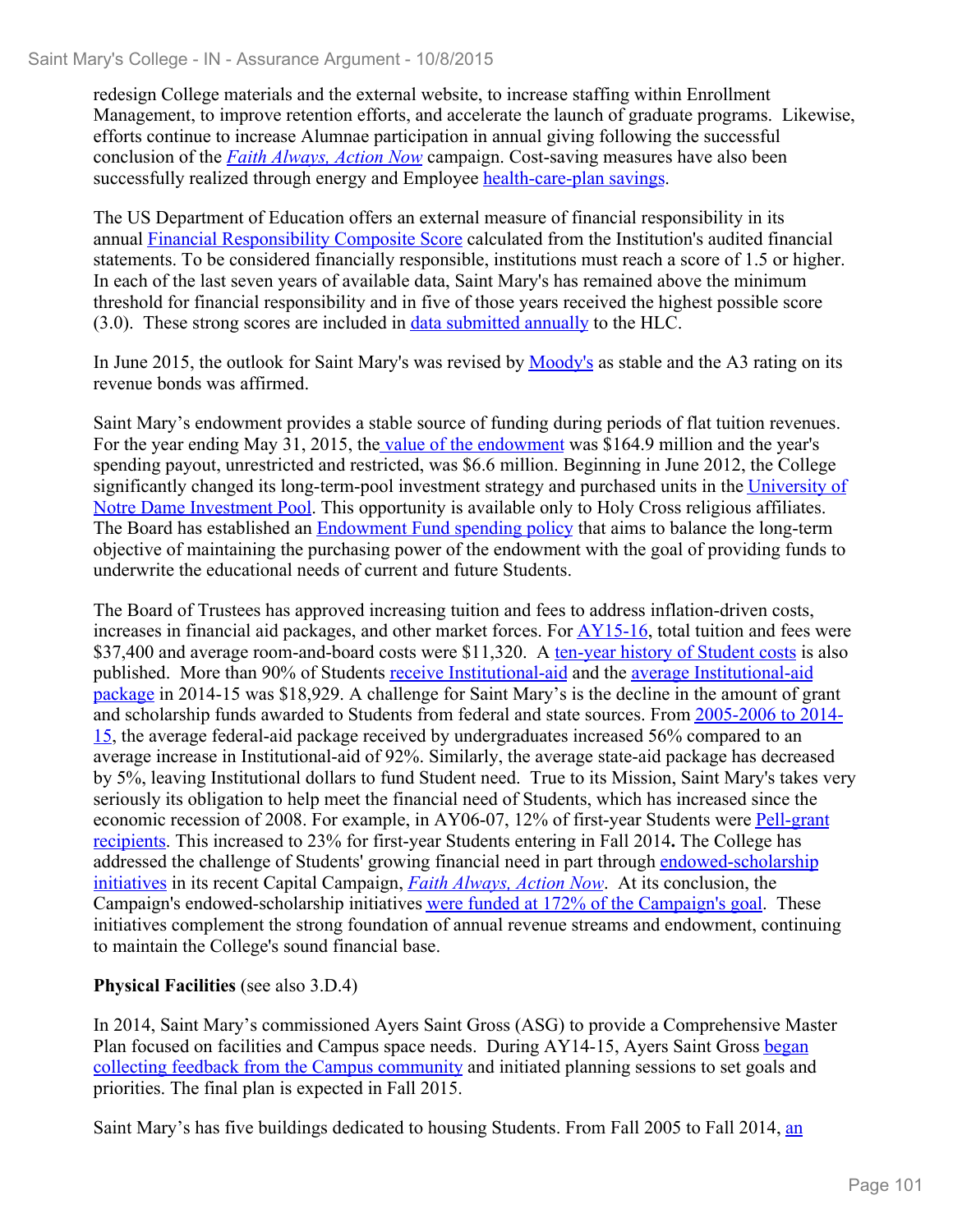average of 85% of the main-campus Student body has resided on Campus, reflecting our residential mission. A residency requirement exists with the College guaranteeing housing for Students. The College can accommodate more than 1,300 Students (including female graduate Students) in the following Halls: Le Mans, Holy Cross, McCandless, Regina and Opus. All residence halls have necessary living amenities on each floor. ASG is in conversation with the President of the Sisters of the Holy Cross about accommodating the College's future housing needs as the Sister's housing needs decline.

Saint Mary's currently has seven buildings dedicated to educating Students through coursework. A short summary of <u>recent enhancements</u> to each building is attached, including significant renovations of the Science Hall and Greenhouse space for research and teaching now underway. A recent utilization report from Fall 2014 demonstrates sufficient space available throughout the day to house classes, but this space may not be distributed optimally. For example, the Communicative Science and Disorders Program will already have outgrown its space with the advent of the new Master of Science in Speech Pathology, concerns considered in the new Master Plan. (For performance and clinical spaces, see 3.D.4.) Support for a planned remodeling of Library space has been sought in the *Faith Always, Action Now* campaign. The remodeled space will bring Students and Library Faculty together to encourage information literacy.

The Office of Facilities supports Mission by maintaining everything inside and outside the building envelope of the facilities. In 2009, the consultant firm Fanning and Howey completed a comprehensive <u>full building-condition audit</u>, identifying buildings with the most need in regard to safety, exterior envelope, mechanical infrastructure, and physical appearance. Current space utilization was also noted within the report. Deferred maintenance presents challenges but the debt policy of the College anticipates these by refinancing existing debt to free up capital for infrastructure projects. The upcoming Master Plan also includes initiatives to this end. Facilities maintain accessible electronic files related to building-floor-plans, mechanical, electrical, fire-protection, cardaccess, plumbing-systems, and asbestos documentation. Facilities update the Fire Department Site Plan utilized by the Notre Dame Fire Department to identify critical information and more efficiently respond to disasters within buildings.

#### **Technology**

The Information-Technology team consists of four core areas of support: Administrative Computing, Network Services and Support, Instructional Technology, and Help Desk/ResNet. The College's IT infrastructure is sound and continually evolving. More than 80 learning spaces are equipped with computer technology and there are over 300 computers available across Campus. In 2013 and 2014, IT added over 500 new wireless-access points and increased internet bandwidth by 500%, enhancing the overall network experience of Students and Staff. The College added an additional Director of Instructional and Support Technology for Graduate Programs and remodeled an underused area for Faculty training. A description of the core areas and recent improvements and enhancements is available here. (See also 3.D.4.) The College has adopted an IT Strategic Plan that includes recommendations for expansion of needed services through 2017. Recommendations include the introduction of a college portal, the integration of cloud services (*Hobsons, IModules*) for administrative needs, the integration of *Degree Works* into our degree auditing, and the inclusion of an eFellowship Program for Faculty.

#### **Human Resources**

Saint Mary's employed 397 full-time and 116 part-time Employees as of the Fall 2014 Human Resources census. The *Fact Book* provides a full-time Employee-breakdown by category.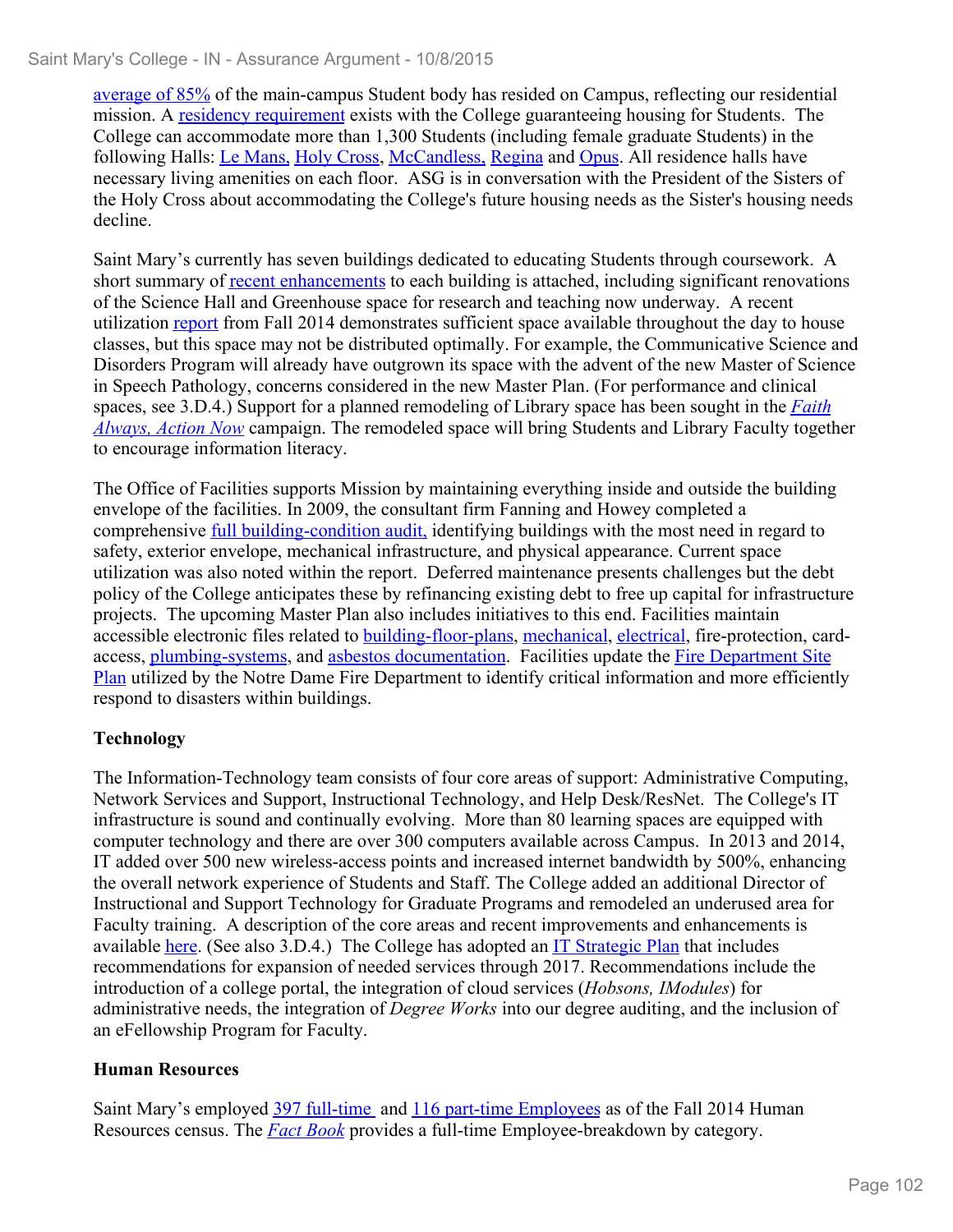Instructional Faculty as defined by AAUP for Fall 2014 consists of 129 full-time and 66 part-time Faculty for a full-time equivalent of 151 Faculty. The average class size in Fall 2015 was 17.5 and the student-to-faculty ratio was 10-to-1. The Board of Trustees adopted a new student-to-faculty ratio goal of 11-to-1 at its October 2014 meeting. While Saint Mary's is proud of its small classes and oneon-one Student-Faculty contact, it walks in the tension between small class sizes and the efficient use of resources. To ensure sound planning when adding new instructional positions, departments are asked to provide evidence and a staffing plan justifying the need. These are outlined in a process document developed for Department Chairs on hiring new instructional Faculty. All education completed by individuals hired is verified via transcripts from their degree-granting institutions (see 3.C.1 and 3.C.2). The hiring process for other Institutional Staff requires a new or revised position description that includes necessary qualifications prior to posting and filling the position. All new and replacement positions at the College are reviewed by the Cabinet.

## **5.A.2**

The Vice-President for Finance and Administration outlines the budget process, emphasizing the importance of the College's Mission and avoiding allocations not aligned with Mission. The commitment to Mission is reflected in resource allocations during this period of declining net-tuitionand-fee revenue. In FY2014, instructional programs and academic-support expenditures were 51.0% of operating expenditures**.** At peer institutions, the average spent on these two categories in FY2014 was 47.5%. The recently completed *Faith Always, Action Now* campaign demonstrates the College's financial commitment to educating Students through funding initiatives directly connected to this mission. The College gives attention to Mission-driven resource allocation in numerous ways, for example, asking select donors to make contributions offsetting the cost of regional events held in cities across the country during the *Faith Always, Action Now* campaign. Several of these events were completely underwritten by donors.

Likewise, the College maintains a Donor-Funded Construction-Projects Policy ensuring that any new construction project is fiscally sound and won't adversely impact the College's fulfillment of its Mission. Saint Mary's has received an Indirect Cost Rate of 52% from the Federal Office of Budgets and Management. Effective January 2014, the College established an Indirect-Cost-Distribution Policy for grants in which indirect costs are recovered. The distribution of funds from the indirect cost awarded by the grantor are: 65% to the College, 25% to the department awarded the grant, and 10% to the vice-president's office supervising the grant.

## **5.A.3**

Initiatives from the current Strategic Plan, *Boldly Forward*, were developed to be realistic in light of current resources. The President speaks to this in the third paragraph of the Plan's prologue. The fact that Saint Mary's has achieved or continued many of the goals in its previous Strategic Plan, "*A Path to Leadership*" (2006-2011), demonstrates that strategic goals have been realistic and achievable. Strategies, tactics and initiatives in the current Strategic Plan were developed with costs in mind. In some instances, the College has needed to be flexible with its strategic recommendations in light of current resources and, as such, delayed work on recommendations where necessary. Additionally, all administrative units develop goals linked to the Strategic Plan and evaluate them based on collected evidence. This continuous evaluation process helps ensure that goals are achievable and realistic as the process takes place annually.

## **5.A.4**

Institutional position descriptions outline the minimum education and experience required for each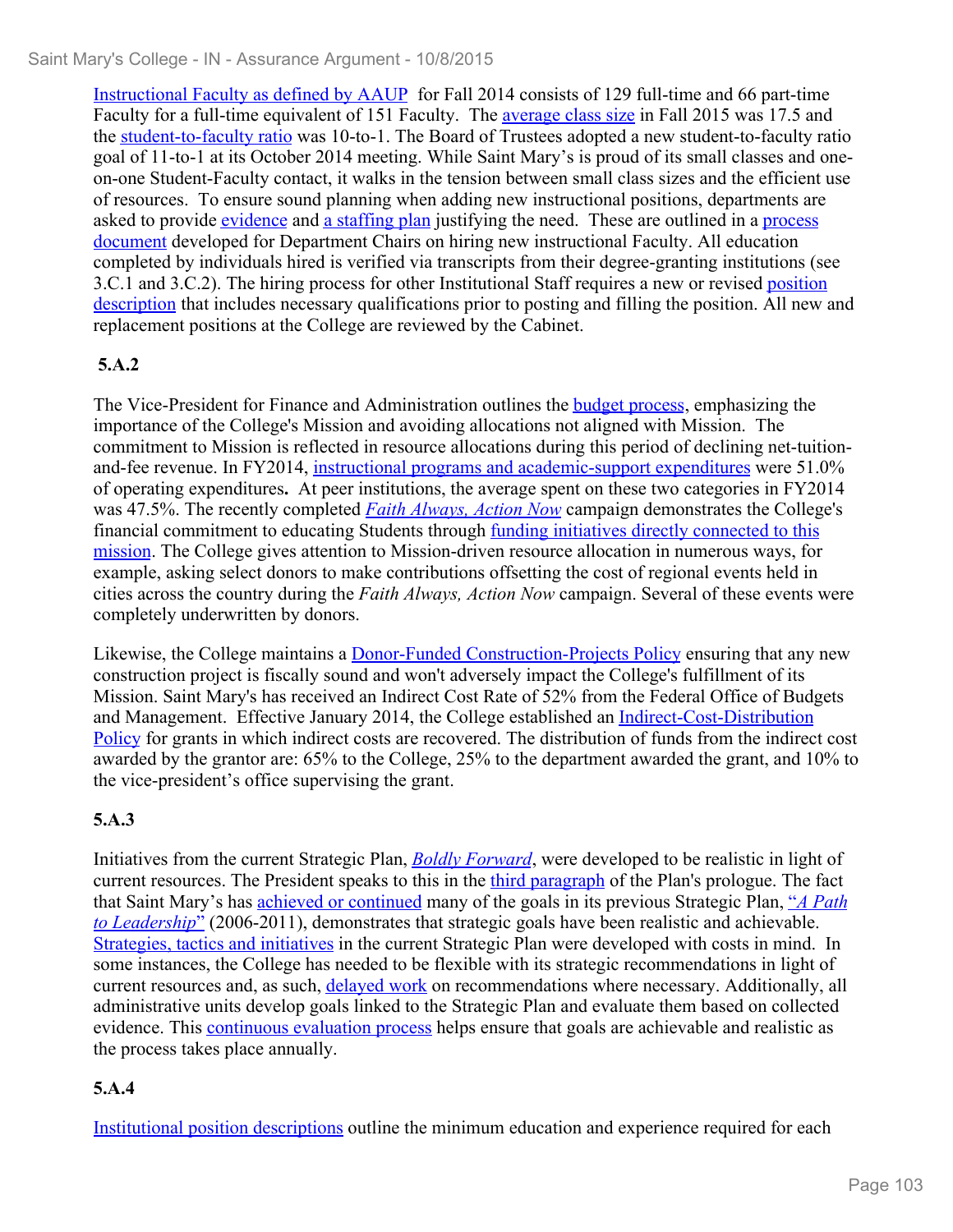position. Staff are expected to come to us well-trained, but, where necessary, training in-house is offered. Ongoing training is available on a one-to-one basis in skill areas such as Banner, PRISM, and Excel. For example, recent training from IT focused on the SQL reporting language. Department travel budgets are used judiciously in sending key Staff members to conferences in their fields. Recently, College personnel have taken advantage of less-costly training through teleconferencing technologies. When available for Staff training, resources are maximized by opening training to as many Employees as possible. In most semesters, the President's Council on Multicultural Affairs advances diversity development through Community Dialogues that bring together all Employees to discuss inclusivity and Institutional climate. Additionally, in order to better educate the Campus community on Title IX issues, mandatory training has been provided to all Employees beginning AY14-15. The College recognizes that budget allocations for the professional development of Staff have fallen below optimal levels. Recognizing its importance, the College has included improving professional development as a strategy toward *Boldly Forward's* Recommendation 20, which is focused on improving the work environment and increasing compensation for Faculty and Staff. Additional effort is still needed.

More than 90% of full-time instructional faculty in Fall 2014 held a doctorate or other terminal degree (see 3.C.2 for specifics on faculty credentials). No courses at Saint Mary's are currently taught by teaching assistants (see 3.C.2 and 3.C.6). The Center for Academic Innovation's teaching and research grants as well as budgeted resources supporting travel to professional conferences help faculty remain current in their field. The College's sabbatical program allows faculty to apply every six years for a sabbatical taken in the seventh year (see 3.C.4 for faculty development).

#### **5.A.5**

The President's Cabinet also functions as the Budget Committee and determines the annual operating and capital budgets prior to the Board's consideration and approval at its April meeting. Administrative officers prepare budgets for their departments in a consultative process with budget managers in their respective divisions. As part of this process, a budget model is created under the leadership of the Vice-President for Finance and Administration. The model plans/forecasts revenues and expenditures based on past, current, and planned future activities. The model includes an analysis of the sources of funds and trends affecting those sources. As a means of attending to the College's financial health, the model also relies, in part, on enrollment and financial aid projections to better predict and plan endowment funds, contributions, grants and awards, and other sources of income. The Budget Committee reviews the above-mentioned model as it is continually revised with the latest data. In concert with the President, this Committee reviews the total College budget, including proposed changes to tuition and fees. In addition to a proposed budget for the upcoming fiscal year, a projected budget for the next three years is developed. The President and the Vice-President for Finance and Administration present the proposed budget to the Finance and Budget Committee of the Board of Trustees, who in turn consider and make recommendations ensuring the fiscal stability and long-term health of the College.

The Business Office, under the leadership of the Vice-President for Finance and Administration, has implemented processes to review and monitor all financial activity. Generally-accepted accounting principles are employed to ensure consistent and transparent financial management and a strong internal control environment. The College undergoes an annual independent audit of its financial statements by Crowe Horwath, a nationally recognized firm of independent accountants. As an entity that expends more than \$500,000 of federal awards in a year, the College is subject to a Single, or A-133, Audit in order to provide assurance to the US government regarding the management and use of federal funds by the College. This audit encompasses an examination of a recipient's financial records, financial statements, federal-award transactions and expenditures, general management of its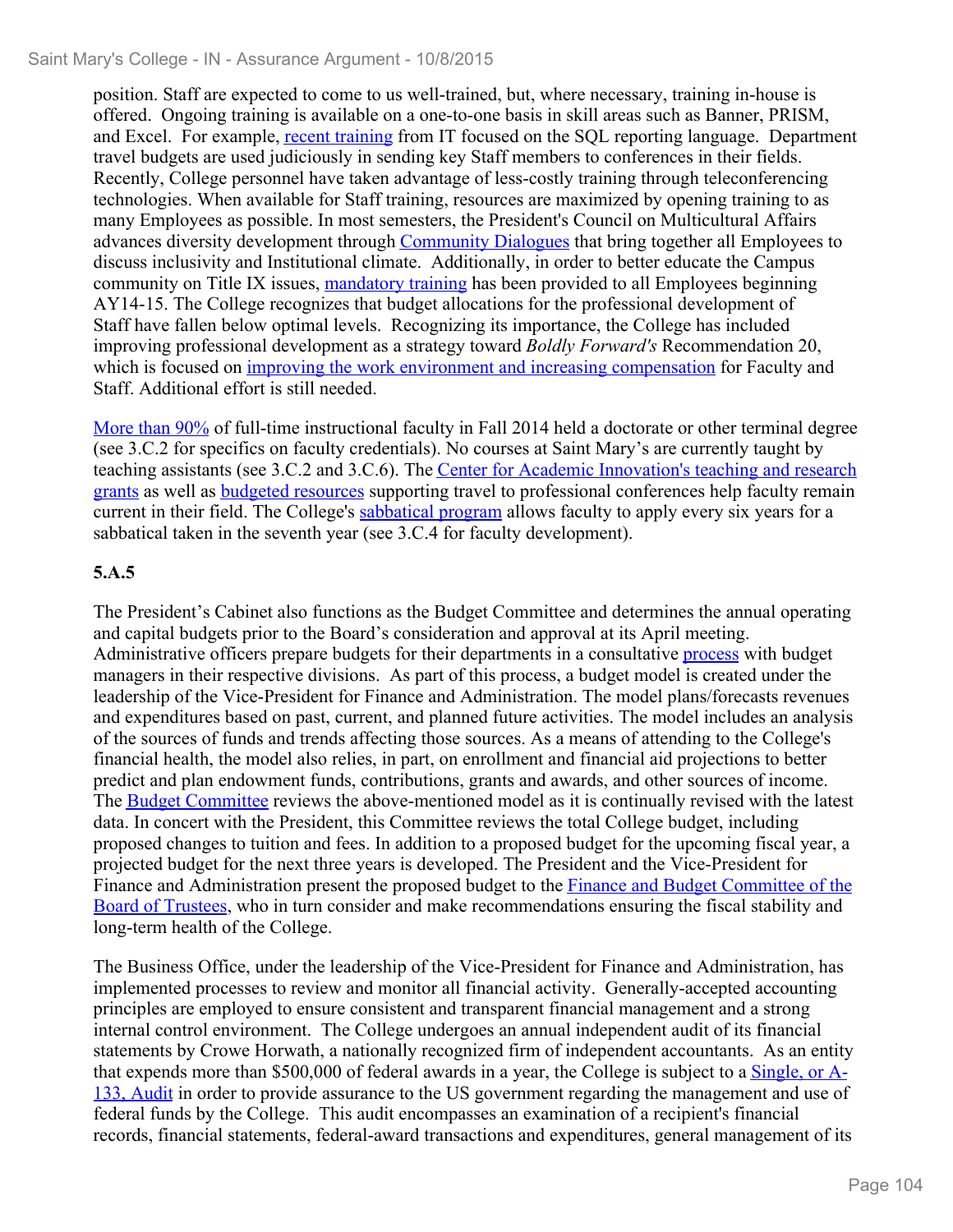operations, and its internal-control systems. Saint Mary's has always received an unqualified audit opinion on both the financial and compliance components of the Single Audit.

The Audit Committee of the Board of Trustees serves as the representative of the Board, helping to ensure that the Board and the College meet their fiduciary, statutory, and compliance obligations to their multiple constituencies. The Audit Committee has responsibility for oversight of the College's risk-management process, financial practices, internal controls, financial management, and standards of conduct. The Board approves the annual budget, and members of the Finance and Budget Committee review the budget on a regular basis throughout the year.

All account activity is tracked in the College's ERP system, Banner. Budget reports for each unit are prepared monthly and department heads can monitor their budgets online. It is expected that department heads do so regularly. The *Unit Goals and Evaluation Plans* may be consulted and considered within each division when budgeting to ensure effective progress on the Strategic Plan. Additionally, Saint Mary's recently reinstated a **budget analyst position**. The analyst assists in budget preparation, provides regular, comprehensive monitoring, and helps to ensure that spending is in line with the College's Mission and goals.

## **Sources**

- Acad A CFAI Grants webpage AY 14-15
- Acad A Provost Academic Buildings Description AY 14-15
- Acad A Provost Position Request AY 14-15
- Acad A Provost Steps to Hiring Full-time Faculty AY 13-14
- Acad A Provost Three Year Staffing projection AY 14-15
- Acad A Provost Voluntary Incentive Retirement Program Description FY 12
- Acad D Chemistry Report on Neuhoff grants AY 14-15
- Coll Rel Development Faith Always Campaign brochure AY 14-15
- Coll Rel Development Faith Always Campaign brochure AY 14-15 (page number 10)
- Coll Rel Development Faith Always Campaign brochure AY 14-15 (page number 16)
- Coll Rel Development Final Campaign Result AY 14-15
- Coll Rel Development Indirect Cost Policy AY 13-14
- Finance Facilities Abestos example AY 13-14
- Finance Facilities Architechtual drawings AY 13-14
- Finance Facilities BASDiningHallEx AY 1314
- Finance Facilities BASOverview AY 1314
- Finance Facilities Electricaldrawings AY 1314
- Finance Facilities FannyHoweExecSum AY 0910
- Finance Facilities FireDeptPlan AY 1314
- Finance Facilities Master Planning Open Forum Pres AY 14-15
- Finance Facilities MechanicalDraw AY1314
- Finance Facilities Plumbdrawings AY1314
- Finance Facilities SchoolDudeDeferred AY1314
- Finance Facilities SchoolDudeProductivity AY1314
- Finance Facilities WorkOrderProcess AY1415
- Finance FinancialStatement FY04
- Finance FinancialStatement FY05
- Finance FinancialStatement FY06
- Finance FinancialStatement FY07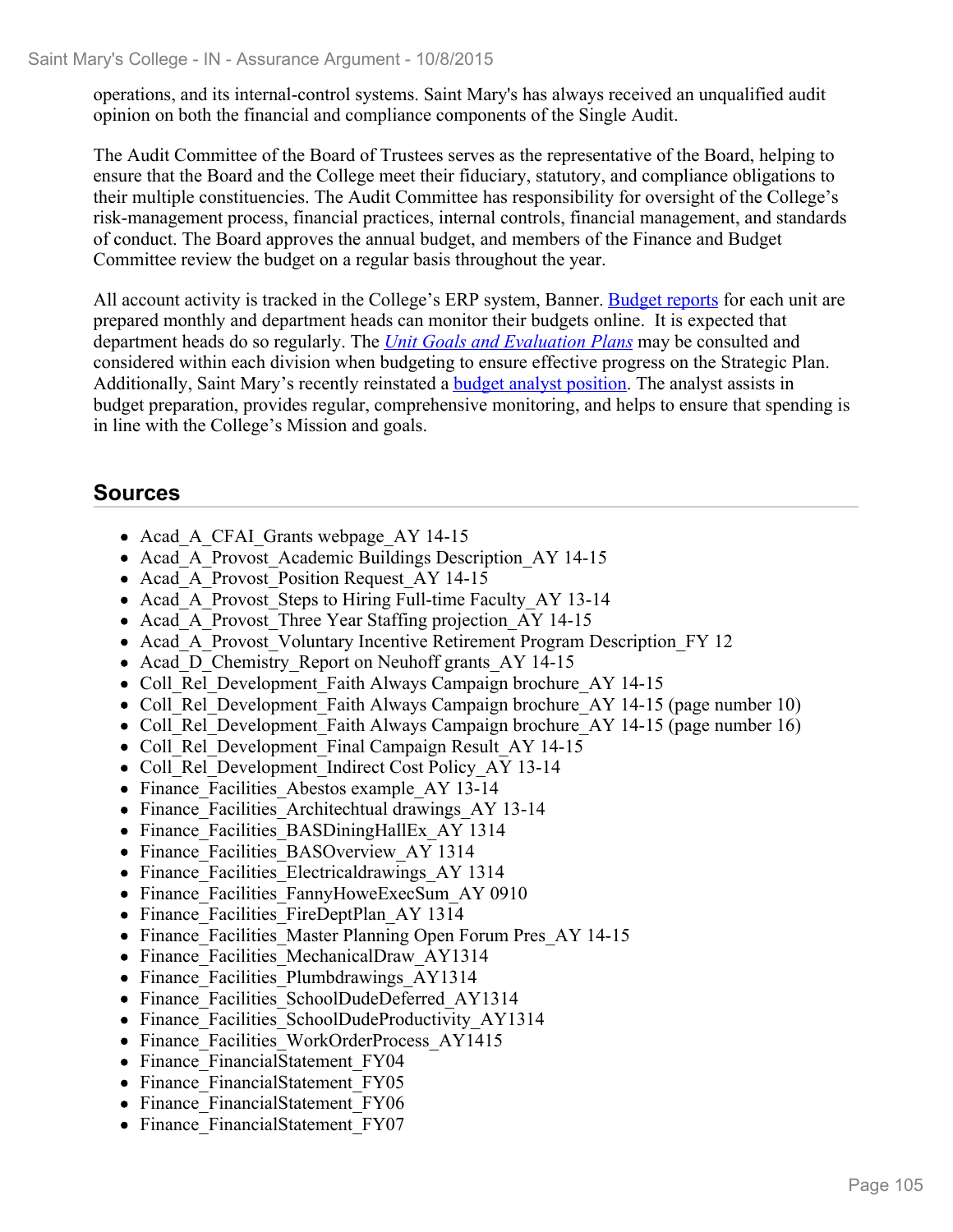- Finance FinancialStatement FY08
- Finance FinancialStatement FY09
- Finance FinancialStatement FY10
- Finance FinancialStatement FY11
- Finance FinancialStatement FY12
- Finance FinancialStatement FY13
- Finance FinancialStatement FY14
- Finance FinancialStatement FY14 (page number 5)
- Finance FinancialStatement FY14 (page number 32)
- Finance FinancialStatement FY15DRAFT
- Finance FinancialStatement FY15DRAFT (page number 5)
- Finance HR BudgetAnalystDescription
- Finance HR EmployeeHandbook AY1415
- Finance HR EmployeeHandbook AY1415 (page number 28)
- Finance HR ExampleJobDescription
- Finance HR HeathPlanMemo AY1415
- Finance HR TitleIXPowerPoint AY1415
- Finance RevExpenseKPI FY14
- Finance RevExpensesKPI FY11to13
- Finance RevExpensesKPI FY11to13 (page number 5)
- Finance SingleAudit FY14
- Finance VP Finance & Admin Budget Process Letter Nov 27 2013 FY 14
- Finance VP Finance & Admin Donor Const Project Policy AY 05-06
- Finance VP Finance & Admin Moodys Bond Rating AY 14-15
- Finance VP Finance & Admin Notre Dame Endowment pool brief AY 14-15
- Finance VP Finance & Admin Tuition Memo AY 15-16
- Finance VP Finance Endowment Spending Policy approved by Trustees April 20 2012 FY 12
- Pres Community Dialogue Invitation AY 14-15
- Pres Governance Manual AY 15-16
- Pres Governance Manual AY 15-16 (page number 32)
- Pres Governance Manual AY 15-16 (page number 36)
- Pres Governance Manual AY 15-16 (page number 114)
- Pres Governance Manual AY 15-16 (page number 140)
- Pres IR AAUPFacultyAY1415
- Pres IR BudgetAY1415
- Pres IR ClassSectionSize AY1314
- Pres IR Common Data Set AY 14-15
- Pres IR Common Data Set AY 14-15 (page number 22)
- Pres IR DOE Financial resp through 11-12
- Pres IR Fact Book Fin Aid avg aid AY 15-16
- Pres IR Fact Book fin aid percent AY 15-16
- Pres IR Fact Book Fin Aid pt1 AY 15-16
- Pres IR Fact Book Finance AY 15-16
- Pres IR Fact Book AY1516
- Pres IR Fact Book AY1516 (page number 20)
- Pres IR Fact Book AY1516 (page number 24)
- Pres IR Fact Book AY1516 (page number 33)
- Pres IR Fact Book AY1516 (page number 41)
- Pres IR Fact Book AY1516 (page number 42)
- Pres IR Fact Book AY1516 (page number 43)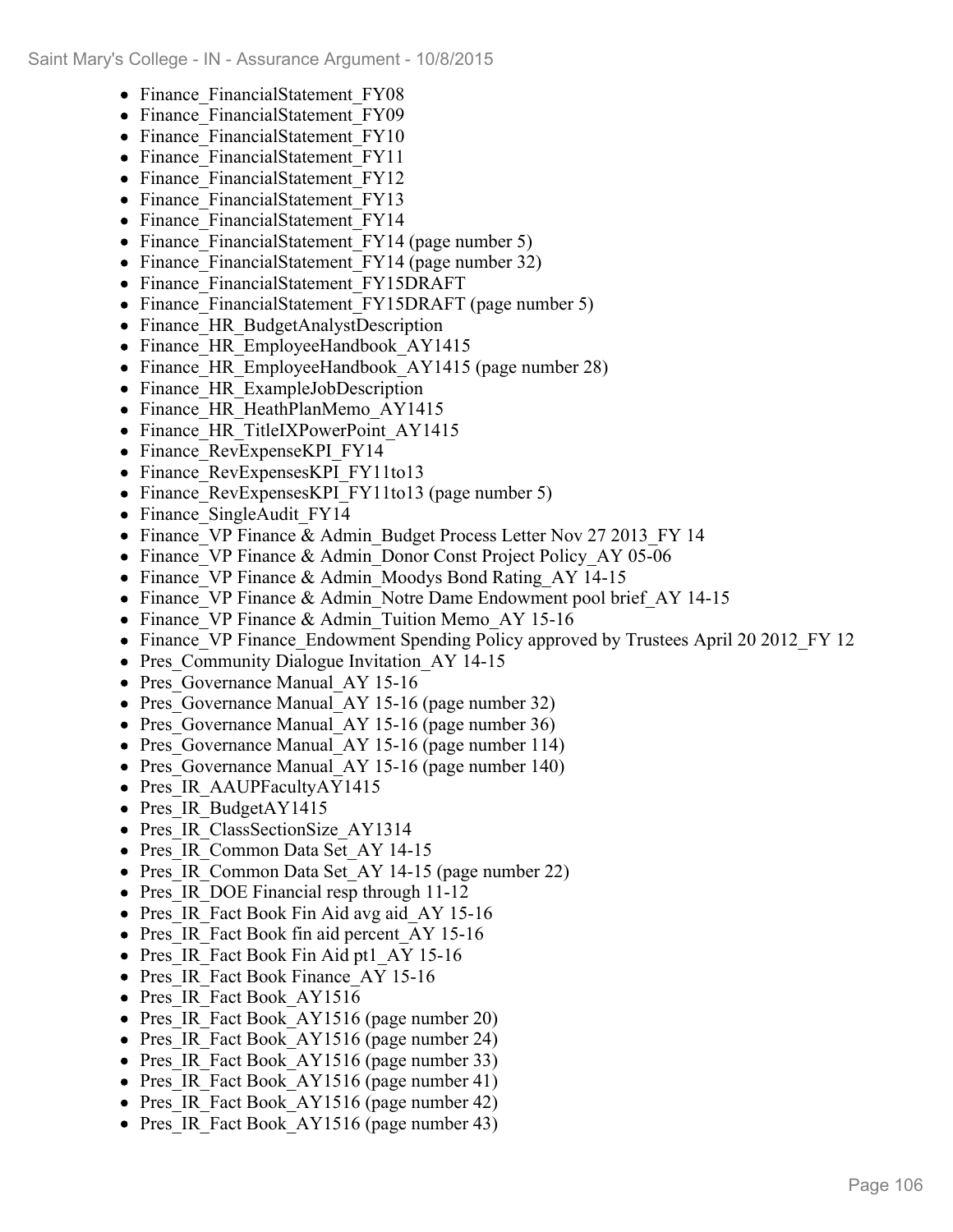- Pres IR Fact Book AY1516 (page number 49)
- Pres IR Fact Book AY1516 (page number 53)
- Pres IR Fact Book AY1516 (page number 60)
- Pres IR FTEmployeesAY1415
- Pres IR HLCDataUpdate AY1415
- Pres IR HLCDataUpdate AY1415 (page number 16)
- Pres IR PTEmployees1415
- Pres IR Unit Eval Process AY1415
- Pres PathtoLeadershipGrid AY1011
- Pres Strategic Plan Boldly Forward Monitoring AY 14-15
- Pres\_Strategic Plan Boldly Forward Monitoring\_AY 14-15 (page number 5)
- Pres Strategic Plan Boldly Forward Monitoring AY 14-15 (page number 12)
- Pres Strategic Plan Boldly Forward AY 11-12
- Pres Strategic Plan Boldly Forward AY 11-12 (page number 19)
- Pres Strategic Plan The Path to Leadership AY 07-08
- Pres Trustees Code of Bylaws Amended December 19, 2014 AY 14-15
- Pres Trustees Code of Bylaws Amended December 19, 2014 AY 14-15 (page number 4)
- Pres Trustees MinutesApril2014
- Pres Trustees MinutesApril2014 (page number 3)
- Provost\_Campus and Community Events Room Utilization AY 14-15
- Provost IT description AY 14-15
- Provost IT Oracle SQL Training AY 12-13
- Provost IT Strategic Plan FY 13-17
- Std Affairs Res Life HolyCross
- Std Affairs Res Life LeMans
- Std Affairs Res Life McCandless
- Std Affairs Res Life Opus
- Std Affairs Res Life Regina
- Std Affairs Res Life Residency Requirement AY 14-15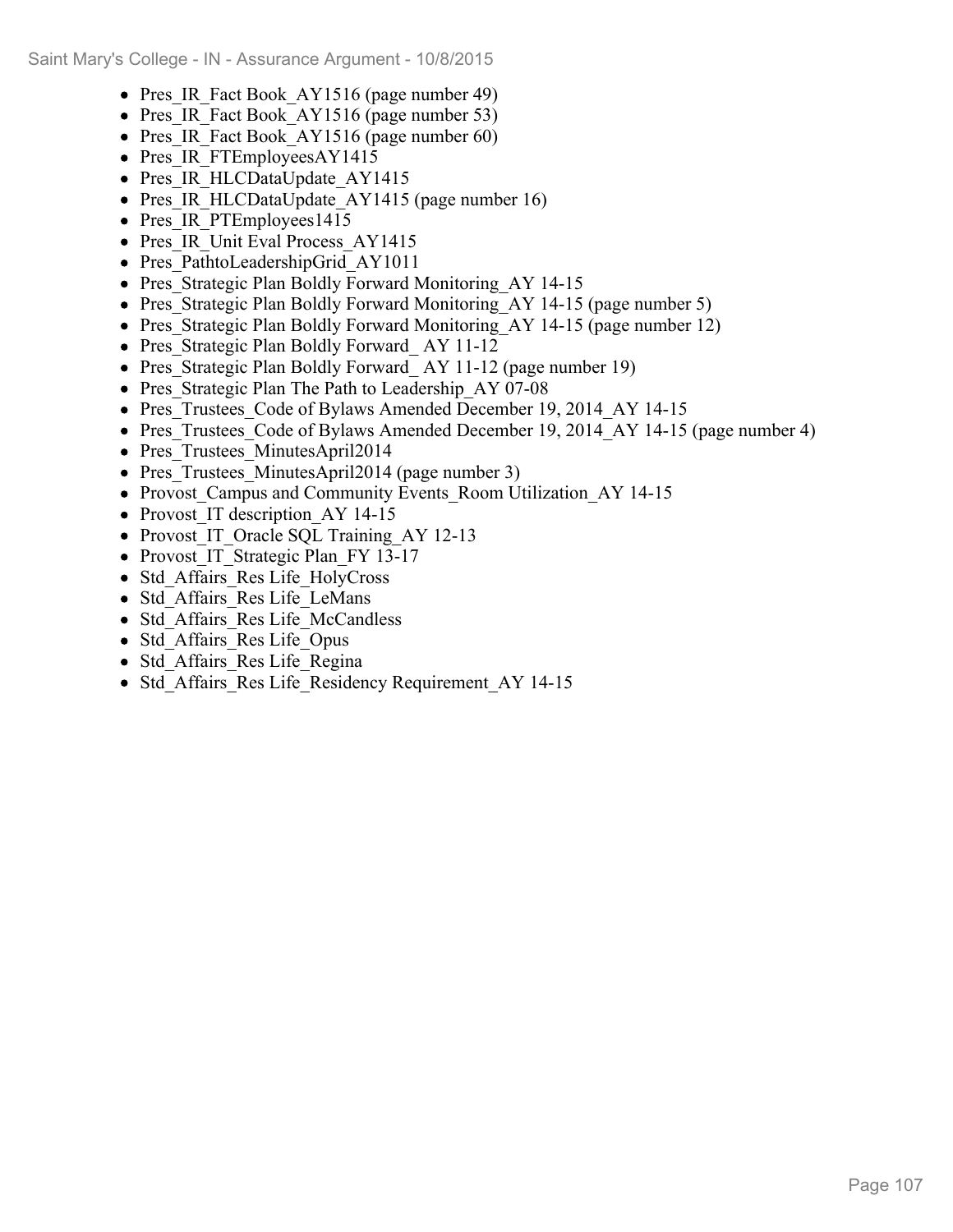# **5.B - Core Component 5.B**

The institution's governance and administrative structures promote effective leadership and support collaborative processes that enable the institution to fulfill its mission.

- 1. The governing board is knowledgeable about the institution; it provides oversight of the institution's financial and academic policies and practices and meets its legal and fiduciary responsibilities.
- 2. The institution has and employs policies and procedures to engage its internal constituencies including its governing board, administration, faculty, staff, and students—in the institution's governance.
- 3. Administration, faculty, staff, and students are involved in setting academic requirements, policy, and processes through effective structures for contribution and collaborative effort.

## **Argument**

#### **5.B.1-3**

Saint Mary's engages its internal constituencies in governance; it has a knowledgeable Governing Board that provides oversight and meets legal and fiduciary responsibilities; all of its constituents are structurally-enabled in setting academic requirements, policy and processes. The argument below shows that the following entities promote effective leadership and support a collaborative process: Board of Trustees, President, Faculty, Staff, and Students.

#### **Organization**

The Board of Trustees governs the College. While the President and Board are chiefly responsible for the governance and operation of Saint Mary's, all members of the College community participate in shared governance. The College's *Governance Manual* fully articulates the governance structure. The argument below outlines how internal constituencies participate in Saint Mary's College governance.

#### *Board of Trustees* (see also 2.C.1-2)

Committees of the Board exist at various levels, which allow for constituent participation. Standing committees of the Board include the Executive, Audit, College Relations, Academic Affairs, Finance and Budget, Investment, Mission, Student Life, and Trusteeship Committees. The Board convenes in October, February, and April of each year for regular meetings and during June for a summer retreat. During the regular meetings, the Board receives reports from the Administration, Faculty, Staff, and Students. The committees of the Board meet separately and report to the full Board. In preparation for Board meetings, the administrative officers of the College prepare relevant documents and reports that are made available to Board members electronically. Representation on the Board includes a broad range of professionals as well as members of the Congregation of Holy Cross, Alumnae, Faculty, and a Student representative.

New members of the Board of Trustees participate in an orientation session in October, providing them information on their responsibilities as Trustees. Likewise, Trustees receive annually a copy of the Saint Mary's College *Fact Book* and other appropriate documents through a secure website, including Dashboards and other reports from members of the President's Cabinet and Faculty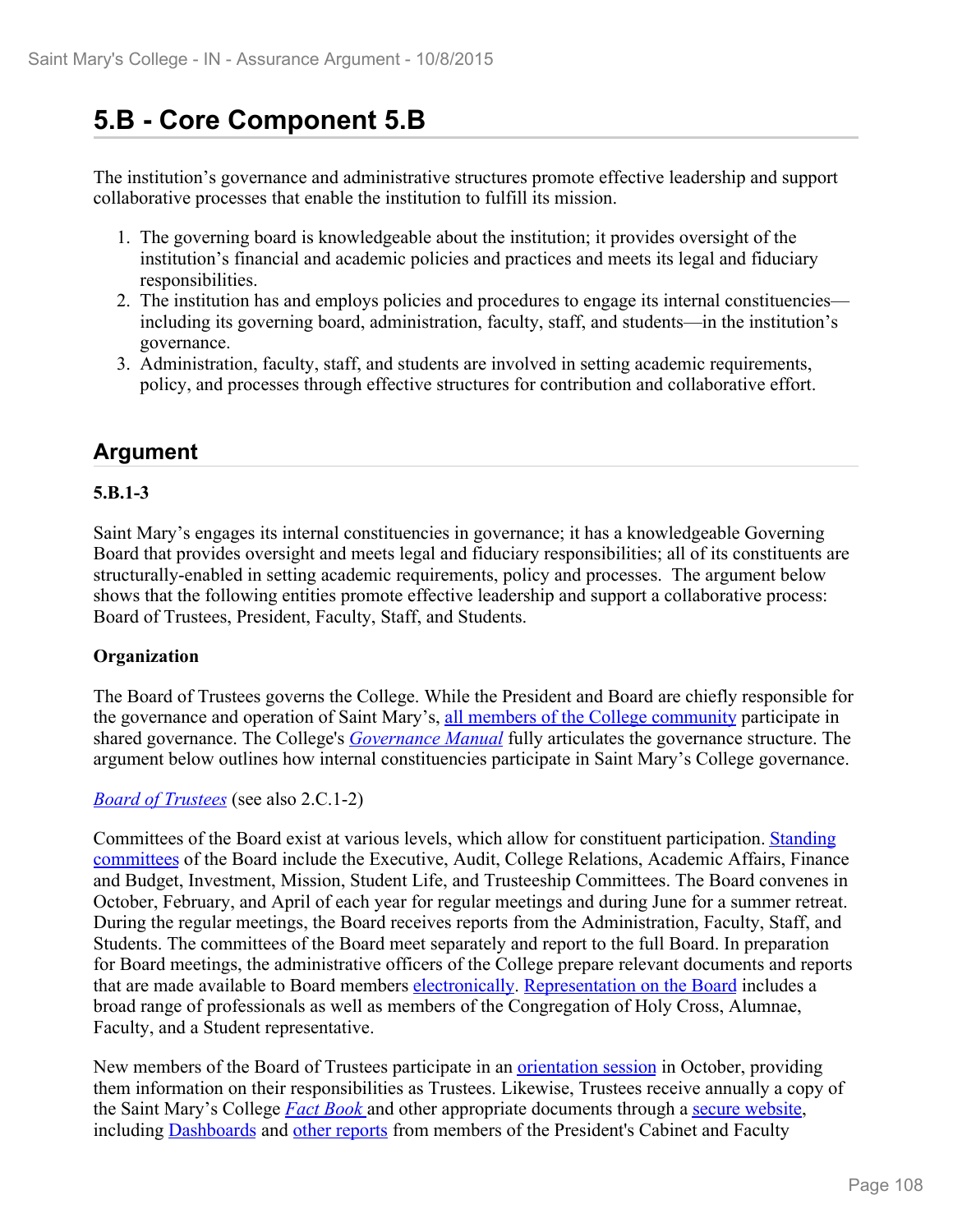## Assembly.

## *President*

The President is appointed by the Board of Trustees of the Corporation of Saint Mary's College and serves at the pleasure of the Board. The Board vests authority in the President, including responsibility for all College educational and managerial affairs. Specific responsibilities of the President may be found in the *Governance Manual*. The President's Cabinet includes Vice-Presidents from all divisions and the Executive Assistant to the President. The Cabinet works to integrate policy among all administrative branches, coordinates work of the Administration, and advises the President on matters central to the administration of the College. The Office of Institutional Research reports to the President and provides data and analytic support for the President and all College offices. This includes, but it is not limited to, internal needs related to planning and external reporting requirements (IPEDS, etc.).

The Budget Committee ensures that all administrative and academic areas are represented in the budgeting process. The Committee on Rank and Tenure reports to the President and establishes criteria and procedures for tenure and promotion of Faculty, and reviews and recommends candidates to the President for tenure and promotion. The Provost, Dean of Faculty, and three elected tenured Faculty members above the rank of Assistant Professor compose its membership.

The Academic Affairs Council (AAC), chaired by the President, has become the primary body in which shared governance occurs between Faculty and Administration. This Committee includes significant elected Faculty representation, including the Chair of Faculty Assembly, appointed academic Administrators, and two Student representatives appointed through the Student Government Association. Policy changes originating with College committees that report to the Council or initiated by the Provost or Dean of Faculty are shared with this body as recommendations to the President. The AAC supports collaborative involvement by Faculty, Administrators, and Students in decisions that affect academic policy and governance. This forum allows for the expression of concerns and responses to them. Discussion of the establishment of an internal review policy provides an example. The mediated dialogue seen in this discussion between the Council, Faculty members on the Council, and the Chair of Faculty Assembly represents one of the ways that shared governance occurs at Saint Mary's.

The President must consult with the Faculty Assembly before acting on recommendations concerning major changes of academic policy. This occurred in 2010 when the Associate Dean of Faculty, on behalf of the Faculty *Ad Hoc* Committee on General Education, recommended the adoption of a new general education curriculum, entitled "The Sophia Program in Liberal Learning." The President had previously consulted with the Faculty Assembly, heard a variety of opinions, invited feedback, and ultimately presented the Sophia Program to the Board of Trustees, recommending its adoption.

Other bodies exist (e.g. Student Affairs Council, President's Council on Multicultural Affairs, Parent's Council, Mission Council, and President's Circle) to assist the President on important matters central to Mission. These standing committees have a diverse representation including Faculty, Administrators, Staff, and Students, and report to the President.

## Faculty (see also 2.C.2)

The Faculty at Saint Mary's are central to the governance of the Institution, especially in academic matters. As stated in the Preamble to the Constitution of the Faculty Assembly, Saint Mary's Faculty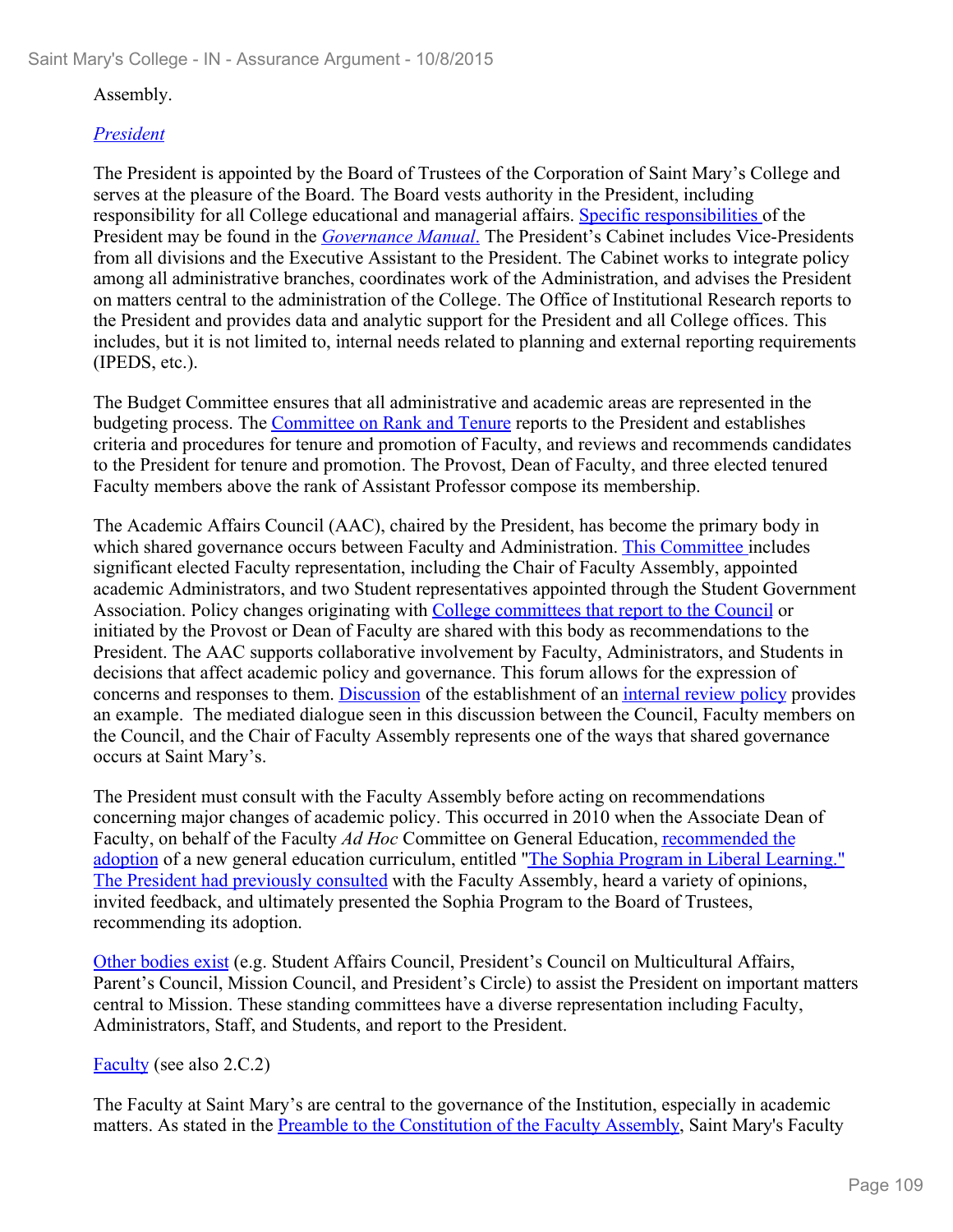are "*obligated to contribute to the realization of the objectives of the College as stated in the By-Laws of the Board of Trustees; therefore, it is organized into a Faculty Assembly.*" According to Article II of its Constitution, the purpose of the Faculty Assembly is "...*to furnish an ordered structure for the faculty as a body to carry out its responsibility as officers of instruction.*" Membership consists of those holding the academic rank of instructor or higher and professional librarians. Those who hold an administrative rank higher than department Chair are not included, with the exception of the Dean of Faculty who attends only when invited.The President and the Provost are also invited to the Faculty Assembly on occasion. Decisions of the Faculty Assembly are referred to relevant College committees, councils, College officers, or the President. The Assembly elects faculty members who serve on Faculty Assembly and College committees/councils and as the faculty member of the Board of Trustees. The Executive Committees of Faculty Assembly and the officers of the Board of Trustees meet twice a year, enabling Faculty to dialogue regularly with the Board of Trustees. Faculty are often invited to the Academic Affairs Committee of the Board of Trustees and serve on many other Board committees. The Faculty Compensation Committee, composed entirely of elected Faculty, prepares an annual report to the Finance and Budget Committee of the Board, with recommendations regarding salaries and benefits. Across committees at Saint Mary's where academic matters are discussed, faculty Representation takes priority and as such, elected membership originates with the Faculty Assembly.

Despite these structures, the College recognizes concerns expressed by many Faculty over administrative and Faculty collaboration, one example being the implementation of the internal review process. Implementation was suspended in AY13-14 due to a vote in the Faculty Assembly. Additional challenges arose as a result of the College's decision to accelerate the review of many of its small programs in AY14-15. Faculty in those programs questioned this decision and other aspects of the process.With three decisions possible (affirm the program, give a grace period for recovery, or eliminate the program), all the programs reviewed in the first two years had been given an affirmation. Two language programs received the 2nd recommendation from the Faculty-led PRC, i.e. to develop recovery plans due to unsustainably-low enrollments. Ultimately, one of the programs (Italian) voluntarily requested termination of its major and the President made the decision to eliminate the French major. Needless to say, any decision to terminate a program, especially one of such long standing as our French major is both painful and controversial. Other examples include a decision by the President to split the position of Senior Vice-President and Dean of Faculty into two positions, i.e. a Provost/SVPAA and a Dean of Faculty. Faculty disagreed with the vetting process used, i.e. consulting the Academic Affairs Council and the Faculty as a whole through invited emails instead of consultation with the Faculty Assembly.

Results from the *2014 HERI Faculty Survey* indicate that many Faculty are not satisfied with the degree to which the Administration considers Faculty concerns when making policy. Similarly, there is a feeling among some Faculty that they are more at odds with Campus Administration compared to Faculty nationally. Both Administrators and Faculty are working to increase dialogue around this issue. Efforts to improve this situation have begun. These include the establishment of evaluations of the President and Provost by Faculty as well as increasing dialogue among (1) the Executive Committee of Faculty Assembly and the President, Provost, and Dean of Faculty through regular monthly meetings, and (2) the Faculty Assembly and the Board of Trustees and the President. Faculty are exploring ways to strengthen shared governance and have recently put forth a motion to consider the establishment of a Faculty Senate. Sometimes collaboration is fruitful, as in a recent consultation with the Faculty Assembly regarding whether to reduce the TIAA-CREF contribution or to delay the Faculty/Staff compensation plan. The Faculty Assembly have recommended the latter and the Administration have pursued their recommendation with the Board of Trustees.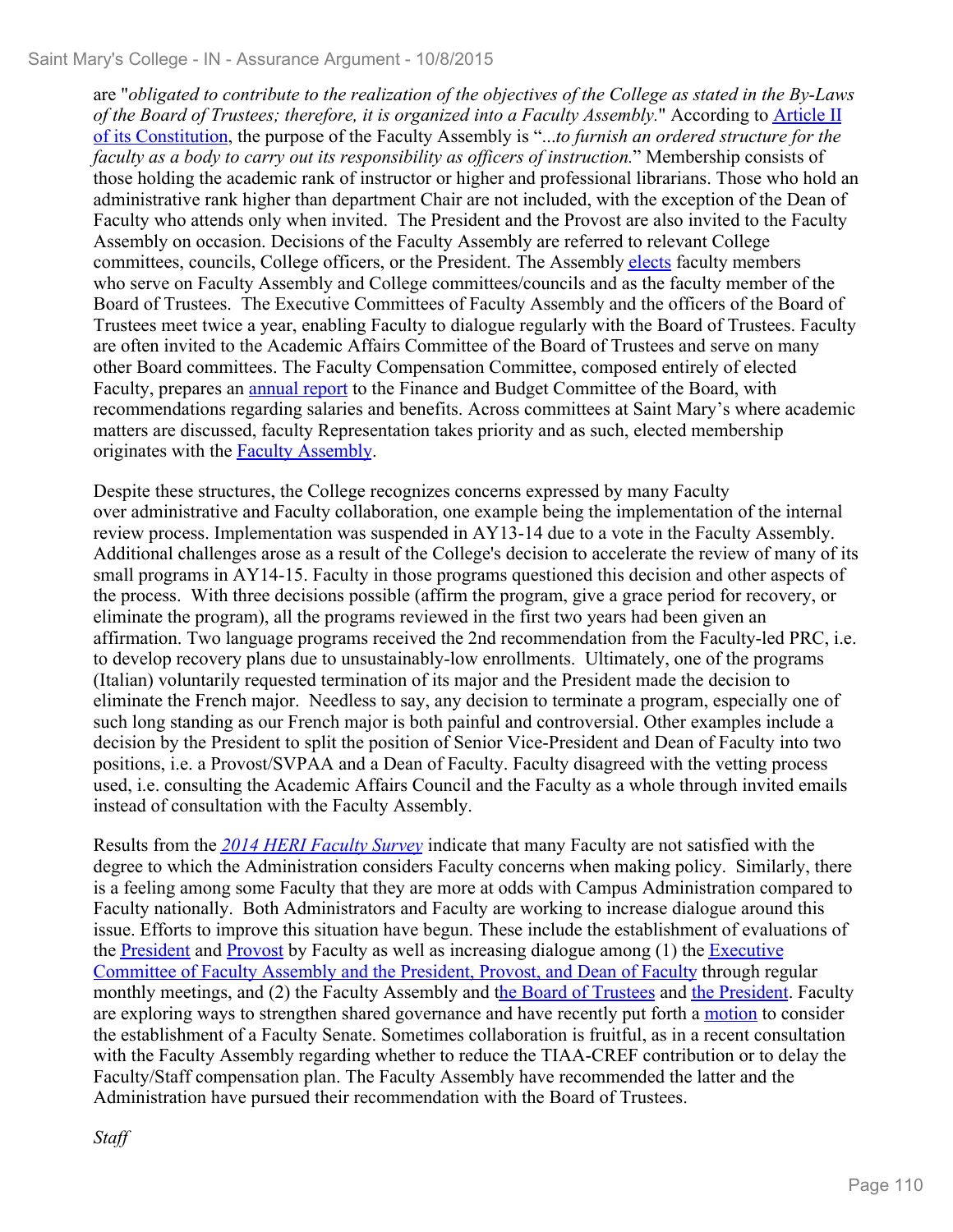Staff are an important internal constituent at the College. The President has been committed to appointing Staff representatives on many of the above-mentioned committees and other *Ad Hoc* committees created over the last ten years. The President also regularly updates Employees on key developments at the College during the year through email, at all College meetings with the President, through a series of teas with invited Staff and Faculty, and at the annual College Forum. These opportunities allow for questions and dialogue with the President.

## Students (see also 2.C.2 and 3.E.1-2 *Women's Leadership*)

Saint Mary's believes it is critical that the Student voice is consistently present in the governance of the College. Students hold a voting Trustee position on the Board, representation on Councils and Committees, and membership in the Student Government Association. The Student Affairs Council, which has significant Student representation, advises the President on matters impacting Student life and is an important voice in procedures related to a search for the Vice-President of Student Affairs. The Committee on Student Affairs reports to the Student Affairs Council and has among its representatives the Student Body President, the Student Government Association Vice-President, the President of the Residence Hall Association, and the President of the Student Diversity Board. This Committee provides a campus-wide forum for discussing Student life and giving recommendations and feedback to the Division for Student Affairs. In addition to these committees focused on Student life, Student representatives sit on many other College committees such as the Academic Affairs Council and the President's Council on Multicultural Affairs. Finally, the Student Body President sits on the Student Life Committee of the Board of Trustees, giving voice at the highest level to issues pertaining to Student life.

Students also participate in shared governance through the Student Government Association (SGA). The SGA is an autonomous governance body of the students. The SGA Constitution and the missionand-structure statement outline the SGA's mission, structure, and procedures. Saint Mary's will create a graduate student association when its graduate Students begin in AY15-16. Data from the *College Senior Survey* suggests Saint Mary's undergraduate Students are more engaged in Student government than students at other Catholic colleges; 83% of Seniors in 2014 reported voting at least occasionally in Student elections compared to just 64% of students at other Catholic colleges.

## *Regular Meetings*

The College has developed structures that contribute to shared governance among Faculty, Administration, and Staff. The President's Cabinet, made up of the divisional Vice-Presidents, meets weekly to provide updates and guidance to the President. Within Academic Affairs, the Provost holds regular meetings with her Academic Administrators to ensure the effective function and collaboration with the Division. She also meets with those Faculty and Staff groups planning graduate programs. The Dean of Faculty regularly convenes the Council of Chairs, which includes all academic department Chairs and Program Directors/Coordinators to ensure effective communication. Regular committee meetings are scheduled within all divisions. Most of these committees have membership that includes Faculty, Administrators, Staff and Students. Regular department and Staff meetings take place in all divisions and departments to facilitate proper communication and effectiveness of College operations.

# **Sources**

• Acad A AA Council Minutes April 8, 2010 AY 09-10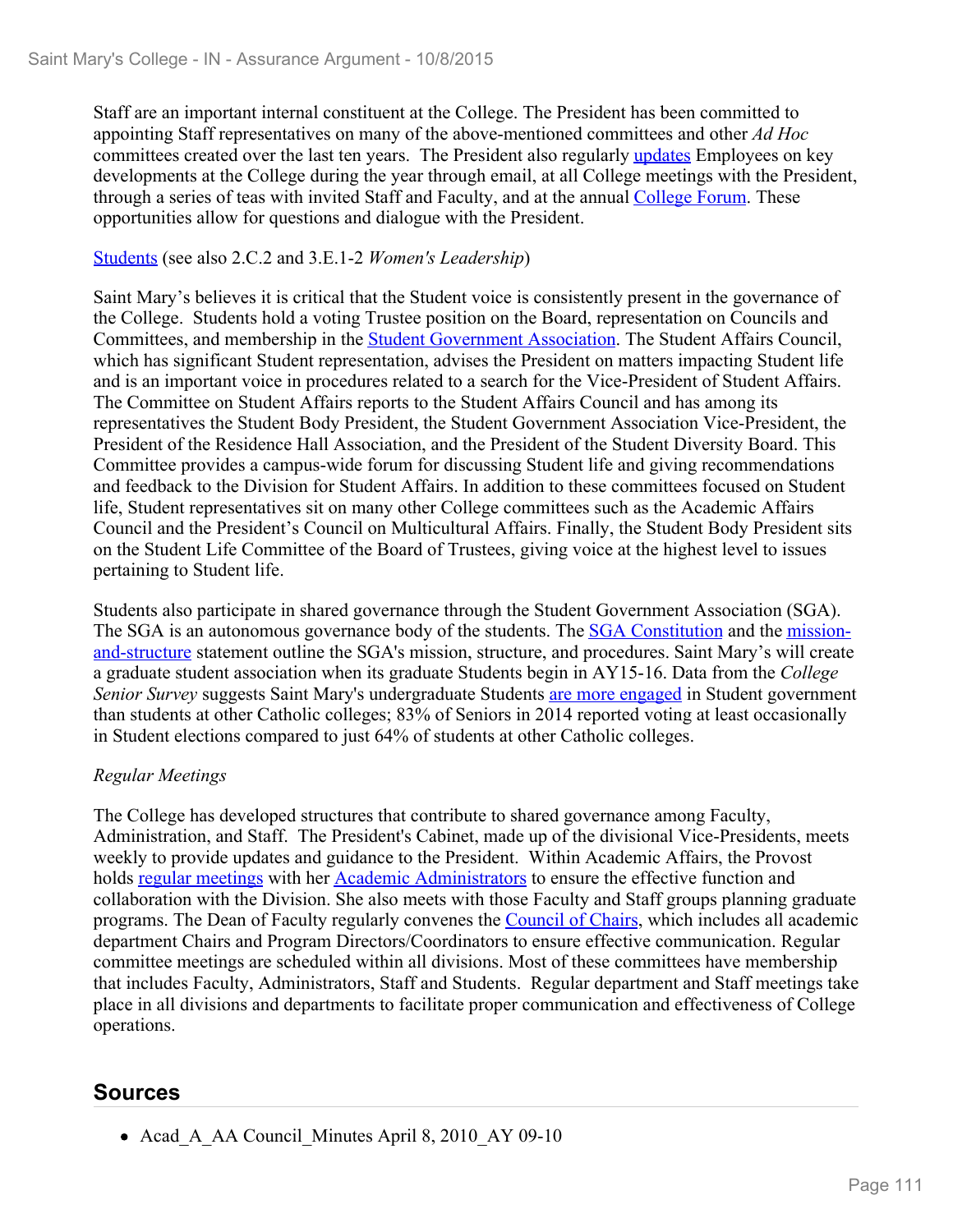- Acad A AA Council Minutes March 7, 2012 on Internal Review Policy AY 11-12
- Acad A AA Council Minutes May 18, 2012 on Internal Review Policy AY 11-12
- Acad A AA Council Minutes Oct. 10, 2011 on Internal Review Policy AY 11-12
- Acad A Dean of Faculty Council of Chairs Meeting schedule AY 15-16
- Acad A Faculty Assembly Agenda Aug. 20, 2014 AY 14-15 2X
- Acad A Faculty Assembly Agenda Feb. 18, 2015 AY 14-15 2X
- Acad A Faculty Assembly Agenda showing dialogue with the Administration AY 12-13
- Acad A Faculty Assembly Agenda showing dialogue with the Administration AY 12-13 (page number 2)
- Acad A Faculty Assembly Election Roster AY 14-15
- Acad A Faculty Assembly Minutes March 17, 2010 AY 09-10
- Acad A Faculty Assemby Motion for a Faculty Senate AY 14-15
- Acad A FCC Report to Board of Trustees AY 13-14
- Acad A Provost Acad Administrators' Meeting Agenda AY 14-15
- Acad A Provost Academic Administrators Meetings AY 14-15
- Acad A Provost Provost's Update AY 12-13
- Acad A Provost UPDATED Internal review policy AY 14-15
- Acad A Sophia Program Curriculum Guide AY 15-16
- Enroll Admissions Ad hoc updates AY 14-15
- Pres College Forum Announcement AY1415
- Pres Governance Manual AY 15-16
- Pres Governance Manual AY 15-16 (page number 25)
- Pres Governance Manual AY 15-16 (page number 26)
- Pres Governance Manual AY 15-16 (page number 30)
- Pres Governance Manual AY 15-16 (page number 34)
- Pres Governance Manual AY 15-16 (page number 35)
- Pres Governance Manual AY 15-16 (page number 37)
- Pres Governance Manual AY 15-16 (page number 38)
- Pres Governance Manual AY 15-16 (page number 43)
- Pres Governance Manual AY 15-16 (page number 90)
- Pres Governance Manual AY 15-16 (page number 171)
- Pres Governance Manual AY 15-16 (page number 241)
- Pres IR CSS2014VoteStudentElection 2014
- Pres IR Fact Book AY1516
- Pres IR HERIPresentation AY1415
- Pres IR PresDashboard
- Pres Pappascommunityupdate AY1011
- Pres Trustees BOT Roster AY 14-15
- Pres Trustees Orientation AY 14-15
- Pres Trustees preparatory materials on Trustees' website AY 15-16
- Std Affairs SGA Constitution
- Std Affairs SGA Mission & Structure AY 14-15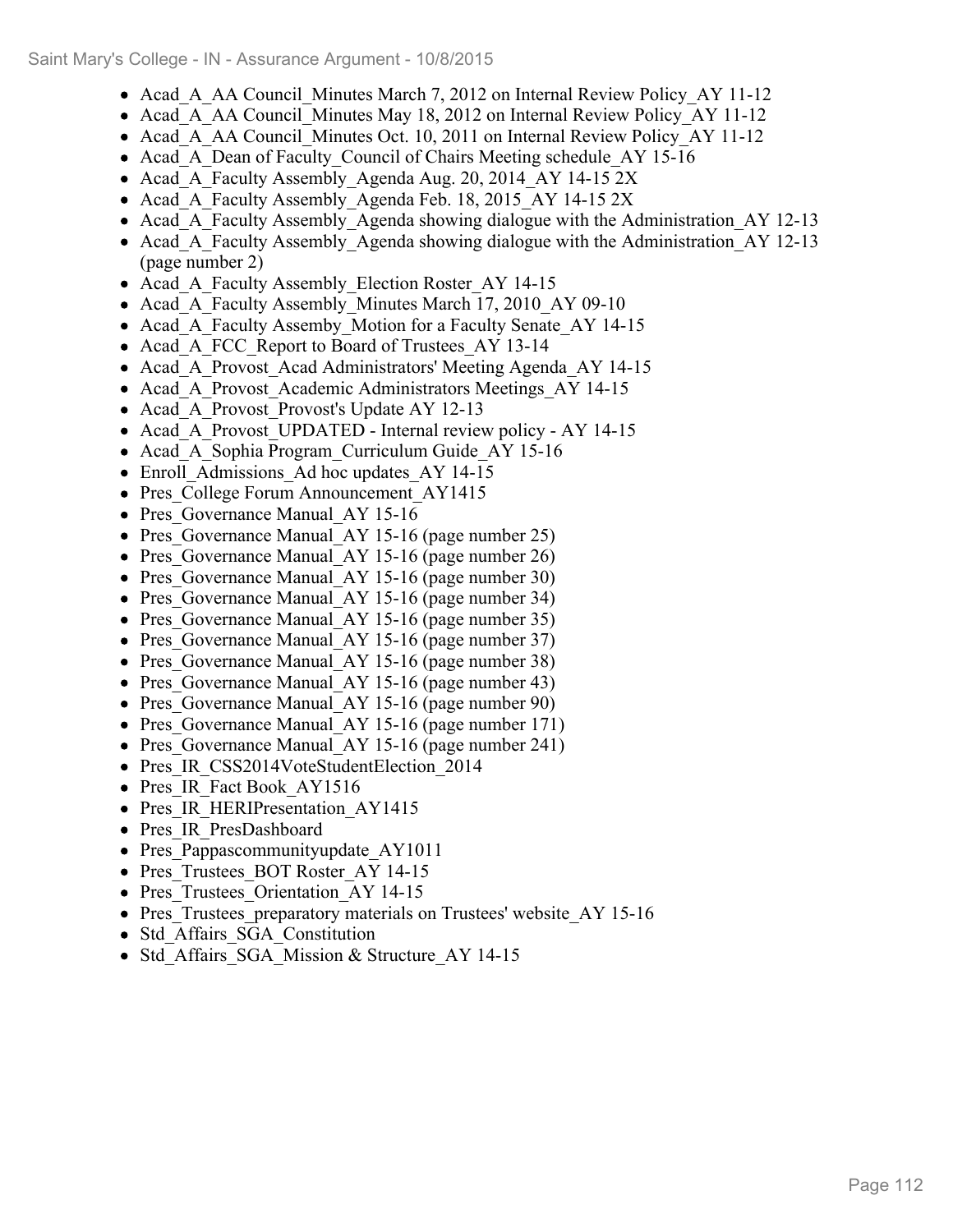# **5.C - Core Component 5.C**

The institution engages in systematic and integrated planning.

- 1. The institution allocates its resources in alignment with its mission and priorities.
- 2. The institution links its processes for assessment of student learning, evaluation of operations, planning, and budgeting.
- 3. The planning process encompasses the institution as a whole and considers the perspectives of internal and external constituent groups.
- 4. The institution plans on the basis of a sound understanding of its current capacity. Institutional plans anticipate the possible impact of fluctuations in the institution's sources of revenue, such as enrollment, the economy, and state support.
- 5. Institutional planning anticipates emerging factors, such as technology, demographic shifts, and globalization.

# **Argument**

# **5.C.1**

Mission continually guides the allocation of resources at Saint Mary's. The current and past Strategic Plans reflect this (see 1.A.3). Progress on the Strategic Plan is monitored and funded accordingly. At all Board meetings, Trustees are provided a printed version of the College's Mission and the Mission Statement is read aloud at the beginning of each Board meeting. This serves to keep Mission at the forefront of all discussion and subsequent decision-making.

Approximately half of all operating expenditures is allocated to instruction and academic support. This represents a greater percentage than that of peer institutions. Promoting a life of intellectual vigor is done centrally through the College's rich academic programs and, as such, the College funds them accordingly. The College continually assesses how it is allocating resources in alignment with its Mission, as evidenced by a recent presentation by the Vice-President for Finance and Administration to the Board of Trustees.

Providing access to an outstanding education is a pillar of the Saint Mary's Mission and so the College invests a significant portion of its budget on *financial aid* each year. This allocation allows affordable access to a Saint Mary's education for Students with limited financial resources.The *New York Times* recently recognized Saint Mary's as one of the most economically-diverse top colleges in the nation, reflecting the College's commitment to the core value of economic justice. Further details on the College's response to the financial need of Students are outlined in the College's *Fact Book*.

Admission to the College is a need-blind, holistic review of Students' academic and extra-curricular accomplishments. Attempting to balance a competitive academic profile with affordability, the Vice-President for Enrollment Management utilizes the services of Hardwick-Day, a financial aid consulting firm. Detailed analysis of past enrollment outcomes and predictive modeling informs a financial aid awarding strategy. Once deployed, the strategy is monitored and adjusted accordingly.

The fifth principle and Recommendation 23 of *Boldly Forward* call for the continued commitment to sustainability in all its forms aligned with Mission. While limited resources have admittedly not allowed for as much progress as hoped, efforts supported by College funds have been ongoing, as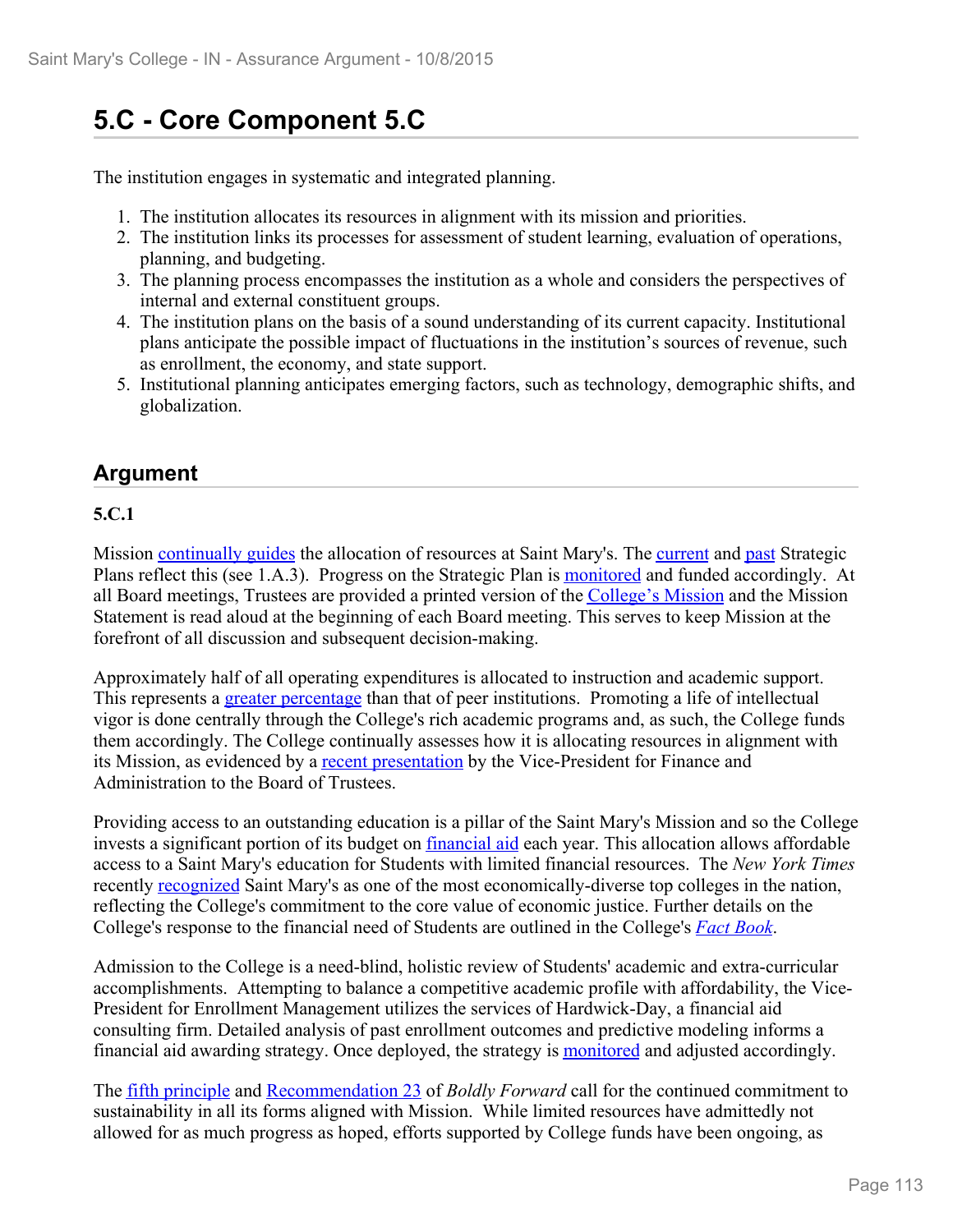outlined in the recent *2009-2015 Campus Green Initiatives Report* by the Going Green Committee.

In addition to the College's academic programs, critical Mission-centered offices such as the Office for Civic and Social Engagement, Office of Student Involvement, Office of Multicultural Affairs, Center for Spirituality, Center for Women's Intercultural Leadership and Campus Ministry are included in the allocation of resources. These offices play a central role in fulfilling Saint Mary's Mission of educating women to actively make a difference in the world and promoting a life of religious sensibility and social responsibility. Students are able to connect with the diversity of the outside world through civic engagement, spirituality, and faith. (See also 1.C.2, 1.D.1, 3.E.)

As part of the Faith Always, Action Now campaign, the College has created four new awards to recognize, inspire, and support Faculty excellence in 1) teaching, 2) scholarship, 3) service, and 4) Senior comprehensive mentorship. Donors have provided funding for all four awards. Likewise, with a realized bequest of \$1 million during the *Faith Always, Action Now* campaign, the College has established and endowed the Neuhoff Summer-Science Research Communities that supports Faculty-Student research.

## **5.C.2**

In the past, planning and budgeting was primarily guided by strategic planning, but strategic planning itself was not always guided by explicit evaluation and assessment. This has changed at Saint Mary's. Illustrative examples presented below include the addition of graduate programs, systematic evaluation within administrative units, and use of key performance indicators for committees of the Board of Trustees, among others. The argument below shows that assessment of student learning, evaluation of operations, planning and budgeting are linked processes.

At the Board of Trustees level, most committees have recently initiated the development of Key-Performance Indicators (KPIs) to guide and understand progress towards strategic goals. Performance on these metrics impact and inform budgeting decisions promoting efficient use of resources that achieve the goals of the Strategic Plan.

The College identified the importance of implementing a systematic approach to evaluating its administrative units and tracing their progress towards goals in the Strategic Plan and in response has instituted a Unit-Evaluation Process in AY13-14. All units collaborate with their Vice-Presidents to set goals that align with the Mission and Strategic Plan (Unit-Evaluation Template). Throughout the process, units develop methods to measure their progress, track their results and plan for changes based on those results. Results can be used to inform budgeting.

Assessment plans for all academic programs are reviewed annually with the Dean of Faculty. The Dean recently added a response option  $(\# 6)$  in the <u>annual assessment report</u> form, which allows departments to articulate resource needs related to assessment results, thereby creating a formal connection between assessment and budgeting. The results of the assessment of the Basic-Writing Proficiency Program provides an example of budgeting based on assessment. As indicated in the *HLC Academy for the Assessment of Student Learning Results Forum Impact Report*, assessment findings indicated that Students were not benefiting from a two-semester course with an intensive focus on writing. Courses were restructured and the two-semester course offering was eliminated in Fall 2012, reducing the adjunct-salary needs. As described in 4.B, the Writing Proficiency Program continues to use its assessment results as a means of determining what resources and support would best assist Students. One key response was the establishment of an additional Writing Center location to better serve Students. In another example, as a part of their assessment, the Psychology Department conducted an exit survey of graduating majors who believed that they were not achieving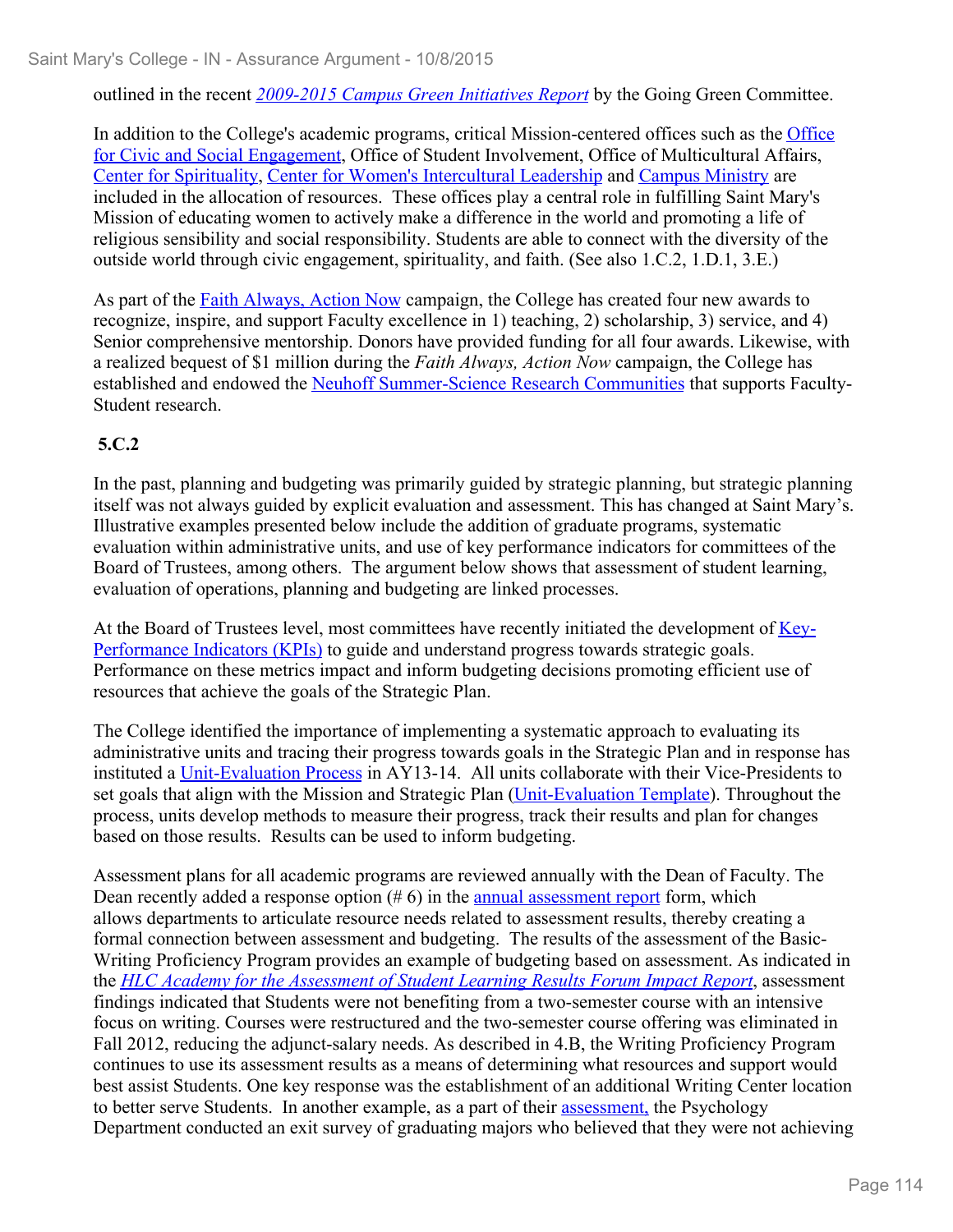a particular course's learning outcomes. The Department determined that it needed to realign the specialization of one of its tenured lines and a budgetary decision was made to shift funds in order to adequately equip the lab required for the specialization of the new Faculty member.

Assessment of the general education curriculum (the Sophia Program) comes under the purview of two Faculty committees (the Sophia Oversight Committee and the Assessment Committee). The Oversight Committee led the implementation of the Sophia Program assessment plan. Results are already available and being reviewed by the Oversight and Assessment Committees. The Oversight Committee has received and reviewed recommendations for changes to the Sophia Program, some of which have been sent to the **Academic Affairs Council for approval**.

In appropriate cases, the College utilizes outside expertise to assist with planning. For instance, the current Strategic Plan contains an initiative to begin graduate programs, and this decision was not made without external assessment and evaluation. External consultants from the Council of Graduate Studies, followed by teams from appropriate fields, were brought in to evaluate the readiness of the College to begin the programs. A marketing firm assessed the marketability of the proposed graduate programs. On the basis of these reports, the College applied for and received \$1,000,000 each for two of its programs and budgeted the revenue produced by the programs to cover its costs. Prior to the start of the program, quasi-endowment funding covered the start-up costs of these new initiatives.

As part of good practice, Saint Mary's evaluates the cost effectiveness associated with its programs and services. The College hired the Pappas Group to provide an analysis of its short and long-term financial challenges (see 5.C.4 below). Pappas' recommendation to review all academic programs graduating fewer than ten majors a year led the Provost to hire the Austen Group, who provided an analysis of the cost effectiveness of its academic programs in 2010. Subsequent to this report, the Academic Affairs Council formed a Faculty subcommittee to create and implement an internal review policy providing a more holistic approach than that of the Austen Group (see 4.A.1). A report from Institutional Research is used as the basis for the quantitative portion of internal program reviews. Results have been integrated into the planning and budget processes (see the Department of Chemistry's proposals to streamline its curriculum embedded within its Internal Review report and also 4.A.1).

Each of the above evaluations and assessments contributes to a comprehensive planning and budgeting process. The Budget Committee may utilize reports and findings to guide budgeting decisions that ensure funding of areas critical to the College's Mission and Strategic Plan. Each Vice-President is responsible for resource allocation within her/his reporting area. Institution-widespending allocations are agreed upon, special initiatives funded, and budgets established through a collective process. All capital needs are discussed and funds are approved by the Board ensuring critical needs are met. Budgeting decisions are informed by sound data, including the use of a regional peer group and competitor institutions in planning. Some examples include: benchmarking tuition and fees, room and board, admissions, and financial aid.

## **5.C.3**

In 2006, President Mooney called together Faculty, Staff and College Trustees to work with her on her first Strategic Plan*, The Path to Leadership*. This plan reflected the collaborative establishment of institutional priorities, including such initiatives as a revision of the general education curriculum by the Faculty, an exploration of an Honors Program, and development of a new advising program. Many were completed over the plan's five years. One of the most significant accomplishments was a revision of our long-standing general education program, resulting in the new Sophia Program in Liberal Learning (see 3.B.1-2).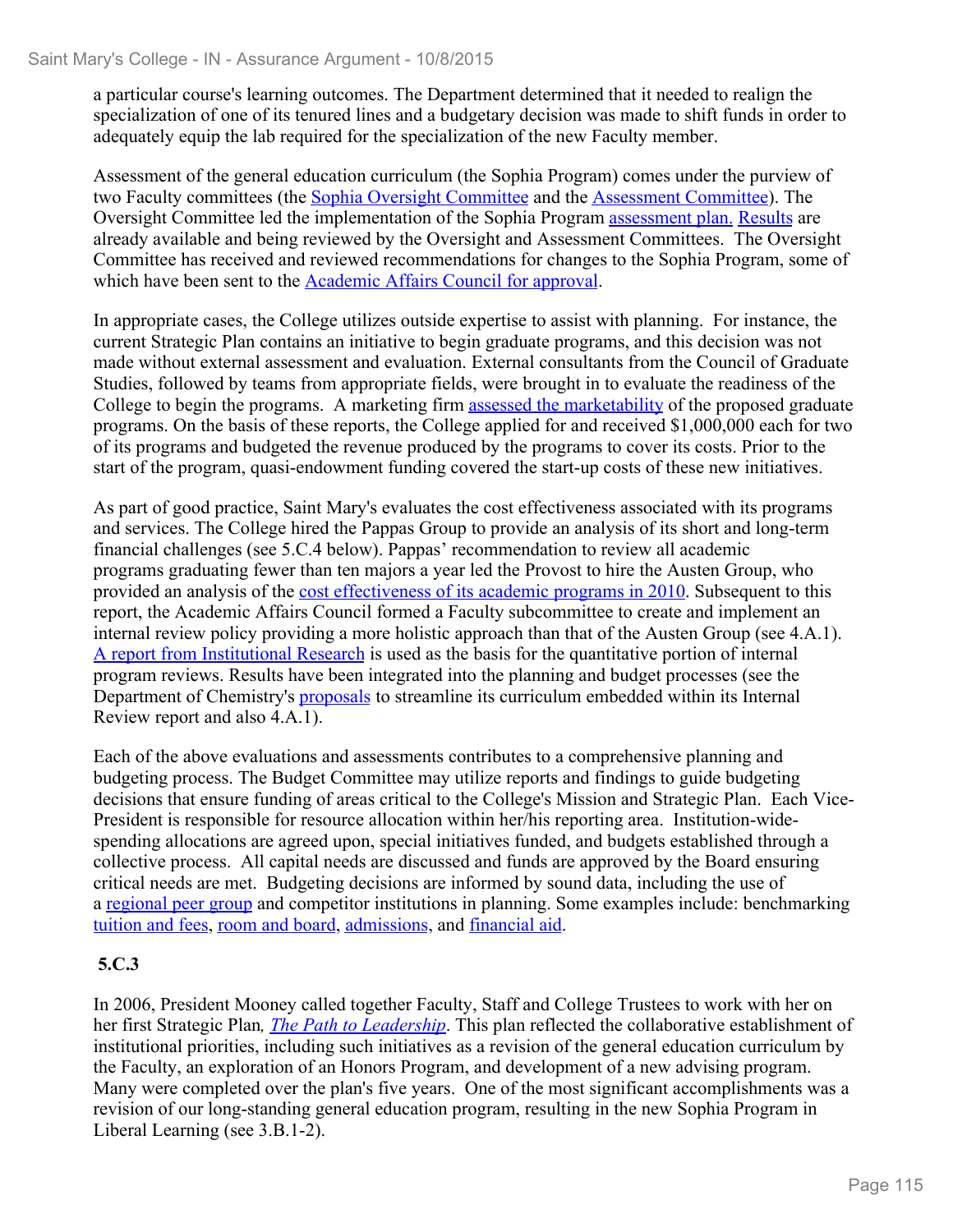In October 2011, a Strategic Planning Committee was formed to work on a new plan. In conjunction with the work of this Committee, the President held campus-wide listening sessions to consider the following questions: what Saint Mary's does well; what the College should focus on during the next five years; how the College can work smarter; and, finally, any other issues the participants wanted to bring to the President's attention. Through the Committee's work and listening sessions (see the Strategic Plan website) a new 5-year Strategic Plan was created: *Boldly Forward: A Strategic Plan for Saint Mary's College*.

Institutional planning flows directly from the Strategic Plan, and is thereby linked to the College Mission. Divisional Vice-Presidents identify and assign areas of focus. College and administrative initiatives and goal-setting then begin. One direct result of the planning process was the development of the previously-mentioned Unit-Evaluation Process that explicitly links administrative units' goalsetting and evaluation to the strategic initiatives in *Boldly Forward*. Progress towards these initiatives is captured in the Cabinet's planning dashboard.

External constituents are critical for the College's planning process. Stamats has conducted recent research incorporating external constituencies (prospective students, parents, etc.). The Career Crossings Office engages local employers through internship partnerships and job/career fairs. Saint Mary's received a matching grant in 2008 from the Lilly Endowment's *Initiative to Promote Opportunity through Educational Collaborations* with the goal to create programming and structures to build community partnerships with Indiana organizations and employers. Programs initiated through the grant, under the *Cross-Currents-Program* umbrella, helped Students discern their passions by considering four key questions focused on vocation, and connected them with organizations and employers in Indiana. The *final evaluation* of the project engaged both external and internal stakeholders to assist with planning about the Program's future following the conclusion of the grant period. The lasting effects of the grant continue to be mutually beneficial for Saint Mary's students and the State of Indiana.

## **5.C.4**

Saint Mary's contracted with the Pappas Group in 2010 to examine its current capacity, especially given the impact of fluctuations in the economy and sources of revenue, such as enrollment and state financial aid. State support for Indiana students, who make up **approximately** a quarter of the Student population, has declined significantly. The impact of the economic downturn was felt as early as October 2008. Enrollment dipped during this period due to declines in the size of the first-year entering class. From 2008 through 2011 the endowment declined, but has since recovered.

An "Action Plan" was developed in response to the Pappas Group Report; the President reports to the Board of Trustees on its progress. The Pappas Report is updated for each Board of Trustee meeting. Board members review this report as needed. Some Board committees request a more expanded response, e.g. Academic Affairs Committee. The College continually assesses its current capacity by monitoring its expenses using financial projections based on available institutional data, benchmarking with peers, and analyzing our student-admissions characteristics to evaluate and adapt to changes in demographics, financial need and/or enrollment behavior. The Office of Institutional Research conducts an annual **Survey of Admitted Students** to help understand why admitted Students did or did not choose to attend Saint Mary's. Furthermore, historical data is compared and analyzed to determine changes and trends, identifying those that can be affected through internal operational changes. Areas of improvement include efforts to bring more students to campus for visits and improved articulation of the value of a Saint Mary's education.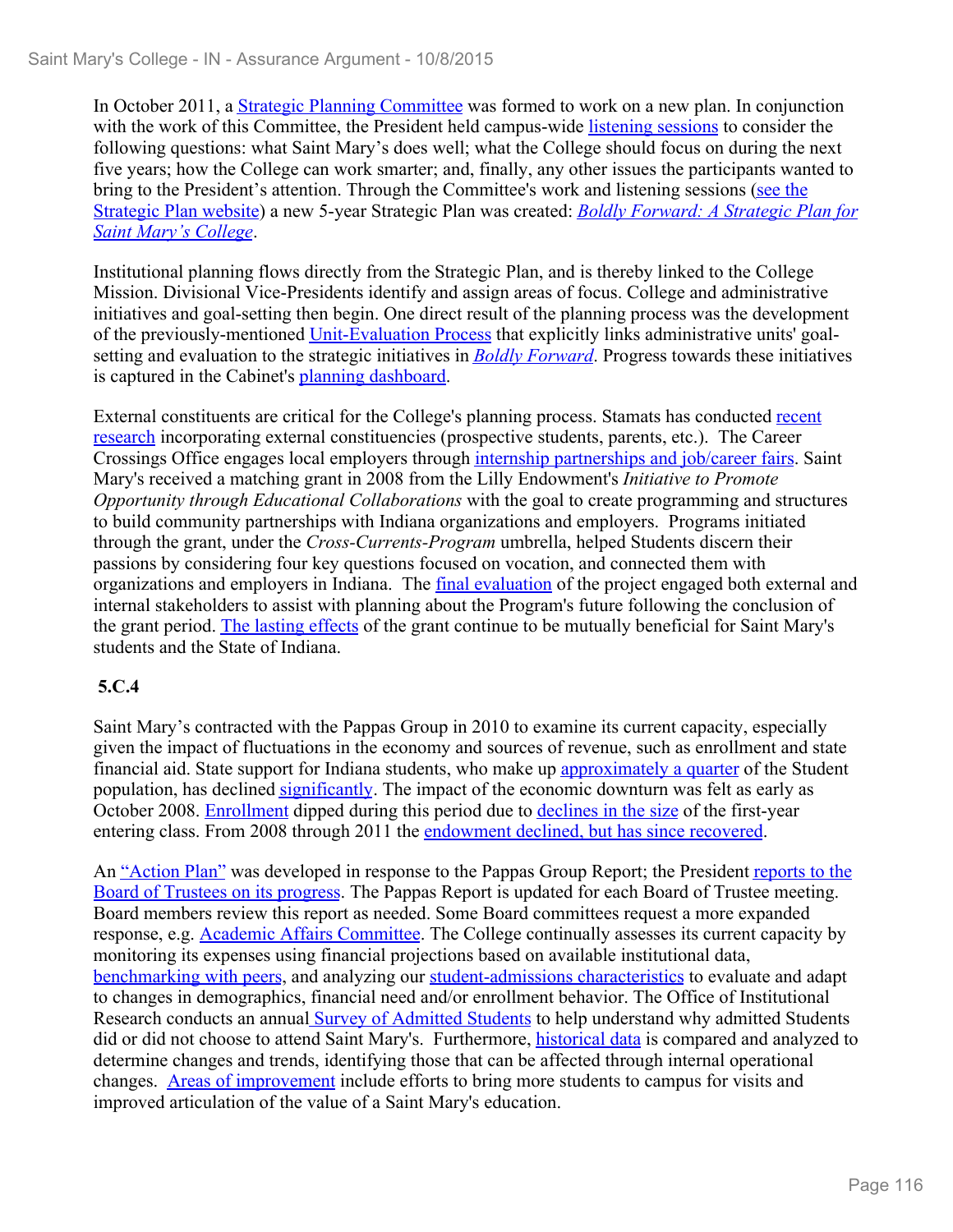Once a Student enrolls, retention is a priority to ensure our capacity remains consistent with stable revenue as the College monitors Student persistence on a weekly basis. While the College has a high retention rate compared to its peers**,** it nevertheless strives to continually improve its ability to retain and graduate Students by understanding the factors that cause a student to withdraw (see 4.C).

During AY13-14, the Finance and Budget Committee of the Board of Trustees created an *Ad Hoc* Committee to address fiscal challenges associated with the goal of increasing Staff and Faculty salaries. Local market analyses revealed that Staff and Administrator salaries were trailing benchmarks; Faculty salaries were also behind the set benchmark, according to ongoing analyses of Faculty salaries with our Regional Peer Group. The *Ad Hoc* Committee offered a set of recommendations in three areas to address the fiscal challenge of meeting this goal. The Board has accepted the recommendation of the Administration to implement a significant number of these recommendations. Progress is reported to the Board of Trustees.

Planning informed the launch of the recent *Faith Always, Action Now* campaign as consultants recommended maintaining the planned June 1, 2008, launch despite uncertainty in the investment climate. The length of the campaign was increased from five to six years in response to the downturn in the economy. As a result, the College has closed a very successful Capital Campaign recording more than \$44 million in gifts and pledges allocated to the endowment. Through the generous support of donors, *Faith Always, Action Now* contributions totaled nearly \$105 Million. While favorable market conditions contributed to the recovery of the endowment, another key factor was the decision by the Board of Trustees to make a change in endowment management. At its June 2012 meeting, the Board unanimously approved a proposal to purchase units in the University of Notre Dame's unitized investment pool. A short summary of this change is included here.

## **5.C.5**

Use of data from a variety of available sources guides the College in planning for external impacts, including the current climate of higher education, demographic shifts, technological changes, and globalization. This includes tracking admitted Students and applicants in order to understand how they navigate the admissions process (see 5.C.4). Saint Mary's has recently contracted with Stamats to conduct **branding awareness studies** to assist with marketing its undergraduate and graduate programs. Royal and Co. conducts an annual search campaign of prospective students while Hardwick-Day and Predictive Edge conduct data analysis in order to better understand applicants and maximize enrollment.

Stamats research for introduction of graduate programs focused on assessing the demand of potential programs. Demographic shifts and graduate students' interaction with technology were taken into consideration, resulting in a recommendation to offer selected graduate programs online. Later, Stamats was hired to develop marketing materials, including microsite and digital marketing for the new graduate programs.

In response to technology demands and on the basis of an assessment of declining summer-session enrollment, Saint Mary's now offers a substantial portion of its summer courses online. The flexibility this technology provides has increased summer enrollment from 2009-2012. The Provost repurposed a faculty-development fund for training in online teaching. This initiative, based on assessment and planned budgeting, is helping to make it possible for the College to offer two of its graduate programs in hybrid form.

Recommendations anticipating the impact of globalization are infused through the College's Strategic Plan. Saint Mary's has put in place many initiatives in response to potential global impacts. These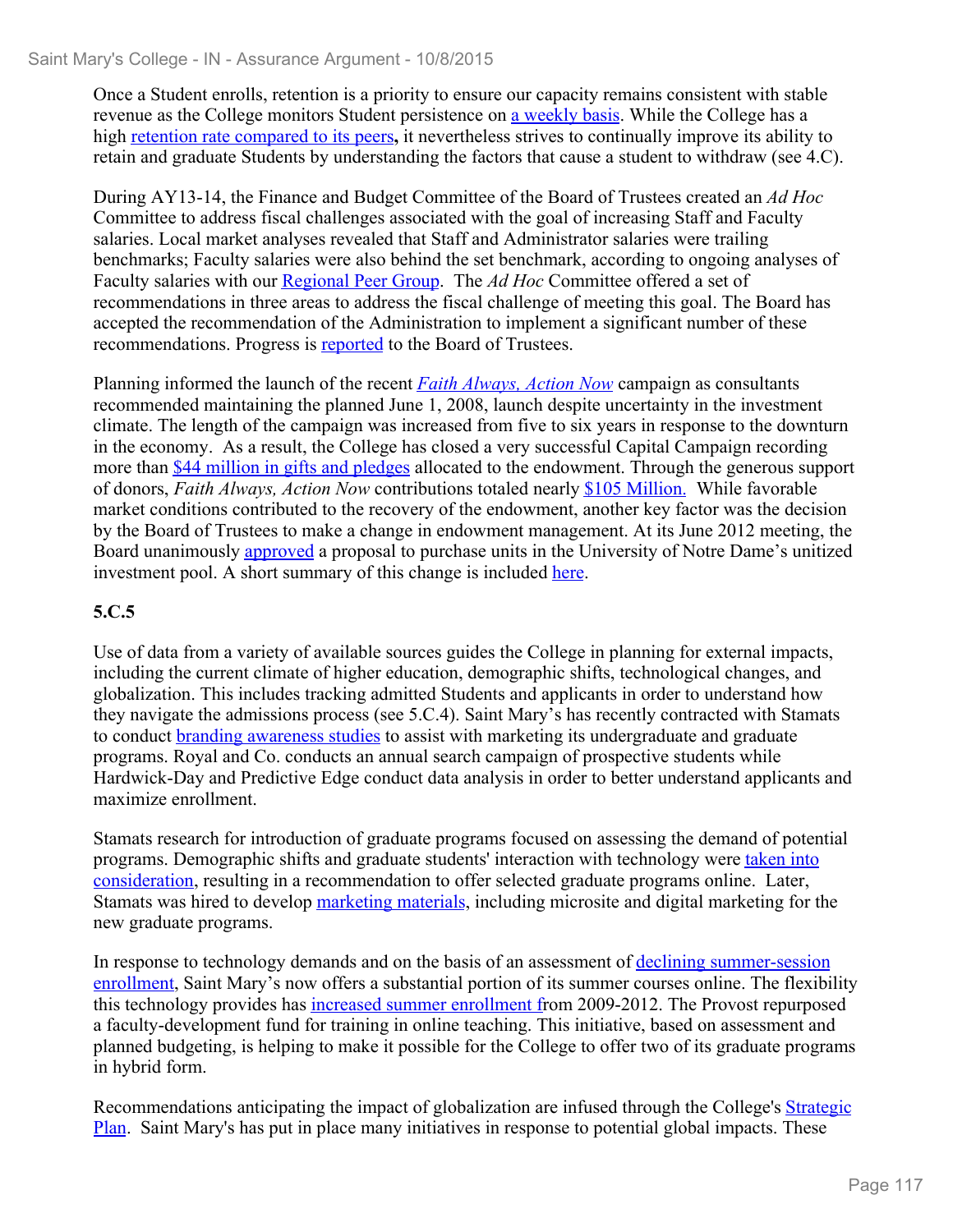include internationalization of its Faculty, opportunities for exchanges, working closely with the Sisters of the Holy Cross to send Students on volunteer or study-abroad programs in Africa, South America and Mexico, developing a relationship with the Soong Ching Ling Foundation in China, among others. The College has also created a new position in Admissions working solely on the recruitment of international students, particularly in South America (see 1.C.2). Focused attention on planning and budgeting for the recruitment of international students has led to modest increases in international enrollment.

The College engaged in an Internationalization Lab sponsored by ACE in 2009. One outcome from this planning included a new Global Studies major that is growing. The past and current Strategic Plans include an initiative to increase the Student population studying abroad to 50%, and the College has already exceeded this goal. Finally, Saint Mary's recognized the importance of globalization within its newly-designed general education program by infusing learning outcomes in intercultural competence and global learning.

# **Sources**

- Acad A AA Council Minutes May 14, 2014 AY 13-14
- Acad A AA Council Minutes May 14, 2014 AY 13-14 (page number 5)
- Acad A AA Council Minutes May 18, 2012 on Internal Review Policy AY 11-12
- Acad A AA Council Minutes May 18, 2012 on Internal Review Policy AY 11-12 (page number 4)
- Acad A CCO Employer Partnership webpage AY 15-16
- Acad A CWIL ACE Internationalization Report Dec. 7, 2009 AY 09-10
- Acad A CWIL Global Education Program brochure AY 15-16
- Acad A CWIL Global Education Program brochure AY 15-16 (page number 28)
- Acad\_A\_CWIL\_homepage\_AY 14-15
- Acad A CWIL Soong Ching Ling Itinerary Summer 2014 AY 13-14
- Acad A Dean of Faculty Assessment Report Form AY 14-15
- Acad A Dean of Faculty External & Internal Review Schedule AY 15-16
- Acad A Provost Austen Group Curriculum & Cost Analysis AY 10-11
- Acad A Provost Cross Currents Final Eval AY 13-14
- Acad A Provost Cross Currents Grant Report to Lilly AY 14-15
- Acad A Provost Graduate Consultants AY 13-14
- Acad A Provost Graduate Materials from Stamats AY 14-15
- Acad A Provost UPDATED Internal review policy AY 14-15
- Acad A Sophia Program Assessment Plan Overview AY 13-14
- Acad\_A\_Sophia Program\_Curriculum Guide\_AY 15-16
- Acad A Sophia Program Curriculum Guide AY 15-16 (page number 43)
- Acad A Sophia Program Learning Goals Results SP 14 AY 13-14
- Acad A SV-P Acad Affairs & Dean of Faculty Stamats Assessment for the Development of Graduate Programs\_AY 11-12
- Acad D Chemistry Internal Review Report AY 13-14
- Acad D Chemistry Internal Review Report AY 13-14 (page number 39)
- Acad D Chemistry Report on Neuhoff grants AY 14-15
- Acad D Psychology Assessment Report AY 13-14
- Coll Rel Development Faith Always Campaign brochure AY 14-15
- Coll Rel Development Final Campaign Result AY 14-15
- Coll Rel Media Relations email on NY Times report on economically diverse colleges AY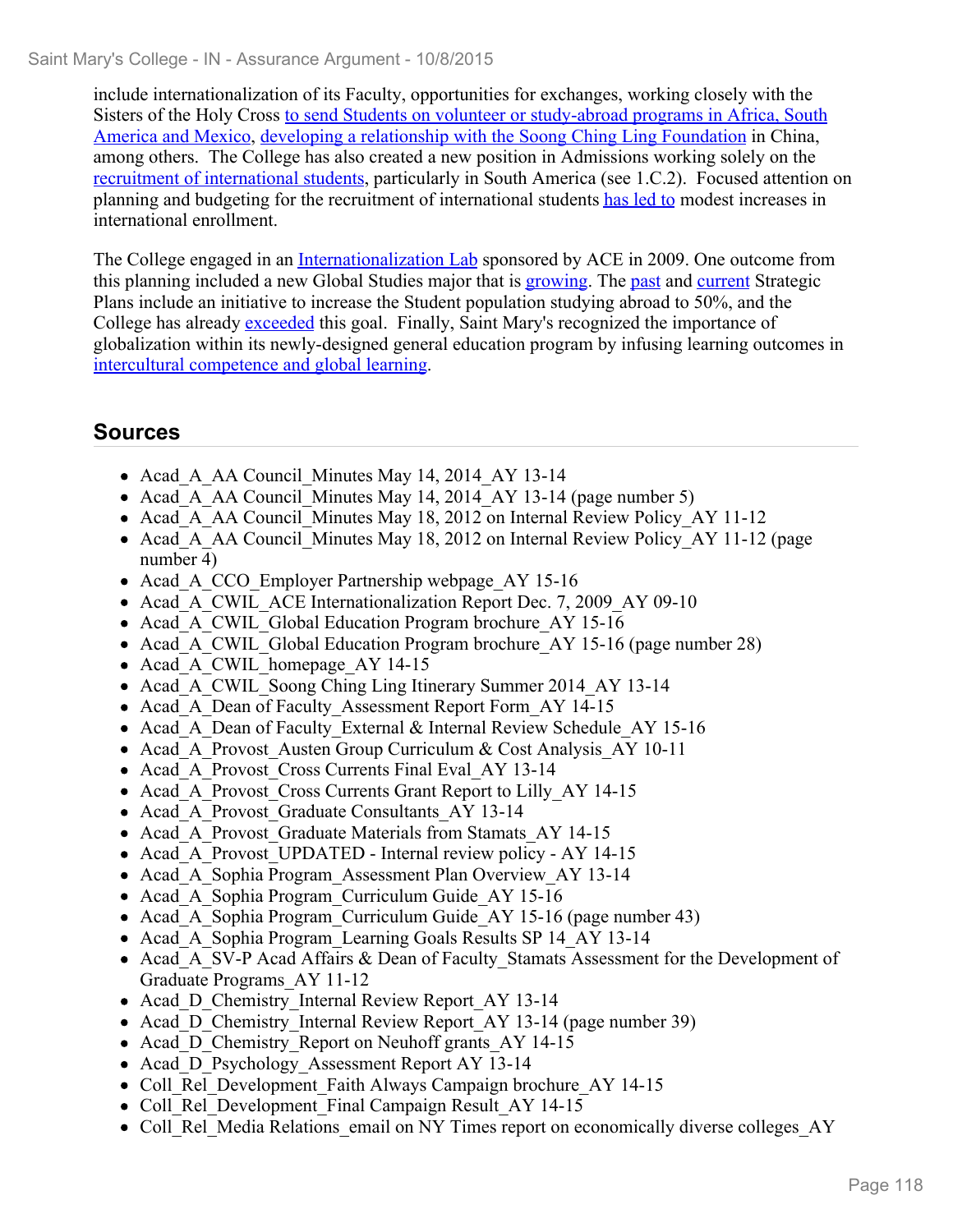14-15

- Enroll Admissions Ad hoc updates AY 14-15
- Enroll Admissions Ad hoc updates AY 14-15 (page number 4)
- Enroll Admissions Enroll Mgt Goals AY 13-14
- Enroll Admissions Inclusive Recruitment Description AY 14-15
- Enroll Admissions Stamats Prospective research AY 14-15
- Enroll–Enrollment Mgt Organization Chart with changes from previous year noted AY 14-15
- Enroll Finan Aid Hardwick Day Financial Aid Monitoring Report AY 14-15
- External NY Times on most economically diverse colleges webpage Sept 2014 AY 14-15
- Finance RevExpenseKPI FY14
- Finance RevExpensesKPI FY11to13
- Finance RevExpensesKPI FY11to13 (page number 5)
- Finance VP Finance & Admin Budget Process Letter Nov 27 2013 FY 14
- Finance VP Finance & Admin Mission Presentation AY 14-15
- Finance VP Finance & Admin Notre Dame Endowment pool brief AY 14-15
- Mission Campus Ministry homepage AY 14-15
- Mission Center for Spirituality webpage
- Mission Going Green Committee GreenInitatives 2009-2015
- Mission OCSE homepage web content AY 14-15
- Pres Ad Hoc Updates Feb 2015 AY 14-15
- Pres Governance Manual AY 15-16
- Pres Governance Manual AY 15-16 (page number 59)
- Pres Governance Manual AY 15-16 (page number 60)
- Pres Governance Manual AY 15-16 (page number 68)
- Pres IR AAUPInterpolationAY1314
- Pres IR AdmissionsDashboardBOTFall14
- Pres IR example of a quantitative review AY 14-15
- Pres IR Fact Book Fall 15 Enrollment AY 15-16
- Pres IR Fact Book Fin Aid avg aid AY 15-16
- Pres IR Fact Book fin aid percent AY 15-16
- Pres IR Fact Book Finance AY 15-16
- Pres IR Fact Book FY Apps AY 15-16
- Pres IR Fact Book Majors AY 14-15
- Pres IR Fact Book AY1516
- Pres IR Fact Book AY1516 (page number 13)
- Pres IR Fact Book AY1516 (page number 20)
- Pres IR Fact Book AY1516 (page number 22)
- Pres IR Fact Book AY1516 (page number 23)
- Pres IR Fact Book AY1516 (page number 24)
- Pres IR Fact Book AY1516 (page number 26)
- Pres IR Fact Book AY1516 (page number 30)
- Pres IR Fact Book AY1516 (page number 41)
- Pres IR Fact Book AY1516 (page number 42)
- Pres IR Fact Book AY1516 (page number 60)
- Pres IR Fact Book UGEnrollmentSection AY 2013
- Pres IR HLCAcademyImpactReport
- Pres IR PeerBenchAdmissions
- Pres IR PeerBenchFinAid
- Pres IR PeerBenchMTuition
- Pres IR Quality Initiative Report AY12-13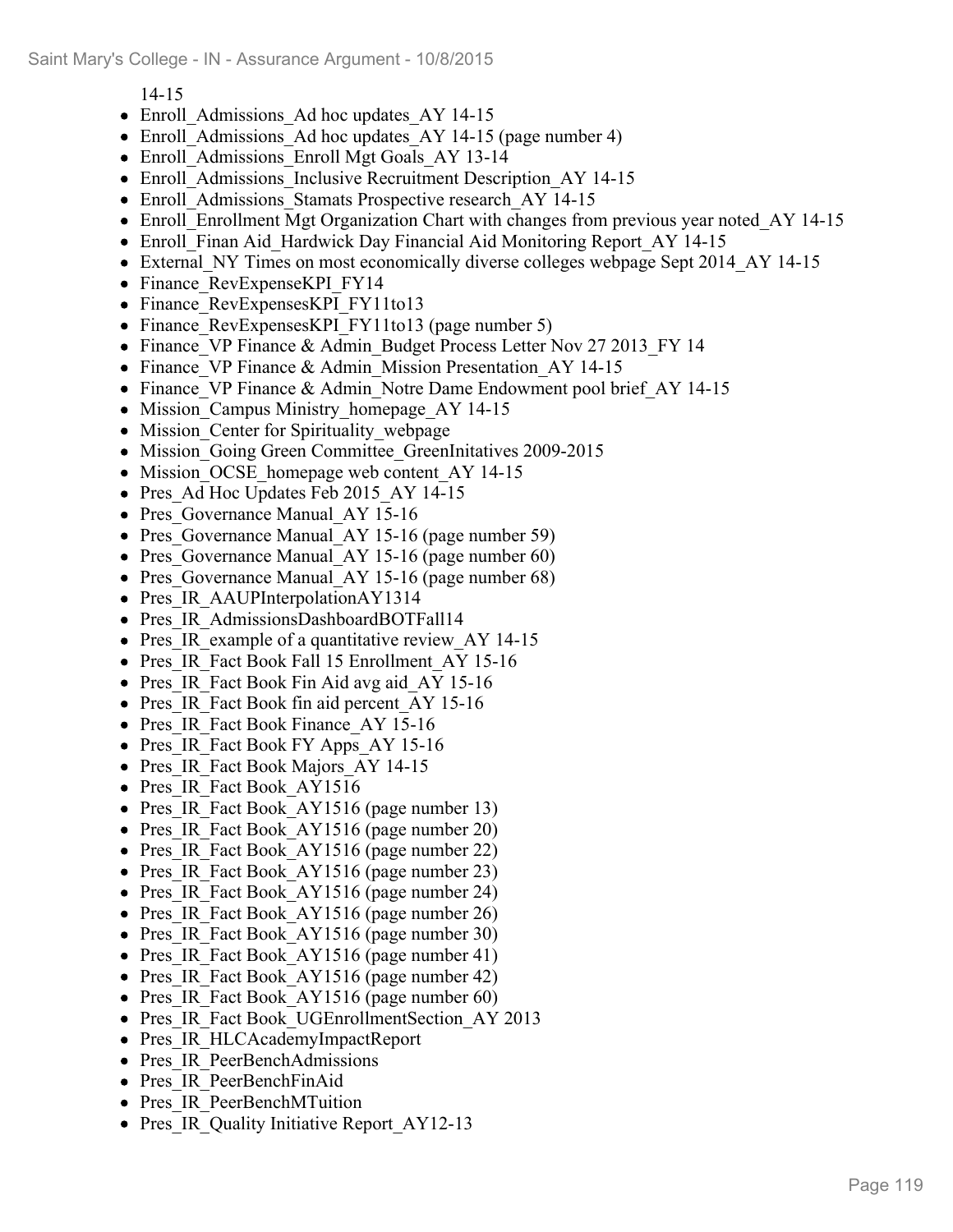- Pres IR RegionalPeers SP15
- Pres IR RetentionGradPeer AY1314
- Pres IR StudyAbroadParticipateRate AY1415
- Pres IR SurveyofAdmittedStudents Fall14
- Pres IR SurveyofAdmittedStudents Fall14 (page number 3)
- Pres IR SurveyofAdmittedStudents Fall14 (page number 97)
- Pres IR Unit Eval Process AY1415
- Pres IR UnitGoalsTemplateAY1415
- Pres IR WeeklyRetention AY1415
- Pres Mission Statement AY 14-15
- Pres PappasPlanning AY1314
- Pres PappasUpdatetoBoard AY1213
- Pres Strategic Plan Boldly Forward Community Invitation AY 11-12
- Pres Strategic Plan Boldly Forward Monitoring AY 14-15
- Pres Strategic Plan Boldly Forward AY 11-12
- Pres\_Strategic Plan Boldly Forward\_AY 11-12 (page number 2)
- Pres Strategic Plan Boldly Forward AY 11-12 (page number 11)
- Pres Strategic Plan Boldly Forward AY 11-12 (page number 17)
- Pres Strategic Plan Boldly Forward AY 11-12 (page number 30)
- Pres Strategic Plan The Path to Leadership AY 07-08
- Pres Strategic Plan The Path to Leadership AY 07-08 (page number 16)
- Pres Strategic Planning Committee Structure\_AY 13-14
- Pres StrategicPlanWebsite AY1415
- Pres Trustees Academic Affairs Agenda Feb 19 2015 AY 14-15
- Pres Trustees Dashboard of Key Performance Indicators AY 14-15
- Pres Trustees ND Invest minutes June 2012 FY 12
- Pres Trustees ND Invest minutes June 2012 FY 12 (page number 4)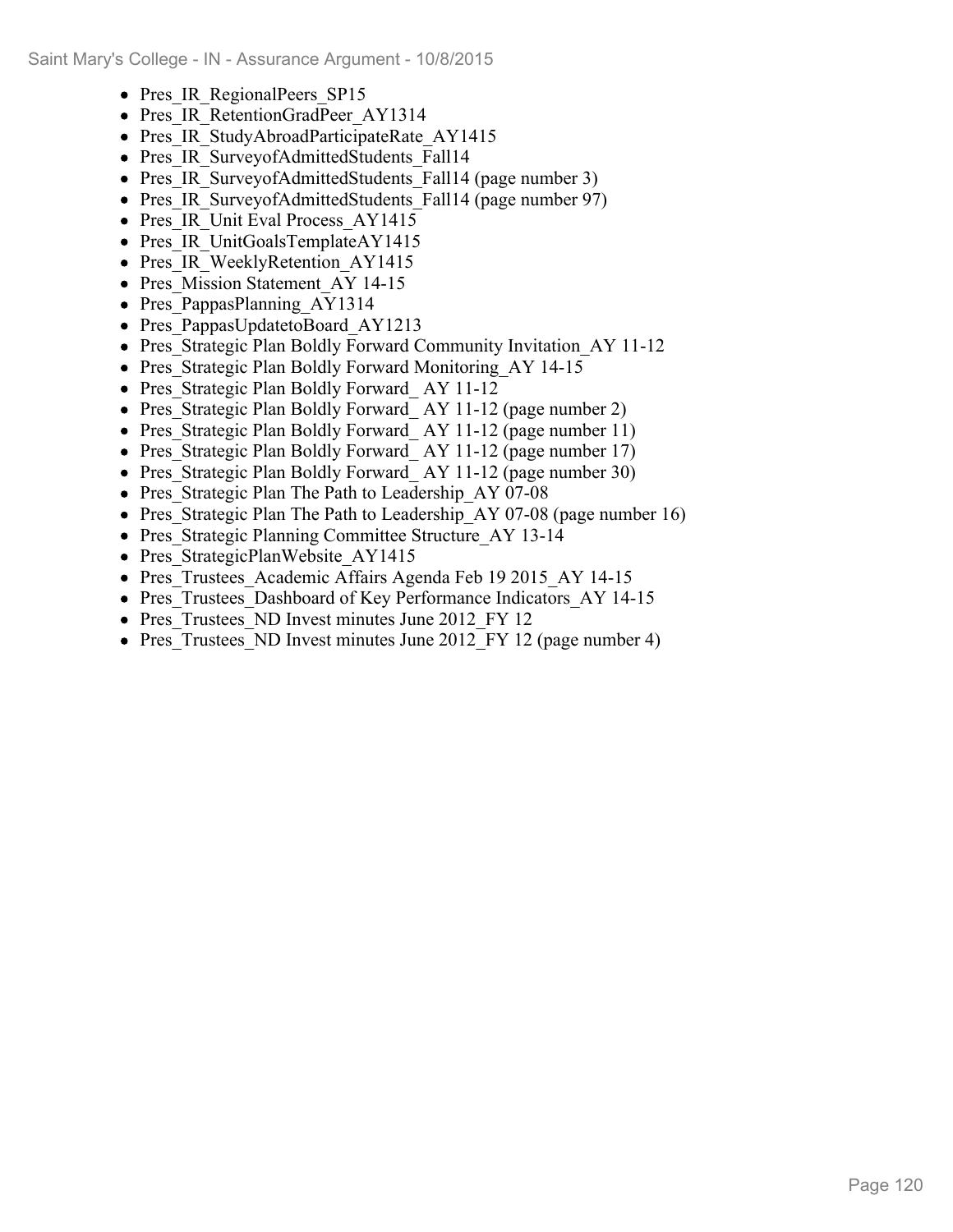# **5.D - Core Component 5.D**

The institution works systematically to improve its performance.

- 1. The institution develops and documents evidence of performance in its operations.
- 2. The institution learns from its operational experience and applies that learning to improve its institutional effectiveness, capabilities, and sustainability, overall and in its component parts.

# **Argument**

#### **5.D.1:**

#### **Academic Performance**

Evidence of performance is collected on all academic programs and support services. The objective is to sustain the overall health of the Institution through the improvement of curricular programs via a systematic and cyclical evaluation process. At Saint Mary's this happens in numerous ways:

An internal review of all academic programs takes place on a rotating six-year cycle. External reviews from outside peer reviewers also take place on a regular cycle (see 4.A). A defined assessment process for academic programs includes annual assessment reports to the Dean of Faculty, providing opportunities to collect information about student learning (see 4.B). Retention and persistence of Students is also closely monitored (see 4.C).

#### **Employee Performance**

Evidence of effective Staff and Administrator performance is documented annually. The comprehensive Employee-evaluation form allows the Employee to reflect on achievements/activities and set goals for professional development for the coming year. Supervisors engage their Employees in both summative and formative evaluations that speak to the College's Mission. The results are then shared with divisional Vice-Presidents. Faculty are reviewed annually by the department Chair and Students (see 3.C.3). The President submits a performance evaluation annually to the Board of Trustees. Her performance was reviewed at the five-year mark and by Faculty in her 10<sup>th</sup> year. The Faculty also recently reviewed the performance of the Provost. The Dean of Faculty's performance is planned after 5 years of service.

The Department of Residence Life and Community Standards facilitates an annual survey of the services its Staff members provide to the residential Student population. Similar to Employee evaluations, Resident Advisors complete self-evaluations to coincide with their evaluation by supervisors. The resulting quantitative and qualitative data serve to improve areas of need. Major improvements have included restructuring the Resident Advisor Community Development Model, increasing intentional interactions with residents, diversifying programming opportunities, structuring Staff training to meet the needs of an ever-changing Campus climate, and reorganizing the departmental values and mission.

#### **Overall Institutional Performance**

The President utilizes a dashboard to collect and monitor evidence of effectiveness on various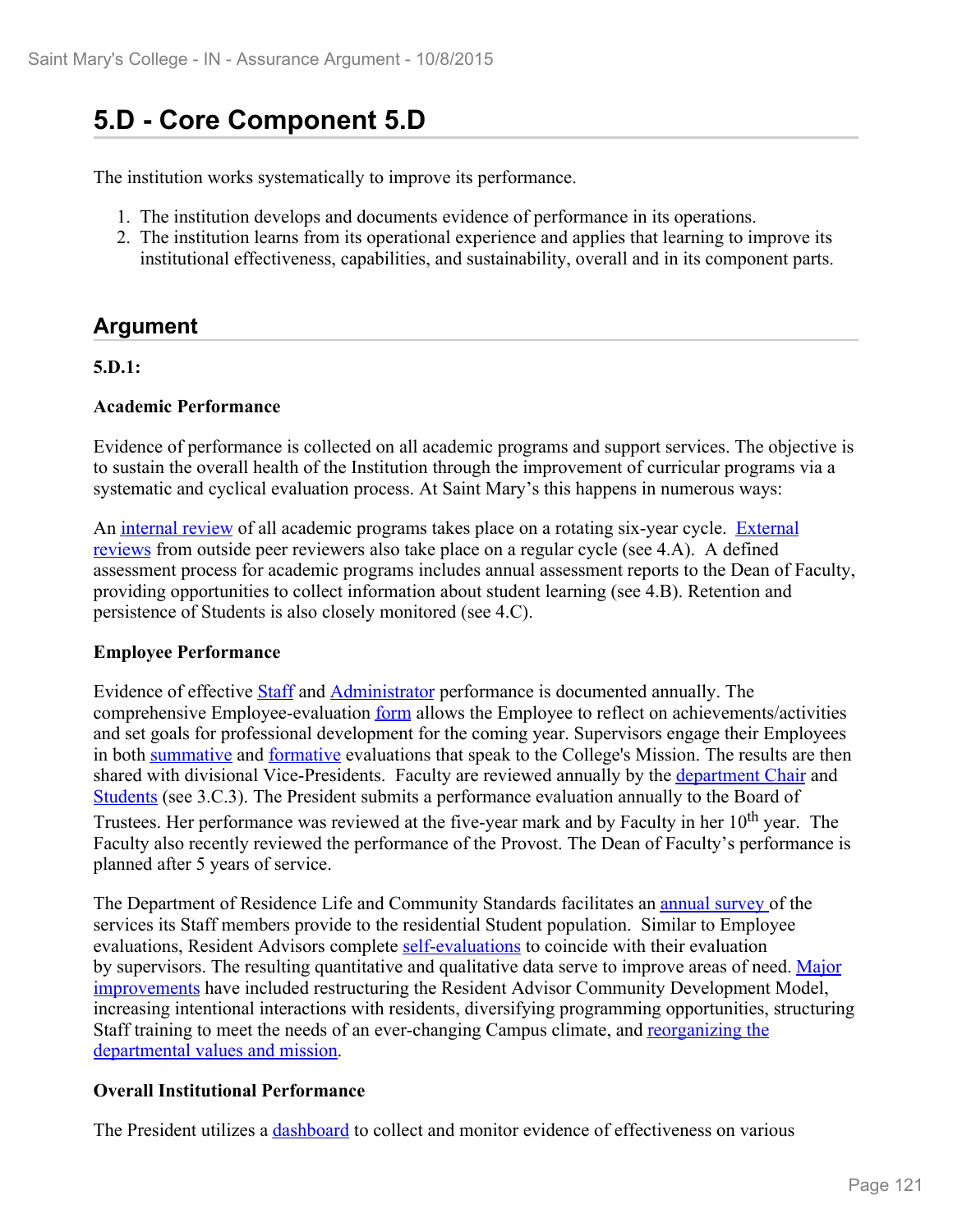performance metrics important to the operation of the College. This dashboard is reviewed with the Board of Trustees and provides current-year data compared to the highest and lowest values for the previous ten years, the average of the last five years, and the previous-year's value. The dashboard allows for a visual and numerical representation of Institutional strengths and areas for improvement.

The Strategic Plan Goals and Recommendations guide the College's operations. A detailed tracking of the progress made on each recommendation is centrally-monitored and updated frequently. First, strategies under each recommendation were identified, and from these strategies actionable tactics were developed. The leaders responsible for these tactics have identified any additional costs incurred by the tactic and have developed a timeline for achievement. Within this tracking dashboard, measures of success are noted and the current status is displayed. This allows for a continuous monitoring of progress towards goals in the Strategic Plan.

Beginning in AY13-14, the College instituted Unit-Evaluation Plans whereby all administrative units identify their goals, link them directly to the Strategic Plan, develop evaluation methods, and report results and recommendations for change based on those findings. Goal-setting and evaluation have always guided operations, however the College has recognized the importance of directly involving all administrative units in a more systematic approach to tracking and evaluating its progress towards the Strategic Plan. Now all units collaborate with their Vice-Presidents in setting goals that align with the Mission and Strategic Plan. Each year the results of the evaluation and subsequent changes or recommendations are discussed between unit heads and their Vice-Presidents. After their review from the Vice-Presidents, the planning documents are provided to the Office of Institutional Research where they are stored, aggregated and **analyzed** to broadly understand how administrative units are addressing Strategic Plan initiatives.

## *Performance within Units*

Financial Aid monitors expenditures by line and by class on a weekly basis, and provides reports to key Administrators. Admissions monitors admission funnel numbers (prospects, admits, enrollees) on a weekly basis, and provides this report to the Cabinet and other Administrators. A "live" dashboard was created so that the Office of Admissions can view detailed tracking of the enrollment pipeline based on state of origin, counselor, and other important characteristics. Monthly dashboards with key admission and financial aid indicators are also shared with the Student Life Committee of the Board of Trustees. Using IPEDS data, a Report Card is updated and distributed to the Student Life Trustee Committee annually. This report compares Saint Mary's to a number of peer institutions in key admission, retention and financial aid indicators. Admissions utilizes an annual Survey of Admitted Students to track its effectiveness in areas that influence a students' decision to attend. *Ad hoc* reports (see example) are frequently developed to monitor the academic profile of individual groups. The totality of these reports guides planning and informs adjustments to policies.

The Vice-President for College Relations maintains a dashboard of annual key performance indicators, including one to monitor giving. College Relations utilizes a monthly development income report tracking unrestricted and restricted outright gifts by donor group, and compares yearto-date gift totals with those of the previous year. In February 2014, College Relations implemented the Reeher-Platform fundraising dashboard that measures internal performance, provides predictive models for identifying likely donors, and provides access to peer benchmarking and best practices. Each fiscal year a report is sent to academic department Chairs and Program Administrators providing them information on the resources available in endowed and restricted funds supporting their units. Endowment-fund donors receive an annual stewardship report from the Office of Donor Relations, providing the investment performance of the College's endowment and donor funds along with the annual disbursement from each fund. Other evidence of performance within College Relations is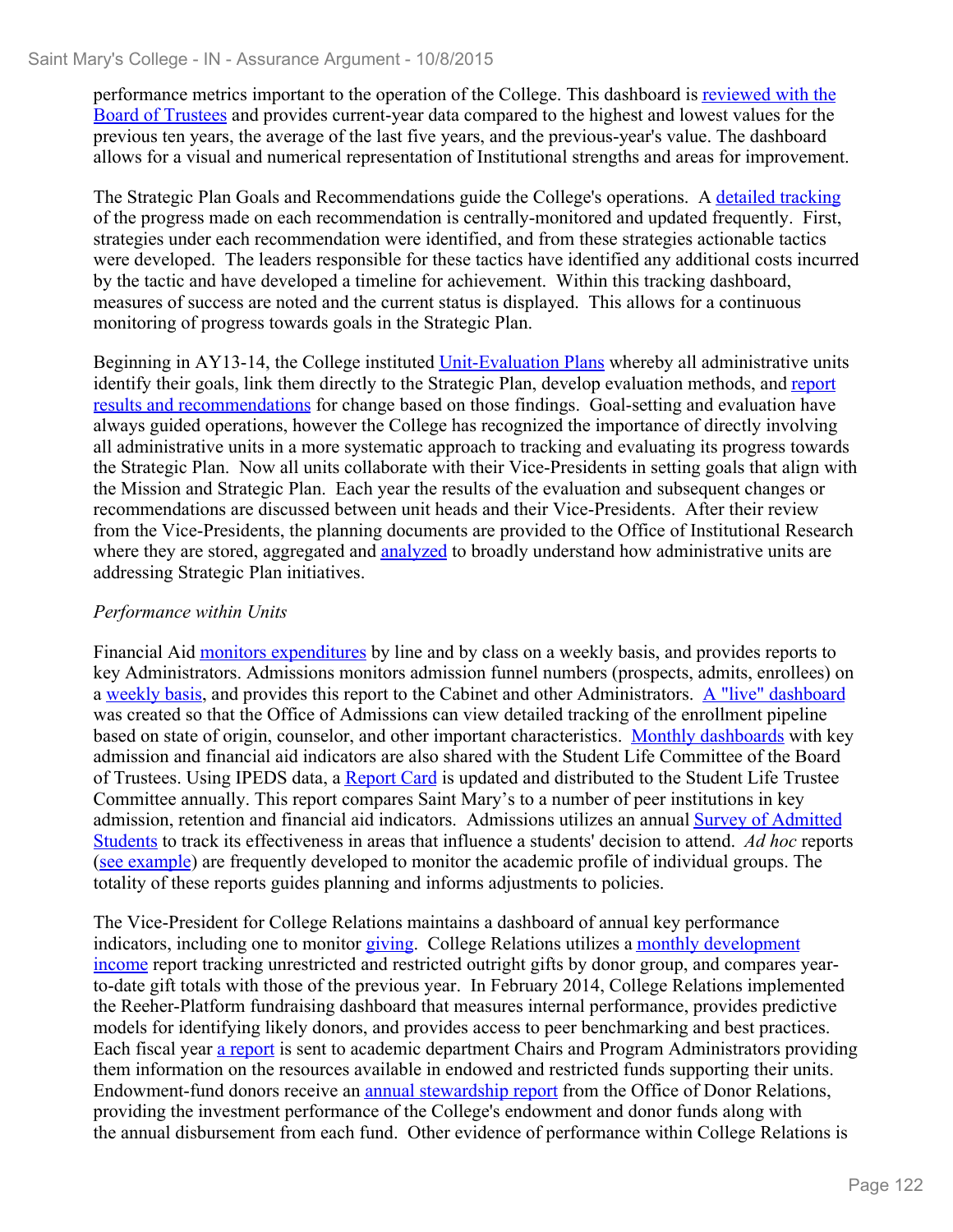#### outlined here**.**

In an effort to improve sustainability, the Office of Purchasing moved its requisition process for purchasing products from a paper-based to an online system in 2008. Likewise, the College now only purchases recycled-content office paper. Admissions has also contributed to improved environmental sustainability by moving the majority of its student application file process online. True to Mission, the College strives to increase the diversity of its Employees. Human Resources has established an Employee diversity-tracking system to monitor the diversity of applicant pools and new hires (see 1.C.2). For further description of these and other improvements made by Purchasing and HR please click here.

In 2007, the Facilities Department implemented a Computerized Maintenance-Management System (CMMS) known as SchoolDude. This program enables the College to electronically track work orders. Prior to 2007, work orders were tracked by hand and given to a Staff member to address. SchoolDude allows a variety of reports to be generated, including a work-order-cost report and Employee-productivity report. This allows the Institution to better understand and address issues associated with work orders, such as time to completion and costs. Preventative-maintenance and deferred-maintenance are tracked, allowing the College to effectively plan for maintenance work critical to infrastructure. SchoolDude allows the creation of an inventory of all equipment and its scheduled preventative maintenance. Additionally, Facilities has implemented many other systematic improvements in recent years, enabling progress on the Strategic Plan initiatives to address Campus maintenance and reduce the College's carbon footprint. One such effort related to sustainability focuses on reducing overall energy use on Campus by developing and implementing a plan to replace current lighting with LED alternatives. The College has already reduced energy costs as a result of this effort. Likewise, Saint Mary's actively encourages recycling and tracks its total recycling each month in an effort to better understand its progress toward creating a more sustainable Campus.

Many offices utilize internally-designed evaluation instruments to assess their effectiveness. For example, the Associate Dean of Advising has assessed the success of the first-year advising program by collecting data from Faculty advisors, Students, and Student peer mentors. Assessment through these instruments has informed changes to the first-year-experience course, including the selection of required readings. The Writing Center recently incorporated an instrument to assess the effectiveness of its tutorials for Students who use the Center. The College has long utilized internally-designed evaluation instruments to evaluate its study-abroad programs. Summer courses are also evaluated regularly by both Students and Faculty, including our distance-education offerings. The College has worked to improve the technology for these courses, and evaluations have demonstrated improvement in Student experiences with technology.

#### *National Surveys*

Saint Mary's has a long history of collecting evidence of its performance benchmarked to similar institutions nationally through participation in surveys. These include:

1. The *Cooperative Institutional Research Program (CIRP) survey* has been administered at Saint Mary's nearly every year since 1973. The survey covers a wide range of incoming student indicators. Use of this data is frequent, including a unique *thirty-year trend report*. Results are also connected to college data for further understanding of retention.

2. The *CIRP*'s companion survey, the *College Senior Survey (CSS)* is administered to Seniors and allows comparison of Student-Student results from first-year to senior year, tracking growth over the four-years**.**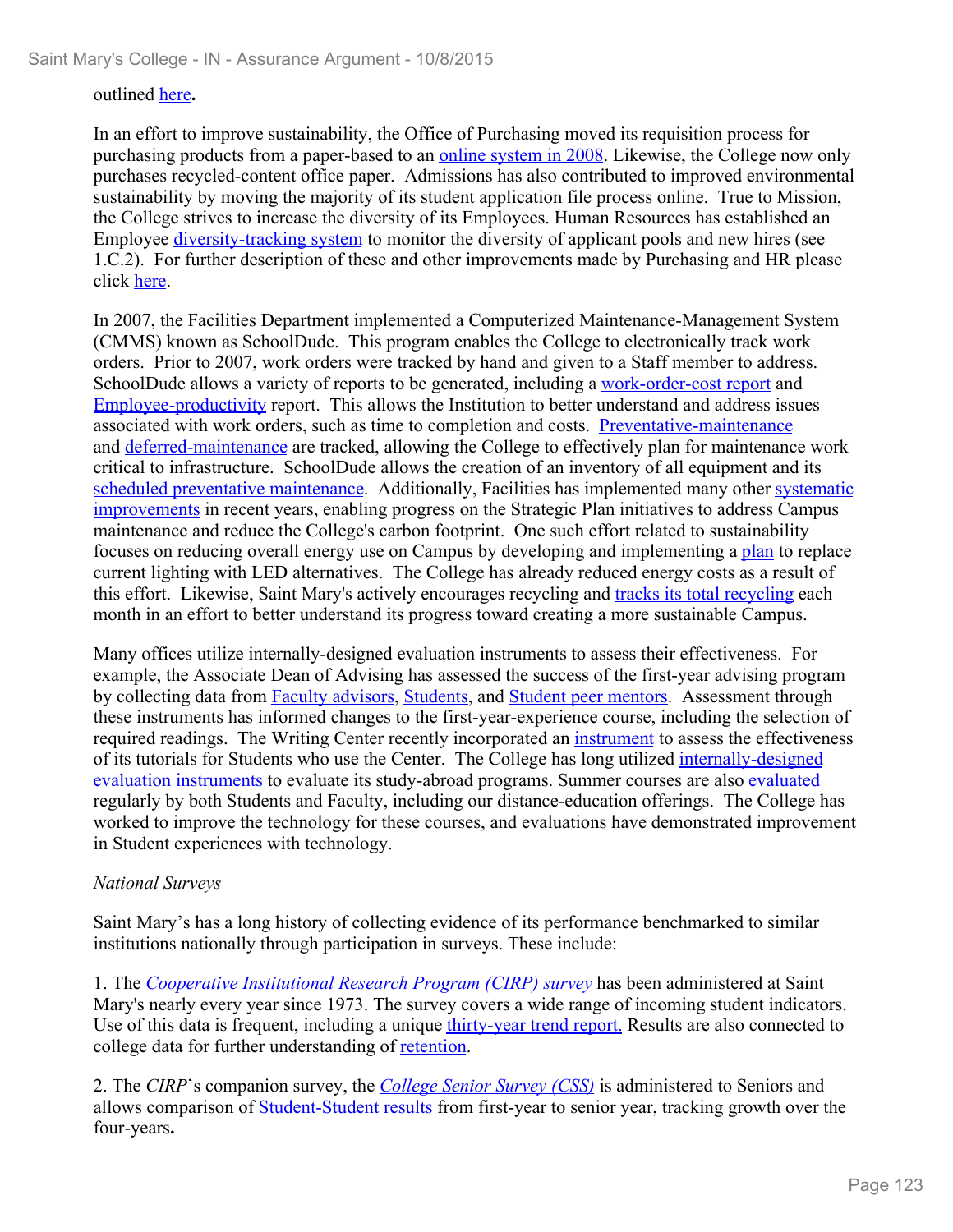3. The *National Survey of Student Engagement (NSSE)* is administered every three-years to first-year and senior Students. *NSSE* collects information on student engagement indicators that research has shown correlate with learning. While this survey doesn't directly assess student learning, results point to areas where colleges and universities are performing well and where they can improve. Data from *NSSE* also provide student-level-linked data that assess changes over four-years at Saint Mary's (see 2010 presentation to the Board of Trustees).

4. The *HERI Faculty Survey* is administered to Faculty every three years. It allows Saint Mary's to better understand Faculty pedagogical practices, Faculty goals and expectations for Students, research and service activities, sources of stress and satisfaction, and the connection between learning in the classroom and practices in the local and global community. Results of this survey are shared broadly with the Administration and Faculty. Trend data are tracked to monitor changes over time**.**

5. The *Voluntary Support of Education (VSE) survey* is the authoritative national source of data on charitable giving to higher education and private K-12 institutions. The survey yields hundreds of variables related to fundraising in public and private colleges and universities, and a small number of precollege institutions. Saint Mary's participates each year in the survey. The Development Office uses the national data to benchmark performance with peer institutions.

6. A phone survey of prospective students and parents and a web survey of Alumnae are conducted on a biannual basis by Marketing and Communications through a third party. The findings guide strategy and messaging for Admissions and other offices.

## **5.D.2**

Saint Mary's benefits significantly from the evidence it collects in the program reviews, assessment and evaluation processes, dashboards, and surveys described above.

Since 2012, Saint Mary's major and minor programs of study have undergone internal review in over a dozen departments. Since 2008, external peer reviews have taken place. Combined results from these reviews include the revision of some majors and the elimination of duplicative major tracks, and the provision of additional resources. The internal review of the Religious Studies Department led them to examine Religious Studies departments at peer institutions in order to consider whether the name of the department best reflected its current offerings. The undergraduate Nursing Program capped its program at 56 students per class-year in part because of the internal review.

External reviews of units outside academic departments have also taken place. An external review of the Department of Information Technology in 2012 resulted in an overhaul of this support unit. New leadership at all director levels has implemented many of the recommendations (virtualization of servers, cost-saving move to Gmail, widespread wireless connectivity, increased speed). Additionally, a new Chief Information Officer was hired in April 2012 and put in place a prioritization process. An external review of our Cushwa-Leighton Library in 2013 has resulted in recommendations and a Memo of Understanding (MOU) outlining next steps in response to the external review findings.

Results from internal Institutional surveys are disseminated to appropriate Campus constituencies according to each Vice-President's discretion. Results from national surveys play a significant role in the assessment plan of the Sophia Program. Survey items have been mapped to Sophia learning outcomes and results are tracked. These data are shared with the Assessment Committee and made available more broadly via the Campus intranet site for longitudinal tracking. In AY12-13, the College participated in Educational Benchmarking Institute's (EBI) suite of assessments, including the Resident Assessment. Results have directly informed initiatives and goals for Residence Life. Areas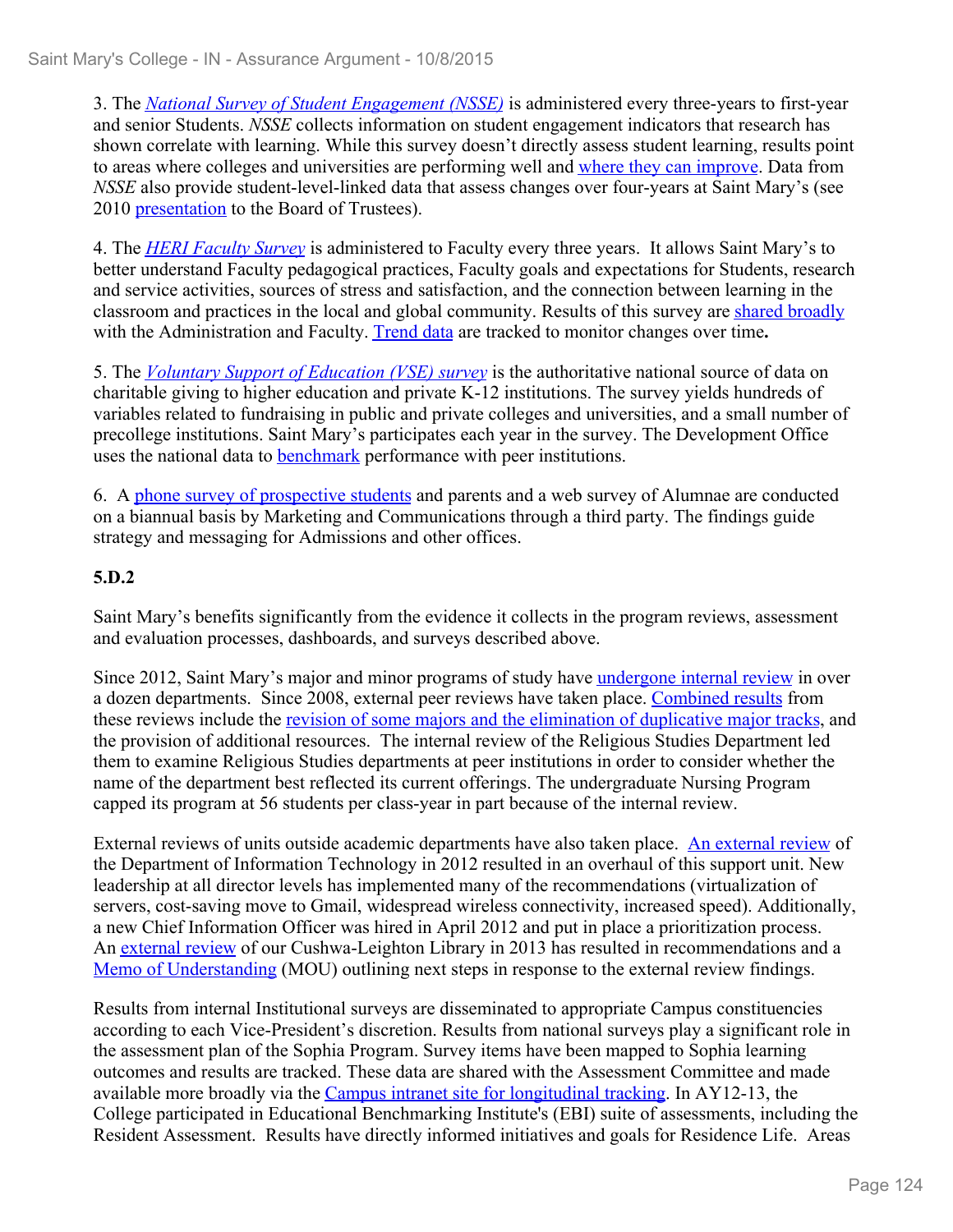for improvement included facilities, hall programming, and services provided. The results and responses by Residence Life have been shared with the College's Board of Trustees.

Based on information collected and distilled from the Survey of Admitted Students, updates to marketing, admission and financial aid materials were made in response to changing student perspectives on the value of a Saint Mary's education. Results for the incoming class in 2015 show that these efforts bore fruit since a significant increase was seen in the perceived value of a Saint Mary's education. Through thorough analysis of the conversion of applicants to enrolled Students based on their state of origin and/or financial profile, adjustments are made annually to recruitment strategies.

The data from the *CSS-CIRP Report* have been enlightening, allowing a better understanding of areas where the Saint Mary's experience is having significant impacts and where it can still improve. For example, Saint Mary's students report experiencing significant growth in writing ability, selfunderstanding, and tolerance of others, but do not report as much growth in active engagement with environmental concerns. The latter is in part being addressed through the Strategic Plan's sustainability goals, including the development of a "Going Green" committee focused on sustainability initiatives.

Within the Student Affairs Division, the Office of Multicultural Services collaborates with Institutional Research annually to assess its Belles Connect program through Student focus groups. Belles Connect provides an early orientation program for incoming Students of color and firstgeneration Students designed in part to increase retention (see 4.C.3). Results of these focus groups have led to numerous changes, including expanding the categories of participants, extending the participation length from one to four years, and increasing programming conducted by the Belles Connect Student Leaders and the Office of Multicultural Services.

Saint Mary's learns directly from its experiences as well as from the evidence it collects. As an example, the recent Capital Campaign during a struggling economy gave the College Relations Division valuable information through donor feedback, operational experience and engagement with Alumnae. Additional examples of learning from operational experience from the College Relations are included here.

# **Sources**

- Acad A AA Council Minutes Oct. 29, 2014 on Curricular changes AY 14-15
- Acad A CCO Unit Evaluation AY1415
- Acad A CCO Unit Evaluation AY1415 (page number 5)
- Acad A CWIL Study Abroad Eval 2010-2014 AY 13-14
- Acad A Dean of Faculty Course Eval Instrument AY 14-15
- Acad A Dean of Faculty ExternalReviewResultsSummary AY1415
- Acad A Dean of Faculty Fac Annual Review Form AY 13-14
- Acad A Dean of Faculty Internal Review Policy May 2015
- Acad A Dean of Faculty Internal Review Summary of Actions AY1516
- Acad A Libary External MOU AY 14-15
- Acad A Library External Review AY 12-13
- Acad A Provost UPDATED Internal review policy AY 14-15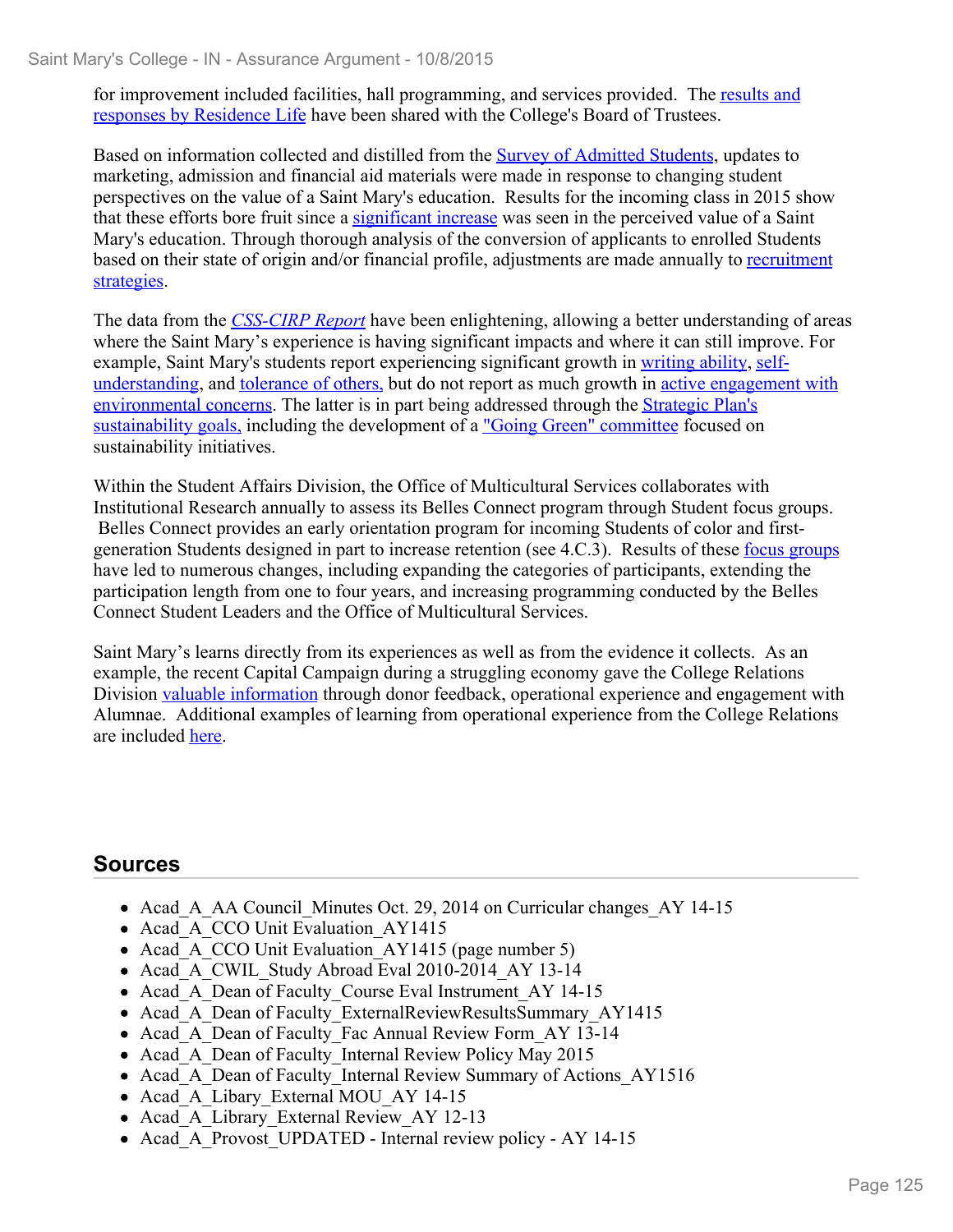- Acad A SV-P Acad Affairs & Dean of Faculty External Review Protocol AY 11-12
- Acad D Biology Internal Review Report AY 13-14
- Coll Rel Development Academic Funds Report FY 15
- Coll Rel Development Dashboard FY 14
- Coll Rel Development Documenting Evidence Performance
- Coll Rel Development Endowment Performance and Donor Letter FY15
- Coll Rel Development Income Report FY 14
- Coll Rel Development Learning from Experience report
- Coll Rel Development Learning from Experience AY 14-15
- Coll Rel VSE Benchmarking AY 14-15
- Coll Rel VSE Survey FY 14
- Enroll Admissions Admission Recuitment Changes AY 14-15
- Enroll Admissions Admissions Weekly Tracking Fall 2014 AY 14-15
- Enroll Admissions Enroll Mgt Goals AY 13-14
- Enroll Admissions Live Dashboard AY 14-15
- Enroll Admissions Stamats prospective research AY 11-12
- Enroll Finan Aid Weekly Report FY 15
- Finance Facilities additional AY 14-15
- Finance Facilities Deferred2014
- Finance Facilities LEDplan AY1415
- Finance Facilities PreventativeMaintAY1415
- Finance Facilities PreventEquipAY1415
- Finance Facilities RecyclingReport1415
- Finance Facilities SchoolDudeProductivity AY1314
- Finance Facilities WorkOrderCostReport0714
- Finance HR AdmPerformanceAppraisal AY1213
- Finance HR AdmPerformanceAppraisal AY1213 (page number 2)
- Finance HR AdmPerformanceAppraisal AY1213 (page number 3)
- Finance HR Diversity Report Form AY 12-13
- Finance HR HourlyPerformanceAppraisal AY1213
- Finance Purchasing and HR Improvements AY1415
- Finance Purchasing Purch Policy Manual AY 08-09
- Finance Purchasing Purch Policy Manual AY 08-09 (page number 4)
- Mission Going Green Committee Minutes AY1415
- Pres CabinetMinutesDashboard AY1415
- Pres IR AdmissionAdhocexample AY1415
- Pres IR AdmissionsDashboardBOTFall14
- Pres IR AdmissionsReportCard AY1516
- Pres IR BellesConnectFocusGroup AY1314
- Pres IR BOTCompreportcard Sept13 AY1314
- Pres IR CIRPCSSPresentation
- Pres IR CIRPoverallresults FY1314
- Pres IR CSSCIRPChangeAll AY1314
- Pres IR CSSCIRPChangeAll AY1314 (page number 17)
- Pres IR CSSCIRPChangeAll AY1314 (page number 18)
- Pres IR CSSCIRPChangeAll AY1314 (page number 19)
- Pres IR CSSCIRPChangeAll AY1314 (page number 26)
- Pres IR CSSOverall AY1314
- Pres IR DiversityTrainingEval AY1314
- Pres IR example of a quantitative review AY 14-15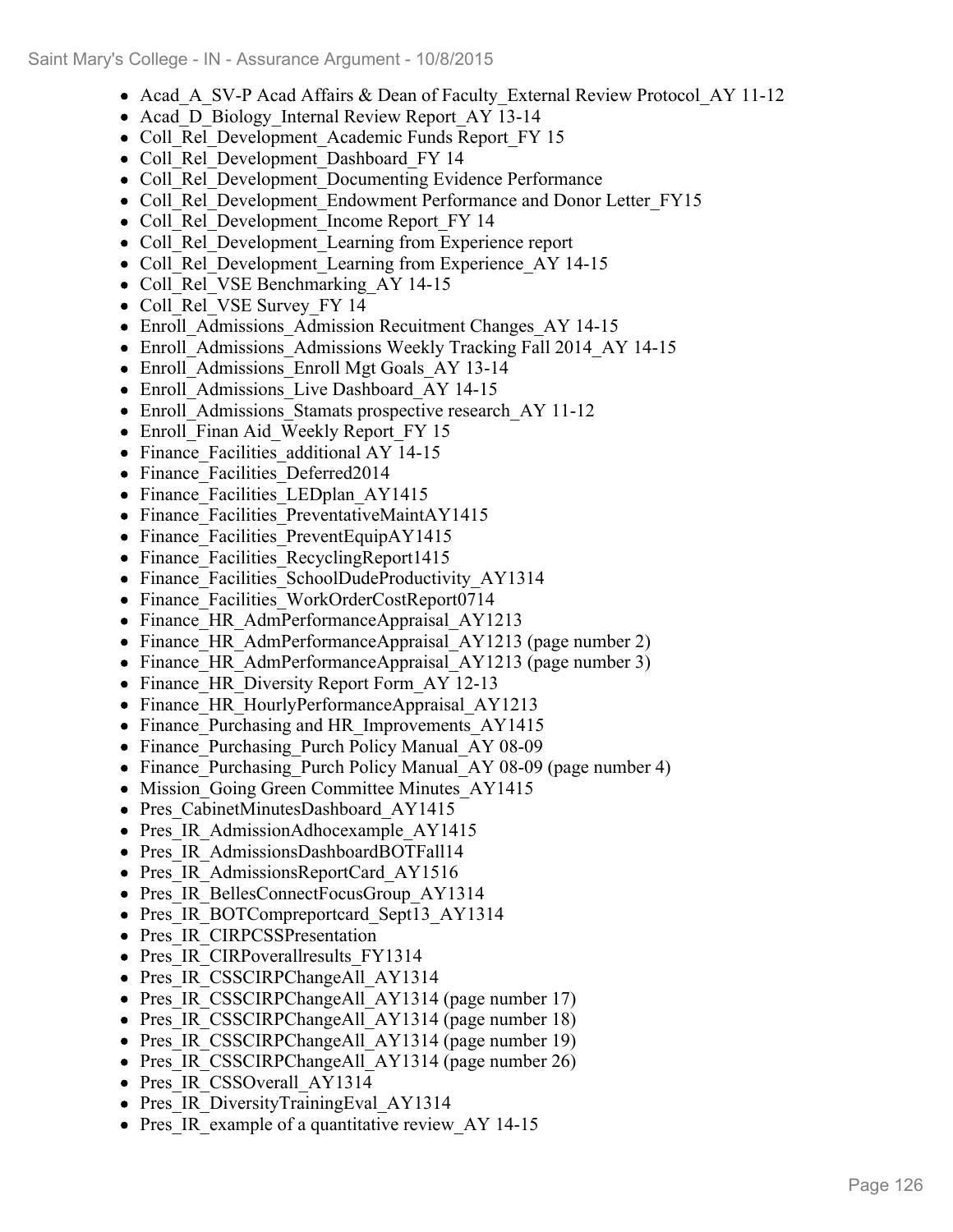- Pres IR Faculty eval of SPLL 101 AY 14-15
- Pres IR HERIOverall AY1415
- Pres IR HERIPresentation AY1415
- Pres IR HERITrend AY1314
- Pres IR NSSE Overall presentation AY 12-13
- Pres IR NSSE Overall presentation AY 12-13 (page number 7)
- Pres IR\_NSSE10BOTStudentLifePresentation\_AY0910
- Pres IR Peer Mentor eval of SPLL 101 AY 14-15
- Pres IR PresDashboard
- Pres IR RetentionF08F11 AY1314
- Pres IR SAS2015TakeAways AY1516
- Pres IR SAS2015TakeAways AY1516 (page number 2)
- Pres IR SophiaAssessmentDataScreenShoot AY1415
- Pres IR Student eval of SPLL 101 AY 14-15
- Pres IR SummerSessionEvaluation
- Pres IR SurveyofAdmittedStudents\_Fall14
- Pres IR ThirtyTrendreport AY0809
- Pres IR Unit Eval Process AY1415
- Pres IR Unit Evaluation Summary AY1415
- Pres IR WritingCenterEval AY1415
- Pres Strategic Plan Boldly Forward Monitoring AY 14-15
- Pres Strategic Plan Boldly Forward AY 11-12
- Pres Strategic Plan Boldly Forward AY 11-12 (page number 11)
- Pres Strategic Plan Boldly Forward AY 11-12 (page number 17)
- Provost IT Moran Report\_AY 11-12
- Std Affairs Res Life Additionalprogramming AY1415
- Std Affairs Res Life EBIPresentation AY1314
- Std Affairs Res Life Mission and Values AY 14-15
- Std Affairs Res Life RAEval AY1415
- Std Affairs Res Life RASelfEval Ay1415